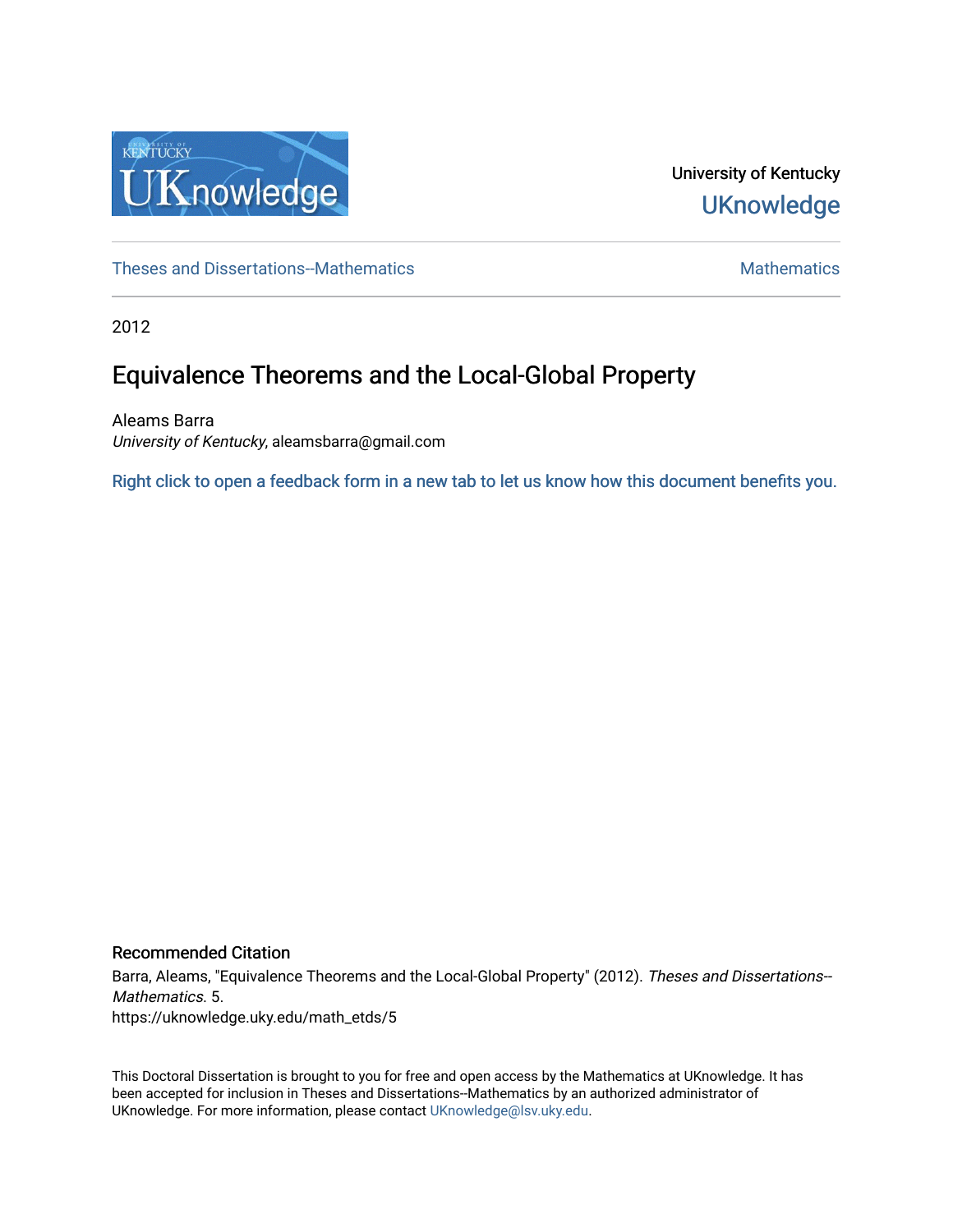## STUDENT AGREEMENT:

I represent that my thesis or dissertation and abstract are my original work. Proper attribution has been given to all outside sources. I understand that I am solely responsible for obtaining any needed copyright permissions. I have obtained and attached hereto needed written permission statements(s) from the owner(s) of each third-party copyrighted matter to be included in my work, allowing electronic distribution (if such use is not permitted by the fair use doctrine).

I hereby grant to The University of Kentucky and its agents the non-exclusive license to archive and make accessible my work in whole or in part in all forms of media, now or hereafter known. I agree that the document mentioned above may be made available immediately for worldwide access unless a preapproved embargo applies.

I retain all other ownership rights to the copyright of my work. I also retain the right to use in future works (such as articles or books) all or part of my work. I understand that I am free to register the copyright to my work.

## REVIEW, APPROVAL AND ACCEPTANCE

The document mentioned above has been reviewed and accepted by the student's advisor, on behalf of the advisory committee, and by the Director of Graduate Studies (DGS), on behalf of the program; we verify that this is the final, approved version of the student's dissertation including all changes required by the advisory committee. The undersigned agree to abide by the statements above.

Aleams Barra, Student

Dr. Heide Gluesing-Luerssen, Major Professor

Dr. Peter A. Perry, Director of Graduate Studies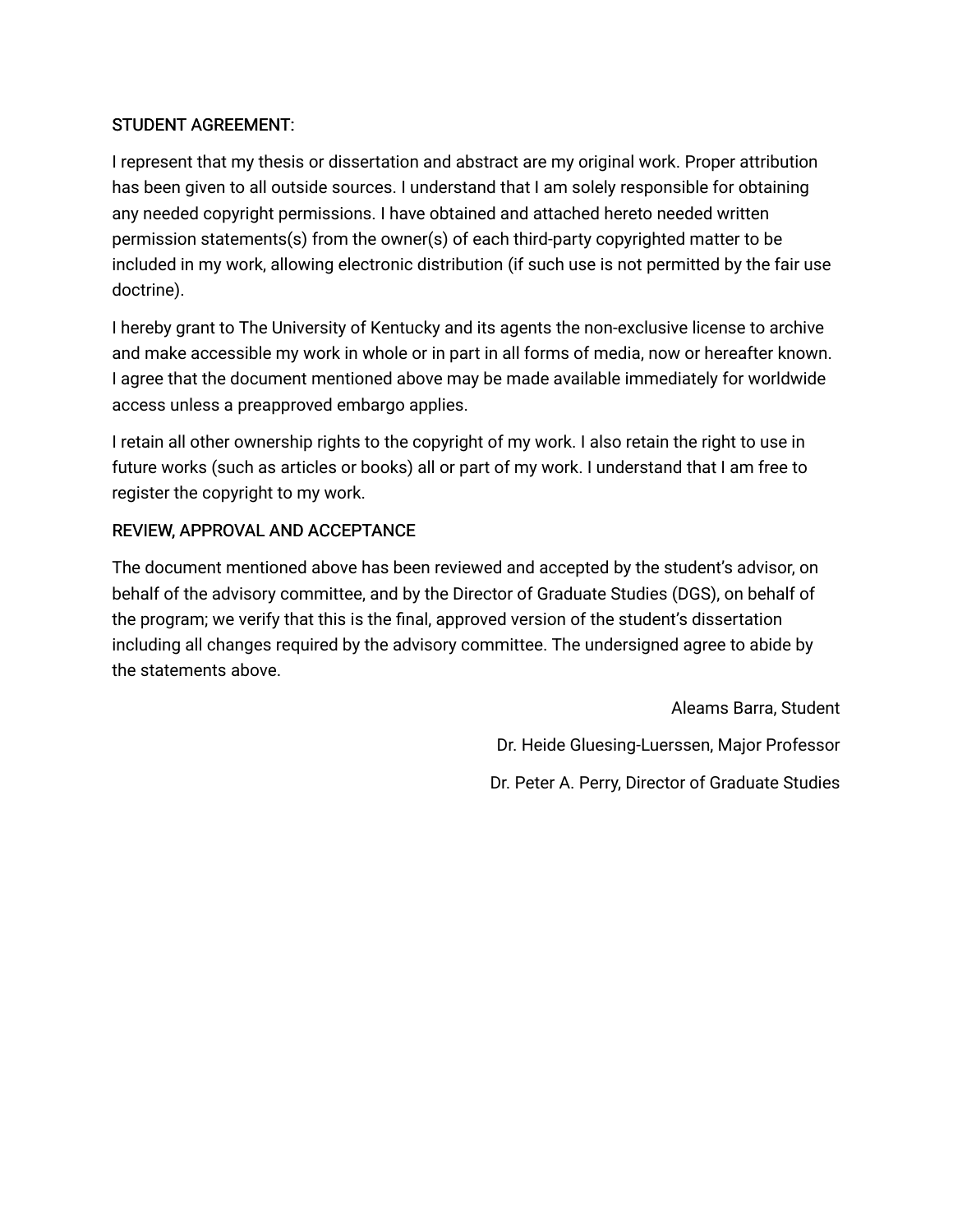Equivalence Theorems and the Local-Global Property

### DISSERTATION

A dissertation submitted in partial fulfillment of the requirements for the degree of Doctor of Philosophy in the College of Arts and Sciences at the University of Kentucky

> By Aleams Barra Lexington, Kentucky

Director: Dr. Heide Gluesing-Luerssen, Professor of Mathematics Lexington, Kentucky 2012

Copyright<sup>©</sup> Aleams Barra, 2012.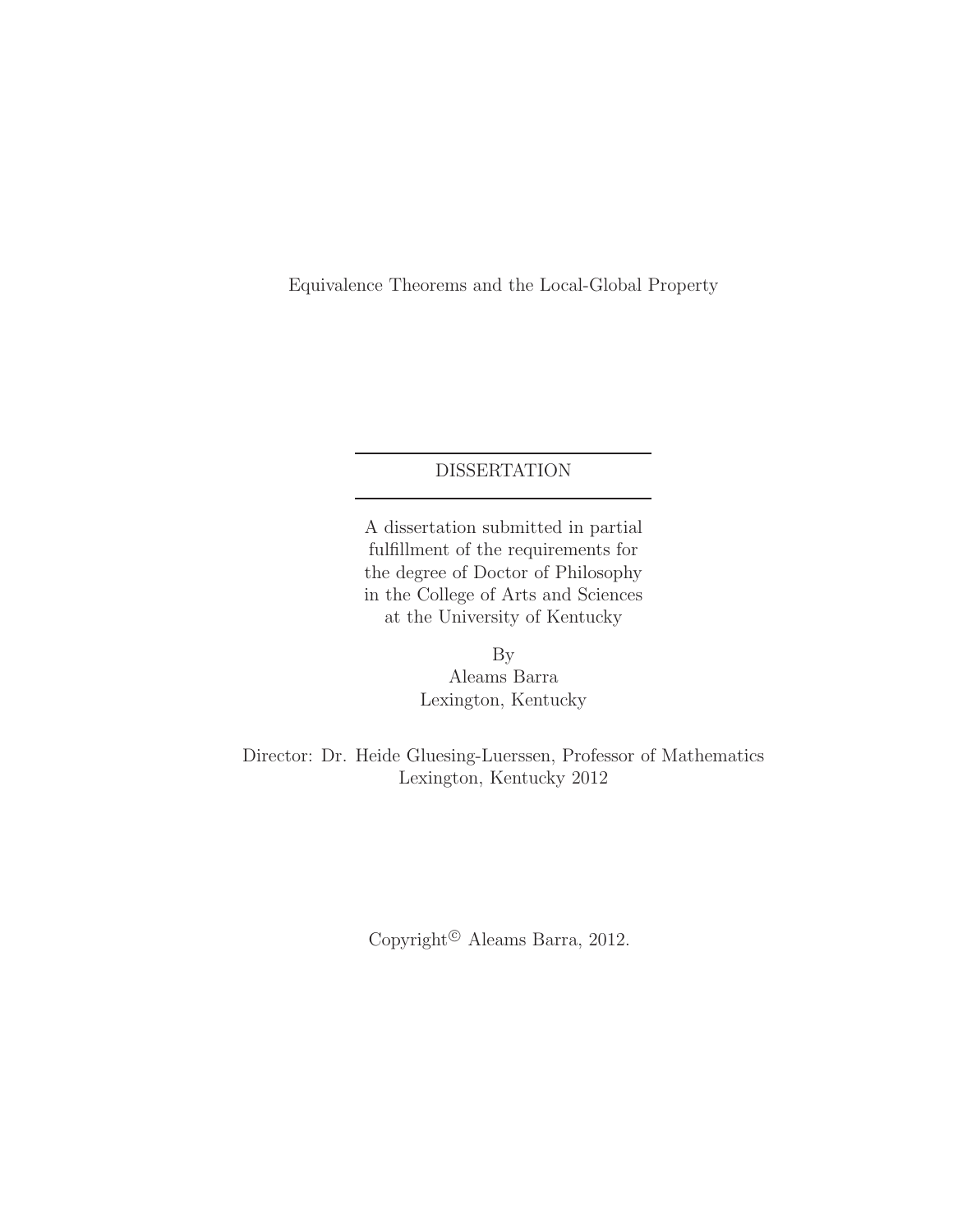## ABSTRACT OF DISSERTATION

## Equivalence Theorems and the Local-Global Property

In this thesis we revisit some classical results about the MacWilliams equivalence theorems for codes over fields and rings. These theorems deal with the question whether, for a given weight function, weight-preserving isomorphisms between codes can be described explicitly. We will show that a condition, which was already known to be sufficient for the MacWilliams equivalence theorem, is also necessary. Furthermore we will study a local-global property that naturally generalizes the MacWilliams equivalence theorems. Making use of F-partitions, we will prove that for various subgroups of the group of invertible matrices the local-global extension principle is valid.

## KEYWORDS: Codes, Frobenius rings, weight-preserving isomorphisms, MacWilliams equivalence theorem, F-partition

Author's signature: Aleams Barra

Date: April 30, 2012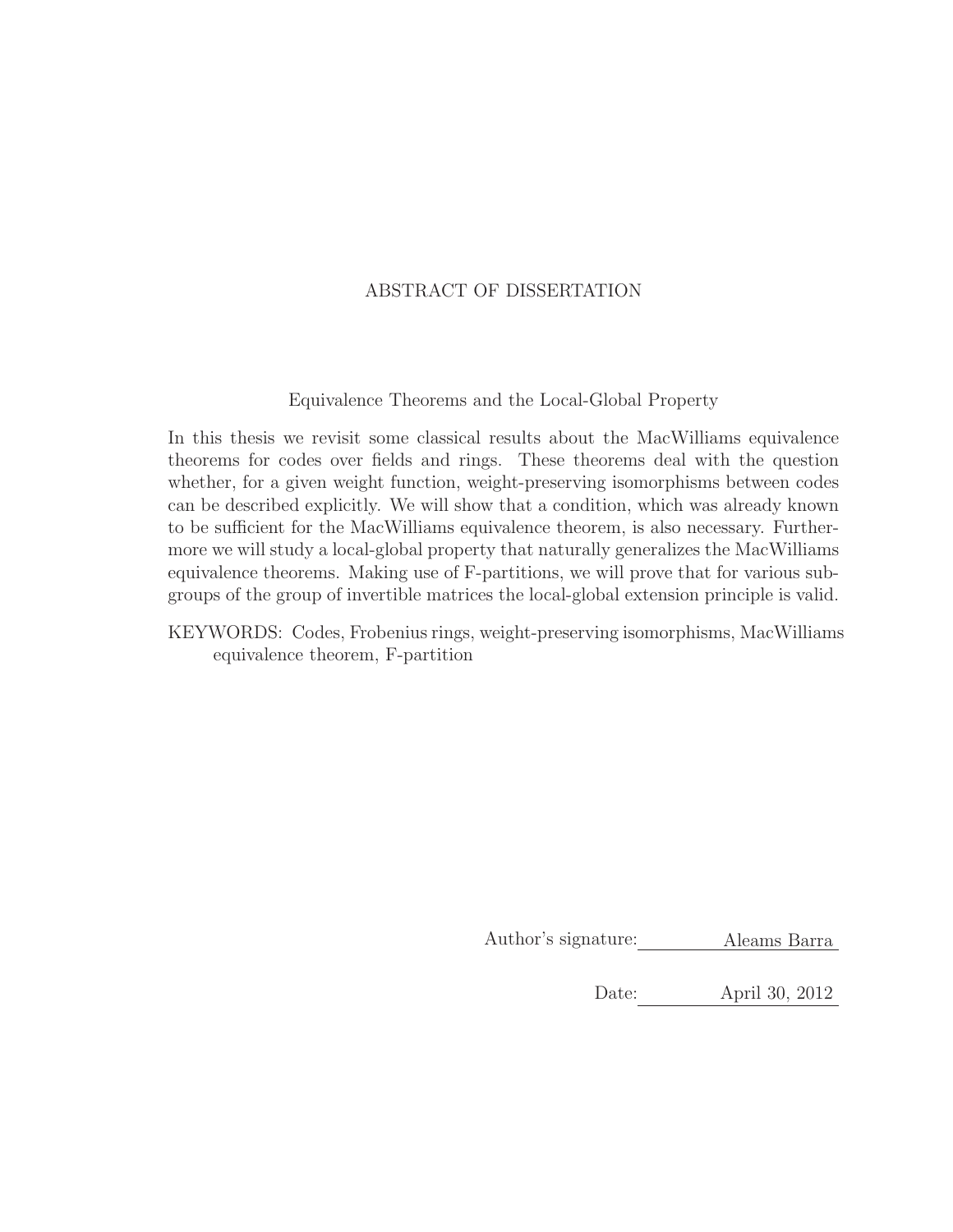Equivalence Theorems and the Local-Global Property

By Aleams Barra

Director of Dissertation:Heide Gluesing-Luerssen

Director of Graduate Studies: Peter A. Perry

Date: April 30, 2012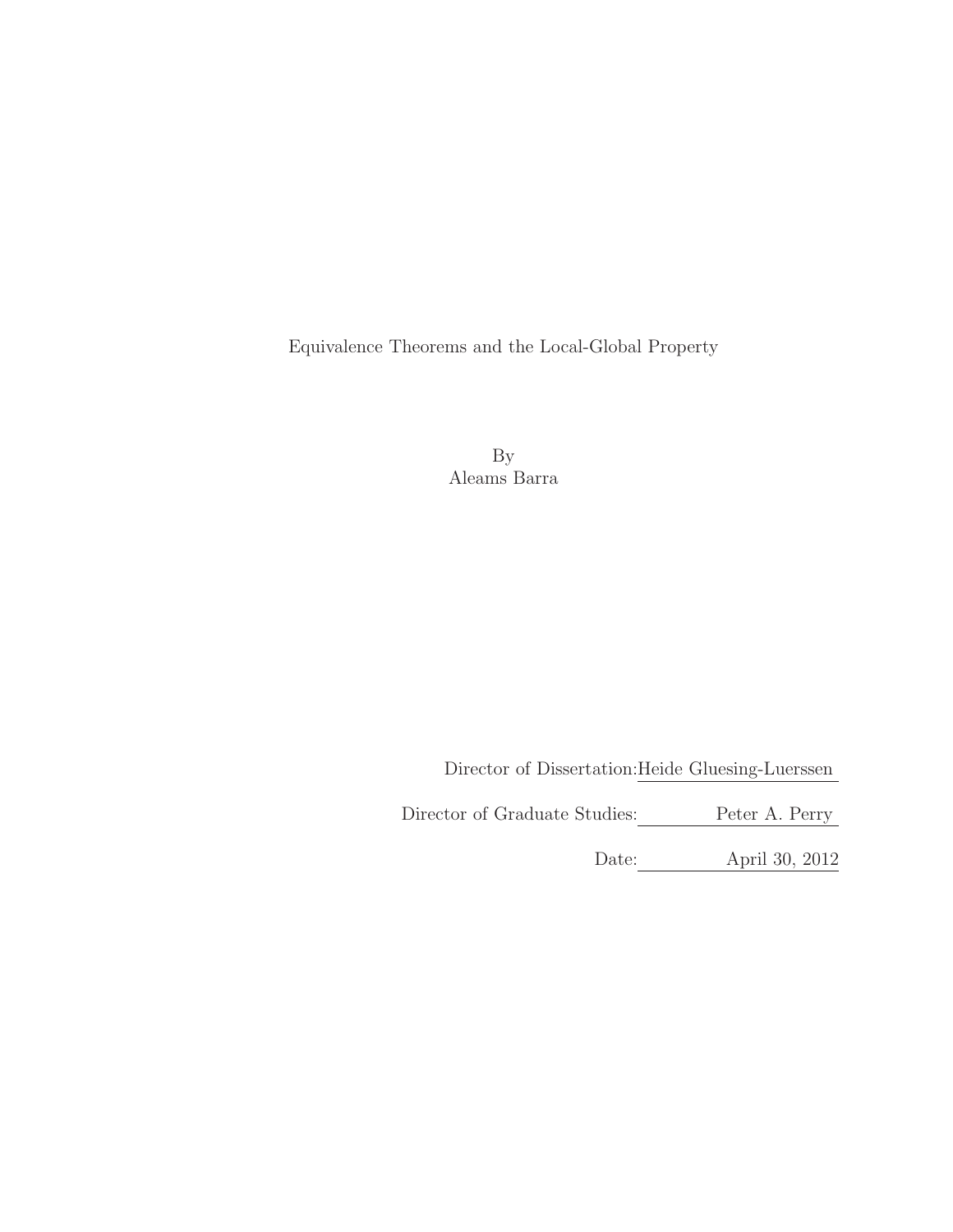#### ACKNOWLEDGMENTS

I am sincerely and heartily grateful to my advisor, Dr. Heide Gluessing-Luerssen, for her constant support and guidance throughout the writing of my dissertation. I am sure it would have not been possible without her help. In addition, I would like to thank other members of my Dissertation Committee, Dr. Uwe Nagel, Dr. Alberto Corso and Dr. Andy Klapper, for their time and valuable comments. I am indebted to Dr. Jay A. Wood, his work on extension theorems lead to many results in this dissertation. My wife, Lia, and my sons, Raka, Hanif and Ilman, support me with their patience and love during my studies, and I could not have gotten this far without them.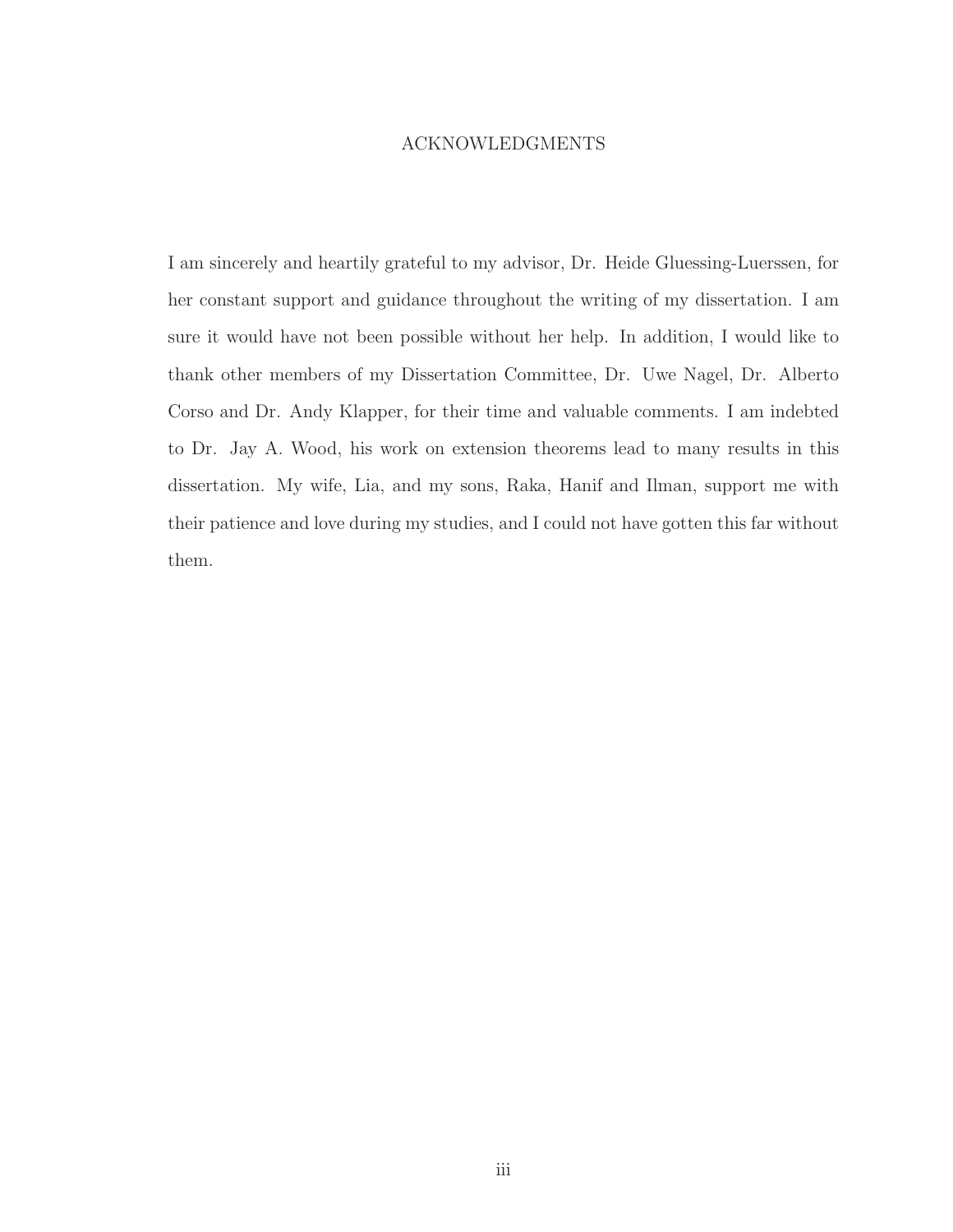Dedicated to my wife, Lia and my father, Syahbuddin Mansoer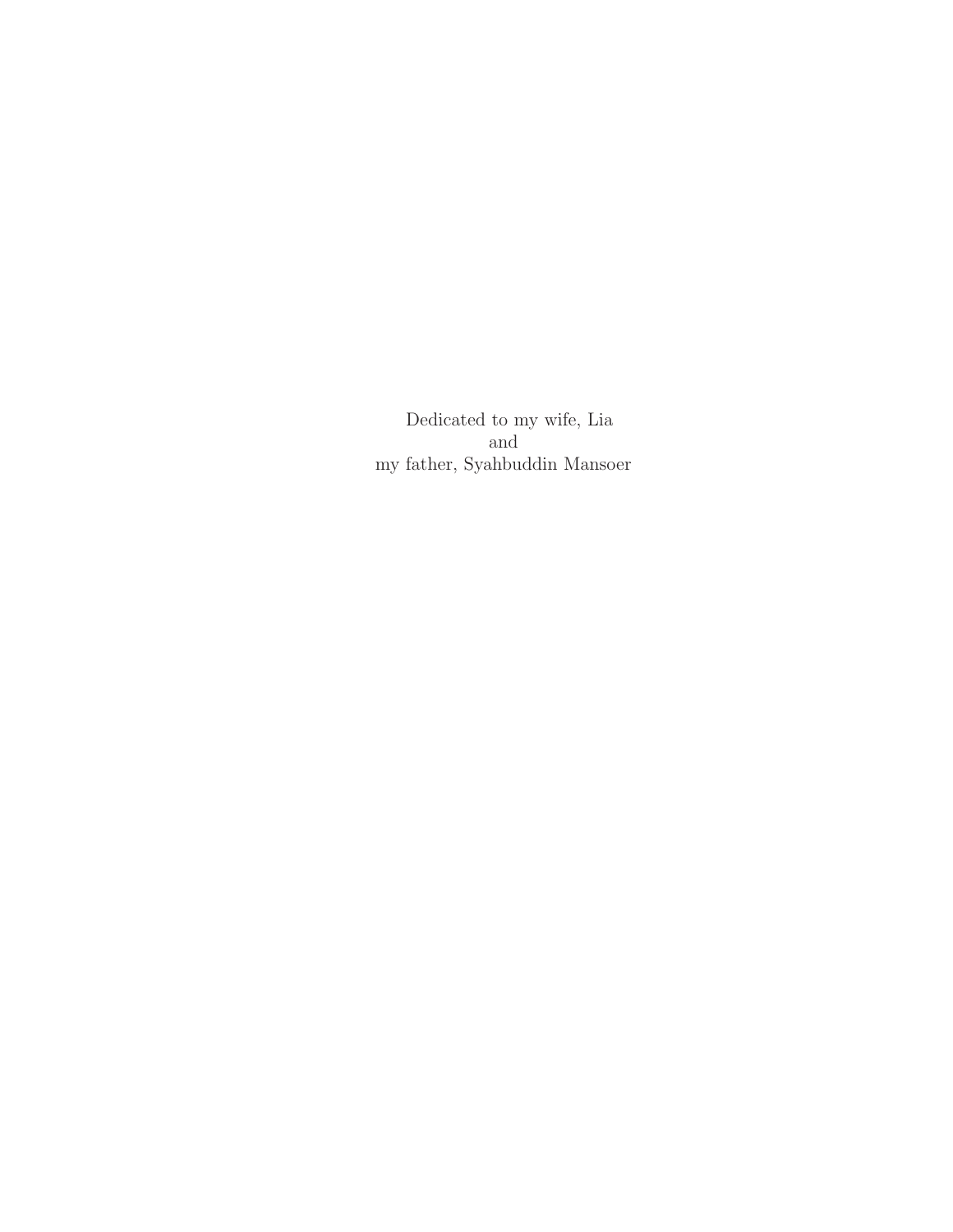## TABLE OF CONTENTS

| $\rm iii$                                                                                                                                                                                                                                                                                                                                  |
|--------------------------------------------------------------------------------------------------------------------------------------------------------------------------------------------------------------------------------------------------------------------------------------------------------------------------------------------|
| iv                                                                                                                                                                                                                                                                                                                                         |
| $\mathbf{V}$                                                                                                                                                                                                                                                                                                                               |
| $\mathbf{1}$<br>Chapter 1                                                                                                                                                                                                                                                                                                                  |
| $\overline{4}$<br>$5\,$<br>2.1<br>$\bf 5$<br>2.2<br>$\overline{7}$<br>2.3<br>$\overline{9}$<br>2.4                                                                                                                                                                                                                                         |
| 13<br>Equivalence Theorems for Codes over Fields<br>Chapter 3<br>13<br>MacWilliams Equivalence Theorem for the Hamming Weight<br>3.1<br>16<br>Character Theoretic Proof of the MacWilliams Equivalence Theorem<br>3.2<br>18<br>3.3<br>21<br>3.4<br>Reformulation as an Extension Theorem $\ldots \ldots \ldots \ldots \ldots$<br>23<br>3.5 |
| Equivalence Theorem for the Hamming Weight and Compositions<br>Chapter 4<br>25<br>MacWilliams Equivalence Theorem for Rings<br>25<br>4.1<br>$\mathcal{P}_U$ -isometries are U-monomial Maps<br>28<br>4.2                                                                                                                                   |
| Equivalence Theorem for General Weights On Rings<br>30<br>Chapter 5<br>5.1<br>30<br>5.2<br>35<br>5.3<br>37<br>Equivalence Theorem for the Lee Weight on Certain Fields<br>5.4<br>41                                                                                                                                                        |
| Chapter 6 Local Global Properties<br>46<br>46<br>6.1<br>48<br>6.2<br>Subgroups with the Local-Global Property $\dots \dots \dots \dots \dots$<br>53<br>6.3                                                                                                                                                                                 |
| 63                                                                                                                                                                                                                                                                                                                                         |
| 66                                                                                                                                                                                                                                                                                                                                         |
| 69                                                                                                                                                                                                                                                                                                                                         |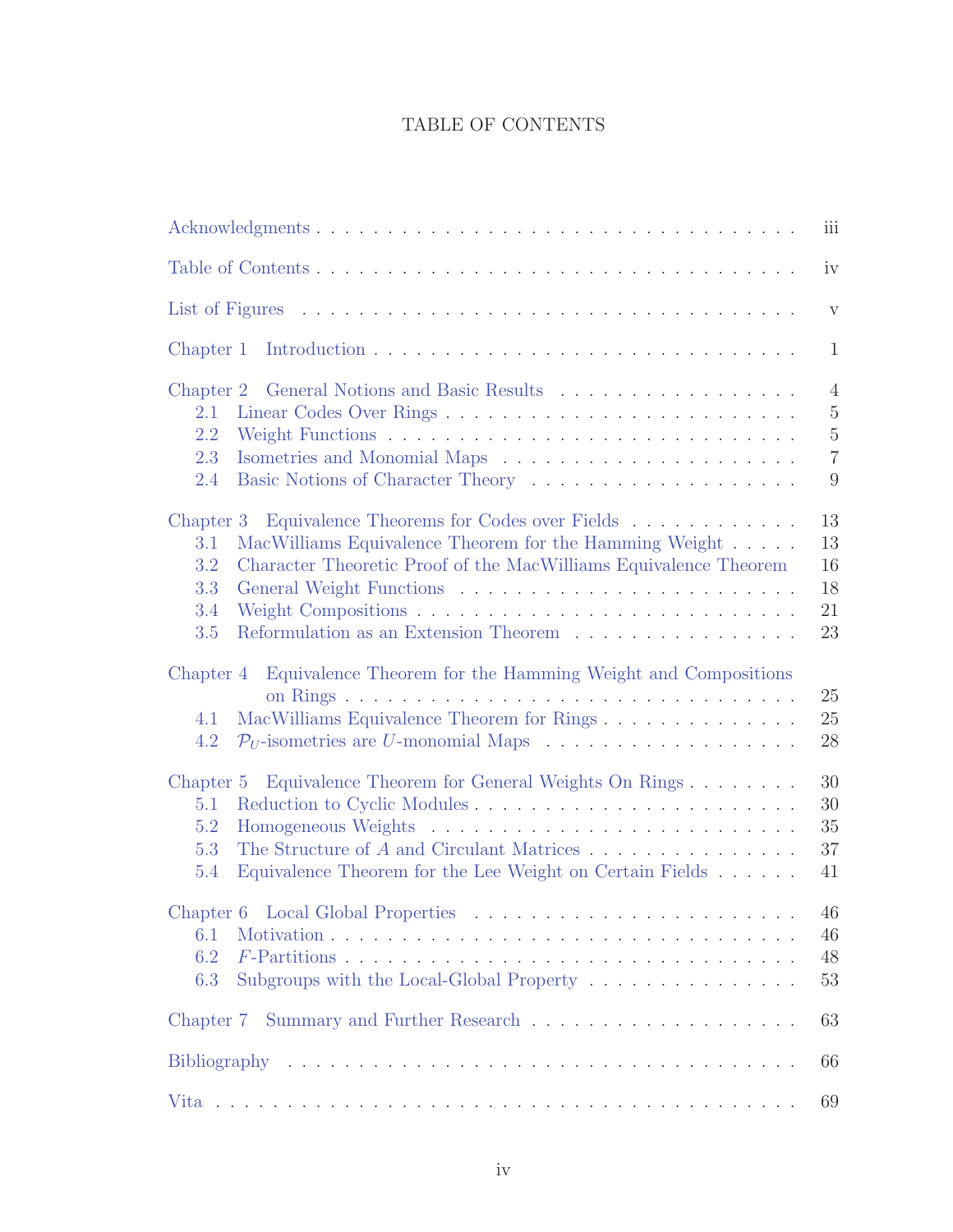## LIST OF FIGURES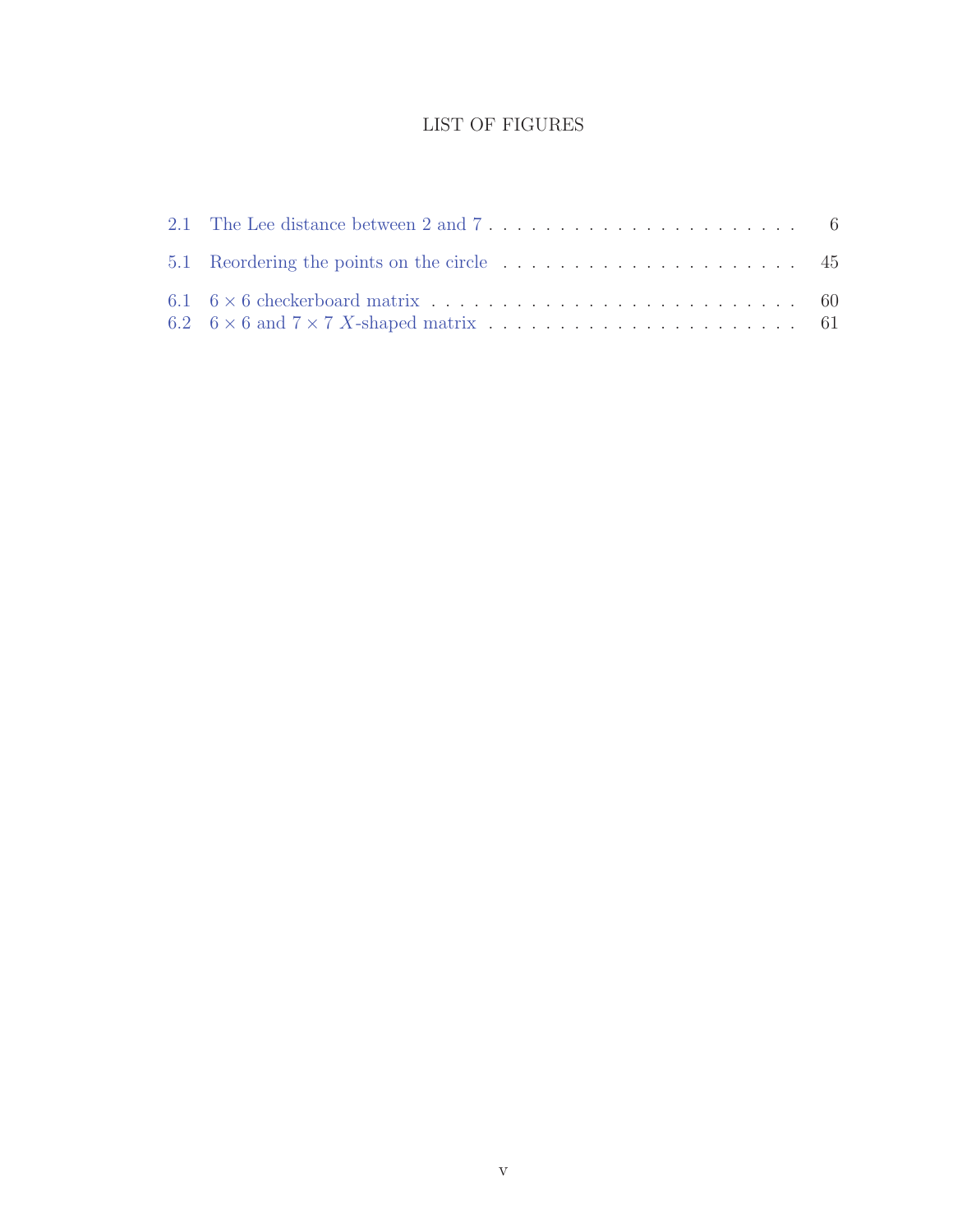#### Chapter 1 Introduction

In this thesis we consider isometries between codes. Codes will be submodules of some  $R<sup>n</sup>$  for a suitable finite, commutative ring  $R$ , and isometries are  $R$ -isomorphisms between such codes that preserve certain weight functions. Our goal is to describe, for various instances, such isometries explicitly. These considerations are motivated by a fundamental result of MacWilliams from 1962, which has enjoyed various generalizations and has led to many activities at the interface of coding theory and ring theory.

Let us briefly report these results and developments. Let  $\mathbb F$  be a finite field. In her thesis [29], MacWilliams showed that every Hamming-weight-preserving linear isomorphism f between codes (subspaces) in  $\mathbb{F}^n$  is a monomial map; that is, f is given by a permutation and a rescaling of the codeword coordinates. We refer to this result as the MacWilliams equivalence theorem. By translating the Hammingweight-preserving property into character-theoretic language, an alternative proof for the same result was given by Ward and Wood [38].

In [12], Goldberg generalized the MacWilliams equivalence theorem in the following direction. Let U be a multiplicative subgroup of  $\mathbb{F}^*$ , the group of units of  $\mathbb{F}$ , and denote the cosets of U in  $\mathbb{F}^*$  by  $U_1, U_2, \ldots, U_s$ . Then the U-coset weight of  $x \in \mathbb{F}^n$ is defined as  $W_U(x) := (w_1(x), w_2(x), \ldots, w_s(x))$ , where  $w_i(x)$  counts the number of components of x that belong to the coset  $U_j$ . In the same paper [12], Goldberg showed that every  $W_U$ -preserving linear isomorphism f between codes in  $\mathbb{F}^n$  extends to a U-monomial map  $f : \mathbb{F}^n \to \mathbb{F}^n$ ; that is, f is a permutation and a rescaling of the coordinates by units from  $U$ . This result is a generalization of the MacWilliams equivalence theorem since for  $U = \mathbb{F}^*$  the U-coset weight is exactly the Hamming weight. Goldberg also noticed that his result is an analogue to Witt's extension theorem (see  $[1]$ ).

In the early 1990's, Hammons et. al. [15] proved the groundbreaking result that the binary nonlinear Kerdock and Preparata codes can be considered as linear codes over  $\mathbb{Z}_4$  via the Gray map. This initiated the research area of codes over  $\mathbb{Z}_4$  and even over more general finite rings, which eventually became an integral part of coding theory. Furthermore, motivated by the particular role of the Lee weight on  $\mathbb{Z}_4$ , more general weight functions than just the Hamming weight were taken into consideration.

In 1997, Wood [42] generalized the above-mentioned result of Goldberg to codes over finite Frobenius rings. Two years later, in [43] he also extended the MacWilliams equivalence theorem to finite Frobenius rings. The two generalizations were proven using the same character-theoretic techniques that he used with Ward in their proof of the MacWilliams equivalence theorem over fields. A few months after Wood published this result, Greferath and Schmidt [13] gave a combinatorial proof of the MacWilliams equivalence theorem over finite Frobenius rings. Finally, following a strategy of Dinh and López-Permouth  $[9]$ , Wood  $[46]$  showed that the result cannot be extended to more general rings by proving that finite rings for which the MacWilliams equivalence theorem holds true must necessarily be Frobenius rings.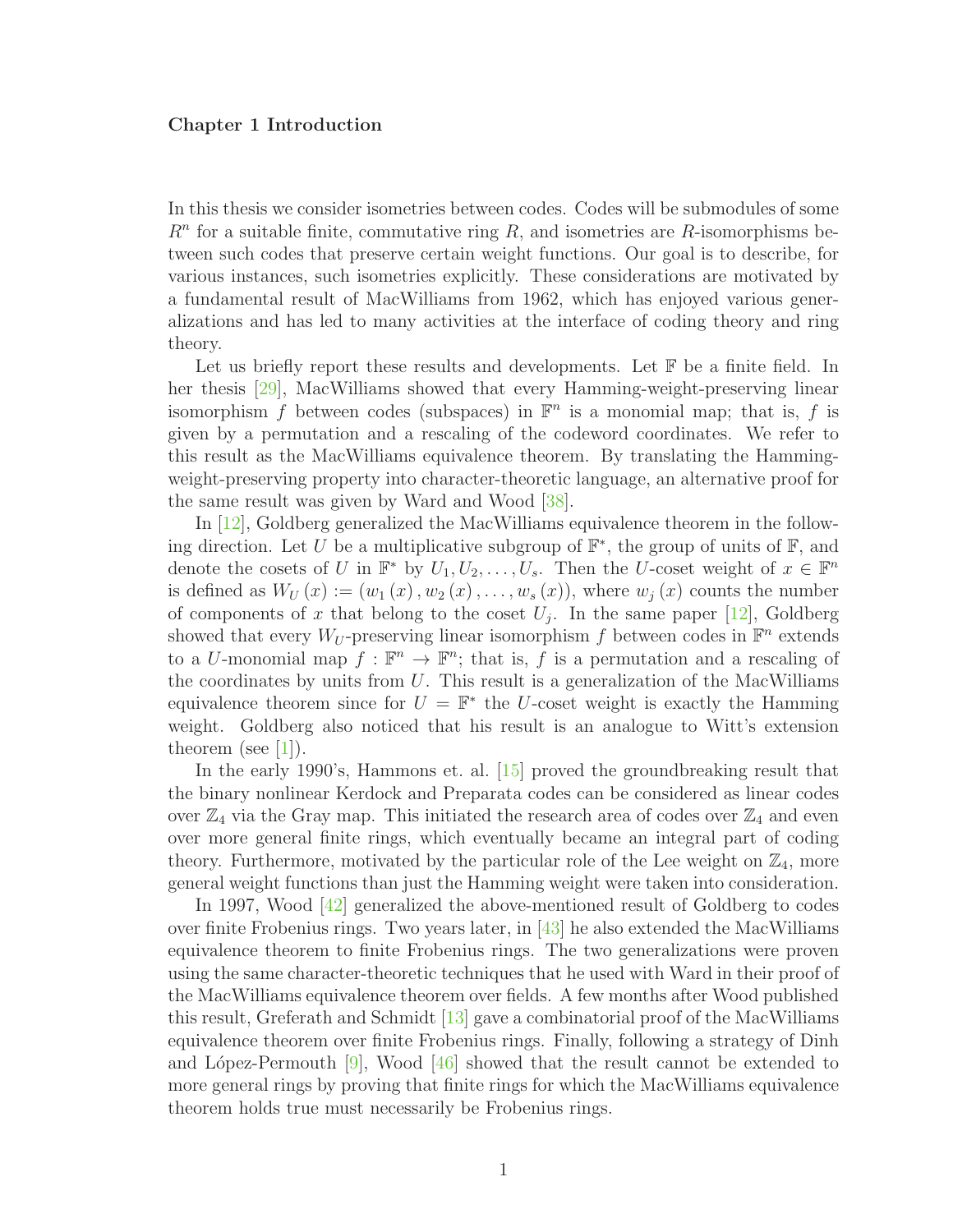Another direction to generalize the equivalence theorem is to consider weights other than the Hamming weight. In his 1997 paper [42], Wood considered subgroups U of the group of units  $\mathcal{U}(R)$  and introduced the notion of a U-weight for weight functions that are constant on the U-orbits. In the same paper, he gave a sufficient condition for a  $U$ -weight, extended additively to  $R<sup>n</sup>$ , to satisfy the equivalence theorem. Using this condition, he showed that all  $\mathcal{U}(R)$ -weights on chain rings R satisfy the equivalence theorem if the weight function is positive on its domain. Wood claimed in [40] and proved in [41] that the Lee weight and the Euclidean weight satisfy the equivalence theorem for the residue rings  $\mathbb{Z}_N$  if N is of the form  $2^k$  or  $3^k$  or if N is a prime number of the form  $N = 2p + 1$ , where p is also prime.

Before we describe our contributions to this research area, we would like to highlight a question raised by Goldberg in [12]. Goldberg observed that the MacWilliams equivalence theorem and Witt's extension theorem are similar in the sense that any linear isomorphism between two subspaces that preserves a certain metric (Hamming metric in the first case and a quadratic form for the second) can be extended to a matrix multiplication map (in the first case the matrix is a monomial matrix and in the second case the matrix is an orthogonal matrix). Goldberg then asked if one can find subgroups G of  $GL(n, R)$  together with some metric such that every linear isomorphism between two subspaces that preserves this metric can be extended to a G-map.

The main contribution of this thesis is to provide some answers to Goldberg's question. We first reformulate Goldberg's problem as an existence problem of subgroups G of  $GL(n, R)$  that satisfy the local-global property in the sense that every map that is a pointwise  $G$ -map is a global  $G$ -map. We then show that the group of U-monomial matrices satisfies the local-global property. This result not only gives a more natural proof of Wood's result in [42], but also serves as a model of how to prove the local-global property for other subgroups  $G$  of  $GL(n, R)$ . We show that the groups of invertible diagonal and invertible lower triangular matrices satisfy the local-global property. This puts us in the position to derive the following results for codes over finite Frobenius rings; they have the same flavor as Witt's extension theorem over fields. We show that every support-preserving linear isomorphism between codes can be extended to a diagonal map. We also prove that every Rosenbloom-Tsfasman-weight-preserving linear isomorphism between codes can be extended to a lower triangular map. Finally, we establish a certain class of subrings of the ring of  $n \times n$ -matrices, whose group of units is guaranteed to satisfy the local-global property.

Another contribution is in the following area. As we mentioned earlier, Wood  $|42|$ provided a sufficient condition, in terms of the invertibility of a certain matrix  $A$ , for a weight function on  $R<sup>n</sup>$  to satisfy the equivalence theorem. We will show that this condition is in fact necessary for weight functions attaining rational values. For certain classes of rings and certain weight functions, namely finite chain rings and finite fields, we reveal the structure of the matrix  $A$  and take advantage of this additional information to establish the invertibility of A. More precisely, for a  $\mathcal{U}(R)$ weight function on  $R<sup>n</sup>$ , where R is a finite chain ring, we show that up to row and column permutations, the matrix  $A$  is a triangular matrix. This leads us to recover some of Wood's result in  $[42]$ . Furthermore, for a U-weight over finite fields, the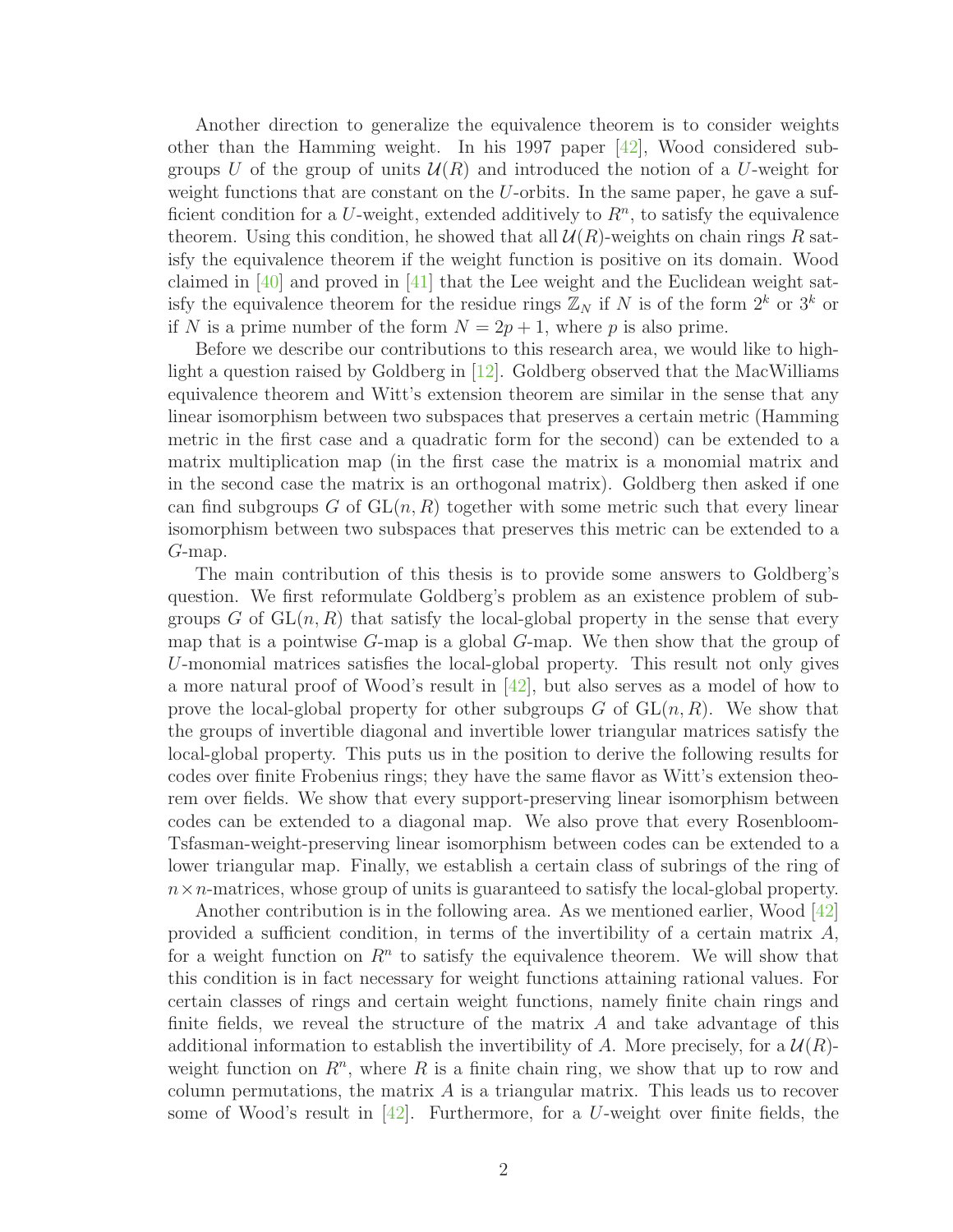matrix A is circulant. By exploiting this circulant structure, we reprove Wood's result that the Lee weight satisfies the equivalence theorem over the rings  $\mathbb{Z}_N$ , where N is a prime of the form  $2p + 1$  with p being prime itself, and we also show the new result that the same is true for prime numbers  $N = 4p + 1$  where p is prime.

Summarizing, the following results in this thesis are new: Theorem 5.6 and consequences, Theorem 5.28, and all results in Chapter 6 without Theorem 6.2 and Lemma 6.32.

The thesis is organized as follows. In Chapter 2 we introduce some basic notions of coding theory over rings. We also discuss some basic properties of characters over additive abelian groups that will be needed in the following chapters.

In Chapter 3 we reprove the classical result of MacWilliams' equivalence theorem in two ways. The first leads to a general condition for weight functions over fields to satisfy the equivalence theorem. The second one familiarizes us with the charactertheoretic technique that we will employ often later.

In Chapter 4 we present Wood's proof for the generalization of MacWilliams' and Goldberg's result over admissible rings (Frobenius rings). We present the proof in such away that admissible rings appear naturally as those that make the proofs over fields work again.

In Chapter 5 we first observe that in order for the equivalence theorem between any two modules to be valid it is enough to show the validity for cyclic modules. This helps us to immediately obtain a sufficient condition, in terms of the invertibility of a certain matrix A, for a weight function to satisfy the equivalence theorem. For rational-valued weight functions, we show that this condition is necessary and show that  $-$  although the condition is much simpler than the one in Chapter  $3$  – the two conditions are actually equivalent. Furthermore, we will show that over finite fields, the matrix A has the nice structure of a circulant. By exploiting this structure, we prove the equivalence theorem for the Lee weight over the residue rings  $\mathbb{Z}_N$ , where N takes the particular values mentioned above.

In Chapter 6 we start with a motivation that Witt's extension theorem and Goldberg's result can be formulated in terms of the local-global property. Then we introduce and discuss some properties of F-partitions. These partitions form a close link to characters and will be a main tool for establishing that certain subgroups satisfy the local-global property. They will allow us to derive the results we discussed on the previous page.

Finally, in the last chapter we give a broad overview that connects the results of the two previous chapters and offers some directions of how to further the research.

Copyright<sup>©</sup> Aleams Barra, 2012.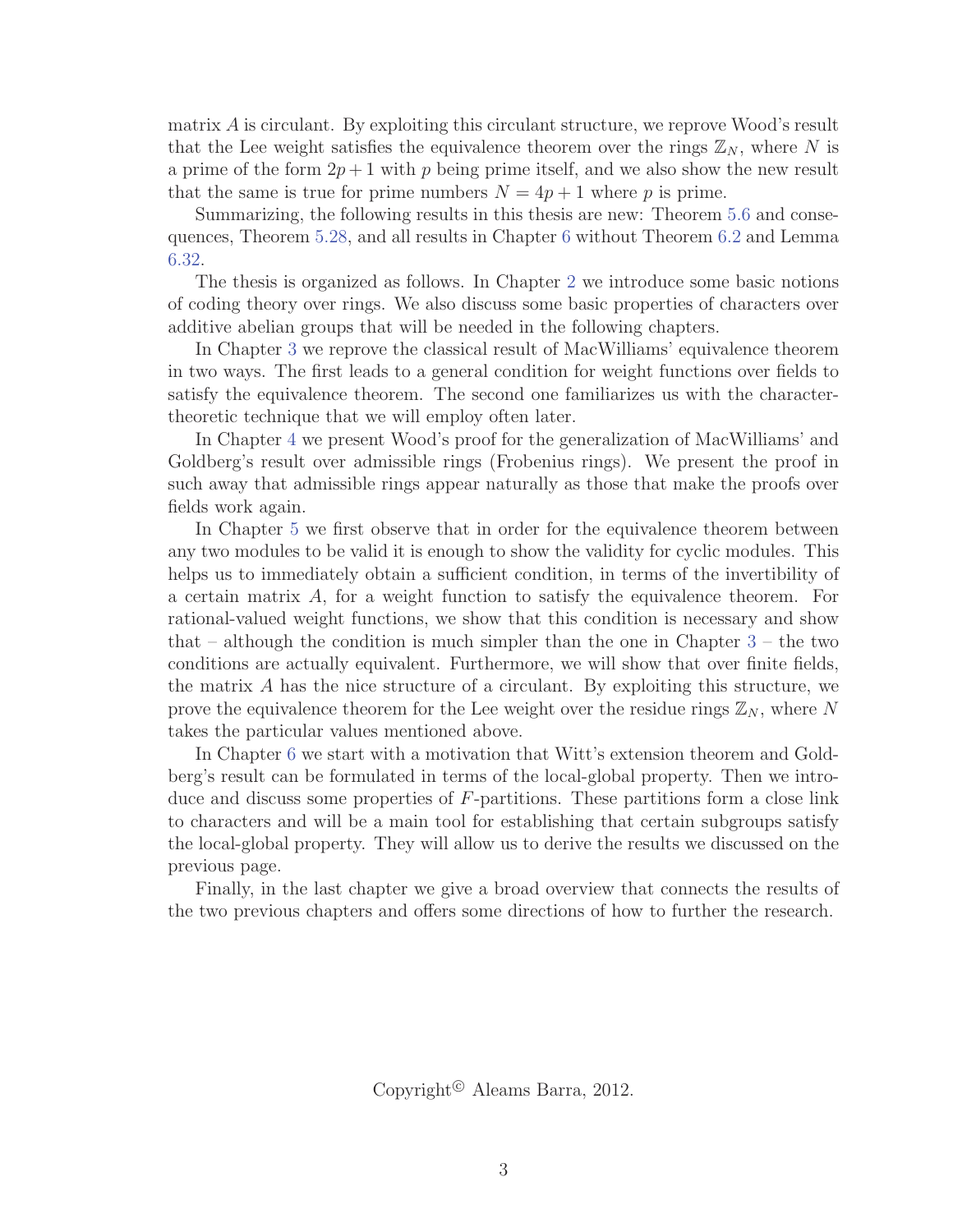#### Chapter 2 General Notions and Basic Results

Before we start with the formal notation, let use give a brief motivation.

Linear block codes are the main tool for ensuring the integrity of data transmission over a channel. Messages are assumed to be vectors over a certain finite field. Before being sent, they are encoded in such a way the receiver has a chance to reconstruct the original message from the received, and generally erroneous, message. Algebraically, encoding is simply a linear map from the domain of all possible messages. The image, a certain vector space, is called the associated code. In order to deal with transmission errors, one needs a tool for measuring such errors. Traditionally, this is achieved by the Hamming metric, which simply counts the number of distinct entries in two vectors. Decoding, that is recovering the original message, amounts to finding the codeword that most likely has been sent. Under certain assumptions on the transmission channel, this is equivalent to applying the minimum distance decoding rule: if a word y is received, this rule will decode y to  $x<sub>y</sub>$  so that the Hamming distance between  $x_y$  and y is minimal among all possible codewords. A code is called  $\varepsilon$ -error-correcting if this procedure is able to correct up to  $\varepsilon$  errors.

One main theme of coding theory is to find codes with large error-correcting capability. Furthermore, mathematically one is interested in understanding as to when two codes can be regarded the same with respect to their error-correcting capability. Taken the above into account, this translates into when two codes are isomorphic as vector spaces and such that the isomorphism preserves the Hamming metric. In other words, when are two codes isometric? The classical MacWilliams equivalence theorem, discussed in Chapter 3, gives an explicit description of isometric codes.

Around 1970 several binary non-linear codes having at least twice as many codewords as any linear code with the same error-correcting capability have been constructed. Among them are the Preparata codes and the Kerdock codes. Mysteriously, the transform of the weight enumerator of the Preparata is that of the Kerdock code of the same length, while they are not dual to each other. In 1994 Hammons et. al. ([15]) made a breakthrough in explaining this problem. They showed that the Kerdock code can be viewed as a cyclic linear code over  $\mathbb{Z}_4$  and the dual of its binary image under the Gray map can be considered as a variant of the Preparata code. The Gray map gives a weight preserving map from  $\mathbb{Z}_4^n$  with the Lee weight to  $\mathbb{Z}_2$  with the Hamming weight. This result has led to active research of codes over  $\mathbb{Z}_4$  and over finite rings in general and also triggered interest in codes with different weights.

For application, the Gray map is also used in data transmission with the QPSK modulation. It is implemented to assign 2 information bits into four possible phases. The advantage of this assignment is that only a single bit error occurs in the 2-bit sequence when noise causes the incorrect selection of an adjacent phase to the transmitted phase. Some of the popular applications of QPSK include CDMA systems, digital video broadcasting satellite (DVB-S) and cable modems.

In this chapter we will introduce the basic notions for codes over rings as needed for this thesis. After introducing the general concept of a weight function, we will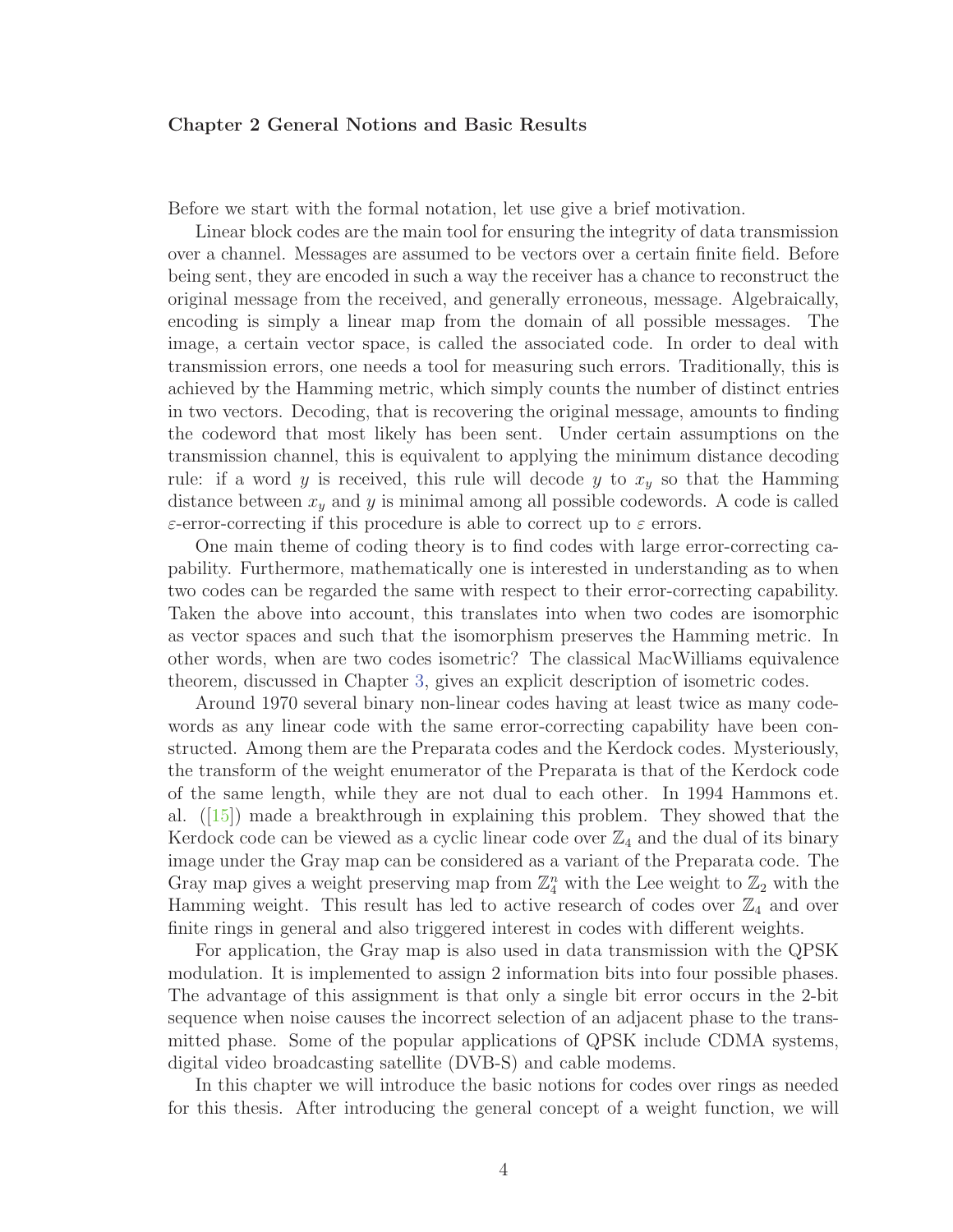discuss weight preserving maps (called isometries) and various forms of monomial maps. Finally we will present some basic concepts of character theory.

Throughout this chapter, let  $R$  be a finite commutative ring with identity. We will denote the group of units of R by  $\mathcal{U}(R)$ .

#### 2.1 Linear Codes Over Rings

**Definition 2.1.** Let  $R^n$  be the R-module of all n-tuples over the ring R. Elements of  $R^n$  will be written as row vectors. A linear code C over R is an R-submodule of  $R^n$ . The members of C are called *codewords.* A generator matrix G for C is a matrix whose rows generates  $\mathcal{C}$ , i.e., every codeword in  $\mathcal{C}$  can be written as a linear combination of the row vectors of G.

We need here to emphasize the difference between linear codes over rings and linear codes over fields. If R is a field, then C is a subspace of  $R<sup>n</sup>$ . If C has dimension k then we say that C is an  $[n, k]$  linear code and in this case we also require the rows of the generator matrix for  $C$  to be linearly independent. So all the generator matrices are of the size  $k \times n$ .

When R is just a ring,  $\mathcal C$  is not necessary a free module, hence we cannot talk about dimension and there is no specific size of the generator matrix for C.

#### 2.2 Weight Functions

When a codeword  $x \in \mathcal{C}$  is sent trough a channel, the noise in the form of an error vector e distorts the codeword and produces the vector  $y = x + e$  at the other end of the channel. To measure this distortion, Hamming [14] introduced the distance function  $D(x, y)$  which measures in how many positions x and y differ, that is

$$
D(x,y) = |\{i \mid x_i \neq y_i\}| \text{ for } x, y \in R^n.
$$

This distance function satisfies the distance axiom for a metric space as we can see from the following proposition.

**Proposition 2.2.** The distance function  $D(x, y)$  satisfies the distance properties:

- 1.  $D(x, y) \geq 0$  for all  $x, y \in R^n$ .
- 2.  $D(x, y) = 0$  if and only if  $x = y$ .
- 3.  $D(x, y) = D(y, x)$  for all  $x, y$  in  $R<sup>n</sup>$ .
- 4.  $D(x, z) \leq D(x, y) + D(y, z)$  for every  $x, y, z \in \mathbb{R}^n$ .

Properties (i),(ii) and (iii) are obvious; (iv) is a simply exercise [18] pp.8 or [30] pp.13.

Another metric that is commonly used for error correcting purposes is the Lee distance. It was first introduced by Lee [27] in 1958 and measures the distance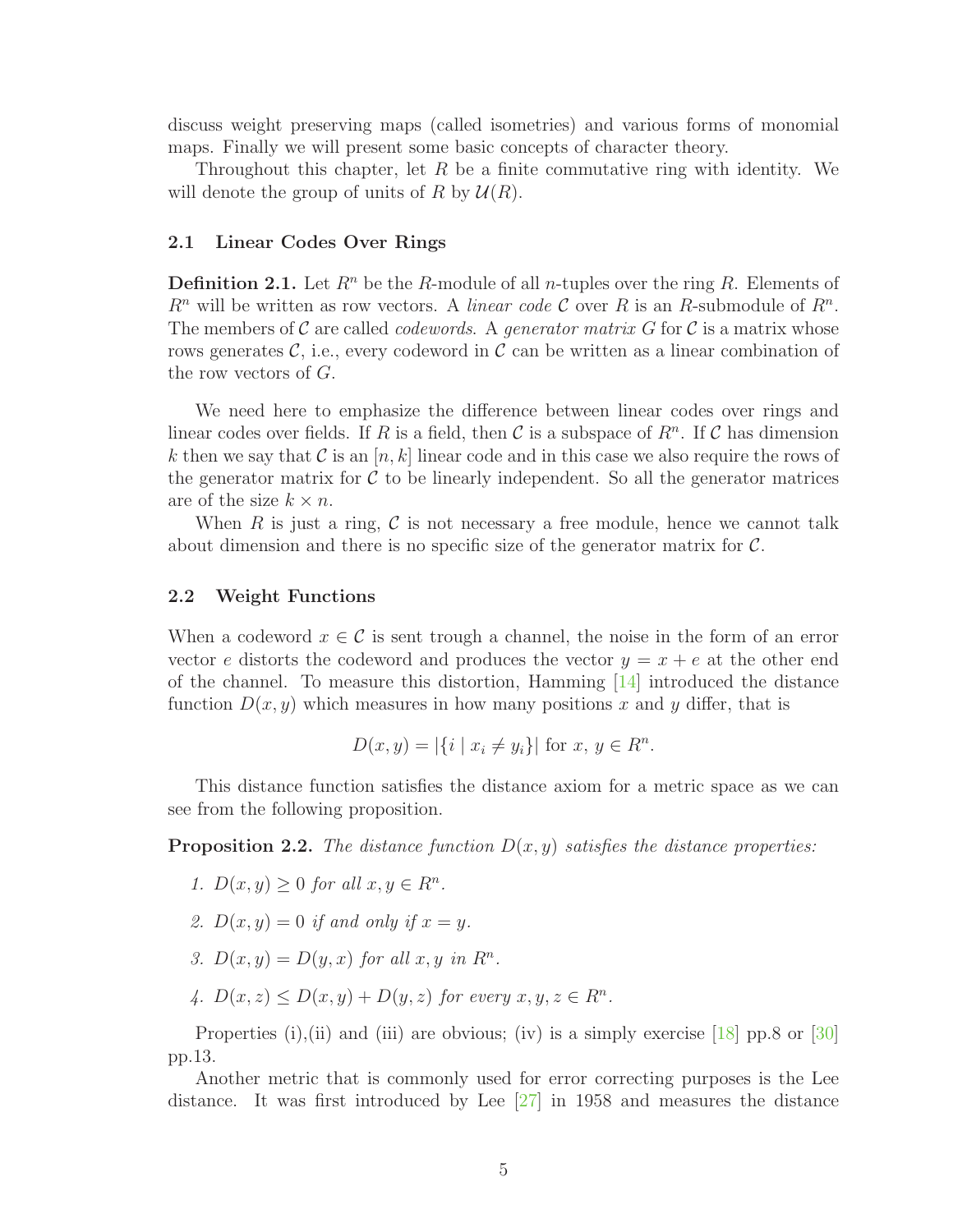between two points on a circle. Suppose there are N points on the circle and that we label them with  $0, 1, ..., N - 1$ . The distance between two points x and y is the minimum number of arcs (clockwise or counter-clock wise) to go from  $x$  to  $y$ . Because of this reason, originally Lee called this distance the *circular* distance. We will formally define this metric on the integer residue ring  $\mathbb{Z}_N$  as follows. First we denote the elements of  $\mathbb{Z}_N$  by  $0, 1, \ldots, N-1$ . Then the Lee distance on  $\mathbb{Z}_N$  is defined as

$$
\rho(x, y) = \min\{x - y \mod N, y - x \mod N\}.
$$

For example in  $\mathbb{Z}_8$ , we have  $\rho(7,2) = 3$  since  $7 - 2 = 5$  and  $2 - 7 = -5 = 3$  in  $\mathbb{Z}_8$ . One can also see that  $\rho(7,2) = 3$  from the picture below.



Figure 2.1: The Lee distance between 2 and 7

We can extend this distance to the module  $\mathbb{Z}_N^n$  by defining

$$
\rho(x,y) = \sum_{i=1}^n \rho(x_i, y_i).
$$

It is easy to see that the Lee distance satisfies the properties of Proposition 2.2.

In this thesis we will consider very general weight functions. In the following definition note that we do not require a weight to satisfy the properties of a metric given in Proposition 2.2.

**Definition 2.3.** A weight w on the ring R is a function  $w : R \to \mathbb{C}$  such that  $w(0) = 0$ . Let U be a multiplicative subgroup of  $\mathcal{U}(R)$ . We say that the weight w is a U-weight if  $w(\alpha x) = w(x)$  for all  $x \in R$  and  $\alpha \in U$ . The biggest subgroup U for which w is a U-weight is called the *symmetry group of the weight w* and we denote it by  $Sym(w)$ .

Each weight function on R can naturally be extended to  $R<sup>n</sup>$ . The resulting function on  $R^n$  will be denoted by w as well, thus,

$$
w(x) = \sum_{i=1}^{n} w(x_i) \text{ for all } x \in R^n.
$$
 (2.1)

If w is a U-weight, then  $w(\alpha x) = w(x)$  for all  $x \in \mathbb{R}^n$  and  $\alpha \in U$ .

Obviously, every weight function on R is a  $\{1\}$ -weight. To present non-trivial examples of U-weights, we first give the following definition.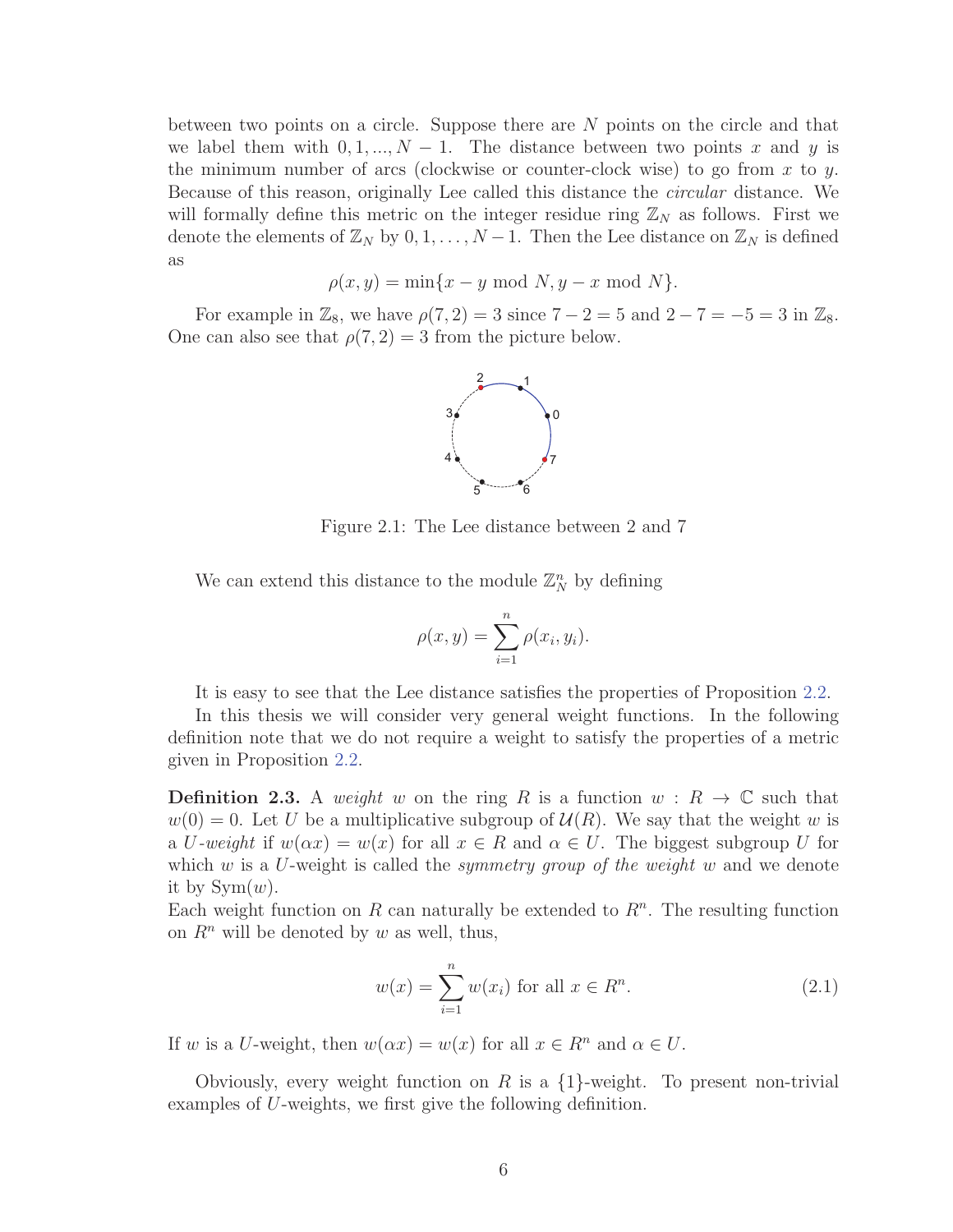**Definition 2.4.** The *Hamming weight*  $w_H$  on any ring R is defined by

$$
w_H(x) = \begin{cases} 1, & \text{if } x \neq 0 \\ 0, & \text{if } x = 0 \end{cases}.
$$

The Lee weight  $w_L$  on the ring  $\mathbb{Z}_N$  is defined as

$$
w_L(m) = \min\{m \mod N, (N-m) \mod N\}
$$
 for all  $m \in \mathbb{Z}_N$ 

(where, as usual, mod N refers to the remainder in the set  $\{0, \ldots, N-1\}$ ).

From the definition above we can see that the Hamming weight is a  $\mathcal{U}(R)$ -weight and the Lee weight is a  $\{\pm 1\}$ -weight. In fact  $Sym(w_H) = \mathcal{U}(R)$  and  $Sym(w_L) = \{\pm 1\}$ . We can view the Hamming weight and the Lee weight on  $R<sup>n</sup>$  in terms of the Hamming distance D and the Lee distance  $\rho$ . Using the extension in Equation (2.1) we have

$$
w_H(x) = D(x, 0) = |\{i \mid x_i \neq 0\}|
$$
  

$$
w_L(x) = \rho(x, 0).
$$

#### 2.3 Isometries and Monomial Maps

We would like to have a notion to say that two codes,  $\mathcal C$  and  $\mathcal C'$  are "essentially the same". As a first attempt, we can say that  $\mathcal C$  and  $\mathcal C'$  are the same if every codeword in  $\mathcal{C}'$  is just a rearrangement of some codeword in  $\mathcal{C}$ , that is, if there is a permutation  $\sigma \in S_n$  such that the assignment  $(x_1, \ldots, x_n) \mapsto (x_{\sigma(1)}, \ldots, x_{\sigma(n)})$  gives a one-to-one correspondence between C and C'. In this case we say that C and C' are *permutation* equivalent.

If we also take the Hamming weight into account, we can allow some scaling to take place and still consider the two codes as being the same. This is because the scaling process does not change the Hamming weight of a vector. We say that  $\mathcal C$ and C' are monomially equivalent if there is some permutation  $\sigma$  in  $S_n$  and scalars  $\alpha_1, \ldots, \alpha_n \in \mathcal{U}(R)$  such that the map from  $\mathcal C$  to  $\mathcal C'$  given by

$$
(x_1, \ldots, x_n) \mapsto (\alpha_1 x_{\sigma(1)}, \ldots, \alpha_n x_{\sigma(n)})
$$

is a one-to-one correspondence.

To make these two notions of equivalence more compact we will write them in matrix form. To do so we need the following definition.

**Definition 2.5.** Denote the set of  $n \times n$  permutation matrices over the ring R by  $\mathcal{P}(n, R)$ . A monomial matrix over R is a matrix M that can be written as  $M = PD$ where P is in  $\mathcal{P}(n, R)$  and D is a diagonal matrix where the diagonal entries are elements of  $\mathcal{U}(R)$ . If the diagonal entries in D are elements of a subgroup U of  $\mathcal{U}(R)$ , we say that M is a  $U$ -monomial matrix. We denote the set of all monomial and U-monomial  $n \times n$  matrices over R respectively by  $\mathcal{M}(n, R)$  and  $\mathcal{M}_U(n, R)$ .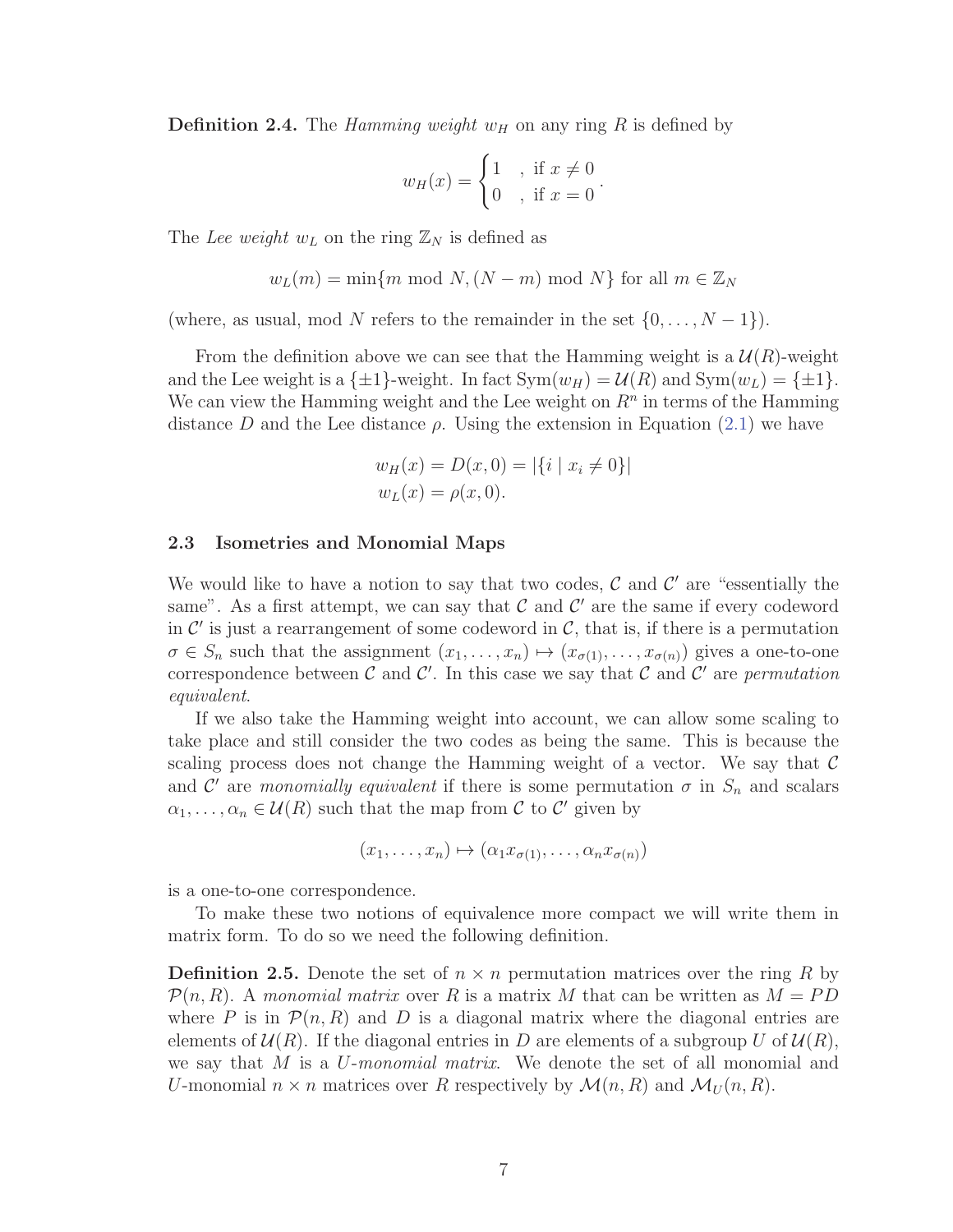Let  $GL(n, R)$  be the group of all  $n \times n$  invertible matrices with entries from R. It is not difficult to see that  $\mathcal{P}(n, R), \mathcal{M}(n, R)$  and  $\mathcal{M}_U(n, R)$  are subgroups of  $GL(n, R)$ . Now we are ready to give the definition of permutation equivalence and monomial equivalence in terms of permutation and monomial matrices.

**Definition 2.6.** Two codes  $\mathcal{C}$  and  $\mathcal{C}'$  in  $\mathbb{R}^n$  are permutation equivalent (respectively monomially equivalent) if there are generator matrices G for C and G' for C' such that  $G' = GP$  for some  $P \in \mathcal{P}(n, R)$  (respectively  $G' = GM$  for some  $M \in \mathcal{M}(n, R)$ ). If M is in  $\mathcal{M}_U(n, R)$  then we say that C and C' are U-monomially equivalent. We also write  $\mathcal{C}' = \mathcal{C}P$  or  $\mathcal{C}' = \mathcal{C}M$  to indicate that  $\mathcal C$  and  $\mathcal C'$  are permutation or monomially equivalent without explicitly mentioning specific generator matrices.

Another key concept is that of a monomial map. A map  $f: R^n \to R^n$  is said to be a monomial map if there is a monomial matrix  $M$  that represents  $f$ . More generally we define the following.

**Definition 2.7.** A linear map  $f: R^n \to R^n$  is called a *U*-monomial map if there is an  $M \in \mathcal{M}_U(n, R)$  such that  $f(x) = xM$  for all  $x \in R^n$  or, equivalently, if there are  $\alpha_1, \ldots, \alpha_n \in U$  and  $\sigma \in S_n$  such that

$$
f(x) = (\alpha_1 x_{\sigma(1)}, \dots, \alpha_n x_{\sigma(n)})
$$

for all  $x \in R^n$ . If  $U = \mathcal{U}(R)$  we simply call f a monomial map.

Notice that every  $M \in \mathcal{M}(n, R)$  preserves the Hamming weight in the sense that  $w_H(x) = w_H(x)$  for every  $x \in R^n$ . In this case we say that a monomial map is a Hamming weight isometry in the sense of the following definition.

**Definition 2.8.** Let w be a U-weight and  $\mathcal{C}, \mathcal{C}'$  be codes in  $\mathbb{R}^n$ . We say that a map  $f: \mathcal{C} \to \mathcal{C}'$  is a *w-isometry* (and  $\mathcal{C}$  and  $\mathcal{C}'$  are *w-isometric*) if f is a linear isomorphism and f preserves w, that is, for every  $x \in \mathcal{C}$  we have

$$
w(x) = w(f(x)).
$$

Obviously, if  $f: \mathcal{C} \to \mathcal{C}'$  is the restriction of a U-monomial map on  $\mathbb{R}^n$ , then f is a w-isometry for every U-weight  $w$ . In this thesis we will be concerned with the converse, that is, whether a given w-isometry  $f: \mathcal{C} \to \mathcal{C}'$ , where w is a U-weight, is the restriction of a  $U$ -monomial map on  $R<sup>n</sup>$ .

The most classical case is that of a Hamming weight isometry, and the question amounts to whether a  $w_H$ -isometry  $f: \mathcal{C} \to \mathcal{C}'$  is the restriction of some monomial map M on C. It was first proved by MacWilliams [29] that this is indeed true when R is a field. Since then there have been many generalizations of that result to more general rings and weights. We will discuss these results in the next chapters.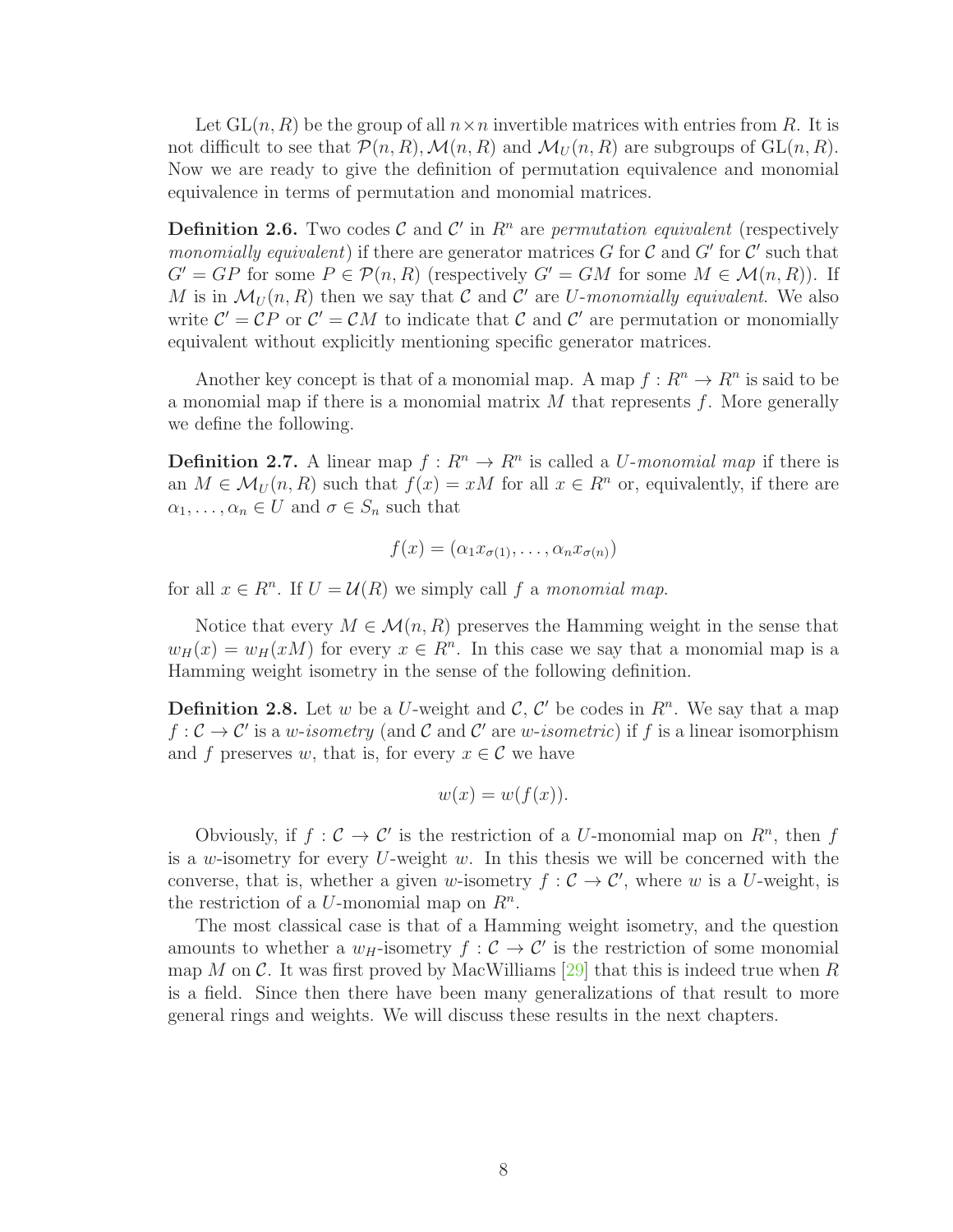#### 2.4 Basic Notions of Character Theory

In this section  $G$  will always be a finite abelian group, written additively. A *char*acter  $\chi$  on G is a group homomorphism  $\chi: G \to \mathbb{C}^*$ , where  $\mathbb{C}^*$  is the multiplicative group of nonzero complex numbers.

While all the results in this section are well known (see for example [36] and [19]), they do not always appear in the form needed for our purposes. Therefore, we choose to devote this section to deriving the necessary character theory in a self-contained form.

If G is of order n and  $\chi$  is a character on G, we have

$$
\chi(g)^n = \chi(ng) = \chi(0) = 1
$$

for all  $g \in G$ . Hence  $\chi(g)$  is an *n*th root of unity. Since

$$
1 = \chi(0) = \chi(g + (-g)) = \chi(g)\chi(-g),
$$

we also have

$$
\chi(-g) = \chi(g)^{-1} = \overline{\chi(g)}
$$

where the bar indicates the complex conjugation. We call the character  $\chi_0$  defined by  $\chi_0(g) = 1$  for every  $g \in G$  the principal character.

Let  $\widehat{G}$  be the set of all characters on G. By defining  $(\chi \cdot \psi)(g) = \chi(g)\psi(g)$  for all  $g \in G$ , the set  $\widehat{G}$  is an abelian group, and  $\overline{\chi}$  defined by  $\overline{\chi}(g) := \overline{\chi(g)}$  is the inverse of  $\chi$  in  $\widehat{G}$ . We call  $\widehat{G}$  the *character group* of G.

Below we will show that the character group  $\tilde{G}$  is isomorphic to  $G$ . In order to do so we will use the fundamental theorem of finite abelian groups which says that  $G$  is isomorphic to a direct sum  $\mathbb{Z}_{n_1} \oplus \cdots \oplus \mathbb{Z}_{n_k}$  for some  $n_1, \ldots, n_k$ . Then to prove that  $G \cong \widehat{G}$ , it is enough to show that the result is true for  $G = \mathbb{Z}_n$  and to show that  $\widehat{H_1 \oplus H_2} \cong \widehat{H_1} \oplus \widehat{H_2}$ . We will prove this in the following lemmas.

Lemma 2.9.  $\widehat{\mathbb{Z}_n} \cong \mathbb{Z}_n$ 

*Proof.* Let  $\omega \in \mathbb{C}$  be a primitive *n*th root of unity. For any  $j \in \{0, 1, \ldots, n-1\}$ , the map  $\chi_j$  defined by

$$
\chi_j(g):=\omega^{j g}
$$

for  $g \in \mathbb{Z}_n = \{0, 1, \ldots, n-1\}$  is well-defined and in fact a character on  $\mathbb{Z}_n$ . Let  $\chi$ be any character. Then  $\chi(1)$  is a nth root of unity and hence  $\chi(1) = \omega^j$  for some j. It follows that  $\chi = \chi_j$ . Thus  $\mathbb{Z}_n = {\chi_0, \chi_1, ..., \chi_{n-1}}$ . By definition of  $\chi_j$ , we have  $\chi_j = (\chi_1)^j$  for all  $j = 0, \ldots, n-1$ . Hence  $\overline{\mathbb{Z}_n}$  is a cyclic group of order n and isomorphic to  $\mathbb{Z}_n$ .

Lemma 2.10. If  $G = H_1 \oplus H_2$  then  $\widehat{G} \cong \widehat{H}_1 \oplus \widehat{H}_2$ .

*Proof.* Let  $\chi_1 \in \widehat{H}_1$  and  $\chi_2 \in \widehat{H}_2$ . Define  $\chi = \chi_1 \oplus \chi_2$  by

$$
\chi(h_1, h_2) := \chi_1(h_1)\chi_2(h_2)
$$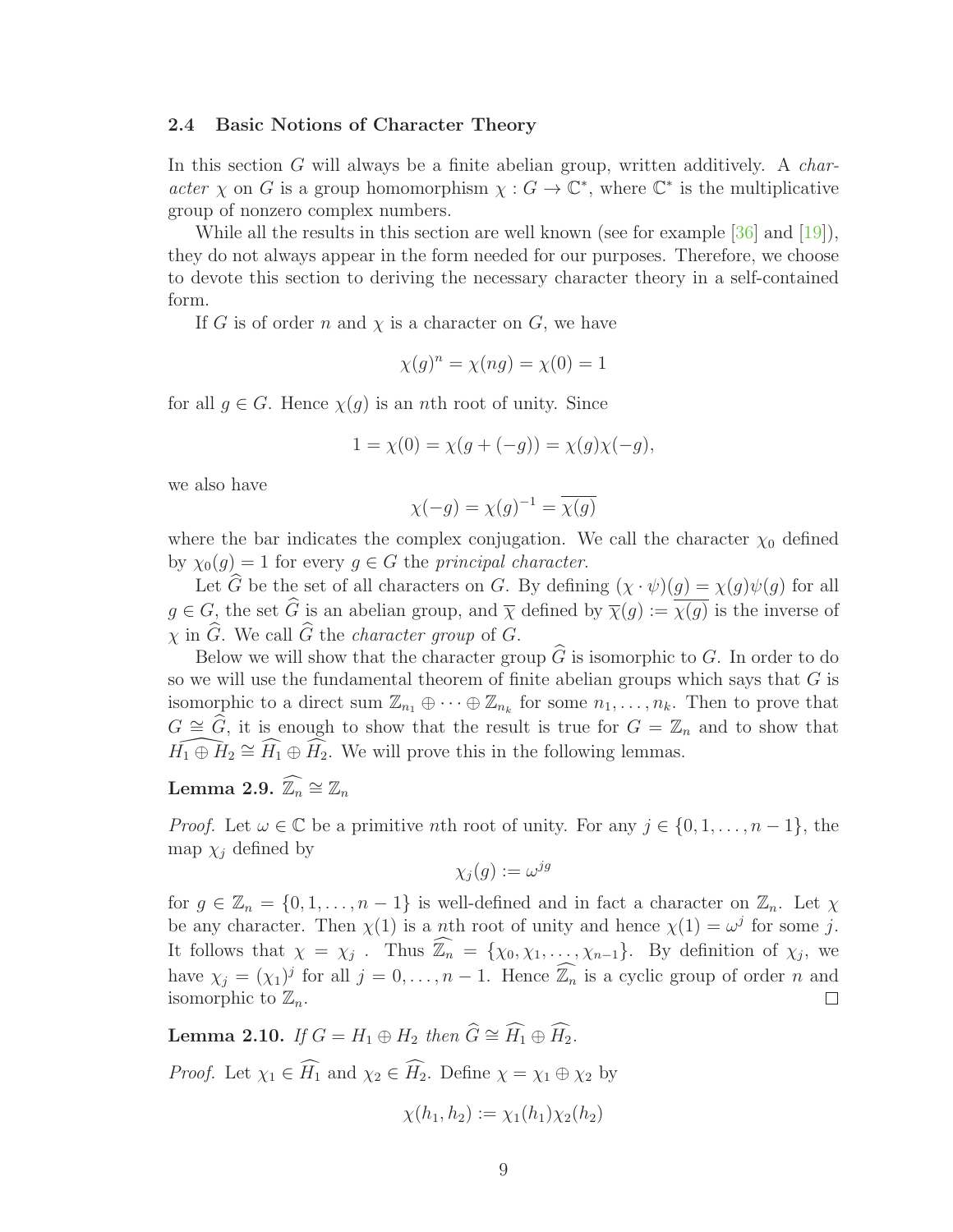for all  $(h_1, h_2) \in H_1 \oplus H_2$ . One can check that  $\chi \in \widehat{G}$ . The map  $\widehat{H}_1 \oplus \widehat{H}_2 \to \widehat{G}$  given by  $(\chi_1, \chi_2) \mapsto \chi_1 \oplus \chi_2$  is clearly a homomorphism. If  $1 = (\chi_1 \oplus \chi_2)(h_1, h_2) = \chi_1(h_1)\chi_2(h_2)$ for all  $(h_1, h_2)$  then  $\chi_1(h_1) = 1$  and  $\chi_2(h_2) = 1$  for all  $h_1 \in H_1$  and  $h_2 \in H_2$ . Hence  $\chi_1, \chi_2$  are principal characters and hence the map  $(\chi_1, \chi_2) \mapsto \chi_1 \oplus \chi_2$  is injective. Conversely, if  $\chi \in G$ , then the restriction  $\chi_i := \chi |_{H_i}$  is a character on  $H_i$  and  $\chi = \chi_1 \oplus \chi_2.$  $\Box$ 

As a consequence of the above, G and  $\widehat{G}$  are isomorphic.

## Proposition 2.11.  $G \cong \widehat{G}$

*Proof.* By the fundamental theorem of abelian groups we have  $G \cong \mathbb{Z}_{n_1} \oplus \cdots \oplus \mathbb{Z}_{n_k}$ . It follows that

$$
G \cong \mathbb{Z}_{n_1} \oplus \cdots \oplus \mathbb{Z}_{n_k} \cong \widehat{\mathbb{Z}_{n_1}} \oplus \cdots \oplus \widehat{\mathbb{Z}_{n_k}} \cong \widehat{G}.
$$

**Remark 2.12.** Let g be a non-zero element in  $\mathbb{Z}_n$ . Let  $\chi_j$  be the character on  $\mathbb{Z}_n$ as defined in the proof of Lemma 2.9. Choose j such that  $gcd(j, n) = 1$ . Suppose that  $\chi_j(g) = 1$ . Then  $\omega^{jg} = 1$  and hence  $n | gj$ . But since  $gcd(j, n) = 1$ , then  $n | g$ . But this is impossible because  $g \in \{1, \ldots, n-1\}$ . Therefore there exists a character  $\chi \in \mathbb{Z}_n$  for which  $\chi(g) \neq 1$ . We will show in the following lemma that this result is true for a general group  $G$ .

**Lemma 2.13.** Let  $g \neq 0 \in G$ . Then there exist  $a \chi \in \widehat{G}$  such that  $\chi(g) \neq 1$ .

Proof. By the fundamental theorem of finite abelian groups we may assume that  $G = \mathbb{Z}_{n_1} \oplus \cdots \oplus \mathbb{Z}_{n_k}$ . Let  $g \neq 0 \in G$ . Write  $g = (g_1, g_2, \ldots, g_k) \in \mathbb{Z}_{n_1} \oplus \cdots \oplus \mathbb{Z}_{n_k}$ . Since  $g \neq 0$ , then  $g_i \neq 0$  for some i. Without loss of generality let  $g_1 \neq 0$ . By Remark 2.12, there is a character  $\chi_1$  on  $\mathbb{Z}_{n_1}$  such that  $\chi_1(g_1) \neq 1$ . Let  $\chi_2, \ldots, \chi_k$  be the principal characters on  $\mathbb{Z}_{n_2},\ldots,\mathbb{Z}_{n_k}$ . Then  $\chi := \chi_1 \oplus \chi_2 \oplus \cdots \oplus \chi_k$  is a character on G and

$$
\chi(g) = \chi_1(g_1)\chi_2(g_2)\cdots\chi_k(g_k) = \chi_1(g_1) \neq 1.
$$

 $\Box$ 

The following results will be important in translating weight preserving properties in character theory language.

#### Proposition 2.14.

$$
\sum_{g \in G} \chi(g) = \begin{cases} |G|, & if \chi \text{ is principal} \\ 0, & otherwise \end{cases}
$$

*Proof.* The case where  $\chi$  is principal is obvious since  $\chi(g) = 1$  for all  $g \in G$ . If  $\chi$  is not principal, there is an  $a \in G$  such that  $\chi(a) \neq 1$ . Then

$$
\sum_{g \in G} \chi(a+g) = \sum_{g \in G} \chi(a)\chi(g) = \chi(a) \sum_{g \in G} \chi(g)
$$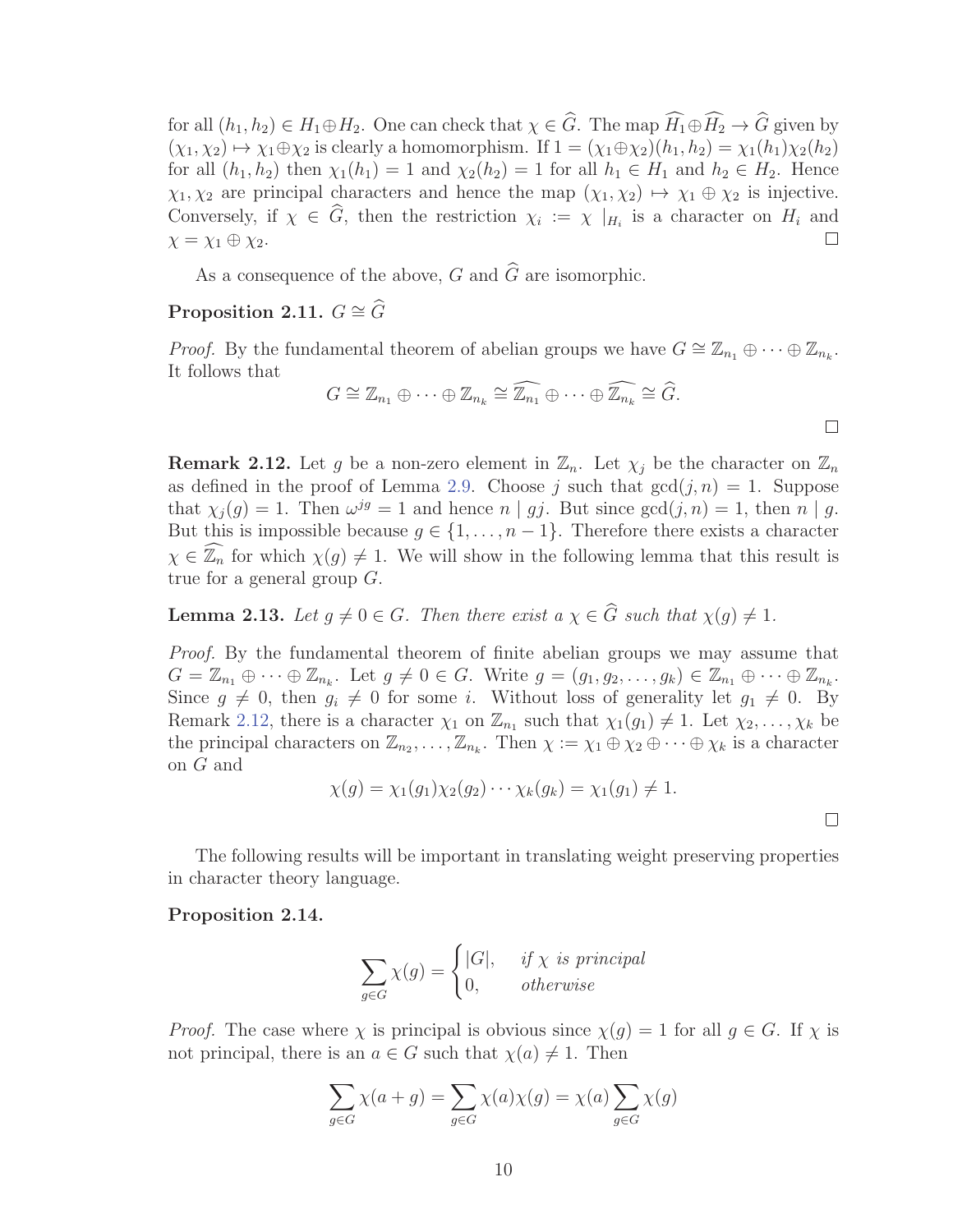On the other hand

$$
\sum_{g \in G} \chi(a+g) = \sum_{h \in G} \chi(h) = \sum_{g \in G} \chi(g).
$$

Therefore

$$
(\chi(a) - 1) \sum_{g \in G} \chi(g) = 0.
$$

Since  $\chi(a) \neq 1$ , the conclusion follows.

**Corollary 2.15.** Let  $\chi$  and  $\psi$  be two characters on G. Then

$$
\sum_{g \in G} \chi(g)\overline{\psi(g)} = \begin{cases} |G|, & \text{if } \chi = \psi \\ 0, & \text{if } \chi \neq \psi \end{cases}.
$$

*Proof.* If  $\chi = \psi$ , then  $\chi(g)\overline{\psi(g)} = 1$  and the conclusion follows. If  $\chi \neq \psi$ , then  $\chi \overline{\psi}$  is a non principal character and hence  $\sum_{g} \chi(g)\overline{\psi(g)} = 0.$  $\Box$ 

Consider the C-vector space  $\mathbb{C}^G$  consisting of all functions  $\phi : G \to \mathbb{C}$ . One can check that

$$
\langle \phi, \psi \rangle := \frac{1}{|G|} \sum_{g \in G} \phi(g) \overline{\psi(g)}
$$

defines an inner product on  $\mathbb{C}^G$ . By Corollary 2.15, the set of all characters on G forms an orthonormal set. But every orthonormal set is linearly independent. Therefore we have the following proposition (often attributed to Dedekind) that we will use often.

**Proposition 2.16.** Let  $n \in \mathbb{N}$ . If  $\chi_1, \ldots, \chi_n$  are distinct characters on G, then they are linearly independent as elements of  $\mathbb{C}^G$ .

**Corollary 2.17.** Let  $\chi_i$ ,  $i = 1, \ldots, n$ , and  $\psi_j$ ,  $j = 1, \ldots, m$ , be characters on G. If

$$
\chi_1 + \dots + \chi_n = \psi_1 + \dots + \psi_m,\tag{2.2}
$$

then  $\{\chi_1, \ldots, \chi_n\} = \{\psi_1, \ldots, \psi_m\}$  as multisets.

*Proof.* Let  $\phi_1, \ldots, \phi_s$  be all distinct characters among  $\chi_1, \ldots, \chi_n, \psi_1, \ldots, \psi_m$ . For  $i = 1, \ldots, s$ , let  $a_i$  (respectively  $b_i$ ) be the number of characters on the left-side (respectively right-side) of the Equation (2.2) that are equal to  $\phi_i$ . Then Equation (2.2) can be written as

$$
\sum_{i=1}^{s} a_i \phi_i = \sum_{i=1}^{s} b_i \phi_i
$$

which is equivalent to

$$
\sum_{i=1}^{s} (a_i - b_i)\phi_i = 0.
$$

By Proposition 2.16,  $a_i = b_i$  for all  $i = 1, \ldots, s$ . Then obviously  $\{\chi_1, \ldots, \chi_n\}$  $\{\psi_1, \ldots, \psi_m\}$  as multisets.

 $\Box$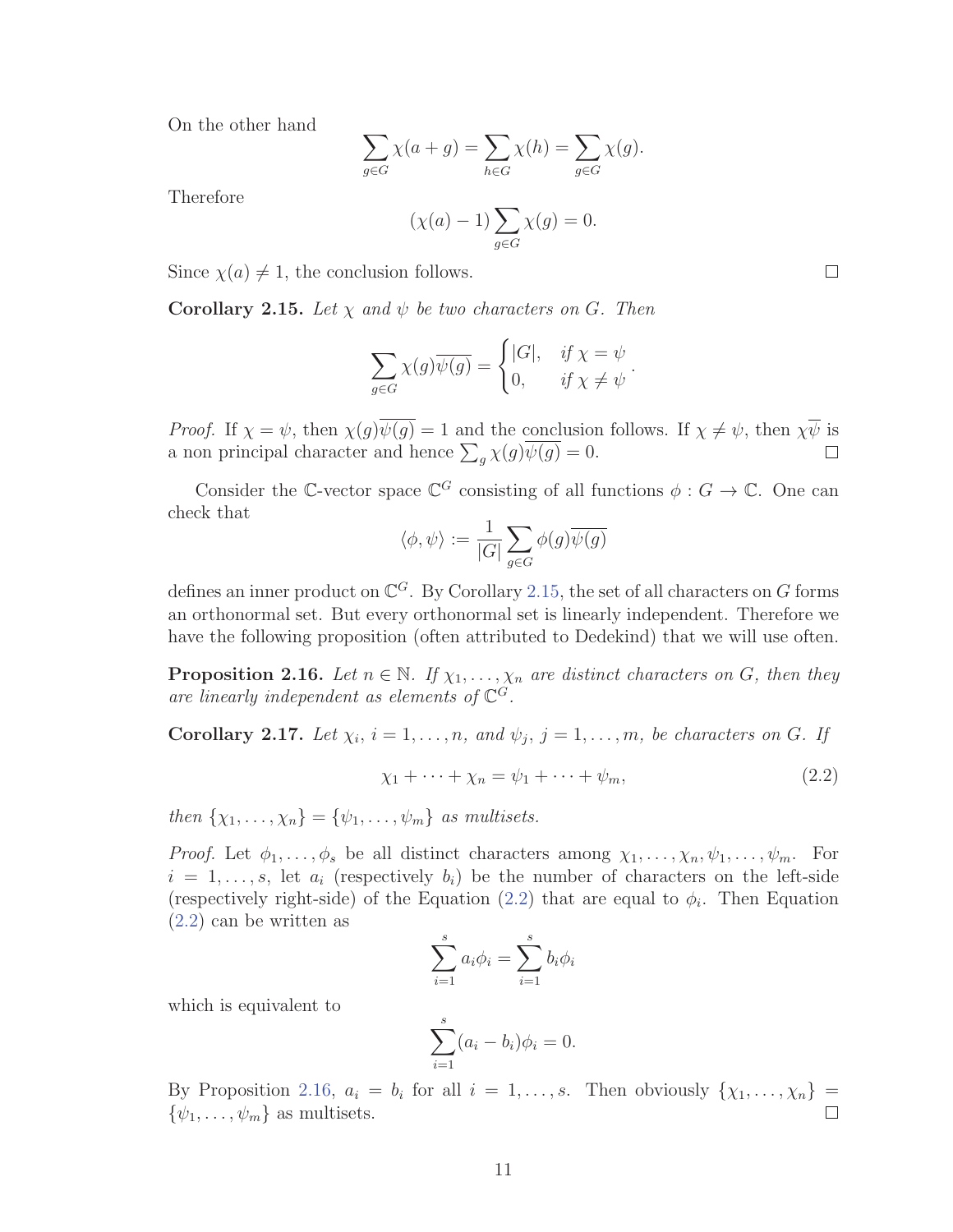Notice that since  $G \cong \widehat{G}$ , clearly  $G \cong \widehat{G}$ . In fact we can identify G with  $\widehat{G}$  via the map  $g \mapsto \theta_g$ , where  $\theta_g$  is defined by  $\theta_g(\chi) := \chi(g)$  for all  $\chi \in G$ . By Lemma 2.13 the map  $g \mapsto \theta_g$  is a group isomorphism. As a consequence, G and  $\widehat{\widehat{G}}$  are canonically isomorphic (whereas there is in general no canonical isomorphism between G and  $\widehat{G}$ ). Applying Proposition 2.14 to the characters on  $\widehat{G}$ , we have

$$
\sum_{\chi \in \widehat{G}} \theta_g(\chi) = \begin{cases} |\widehat{\widehat{G}}|, & \theta_g \text{ is principal in } \widehat{\widehat{G}} \\ 0, & \text{otherwise.} \end{cases}
$$

Now since  $\theta_g(\chi) = \chi(g)$  and  $G \cong \widehat{G}$  and  $\theta_g$  is principal iff  $g = 0$  (by Lemma 2.13), we have the following.

Proposition 2.18.

$$
\sum_{\chi \in \widehat{G}} \chi(g) = \begin{cases} |G|, & g = 0, \\ 0, & g \neq 0. \end{cases}
$$

Copyright<sup>©</sup> Aleams Barra, 2012.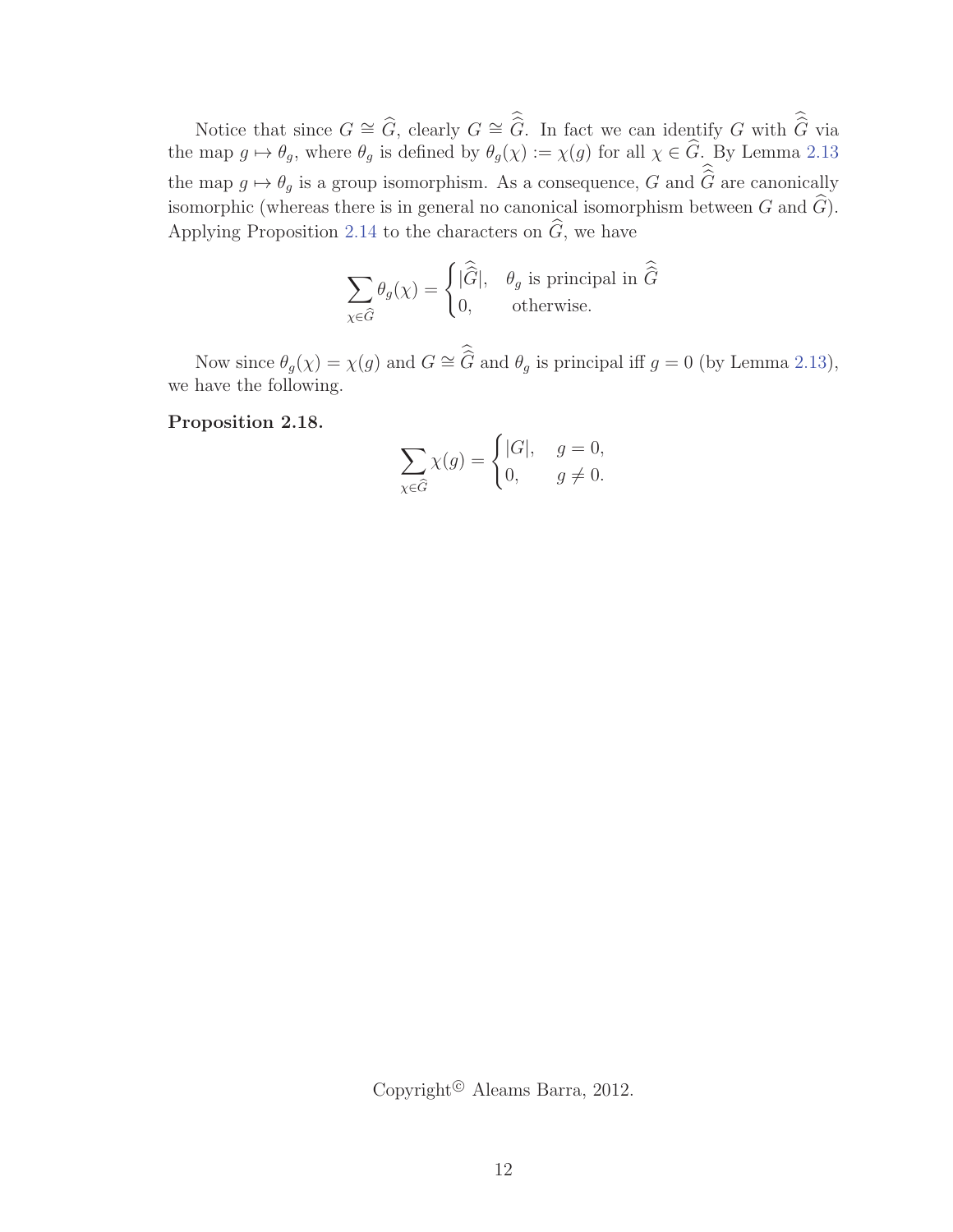#### Chapter 3 Equivalence Theorems for Codes over Fields

In this chapter let  $R$  be a finite field.

We will begin with revisiting the classical MacWilliams Equivalence Theorem which states that every Hamming weight preserving map between codes over fields is a monomial map ([29]). We first reproduce an elementary proof and next, in Section 3.2, a character theoretic proof. Both are from the literature, but will be presented in a way that will allow us to use the central ideas for later generalizations. In Section 3.3 we derive a sufficient criterion for the MacWilliams Equivalence Theorem to hold true for general U-weights, where U is a multiplicative subgroup of  $R$ . Thereafter, a result from the literature will be derived that establishes the MacWilliams equivalence theorem for certain partition preserving isomorphisms. Finally, in the last section the equivalence theorem will be rephrased as an extension theorem, which then will motivate our approach in Chapter 6.

#### 3.1 MacWilliams Equivalence Theorem for the Hamming Weight

We consider the following situation. Let C and C' be two  $[n, k]$  codes in  $R^n$  and suppose  $f: \mathcal{C} \to \mathcal{C}'$  is a Hamming weight isometry (see Definition 2.8). The MacWilliams Equivalence Theorem states that  $\mathcal C$  and  $\mathcal C'$  are monomially equivalent, i.e., there is an  $M \in \mathcal{M}(n, R)$  such that  $\mathcal{C}' = \mathcal{C}M$ . We will present a proof similar to that in [18]. It will allow us later on to adopt the idea for more general U-weights. In the next section we will also reproduce a character theoretic proof as found by Ward and Wood in [38].

Before stating and proving the result, let us first discuss the main idea and concepts. We need two  $k \times n$  generator matrices G and G' of C and C' respectively such that  $G' = GM$ . This means that the two generator matrices are the same up to column permutation and column scaling by units in R. Since the column vectors of  $G \in R^{k \times n}$  are vectors in  $R^k$ , the following notation will be crucial.

Let  $V_1, \ldots, V_r$  be all one-dimensional subspaces of the vector space  $R^k$ , and let  $v_i$ be a fixed basis vector of  $V_i$ . It is known that if  $|R| = q$ , then the number of such subspaces is  $r =$  $q^k-1$  $\frac{q-1}{q-1}$ . For  $G \in R^{k \times n}$  denote by  $n_i(G)$  the number of nonzero columns of G that belong to  $V_i$  (of course we allow  $n_i(G)$  to be zero here). We slightly abuse the notation since technically vectors in  $V_i$  are row vectors. Now it is clear that two codes  $\mathcal C$  and  $\mathcal C'$  are monomially equivalent if there exist generator matrices G and G' of C and C' such that  $n_i(G) = n_i(G')$  for all  $i = 1, \ldots, r$ .

 $\sum_{i=1}^{n} w_H(x_i)$  to  $R^n$  from Definition 2.3. Recall the Hamming weight  $w_H$  on R from Definition 2.4 and its extension  $w_H(x) =$ 

**Theorem 3.1** (MacWilliams Equivalence Theorem [29]). Let C and C' be two  $[n, k]$ codes over R. Then  $\mathcal C$  and  $\mathcal C'$  are  $w_H$ -isometric if and only if  $\mathcal C$  and  $\mathcal C'$  are monomially equivalent.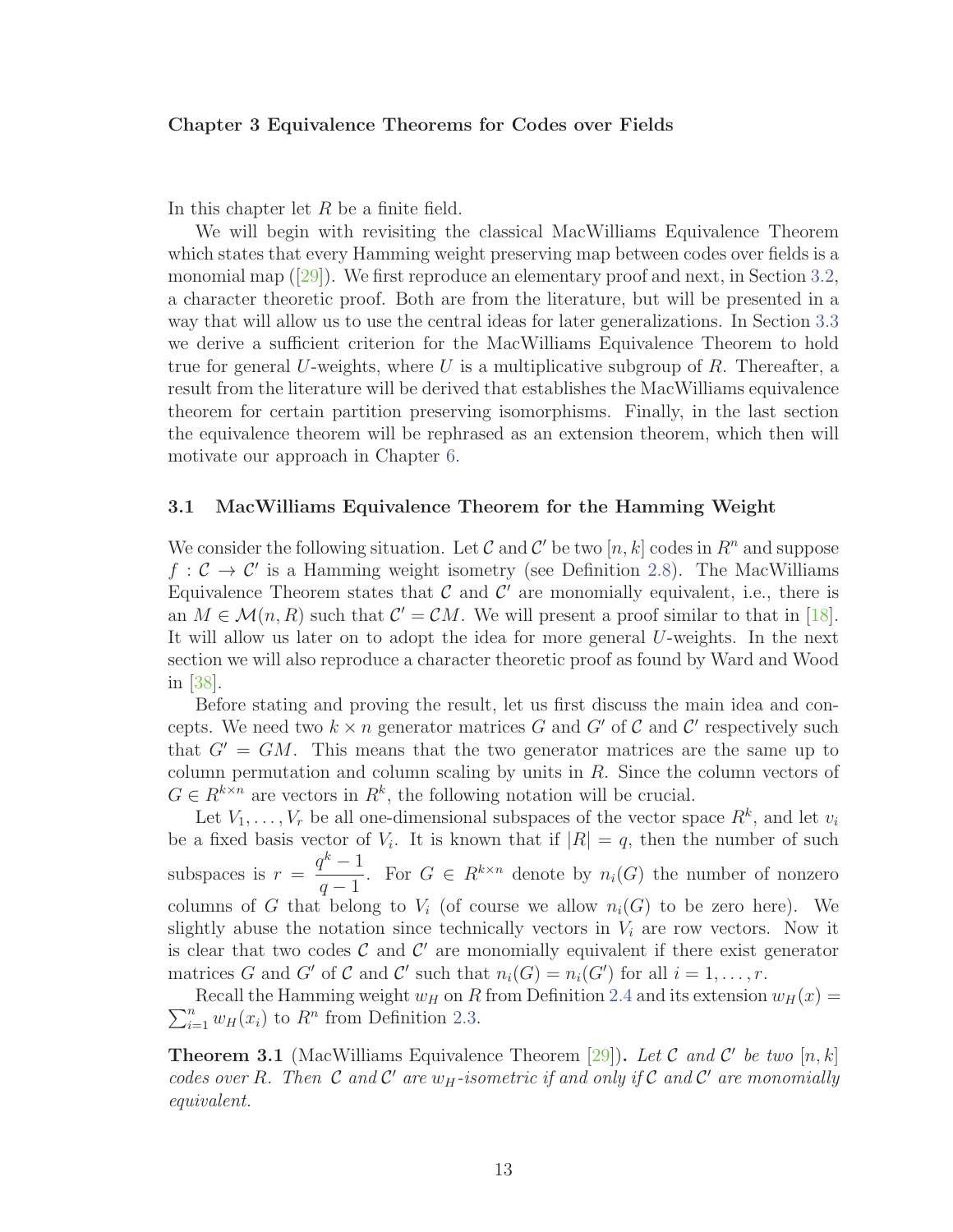*Proof.* (see also [18]) ( $\Leftarrow$ ) If  $\mathcal{C}' = \mathcal{C}M$  for some  $M \in \mathcal{M}(n, R)$ , then the map  $x \mapsto xM$ defines a  $w_H$ -isometry.

 $(\Rightarrow)$  Let  $f : C \to C'$  be a  $w_H$ -isometry. Moreover, let G be a  $k \times n$  generator matrix for  $C$  and let  $r_i$  be the *i*th row of  $G$ . Define  $G'$  to be the matrix whose *i*th row is  $f(r_i)$ . Then it is clear that  $G' \in R^{k \times n}$  is a generator matrix of C'. As we discussed earlier, it is enough to show that  $n_i(G) = n_i(G')$  for every *i*.

Note that  $f(xG) = xG'$  for all  $x \in R^k$ . Since f is a  $w_H$ -isometry, we have  $w_H(xG) = w_H(xG')$  for every  $x \in R^k$ . Let  $c_i$  and  $c'_i$ ,  $i = 1, \ldots, n$ , be the columns of  $G$  and  $G'$ . Then

$$
w_H(xc_1,\ldots,xc_n)=w_H(xc'_1,\ldots,xc'_n),
$$

thus

where

$$
\sum_{i=1}^{n} w_H(xc_i) = \sum_{i=1}^{n} w_H(xc'_i).
$$

Each of the  $n_j(G)$  columns in G which are in  $V_j$  contributes  $w_H(x \cdot v_j)$  to the total weight on the left-side. Here  $x \cdot v_j$  is the usual dot product on  $R^k$  (recall that vectors in  $R^k$  are row vectors). It follows that

$$
\sum_{j=1}^{r} w_H(x \cdot v_j) n_j(G) = \sum_{j=1}^{r} w_H(x \cdot v_j) n_j(G').
$$

By choosing  $x = v_i$  for  $i = 1, \ldots, r$  we obtain r equations that can be written in the form  $\sim$ 

$$
A\begin{pmatrix} n_1(G) \\ n_2(G) \\ \vdots \\ n_r(G) \end{pmatrix} = A \begin{pmatrix} n_1(G') \\ n_2(G') \\ \vdots \\ n_r(G') \end{pmatrix},
$$
  

$$
A = \begin{pmatrix} w_H(v_1 \cdot v_1) & w_H(v_1 \cdot v_2) & \cdots & w_H(v_1 \cdot v_r) \\ w_H(v_2 \cdot v_1) & w_H(v_2 \cdot v_2) & \cdots & w_H(v_2 \cdot v_r) \\ \vdots & \vdots & \ddots & \vdots \end{pmatrix} \in \mathbb{Q}^{r \times r}.
$$
 (3.1)

$$
A = \begin{pmatrix} w_H(v_2 \cdot v_1) & w_H(v_2 \cdot v_2) & \cdots & w_H(v_2 \cdot v_r) \\ \vdots & \vdots & & \vdots \\ w_H(v_r \cdot v_1) & w_H(v_r \cdot v_2) & \cdots & w_H(v_r \cdot v_r) \end{pmatrix} \in \mathbb{Q}^{r \times r}.
$$
 (3.1)

If we can show that A is invertible, then all this implies  $n_j(G) = n_j(G')$  for all j and thus  $\mathcal C$  and  $\mathcal C'$  are monomially equivalent, as desired. The invertibility of A follows from the next two lemmas.  $\Box$ 

**Lemma 3.2.** Let W be a subspace of  $R^k$  and  $v \notin W^{\perp}$ . Then

$$
\sum_{w \in W} w_H(w \cdot v)
$$

does not depend on the choice of  $v \notin W^{\perp}$ .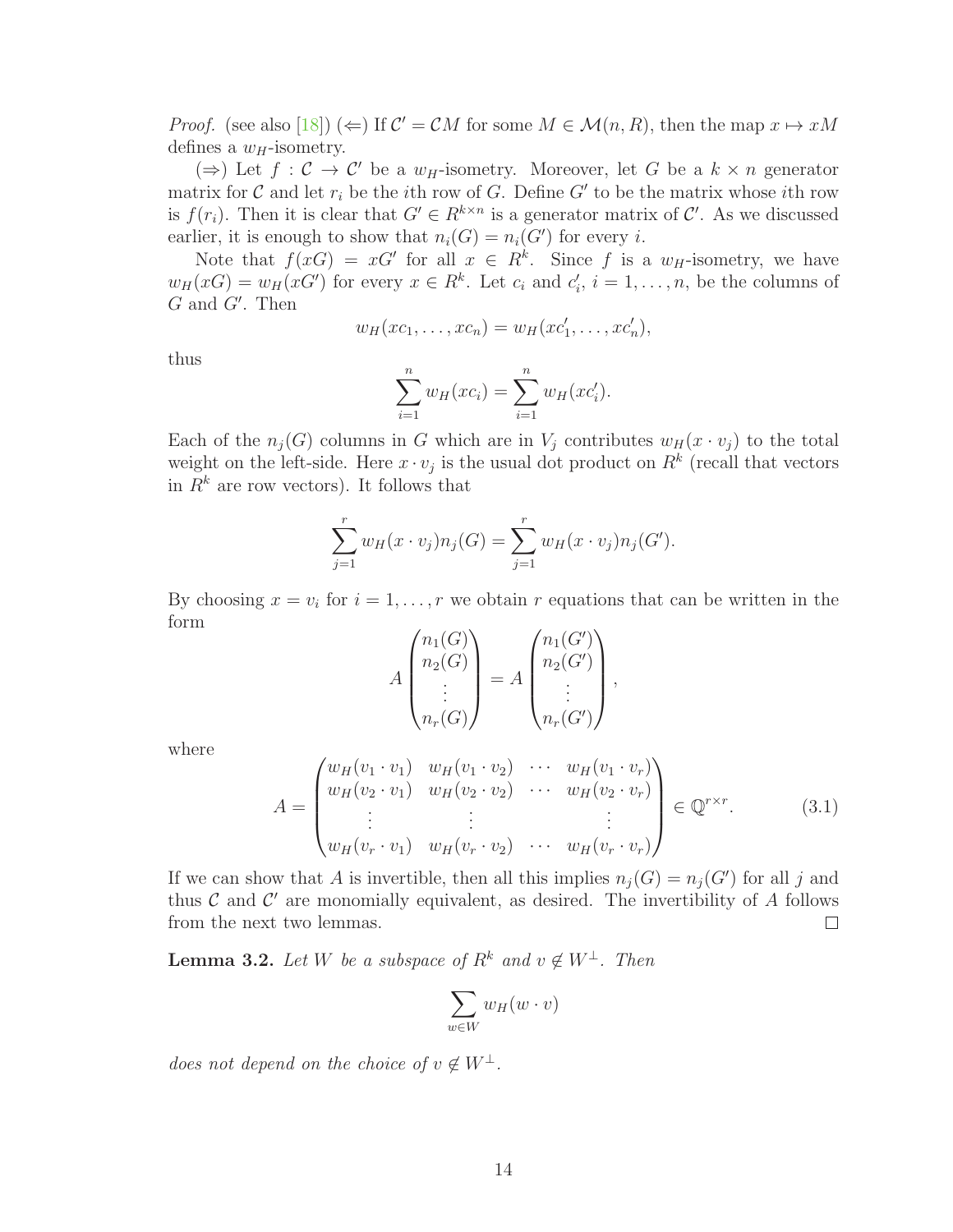*Proof.* Let  $v \notin W^{\perp}$ . The linear map

$$
\alpha_v: W \to R
$$

$$
w \mapsto w \cdot v
$$

has rank 1, and hence ker  $\alpha_v$  is of co-dimension 1. Therefore ker  $\alpha_v := \{w \in W \mid$  $v \cdot w = 0$  is isomorphic to  $R^{\dim W-1}$ . So the cardinality of ker  $\alpha_v$  does not depend on the choice of  $v \notin W^{\perp}$ . Now since

$$
\sum_{w \in W} w_H(w \cdot v) = |W| - |\ker \alpha_v|
$$

then  $\sum_{w \in W} w_H(w \cdot v)$  is also independent of the choice of  $v \notin W^{\perp}$ .  $\Box$ 

**Lemma 3.3.** The matrix  $A = (w_H(v_i \cdot v_j)) \in \mathbb{Q}^{r \times r}$  is invertible.

*Proof.* First we want to show that if we add all the rows of A, the resulting vector  $x$ is of the form  $x = (\alpha, \dots, \alpha)$  for some  $\alpha \neq 0$ . The *j*th entry of x is given by

$$
\sum_{i=1}^{r} w_H(v_i \cdot v_j) = \frac{1}{|R| - 1} \sum_{i=1}^{r} \sum_{w \in V_i} w_H(w \cdot v_j)
$$

$$
= \frac{1}{|R| - 1} \sum_{w \in R^k} w_H(w \cdot v_j).
$$
(3.2)

The first equality is true since for each i there are  $|R| - 1$  non-zero multiples of  $v_i$  in  $V_i$ . By Lemma 3.2, the sum on the right-hand side of Equation  $(3.2)$  is independent of the choice of j. Hence  $x = (\alpha, \dots, \alpha)$ , where  $\alpha$  is the right-side of (3.2). It follows that  $(1, 1, \ldots, 1)$  is in the row space of A.

Next fix some  $t \in \{1, \ldots, r\}$  and consider all rows of A for which  $v_i$  is orthogonal to  $v_t$ . Add all these rows and call the resulting vector y. Then for  $j \neq t$  the jth component of  $y$  is

$$
\sum_{i:v_i \perp v_t} w_H(v_i \cdot v_j) = \frac{1}{|R|-1} \sum_{i:v_i \perp v_t} \sum_{v \in V_i} w_H(v \cdot v_j)
$$

$$
= \frac{1}{|R|-1} \sum_{v \in \langle v_t \rangle^{\perp}} w_H(v \cdot v_j). \tag{3.3}
$$

 $\Box$ 

For any  $j \neq t$ , the vector  $v_j$  is not a multiple of  $v_t$ , that is  $v_j \notin \langle v_t \rangle = \langle v_t \rangle^{\perp \perp}$ . So by Lemma 3.2 we have that  $y = (\beta, \ldots, \beta, \overset{\text{th}}{0}, \beta, \cdots, \beta)$ , where  $\beta$  is the right-side of  $(3.3)$ . It follows that for every t the vector  $(1, \ldots, 1, 0, 1, \ldots, 1)$  is in the row space tth of A. As a consequence, for every  $t = 1, \ldots, r$ 

$$
e_t = (1, \ldots, 1) - (1, \ldots, 1, \overset{\text{th}}{0}, 1, \ldots, 1)
$$

is in the row space of A, and therefore A is invertible over  $\mathbb{Q}$ .

All of this concludes the proof of Theorem 3.1.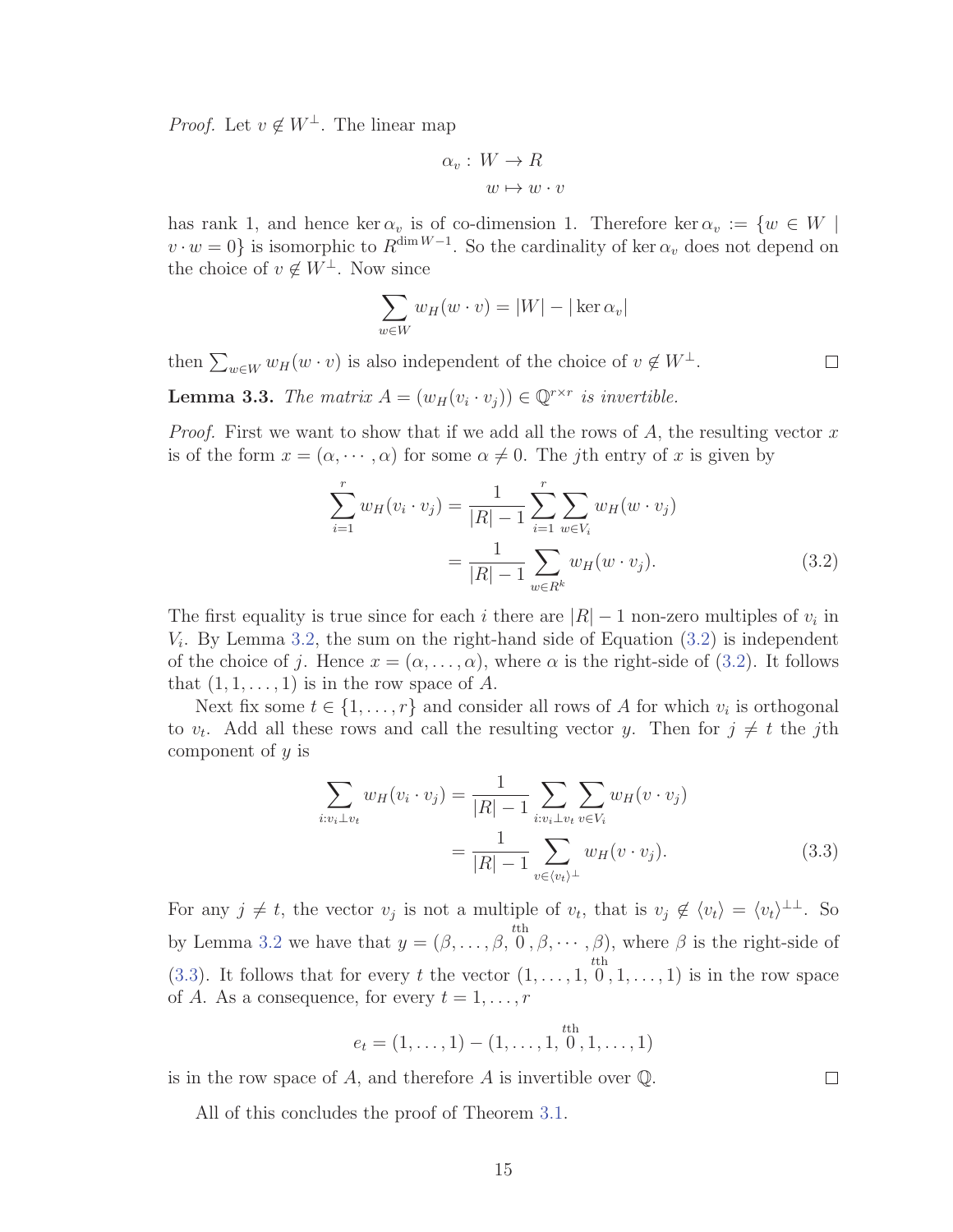#### 3.2 Character Theoretic Proof of the MacWilliams Equivalence Theorem

In this section we will present a character theoretic proof of the MacWillams equivalence theorem as given by Ward and Wood in [38]. Before we start with the proof we need some preparation.

Throughout, let  $\chi$  be a fixed non principal character on R (considered as an additive group).

Let V be an R-vector space. Then every linear map  $g: V \to R$ , that is  $g \in$  $\text{Hom}_R(V, R)$ , gives rise to a character  $\chi \circ q$  on V. We will show that this assignment is injective.

**Lemma 3.4.** Consider Hom<sub>R</sub>(V, R) as an additive group. Then the map  $g \mapsto \chi \circ g$ from  $Hom_R(V, R)$  to  $\hat{V}$  is an injective group homomorphism.

*Proof.* If g is in the kernel of the map, then  $\chi \circ g(v) = 1$  for all  $v \in V$ . Notice that since R is a field, the range of  $g: V \to R$  is either R or  $\{0\}$ , since these are the only subspaces of R. But if the range of g is R, then  $\chi(x) = 1$  for all  $x \in R$ , that is  $\chi$ is the principal character; contradiction. Hence  $\{0\}$  must be the range of g, i.e., g is the zero map in  $\text{Hom}_R(V, R)$ .  $\Box$ 

Every linear endomorphism on R is a multiplication map  $\mu_r : R \to R$  given by  $\mu_r(x) = rx$  for some  $r \in R$ . Thus  $|Hom_R(R, R)| = |R|$ . On the other hand, using Proposition 2.11,  $|R| = |\hat{R}|$ . Therefore by Lemma 3.4 we have the following.

**Lemma 3.5.** Every character  $\psi$  on R can be written as  $\psi = \chi \circ \mu_r$  for some  $r \in R$ .

We will now translate the Hamming weight into character theoretic language. Let  $n_0$  be the function that counts the number of zero entries of a vector in  $R^n$ , that is  $n_0(x) = \#\{x_i \mid x_i = 0\}.$  Then two vectors  $x, y \in \mathbb{R}^n$  have the same Hamming weight if and only if  $n_0(x) = n_0(y)$ . Now notice that by using Proposition 2.18 we have

$$
n_0(x) = \sum_{i=1}^{n} \frac{1}{|R|} \sum_{\psi \in \hat{R}} \psi(x_i)
$$

Thus we have

**Lemma 3.6.** Let  $x, y \in \mathbb{R}^n$ . Then  $w_H(x) = w_H(y)$  if and only if

$$
\sum_{i=1}^{n} \sum_{\psi \in \widehat{R}} \psi(x_i) = \sum_{i=1}^{n} \sum_{\psi \in \widehat{R}} \psi(y_i)
$$

Now we are ready to prove the MacWilliams equivalence theorem using character theory.

*Proof of Theorem 3.1, following Wood and Ward [38].* We will only prove " $\Rightarrow$ ". Let  $f: \mathcal{C} \to \mathcal{C}'$  be a  $w_H$ -isometry between the  $[n, k]$  codes  $\mathcal{C}, \mathcal{C}'$  over R. Denote by  $\pi_i$ the projection of  $R^n$  onto the *i*th coordinate. Then every  $x \in \mathcal{C}$  can be written as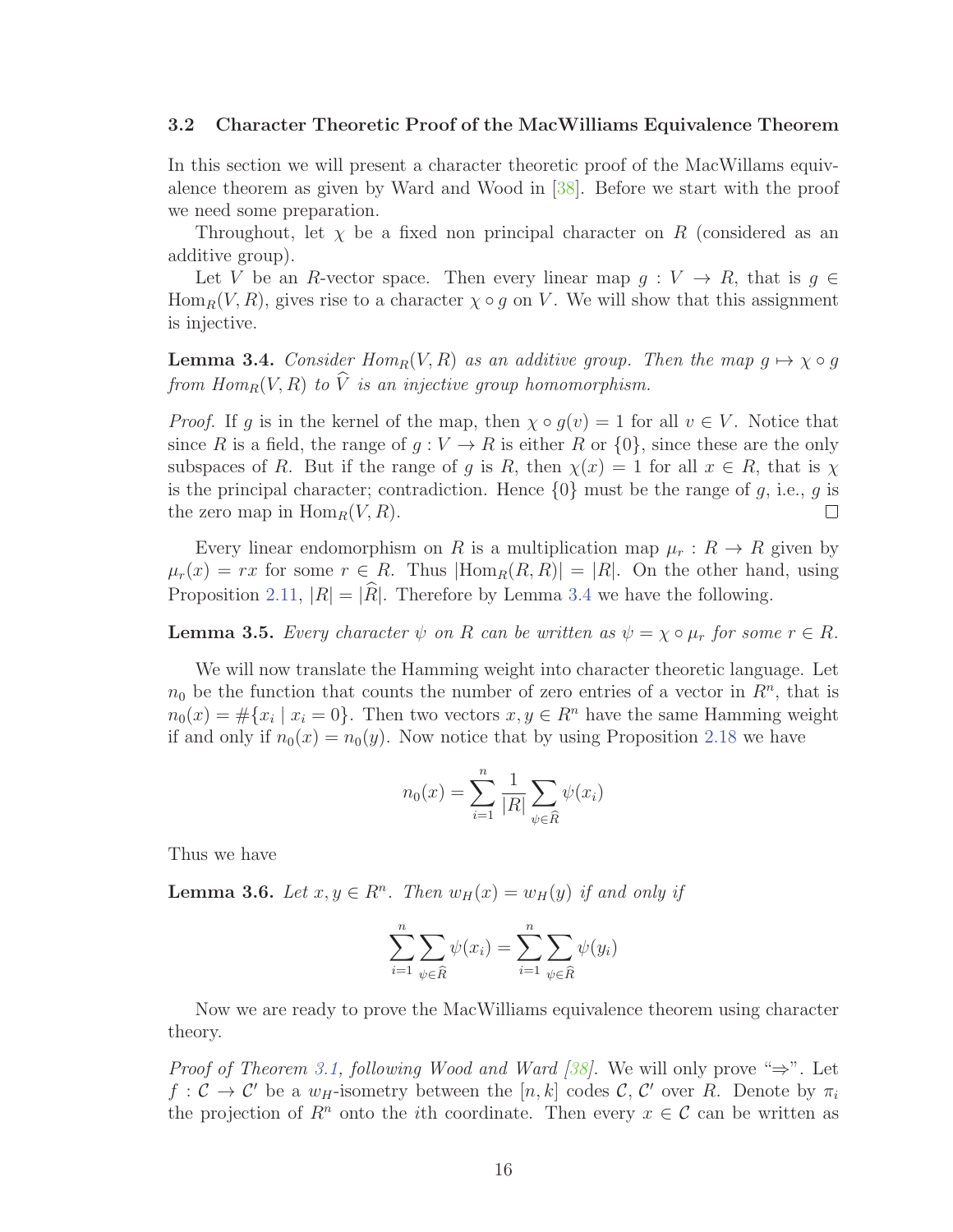$x = (\pi_1(x), \ldots, \pi_n(x))$ . Similarly,  $f(x) = (f_1(x), \ldots, f_n(x))$ , where  $f_i = \pi_i \circ f$ . Since  $f$  preserves the Hamming weight, Lemma 3.6 implies

$$
\sum_{i=1}^{n} \sum_{\psi \in \widehat{R}} \psi(\pi_i(x)) = \sum_{i=1}^{n} \sum_{\psi \in \widehat{R}} \psi(f_i(x))
$$
 for all  $x \in \mathcal{C}$ .

By Lemma 3.5, we have

$$
\sum_{i=1}^{n} \sum_{r \in R} \chi \circ \mu_r \circ \pi_i = \sum_{i=1}^{n} \sum_{r \in R} \chi \circ \mu_r \circ f_i.
$$
 (3.4)

Notice that for each i the maps  $\chi \circ \mu_r \circ \pi_i$  and  $\chi \circ \mu_r \circ f_i$  are characters on C. Hence the Equation (3.4) is an equation of characters on C. If  $r = 0$  notice that  $\chi \circ \mu_r \circ \pi_i$ and  $\chi \circ \mu_r \circ f_i$  are principal characters for all  $i = 1, \ldots, n$ . Hence the case  $r = 0$  can be removed from the summation to get

$$
\sum_{i=1}^{n} \sum_{r \in R - \{0\}} \chi \circ \mu_r \circ \pi_i = \sum_{i=1}^{n} \sum_{r \in R - \{0\}} \chi \circ \mu_r \circ f_i.
$$
 (3.5)

Consider the character  $\chi \circ \mu_1 \circ f_1$  on the right hand side, that is where  $i = 1$  and  $r = 1$ . By Corollary 2.17, there is  $j \in \{1, \ldots, n\}$  and  $s \in R - \{0\}$  such that

$$
\chi \circ \mu_s \circ \pi_j = \chi \circ \mu_1 \circ f_1 = \chi \circ f_1.
$$

Now by Lemma 3.4

$$
f_1 = \mu_s \circ \pi_j. \tag{3.6}
$$

By using this result we have

$$
\sum_{r \in R - \{0\}} \chi \circ \mu_r \circ f_1 = \sum_{r \in R - \{0\}} \chi \circ \mu_r \circ \mu_s \circ \pi_j
$$

$$
= \sum_{r \in R - \{0\}} \chi \circ \mu_{rs} \circ \pi_j
$$

$$
= \sum_{t \in R - \{0\}} \chi \circ \mu_t \circ \pi_j.
$$

Therefore we can remove the summands in Equation (3.5) corresponding to  $i = j$  on the left and  $i = 1$  on the right, reducing the index of the outer sum by 1. Then by induction there exist  $\sigma \in S_n$  and  $s_i \in R - \{0\}$  such that

$$
f_i = \mu_{s_i} \circ \pi_{\sigma(i)} \tag{3.7}
$$

for all  $i = 1, \ldots, n$ . Therefore for every  $x \in \mathcal{C}$  we have

$$
f(x) = (s_i x_{\sigma(1)}, \dots, s_n x_{\sigma(n)})
$$

as we desired.

 $\Box$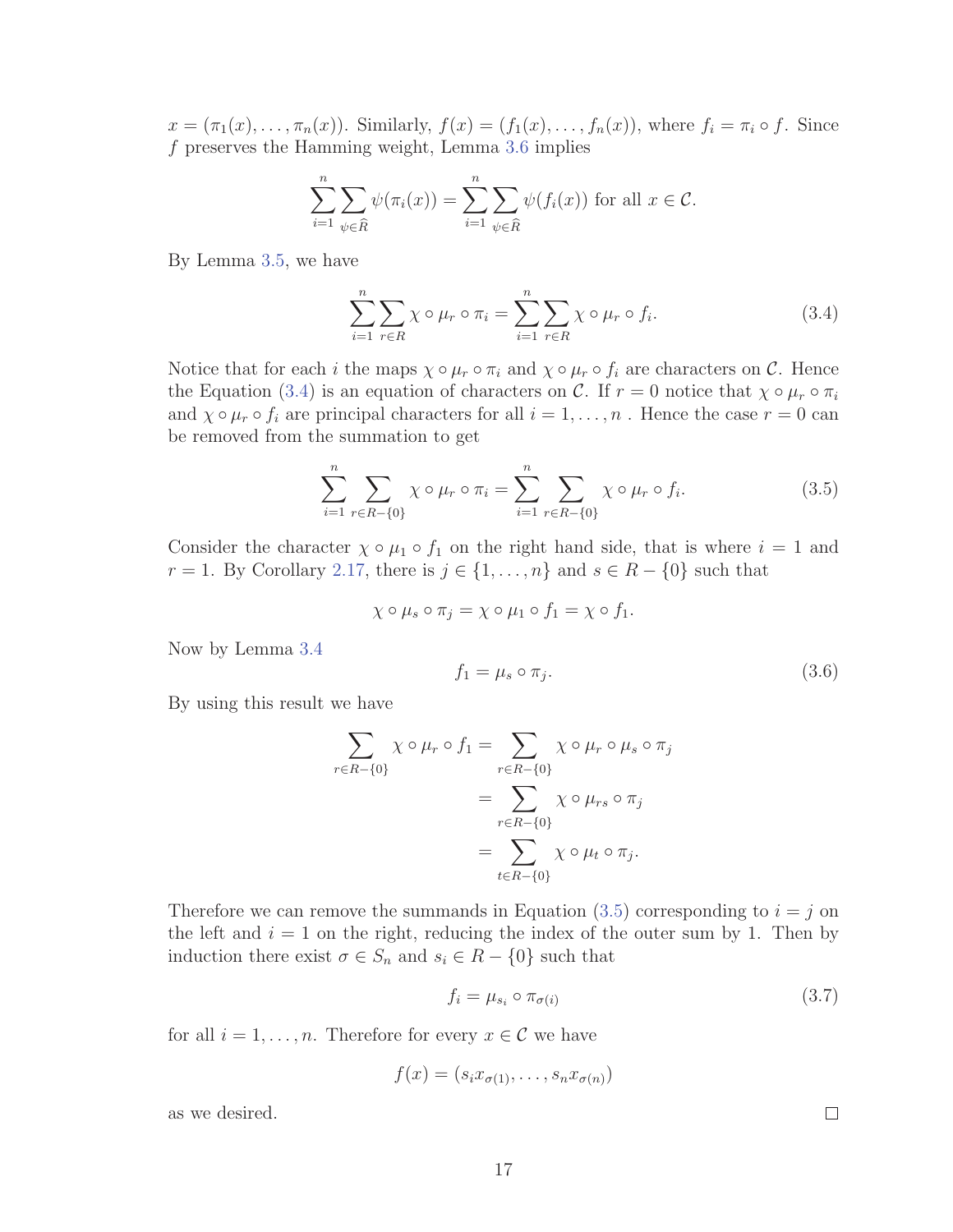#### 3.3 General Weight Functions

It is natural to ask if the equivalence theorem for the Hamming weight holds true for general U-weights where U is any subgroup of  $\mathcal{U}(R)$  (see Definition 2.3). In other words, is each w-isometry between codes in  $\mathbb{R}^n$  a U-monomial equivalence provided that w is a U-weight? Recall from Equation  $(2.1)$  that we extend a weight w on R to the vector space  $R^n$  via  $w(x) = \sum_{i=1}^n w(x_i)$ . Unfortunately the above is not true in general. The following two examples illustrate this fact.

**Example 3.7.** First, let  $R = \mathbb{Z}_5$  and consider the zero function  $w : \mathbb{Z}_5 \to \mathbb{C}$ ; it defines a  $\{\pm 1\}$ -weight. If the equivalence theorem is true, any w-isometry  $f: R \to R$ will be of the form  $f(x) = ux$  where  $u = \pm 1$ . But this is not always the case because  $f(x) = 2x$  is a w-isometry and not of that form. However, one should notice that the symmetry group of w, see Definition 2.3, is given by  $Sym(w) = \mathcal{U}(R)$ , and the map f is indeed  $\mathcal{U}(R)$ -monomial. This indicates already that one should, for a given weight w, consider w as a  $Sym(w)$ -weight.

Example 3.8. A more compelling example has been given by Wood in [44, Ex. 8.3]: choose again the field  $\mathbb{Z}_5$  and consider the weight  $w(i) = i, i = 0, \ldots, 4$ . Then w is a  ${1}$ -weight and in fact Sym $(w) = {1}$ . Consider the one-dimensional codes C and C' in  $\mathbb{Z}_5^2$  generated by the vectors  $(1,4)$  and  $(2,3)$ , respectively. It is easy to see that the linear map  $f: \mathcal{C} \to \mathcal{C}'$  defined by  $f(1, 4) = (2, 3)$  is a w-isometry. However, f is not  $\{1\}$ -monomial. Obviously, f is the restriction of the map  $x \mapsto 2x$  on  $\mathbb{Z}_5^2$ , which is not a w-isometry on  $\mathbb{Z}_5^2$ . We will come back to this example in Example 5.9 at the end of Section 5.1.

In light of these counterexamples, we may ask the following question. For what U-weights w is every w-isometry  $f : \mathcal{C} \to \mathcal{C}'$  a U-monomial equivalence? Before we study this question we will first argue that the question can have an affirmative answer only in the case where  $U = \text{Sym}(w)$ . Indeed, let  $C = C' = R$  and let U be a proper subgroup of Sym(w). If  $\alpha \in \text{Sym}(w) \backslash U$ , then the map  $g : \mathcal{C} \to \mathcal{C}'$  given by  $g(x) = \alpha x$  is clearly a w-isometry. But this map is not a U-monomial map: if g is a U-map then  $g(x) = \beta x$  for some  $\beta \in U$  and it follows that  $\alpha = g(1) = \beta \in U$ , which contradicts the fact that  $\alpha$  is not in U. So from this point on we assume that  $U = Sym(w)$  and we phrase our question as follows.

Question 3.9. For which weights w is every w-isometry  $f: \mathcal{C} \to \mathcal{C}'$  a U-monomial equivalence, where  $U = \text{Sym}(w)$ ?

Now to answer the above question, we try to mimic the line of thought of the first proof of the equivalence theorem for the Hamming weight. Let  $w$  be a weight on R, which we then extend to  $R^n$  as in Equation (2.1) via  $w(x) = \sum_{i=1}^n w(x_i)$ . Let  $f: \mathcal{C} \to \mathcal{C}'$  be a w-isometry and  $U = \text{Sym}(w)$ . Hence w is a U-weight. To show that  $\mathcal C$  and  $\mathcal C'$  are U-monomially equivalent, we need to show that there are generator matrices G and G' for C and C' respectively and a U-monomial matrix M such that  $G' = GM$ .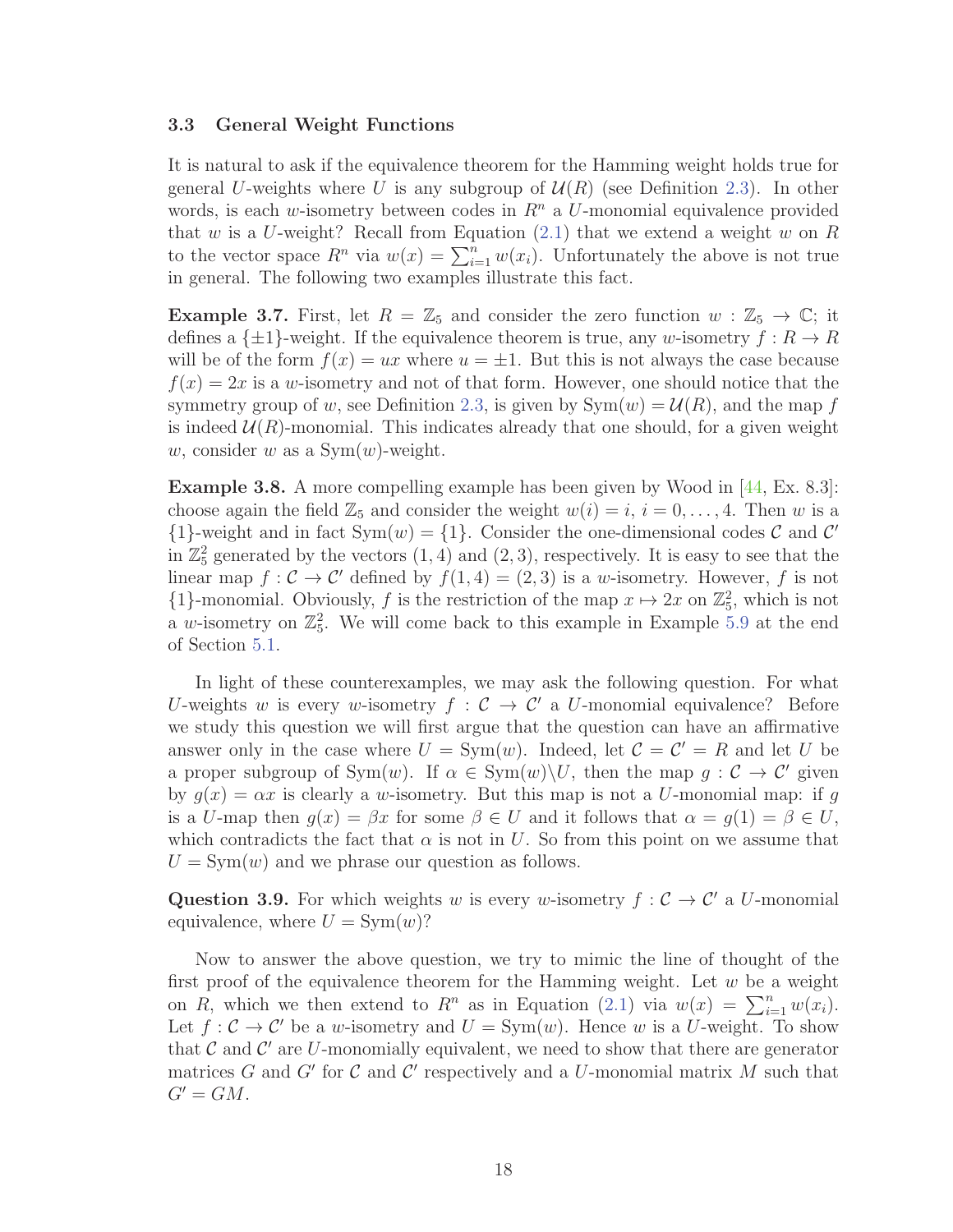In the discussion prior to the proof of Theorem 3.1, we considered the one dimensional subspaces  $V_1, \ldots, V_r$  with basis vectors  $v_1, \ldots, v_r$ . For a U-weight the analogue for these subspaces are the U-orbits of the multiplication action of U on  $R^k$ . Notice that  $\{0\}$  is one orbit of this action. We will call the nonzero orbits  $V_1, \ldots, V_r$ and choose representatives  $v_1, \ldots, v_r$  for them. Notice that each nonzero orbit consists of |U| elements and thus there are  $r = \frac{|R|^k - 1}{|H|}$  $\frac{|\mathcal{R}|^{k}-1}{|\mathcal{U}|}$  orbits. In particular,  $r = \frac{|\mathcal{R}|^{k}-1}{|\mathcal{R}|-1}$  $|R|-1$ only when  $U = U(R)$ . Moreover,  $V_i$  are not vector spaces and, more importantly, distinct  $v_i$  and  $v_j$  may be linearly dependent.

Again, we use  $n_i(G)$  to denote the number of (nonzero) columns of G that belong to  $V_i$ . To prove that  $G' = GM$  for some U-monomial matrix M it is enough to show that  $n_i(G) = n_i(G')$  for all  $i = 1, \ldots, r$ .

From here the line of reasoning is almost verbatim as in the proof of Theorem 3.1. Let G and G' be as in that proof given in Section 3.1. Since f preserves w, we have  $w(xG) = w(xG')$  for any  $x \in R^k$ . If  $c_i$  and  $c'_i$  are the *i*th columns of G and G', then

$$
w(xc_1,\ldots,xc_n)=w(xc'_1,\ldots,xc'_n),
$$

and thus

$$
\sum_{i=1}^{n} w(xc_i) = \sum_{i=1}^{n} w(xc'_i).
$$

As we can see, these equations are identical to Equation (3.1). Hence following the same argument we have the matrix equation

$$
A \begin{pmatrix} n_1(G) \\ n_2(G) \\ \vdots \\ n_r(G) \end{pmatrix} = A \begin{pmatrix} n_1(G') \\ n_2(G') \\ \vdots \\ n_r(G') \end{pmatrix}
$$
 (3.8)

.

where

$$
A = \begin{pmatrix} w(v_1 \cdot v_1) & w(v_1 \cdot v_2) & \cdots & w(v_1 \cdot v_r) \\ w(v_2 \cdot v_1) & w(v_2 \cdot v_2) & \cdots & w(v_2 \cdot v_r) \\ \vdots & \vdots & & \vdots \\ w(v_r \cdot v_1) & w(v_r \cdot v_2) & \cdots & w(v_r \cdot v_r) \end{pmatrix}
$$

Observe that the matrix A does not depend on the choice of the representatives  $v_i$ for the U-orbits in  $R^k$ . It is thus an invariant of the weight w and the parameter k.

Now an answer for Question 3.9 can be formulated as follows.

**Proposition 3.10.** Let w be a weight on R with  $U = \text{Sym}(w)$ , and let  $v_1, \ldots, v_r$  be representatives of the nonzero U-orbits in  $R^k$ . If  $A = (w(v_i \cdot v_j)) \in \mathbb{C}^{r \times r}$  is invertible, then every w-isometry  $f: \mathcal{C} \to \mathcal{C}'$  between  $[n, k]$  codes  $\mathcal C$  and  $\mathcal C'$  is a U-monomial equivalence.

Note that if w is a nonzero  $\mathcal{U}(R)$ -weight, then w is just some scaling of the Hamming weight (recall that R is a field), i.e.,  $w = \alpha w_H$  for some  $\alpha \in \mathbb{C} \setminus \{0\}.$ Therefore in this case, obviously the matrix A above is invertible.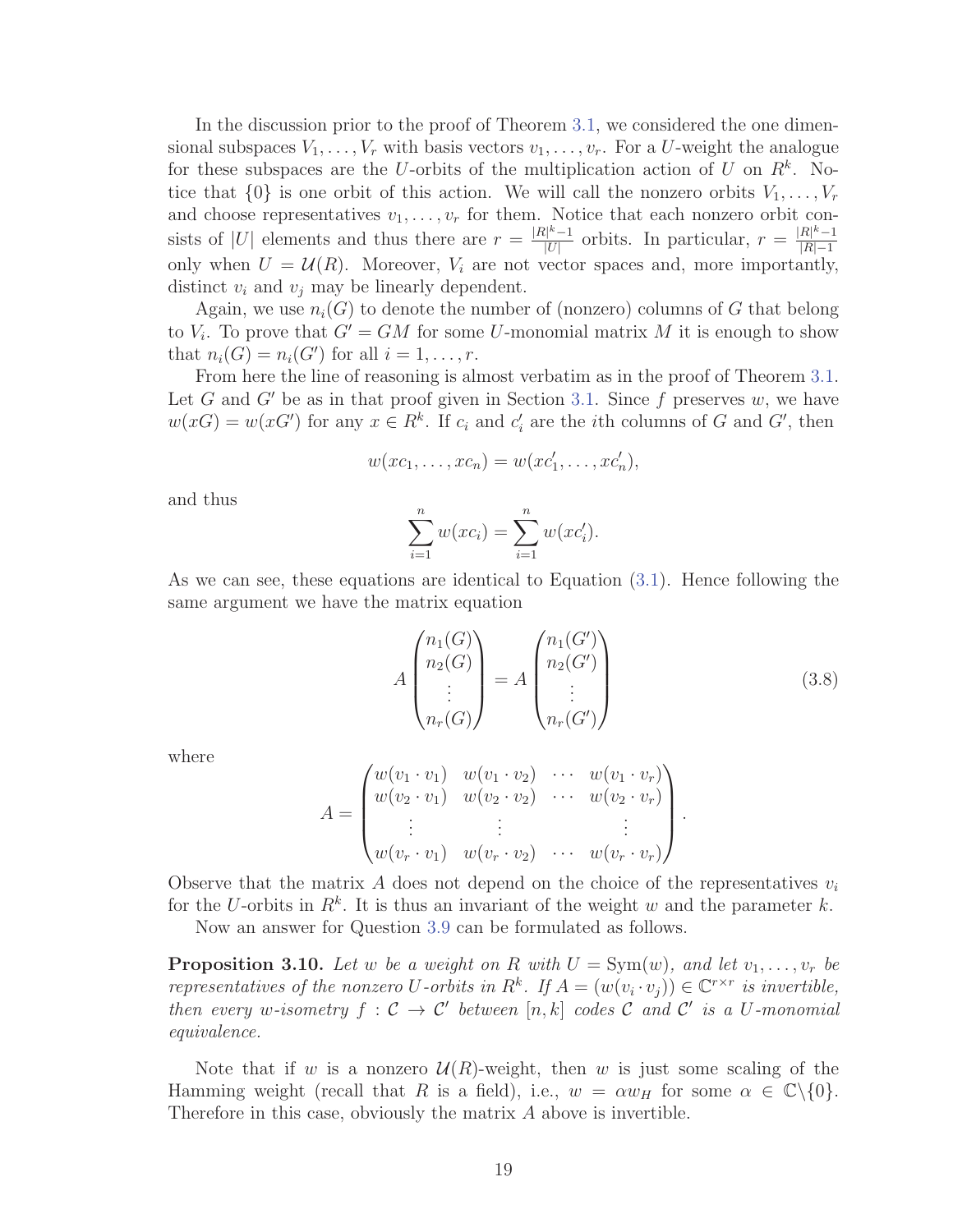Let  $U \neq \mathcal{U}(R)$ . In this case, invertibility of A is not known in general. We will briefly report on problems arising in proving this. One key ingredient for the invertibility of  $(w_H(v_i \cdot v_j))$  in Lemma 3.3 is Lemma 3.2. It turns out that Lemma 3.2 holds true for any weight function  $w$  on  $R$ .

**Lemma 3.11.** Let w be a weight function on R. Let W be a subspace of  $R^k$  and  $v \notin W^{\perp}$ . Then

$$
\sum_{x \in W} w(x \cdot v)
$$

does not depend on the choice of  $v \notin W^{\perp}$ .

Proof. As we have seen in the proof of Lemma 3.2, the cardinality of

$$
X_0(v) := \{ x \in W \mid x \cdot v = 0 \}
$$

is independent of the choice of  $v \notin W^{\perp}$ . Consider now, for any  $r \in R$ , the set  $X_r(v) := \{x \in W \mid x \cdot v = r\}.$  Evidently, this is a translation of  $X_0(v)$ , that is  $X_r(v) = X_0(v) + y$  for any y in  $X_r(v)$ . Thus the cardinality of  $X_r(v)$  equals that of  $X_0(v)$ . Now

$$
\sum_{x \in W} w(x \cdot v) = \sum_{r \in R} \sum_{x \in X_r(v)} w(x \cdot v)
$$
  
= 
$$
\sum_{r \in R} |X_r(v)|w(r)
$$
  
= 
$$
|X_0(v)| \sum_{r \in R} w(r) \quad \text{(since } |X_r(v)| = |X_0(v)| \text{ for all } r \text{ ).}
$$

Since  $|X_0(v)|$  is independent of  $v \notin W^{\perp}$ , then  $\sum_{x \in W} w(x \cdot v)$  is independent of the choice of  $v \notin W^{\perp}$  as well.

Using Lemma 3.11, one can see as in the proof of Lemma 3.3 that if we add all rows of matrix A, the resulting vector is of the form  $(\alpha, \alpha, \dots, \alpha)$  for some nonzero  $\alpha$ . Hence again we can obtain the vector  $(1, 1, \ldots, 1)$  in the row space of A. Unfortunately, the method in that lemma does not apply when we try to obtain the vector  $(1, \dots, 1, 0, 1, \dots, 1)$  in the row space of A. Indeed, if  $U \neq \mathcal{U}(R)$ , the orbit jth representatives  $v_1, \ldots, v_r$  are not necessary pairwise linearly independent. In fact for any index j there is an index k such that  $v_j = \alpha v_k$  for some  $\alpha \in \mathcal{U}(R) - U$ . So if we add all rows of A that are perpendicular to  $v_j$ , all these rows are perpendicular to  $v_k$ as well. Thus the resulting vector has more than one zero entry and we cannot receive  $(1, \dots, 1, 0, 1, \dots, 1)$  in this way. Therefore, a general proof of the invertibility of A is not known.

For example it is not known whether the matrix A is invertible in the case of the Lee weight on general residue rings  $\mathbb{Z}_N$ . The MacWilliams equivalence theorem for the Lee weight has been established only for a few cases. Even the case  $\mathbb{Z}_p$  for general prime numbers  $p$  is still unsolved. Yet, empirical evidence suggests that the matrix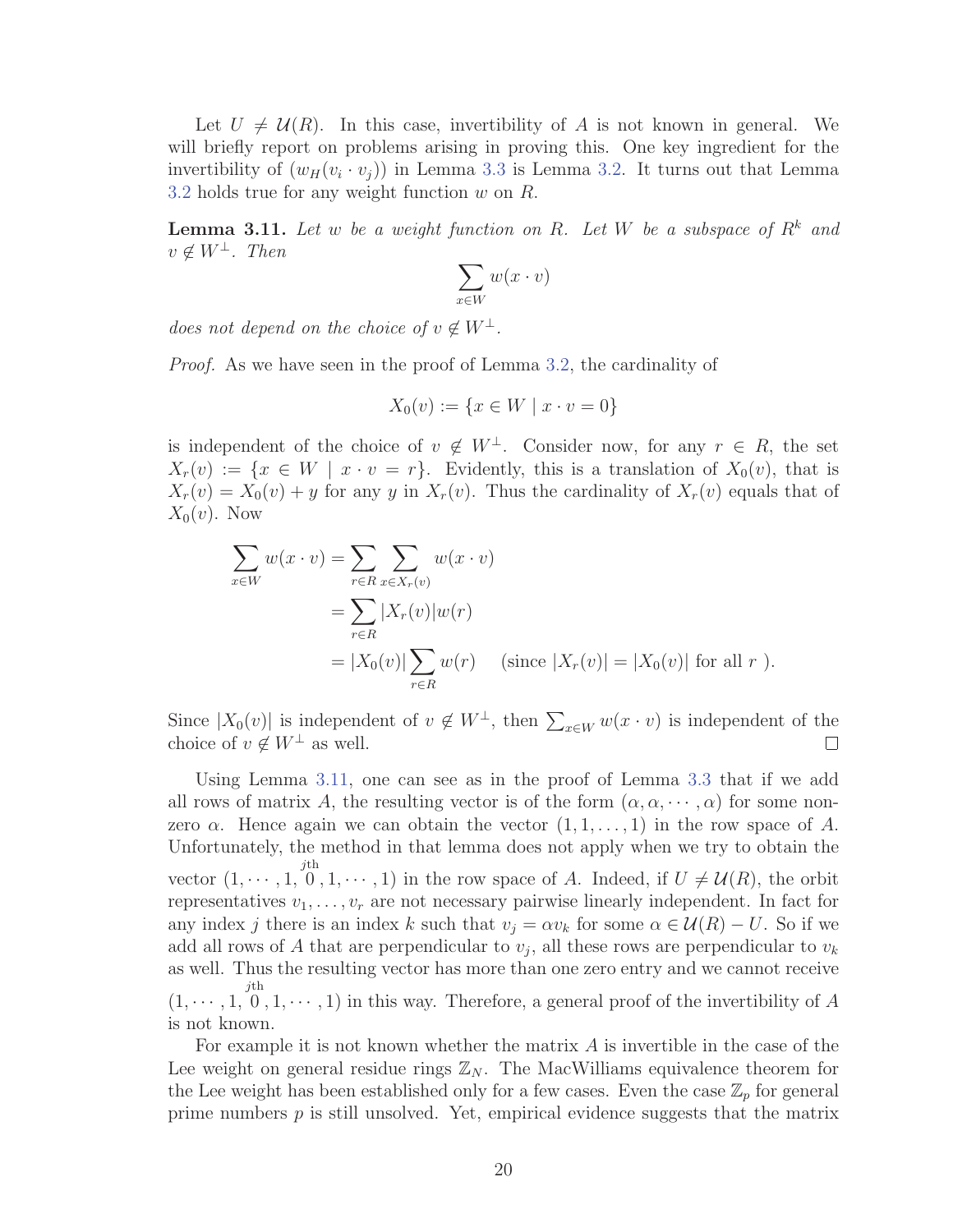is invertible for all primes  $p$ . We will discuss this in more depth in Chapter  $5$  after reducing the problem to cyclic modules, that is, to the case where  $k = 1$ .

Considering the size of matrix  $A$ , in most cases it is not practical to use this criterion to check whether the MacWilliams Equivalence Theorem is true for general U-weights. Nevertheless, we will see some applications of Proposition 3.10. In the next section, we will present a result of Goldberg that generalizes the MacWilliams equivalence theorem via this matrix A. Also, in Chapter 5 we will use Proposition 3.10 to obtain a better and more useful sufficient condition for Question 3.9.

#### 3.4 Weight Compositions

In this section we will discuss a result of Goldberg  $|12|$  that generalizes the MacWilliams equivalence theorem in a certain direction. Fixing a subgroup  $U$  of  $\mathcal{U}(R)$  we will investigate whether isomorphisms that preserve the U-orbits in  $R$  in a symmetrized manner are U-monomial maps.

Observe that the Hamming weight  $w_H$  partitions R into the two sets  $P_0 := \{0\}$ and  $P_1 := R \setminus \{0\}$  so that  $w_H$  is constant on each of them (with value zero and one, respectively). We call this partition the *Hamming partition* of R.

Let now  $\mathcal{P} = P_0, \cdots, P_t$  be any partition on R with the property that  $P_0 = \{0\}.$ For  $i = 0, 1, \ldots, t$  let  $\delta_i$  be the indicator function for the set  $P_i$ , thus

$$
\delta_i(x) := \begin{cases} 1, & \text{if } x \in P_i \\ 0, & \text{if } x \notin P_i \end{cases}.
$$

Notice that all functions  $\delta_i$  except  $\delta_0$  are weight functions on R. We can extend the functions  $\delta_i$  to  $R^n$  by

$$
\delta_i(x) = \sum_{j=1}^n \delta_i(x_j) = |\{j \mid x_j \in P_i\}|
$$

for every  $x \in \mathbb{R}^n$ . Define the *composition of* x with respect to P by

$$
comp_{\mathcal{P}}(x) = (\delta_1(x), \dots, \delta_t(x)).
$$
\n(3.9)

Thus, comp<sub>p</sub> $(x)$  keeps track of how many entries of x are contained in each partition set. Notice that  $\sum_{i=0}^{t} \delta_i(x) = n$  for all  $x \in R^n$ .

**Definition 3.12.** Let P be a partition of R. Let C be a code of length n over R. A linear map  $f : \mathcal{C} \to \mathbb{R}^n$  is called a  $\mathcal{P}\text{-}preserving map$  if  $comp_{\mathcal{P}}(x) = comp_{\mathcal{P}}(f(x))$  for all  $x \in \mathcal{C}$ . If  $f : \mathcal{C} \to \mathcal{C}'$  is a P-preserving isomorphism, we say that f is a P-isometry.

Using this notion, a map  $f: \mathcal{C} \to \mathcal{C}'$  is a Hamming weight preserving map if and only if f preserves the Hamming partition.

The Hamming partition can obviously be realized as the orbits of the action of the group  $\mathcal{U}(R)$  on R by multiplication (recall that R is a field). Goldberg [12] considered the partition  $\mathcal P$  induced by the multiplication action of a general subgroup U of  $\mathcal U(R)$ on  $R$  and proved an equivalence theorem for this situation. We first fix the following terminology.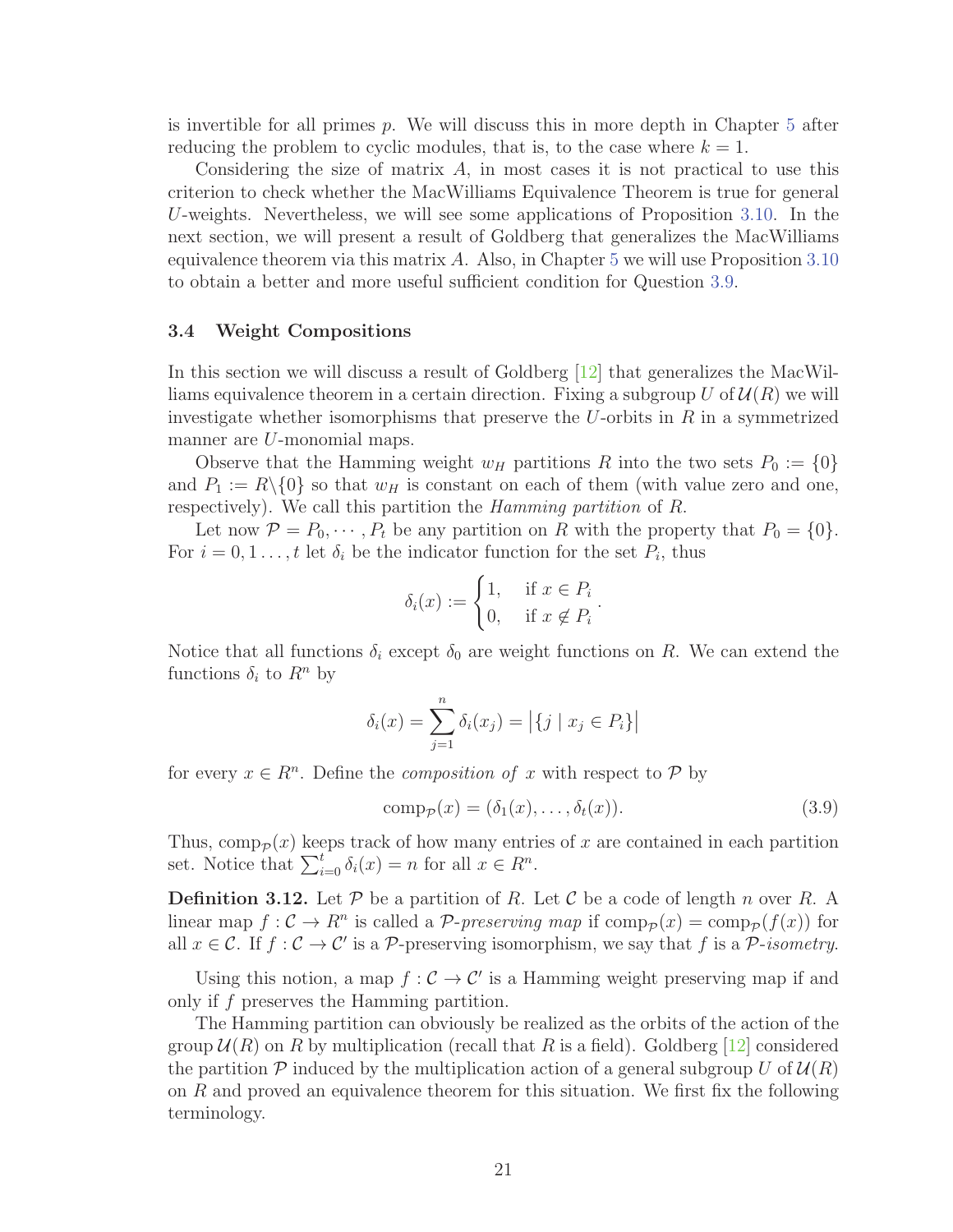**Definition 3.13.** Let U be a subgroup of  $\mathcal{U}(R)$ . The orbits of the multiplication action of U on R form a partition of R, denoted by  $\mathcal{P}_U$ . We will always write this partition as  $\mathcal{P}_U = P_0, P_1, \ldots, P_t$  (for some t), where the set  $P_0$  is the singleton set  $\{0\}$ and  $P_1$  is the set that contains 1, i.e.,  $P_1 = U$ .

Note that the indicator functions  $\delta_1, \ldots, \delta_t$  of the sets  $P_1, \ldots, P_t$  in the partition  $\mathcal{P}_U$  are U-weights. Even more, by construction  $\text{Sym}(\delta_i) = U$  for all i. In this regard, the  $\mathcal{P}_U$ -preserving maps are the maps that preserves the family  $\delta_1, \ldots, \delta_t$  of U-weights.

**Remark 3.14.** We even have that if a linear map f preserves  $\delta_1$  then f is  $\mathcal{P}_U$ preserving. To see this, let  $r_i$  be a representative of  $P_i$  for  $i = 1, \ldots, t$ . Then for  $r \in R$  we have  $r \in P_i$  if and only if  $r_i^{-1}r \in U = P_1$ . It follows that for  $x \in R^n$  we have  $\delta_i(x) = \delta_1(r_i^{-1}x)$ . By linearity of f, if f preserves  $\delta_1$  then f preserves  $\delta_i$  for all  $i = 1, \ldots, t$ . Hence f is a  $\mathcal{P}_U$ -preserving map.

Now we can formulate an answer to the analogue of Question 3.9 in the context of partition-preserving maps. The proof combines the ideas in  $[12]$  with our previous results.

**Theorem 3.15** (Goldberg [12]). Let U be a subgroup of  $\mathcal{U}(R)$ . If  $f: \mathcal{C} \to \mathcal{C}'$  is a  $\mathcal{P}_U$ -isometry, then  $\mathcal C$  and  $\mathcal C'$  are U-monomially equivalent.

Note that the converse is trivially true: a U-monomial map  $f: \mathcal{C} \to \mathcal{C}'$  is a  $\mathcal{P}_U$ -isometry.

*Proof.* We know that f preserves the U-weight  $\delta_1$  and  $Sym(\delta_1) = U$ . By Proposition 3.10, the proof is complete if we can show that  $A = (\delta_1(v_i \cdot v_j))$  is invertible. We will show this in the next proposition.  $\Box$ 

**Proposition 3.16.** Let U be a subgroup of  $\mathcal{U}(R)$  and let  $V_1, \ldots, V_r$  be the nonzero orbits of the multiplication action of U on  $R^k$ . For  $i = 1, ..., r$  let  $v_i$  be a fixed representative of  $V_i$ . Define the matrices  $A = (\delta_1(v_i \cdot v_j))$  and  $B = (\delta_0(v_i \cdot v_j))$  in  $\mathbb{C}^{r \times r}$ . Then

$$
A^{-1} = \frac{1}{q^{k-1}}(A - hB),
$$

where  $|R| = q$  and  $|U| = h$ .

*Proof.* We will show that  $A^2 - hAB = q^{k-1}I$  by considering the  $(i, j)$  entries of  $A^2$ and  $h \cdot AB$  in the three cases: (i) the diagonal entries, (ii) when  $v_i = \alpha v_j$  for some  $\alpha \in \mathcal{U}(R) - U$ , and (iii) when  $v_i$  and  $v_j$  are linearly independent.

Define  $W(i) := \{u \in R^k \mid u \cdot v_i \in U\}$ . One can view this set as the union  $\bigcup_{\alpha \in U} \{u \in R^k \mid u \cdot v_i = \alpha\}.$  Hence  $W(i)$  is a union of h parallel affine subspaces of dimension  $k - 1$ . Since  $P_1 = U$ , the  $(i, j)$  entry of  $A^2$  is given by

$$
\sum_{t=1}^r \delta_1(v_i \cdot v_t) \delta_1(v_t \cdot v_j) = \frac{1}{|U|} \sum_{u \in R^k} \delta_1(v_i \cdot u) \delta_1(u \cdot v_j)
$$
  
= 
$$
\frac{1}{h} |\{u \in R^k \mid u \cdot v_i \in U \text{ and } u \cdot v_j \in U\}|.
$$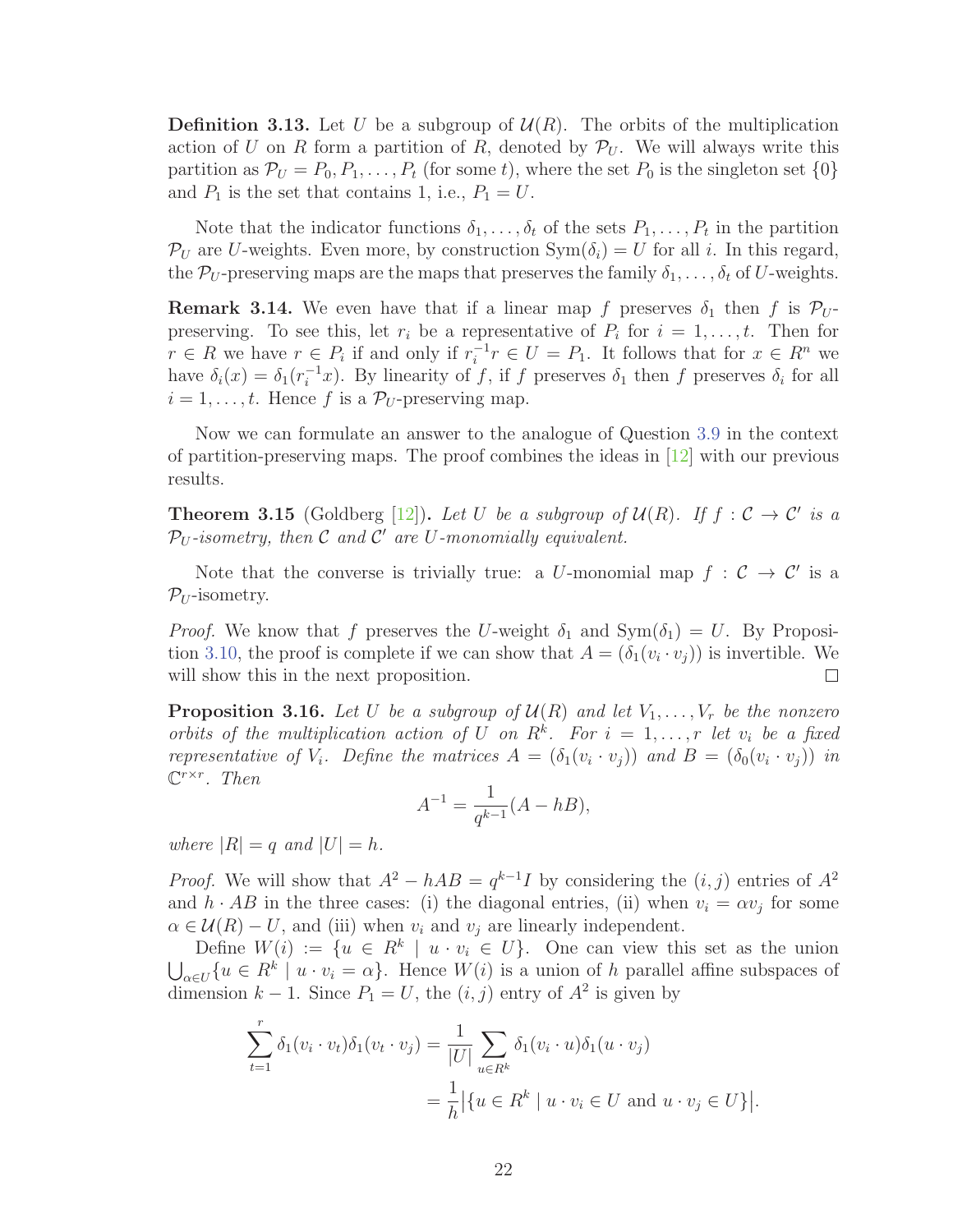Thus  $(A^2)_{ij} = \frac{1}{h}$  $\frac{1}{h} \cdot |W(i) \cap W(j)|.$ 

In (i) we have  $(A^2)_{ii} = \frac{1}{h}$  $\frac{1}{h}$ . |W(i)|. Hence  $(A^2)_{ii} = q^{k-1}$ . In case (ii), since  $\alpha \notin U$ we cannot have  $u \cdot v_i \in U$  and  $u \cdot \alpha v_i \in U$  at the same time. Hence in this case  $(A^2)_{ij} = 0$ . For case (iii) since  $v_i$  and  $v_j$  are not parallel to each other, each affine subspace in  $W(i)$  intersects with each affine subspace in  $W(j)$  resulting in  $h^2$  affine subspaces of dimension  $k-2$ . Therefore  $(A^2)_{ij} = \frac{1}{h}$  $\frac{1}{h} \cdot h^2 q^{k-2} = h q^{k-2}$ . In summary

$$
(A2)ij = \begin{cases} qk-1, & i = j \\ 0, & vi = \alpha vj \text{ for some } \alpha \notin U \\ hqk-2, & vi \text{ and } vj \text{ are linearly independent} \end{cases}
$$

.

 $\Box$ 

Now, the  $(i, j)$  entry of AB is

$$
\sum_{t=1}^r \delta_1(v_i \cdot v_t) \delta_0(v_t \cdot v_j) = \frac{1}{|U|} \sum_{u \in R^k} \delta_1(v_i \cdot u) \delta_0(u \cdot v_j)
$$

Therefore  $(AB)_{ij} = \frac{1}{h}$  $\frac{1}{h} |W(i) \cap \langle v_j \rangle^{\perp}|.$ 

In case (i) and (ii)  $v_i$  and  $v_j$  are multiples of each other. Hence we cannot have  $u \cdot v_j = 0$  while  $u \cdot v_i$  is nonzero. Therefore in these cases  $(AB)_{ij} = 0$ . For case (iii) notice that  $W(i) \cap \langle v_j \rangle^{\perp}$  is a union of h affine subspaces of dimension  $k-2$ . Hence  $(AB)_{ij} = q^{k-2}$ . Therefore

$$
(AB)_{ij} = \begin{cases} 0, & i = j, \\ 0, & v_i = \alpha v_j \text{ for some } \alpha \notin U, \\ q^{k-2}, & v_i, v_j \text{ are linearly independent.} \end{cases}
$$

It follows that  $A^2 - h(AB) = q^{k-1}I$ , as desired.

Note that Theorem 3.15 implies the classical MacWilliams Equivalence case by simply choosing  $U = \mathcal{U}(R)$ . It is also worth pointing out the case where  $U = \{1\}$ . In this situation, a map  $f: \mathcal{C} \to \mathcal{C}'$  is a  $\mathcal{P}_U$ -isometry if and only if for each  $x \in \mathcal{C}$  there exists a permutation  $\sigma_x \in S_n$  such that  $f(x) = (x_{\sigma(1)}, \ldots, x_{\sigma(n)})$ . Thus, f "is locally a permutation". Theorem 3.15 shows that  $f$  is indeed a global permutation, meaning that there exists a uniform permutation  $\sigma \in S_n$  such that  $f(x) = (x_{\sigma(1)}, \ldots, x_{\sigma(n)})$ for all  $x \in \mathcal{C}$ . We will come back to the local-global extension principle in Chapter 6, where we study codes over rings and also present further examples. At this point one may have in mind already that the linearity of  $f$  is crucial in Theorem 3.15. One can easily give two binary codes with the same Hamming weight enumerator (thus, with a Hamming weight preserving bijection between them) that are not permutation equivalent; see for instance [18], p. 20.

#### 3.5 Reformulation as an Extension Theorem

It was Goldberg, who first recognized the resemblance between the MacWilliams equivalence theorem and the Witt extension theorem. He even named his result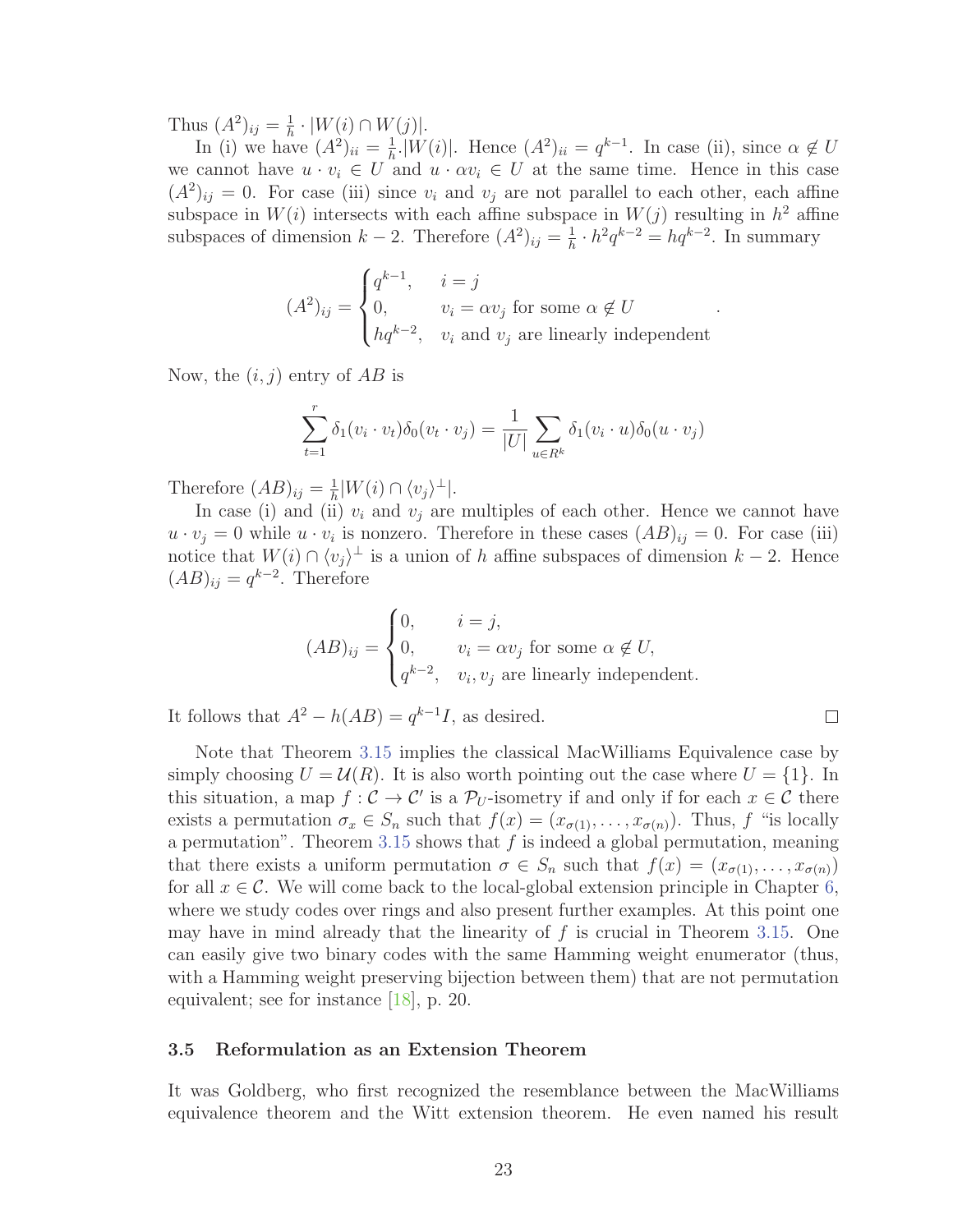(Theorem 3.15) the Witt-MacWilliams extension theorem. To see the similarities between the two results, we will formulate the Witt extension theorem and then restate Theorem 3.15 accordingly.

For the following we refer to Lang [26] Theorem 10.2 in Chapter 15 or Roman [33] Theorem 11.15.

**Theorem 3.17** (Witt). Let Q be a nonsingular quadratic form on a finite-dimensional vector space V over a not necessarily finite field of characteristic  $\neq 2$ . Let

$$
\Omega = \Omega(V, Q) = \{ M \in Aut(V, V) : Q(xM) = Q(x) \text{ for all } x \in V \}
$$

be the Q-orthogonal group. If  $f: W_1 \to W_2$  is a Q-isometry of subspaces  $W_1$  and  $W_2$ of V, then f can be extended to an element of  $\Omega$ .

In Theorem 3.15, comp<sub>p</sub> (or equivalently  $\delta_1$ ) plays the role of Q and the Umonomial maps (given by the matrices in  $\mathcal{M}_U(n, R)$ ) take the place of  $\Omega$ . Indeed, the theorem can obviously be reformulated as

**Theorem 3.18** (Goldberg [12]). If  $f : C \to C'$  is a  $\mathcal{P}_U$ -isometry, then  $f$  can be extended to an element of  $\mathcal{M}_U(n, R)$ .

At the end of his paper, Goldberg [12] asks the following question:

Question 3.19. For which subgroups G of  $GL(n, R)$  and modules S do there exist maps  $v: R^n \to S$  (taking the place of weight functions) such that

(i) v is constant on the G-orbits in  $R<sup>n</sup>$ , and

(ii) every linear isomorphism  $f : \mathcal{C} \to \mathcal{C}'$  preserving v extends to an element of G?

We will see in Chapter 6, that some of our results provide answers to this question. We give a solution for the groups  $GL(n, R)$ ,  $\Delta(n, R)$ , and  $LT(n, R)$  where  $\Delta(n, R)$ and  $LT(n, R)$  are the groups of non-singular diagonal and lower triangular matrices, respectively.

Copyright<sup>©</sup> Aleams Barra, 2012.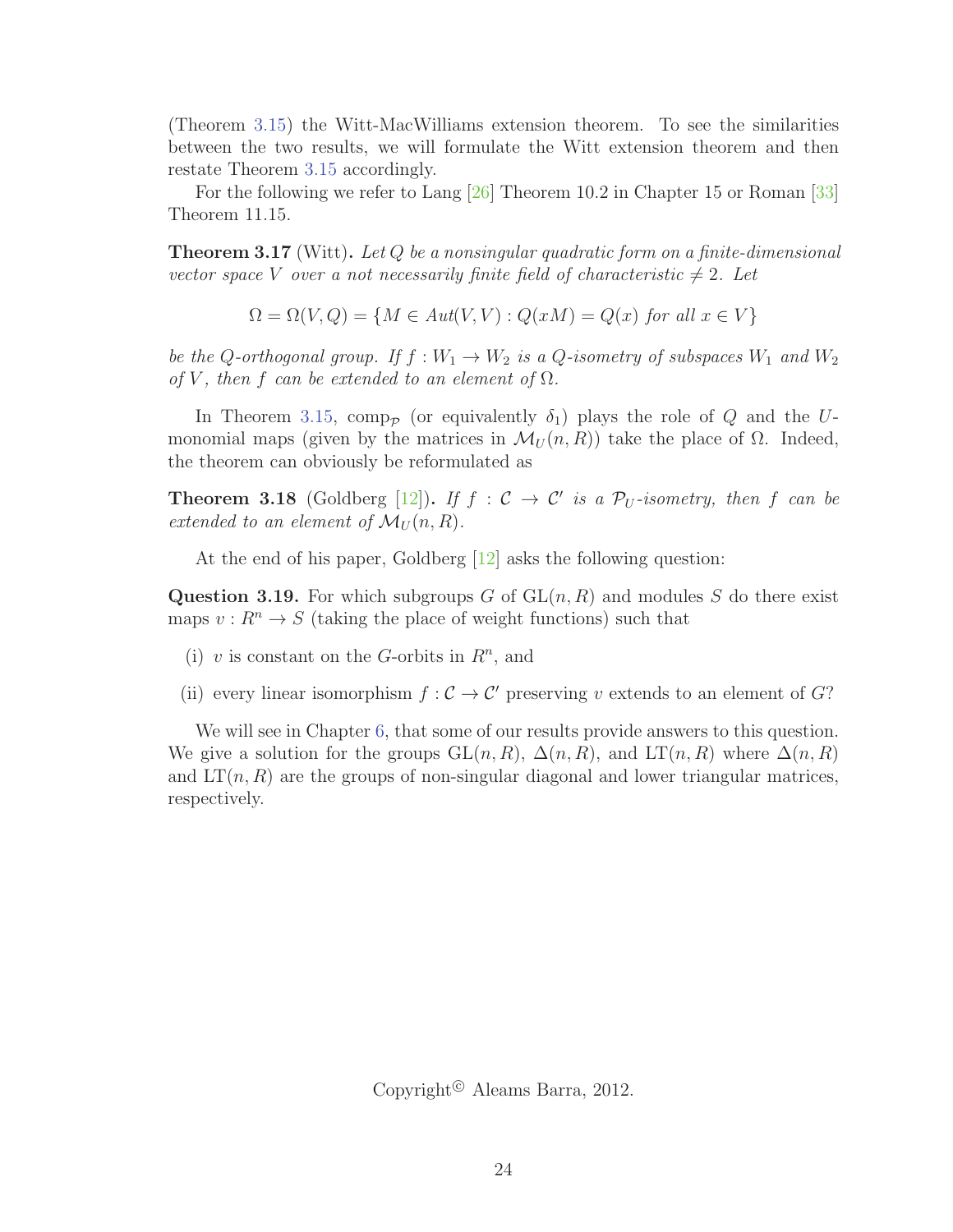## Chapter 4 Equivalence Theorem for the Hamming Weight and Compositions on Rings

Throughout this chapter let R be a finite commutative ring with identity.

We will first derive the class of rings for which we can study the equivalence theorem. These are the rings that allow a generating character, called admissible rings. This way we will be able to use character theory again in a way similar to the situation over fields. We will demonstrate this by showing the MacWilliams equivalence theorem for the Hamming weight over admissible rings, which was proven first by Wood in [43]. In the second section we will turn to isomorphisms that preserve partitions induced by the action of a multiplicative group.

#### 4.1 MacWilliams Equivalence Theorem for Rings

In this section we would like to extend the result of Theorem 3.1 to codes over rings. For that purpose, we first investigate the possibility of applying the character theoretic proof of Section 3.2.

The key element that made the proof work is Lemma 3.4. Recall that in that lemma we showed that the map from  $\text{Hom}_R(V, R)$  to  $\hat{V}$  given by  $g \mapsto \chi \circ g$  is injective for any non principal character  $\chi$ . A closer look at the proof of Theorem 3.1 in Section 3.2 shows that we do not need that much generality. We just need a single non principal character  $\chi$  that satisfies Lemma 3.4.

Lemma 3.4 is true if R is a field because for any  $g \in \text{Hom}_R(V, R)$  we have either  $g(V) = R$  or  $g(V) = 0$ . If R is not a field then we do not have this property in general. If R is just a ring and V is an R-module, then  $q(V)$  is an ideal in R. In order to force the map  $q \mapsto \chi \circ q$  to be injective we will require that the kernel of  $\chi$  does not contain any non-zero ideal. In the following proposition we show the interconnection between the proposed condition and Lemma 3.4 and Lemma 3.5.

**Proposition 4.1** ([4] and [43]). Let  $\chi$  be a character on R (considered as additive group). Then the following are equivalent:

- (1) If I is an ideal of R and  $I \subset \ker \chi := \{r \in R \mid \chi(r) = 1\}$ , then  $I = 0$ .
- (2) For each R-module V the map from  $Hom_R(V, R)$  to  $\hat{V}$  given by  $g \mapsto \chi \circ g$  is an injective group homomorphism.
- (3) The map from  $Hom_R(R, R)$  to  $\widehat{R}$  given by  $g \mapsto \chi \circ g$  is an injective group homomorphism.
- (4) Every element  $\psi$  in  $\widehat{R}$  can be written as  $\psi = \chi \circ \mu_r$  for some  $r \in R$ .

*Proof.*  $(1 \Rightarrow 2)$  is obvious because  $g(V)$  is an ideal.  $(2 \Rightarrow 3)$  obvious.  $(3 \Rightarrow 4)$  follows in the same way as Lemma 3.5.  $(4 \Rightarrow 1)$  Suppose  $I \subset \text{ker } \chi$ . Then for any  $r \in R$  we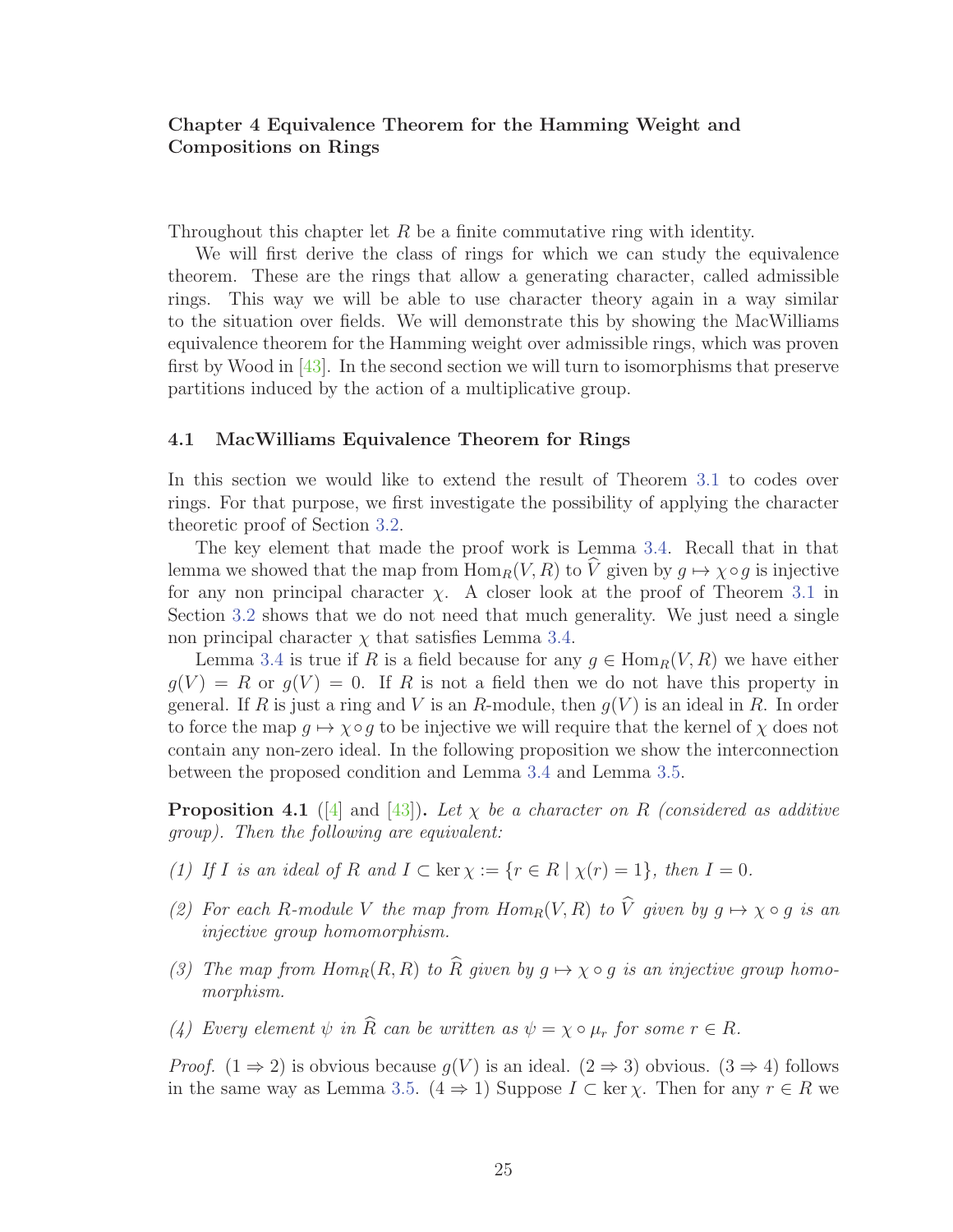have  $1 = \chi(rI) = \chi \circ \mu_r(I)$ . Since all characters on R are of the form  $\chi \circ \mu_r$  for some r, we obtain  $\psi(I) = 1$  for all  $\psi \in \widehat{R}$ . By Lemma 2.13,  $I = 0$ .  $\Box$ 

Following Claasen and Goldbach [4], we give the following definition.

**Definition 4.2.** A character  $\chi \in \widehat{R}$  is called an *admissible* character if every  $\psi \in \widehat{R}$ can be written as  $\chi \circ \mu_r$  for some  $r \in R$ . We say that R is an *admissible ring* if R has an admissible character.

Thus an admissible character on R satisfies the conditions  $(1)-(4)$  of Proposition 4.1. Sometimes admissible characters are called generating characters in the literature, see for instance  $[43]$ ,  $[17]$  and  $[3]$ . This originates from the fact that one may regard  $\widehat{R}$  as an R-module in a natural way. Admissibility of R simply means that  $R$  is a cyclic  $R$ -module generated by any admissible character.

Here are some examples of admissible rings.

- Example 4.3. 1. Each field is admissible and each non principal character is admissible. This has been dealt with in Lemma 3.5.
	- 2.  $\mathbb{Z}_n$  is admissible since for every  $\chi_j \in \widehat{\mathbb{Z}}_n$  we have  $\chi_j = \chi_1 \circ \mu_j$  (see proof of Lemma 2.9).
	- 3. It is easy to see that the finite direct sum  $\bigoplus_{i=1}^{j} R_i$  of admissible rings  $R_1, \ldots, R_j$ with admissible characters  $\chi_1, \cdots, \chi_j$  is admissible with admissible character  $\oplus_{i=1}^{j} \chi_i$  (see proof of Lemma 2.10).

Hirano [16] was the first to show that a finite ring R is admissible if only if R is Frobenius. For finite commutative rings, being Frobenius is equivalent to being selfinjective (see  $\left[43, \text{ Theorem } 1.2 \text{ and Remark } 1.3\right]$ ). Since Frobenius rings have been extensively studied, identifying admissible rings with Frobenius rings provides us with many additional examples of admissible rings. Besides the examples mentioned above, Frobenius rings includes the ring of  $n \times n$  matrix over a Frobenius ring R, Galois rings and group rings  $R[G]$  where R is Frobenius and G is a finite group (see [43]).

The following is an example of a non-admissible ring given in [4].

**Example 4.4.** Consider the ring  $R = \mathbb{Z}_2[x, y]/(x^2, y^2, xy)$ . This ring has four nontrivial ideals. They are  $\{0, x\}, \{0, y\}, \{0, x+y\}$  and  $\{0, x, y, x+y\}$  (the last one being non-principal). Since every element in the additive group of  $R$  is of order 2, for any  $\chi \in R$  and  $r \in R$  we have  $\chi(r) = \pm 1$ . Suppose on the contrary that R has an admissible character  $\chi$ . Then  $\chi(x) = \chi(y) = \chi(x + y) = -1$  (because otherwise  $\chi(I) = 1$  for some non zero ideal I). But this is impossible since this implies that  $\chi(x+y) = \chi(x)\chi(y) = 1.$ 

Notice that all the steps of the proof in Section 3.2 on Page 17 work flawlessly up to Equation  $(3.6)$  in the case where R is an admissible ring. In that equation we have  $f_1 = \mu_s \circ \pi_j$  where  $s \in R - \{0\}$ . To carry out the next step of the argument, we need s to be a unit, which is not always the case if  $R$  is not a field. So we need a tool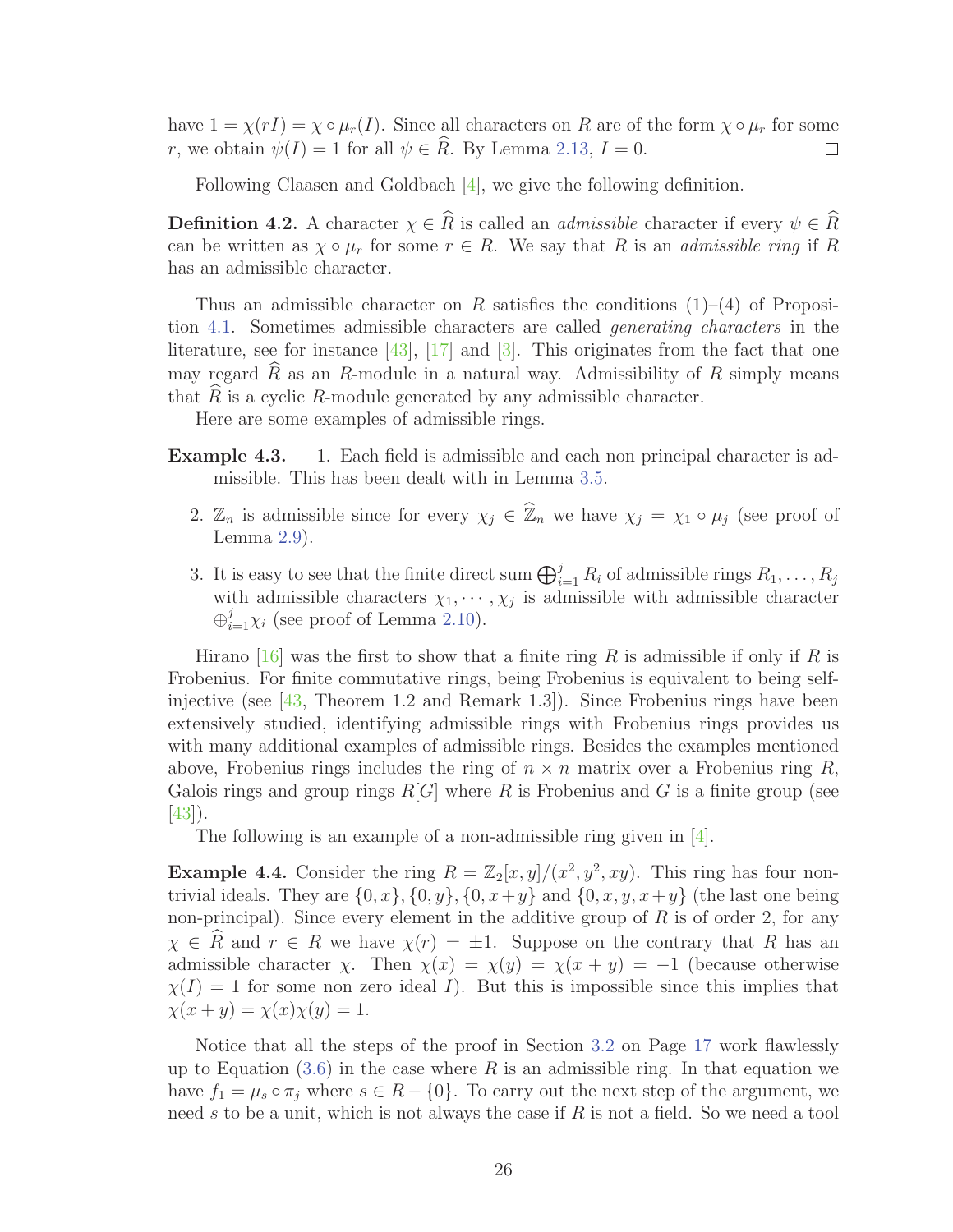to force s to be a unit of R. For this purpose we introduce the following concepts. We do this even for non-commutative rings because that will be needed in a later chapter.

A (potentially non-commutative) ring R is called *semilocal* if  $R$ /rad( $R$ ) is a left artinian ring (see for example [24] Section 20). If R is finite, then so is  $R/\text{rad}(R)$ . Moreover every finite ring is artinian. Hence every finite ring  $R$  is semilocal.

**Lemma 4.5** (Bass, [2]). Let R be a semilocal ring,  $a \in R$ , and I be a left ideal of R. If  $Ra + I = R$ , then the coset  $a + I$  contains a unit of R.

Proof. See [24] Proposition 20.8.

This result has the following nice consequence due to Wood [43].

**Lemma 4.6** (Wood). Let M be a left module over a finite ring R (not necessarily commutative). If  $x, y \in M$  satisfy  $Rx = Ry$ , then  $x = \alpha y$  for some unit  $\alpha$  in R.

*Proof.* Since  $Rx = Ry$ , there are  $a, b \in R$  such that  $ax = y$  and  $x = by$ . It follows that  $(1 - ab)y = 0$ . Now

$$
R = Rab + R(1 - ab) \subseteq Rb + R(1 - ab).
$$

Thus  $R = Rb+R(1-ab)$ , and by Lemma 4.5 there is a unit of the form  $\alpha = b+r(1-ab)$ for some  $r \in R$ . It follows that

$$
\alpha y = by + r(1 - ab)y = by = x.
$$

 $\Box$ 

Now we are ready to give the full statement and proof of the MacWilliams extension theorem for the Hamming weight on admissible rings.

**Theorem 4.7** (Wood [43]). Let R be admissible. Let C and C' be two codes over R. Then C and C' are  $w_H$ -isometric if and only if C and C' are monomially equivalent.

*Proof.* As in the proof of Theorem 3.1 in Section 3.2 we arrive at Equation (3.5). Here we have to use an admissible character  $\chi$  on R; then admissibility of the ring and Proposition 4.1 replace Lemma 3.5 and Lemma 3.4. Next we need to show that there is a unit  $\alpha$  such that Equation (3.6) is true, that is

$$
f_1 = \mu_\alpha \circ \pi_j.
$$

In order to do so, we may assume that the cyclic module  $Rf_1$  is maximal in the set  $\{Rf_1, \ldots, Rf_n, R\pi_1, \ldots, R\pi_n\}$  (that is  $Rf_1$  is not properly contained in any of these modules). Note that the situation is symmetric with respect to  $f_i$  and  $\pi_i$ . Now we may argue as in the proof on page 17 that  $f_1 = \mu_s \circ \pi_k$  for some  $s \neq 0$ . It follows that  $Rf_1 = R(\mu_s \circ \pi_k) \subseteq R\pi_k$ . By maximality of  $f_1$ , we conclude that  $Rf_1 = R\pi_k$ . Now Lemma 4.6 implies  $f_1 = \alpha \pi_k = \mu_\alpha \circ \pi_k$  for some unit  $\alpha$ . The rest of the proof is identical to that of Theorem 3.1 in Section 3.2.  $\Box$ 

 $\Box$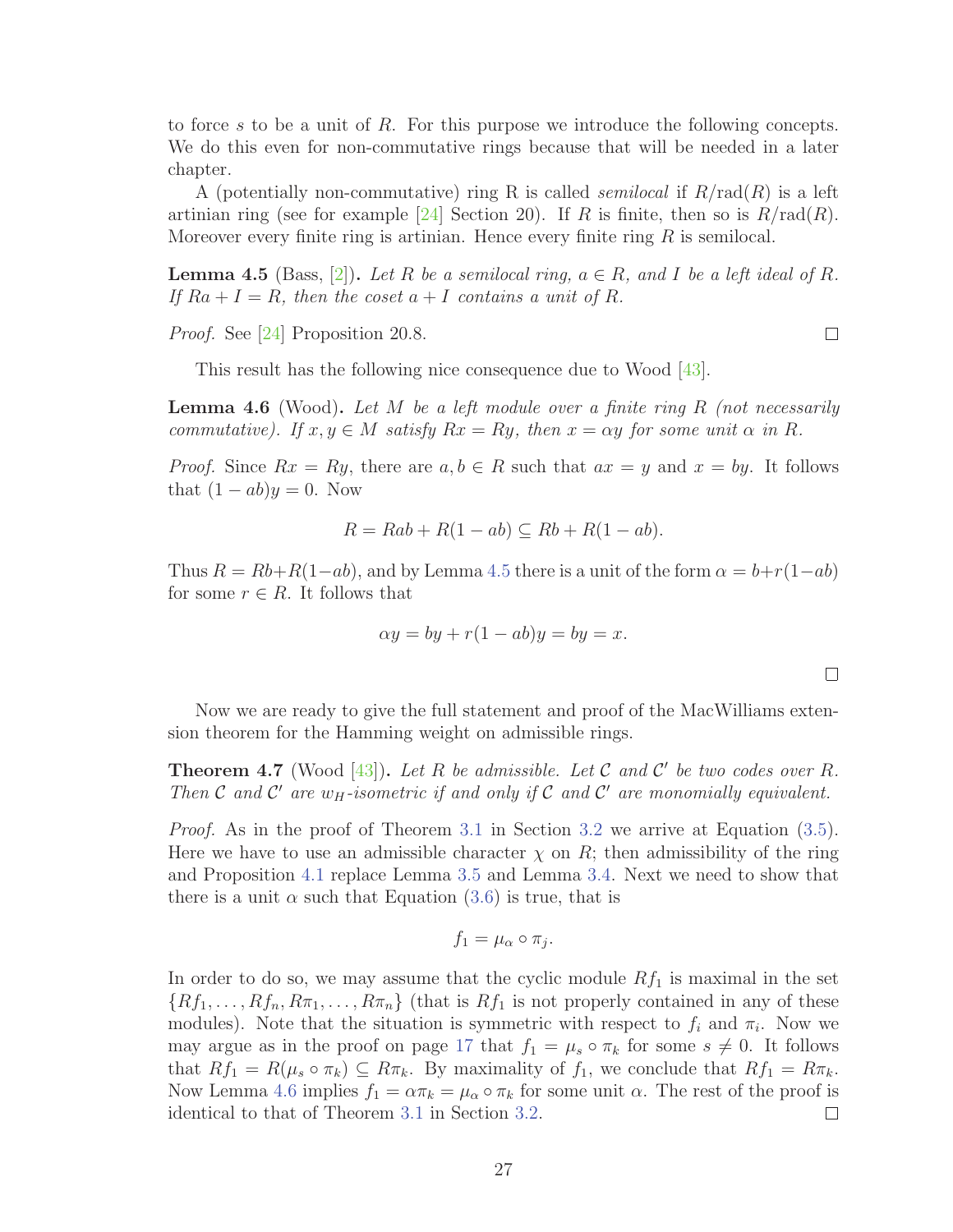We wish to remark that being admissible is equivalent to the MacWilliams equivalence theorem being true for the Hamming weight. Precisely, a finite commutative ring R is admissible if and only if every  $w_H$ -isometry between codes in  $R^n$  is a monomial equivalence; see  $[43]$ ,  $[8]$ ,  $[46]$ .

# 4.2  $\mathcal{P}_U$ -isometries are *U*-monomial Maps

In this section we are going to generalize the result of Goldberg in Theorem 3.15 to more general rings. Recall that the Hamming weight is a  $\mathcal{U}(R)$ -weight. Moreover, in the previous section we have seen that in order that the equivalence theorem works for the Hamming weight on a ring, the ring needs to be admissible. Then it would be natural to ask if Theorem 3.15 holds true for admissible rings. A positive answer was given by Wood  $[42]$ . He proved the result using the character theoretic technique that he developed with Ward in [38]; it is the same technique he used for the proof of Theorem 4.7.

We will again look at the character theoretic proof of Section 3.2. By doing so we are able to obtain a shorter proof of Theorem 3.15 for admissible rings than the one originally given by Wood. Our proof is more elementary, and we manage to avoid the averaging character argument that Wood used in his proof.

Before we formulate and prove Theorem 3.15 for admissible rings, let us first collect the concepts from Section 3.4 that carry over straightforwardly from fields to admissible rings.

**Remark 4.8.** First of all, for any partition  $\mathcal{P}$  on a ring R we introduce the indicator functions  $\delta_i$  as in Section 3.4; they in turn give rise to the composition vector comp<sub>p</sub> $(x)$  as in (3.9). Next, the notions of P-preserving maps and P-isometries will be used for codes over admissible rings exactly as in Definition 3.12, and the notation  $\mathcal{P}_U$  stands as in Definition 3.13 for the partition of R given by the U-orbits, where U is a subgroup of  $\mathcal{U}(R)$ . For U-monomial maps, matrices, and U-monomially equivalent codes we refer to the definitions in Section 2.3.

Now we can reformulate Theorem 3.15 for admissible rings. A proof will be derived further down.

**Theorem 4.9** (Wood, [42]). Let R be an admissible ring and U a subgroup of  $\mathcal{U}(R)$ . If  $f: \mathcal{C} \to \mathcal{C}'$  is a  $\mathcal{P}_U$ -isometry, then f is a U-monomial map and thus  $\mathcal{C}$  and  $\mathcal{C}'$  are U-monomially equivalent.

Again, the converse is trivially true.

Let us look at the character theoretic proof of Theorem 3.1 in Section 3.2 to get some inspiration of how to prove the above theorem. In order for  $\mathcal C$  and  $\mathcal C'$  to be U-monomially equivalent we want to show there is some  $\sigma \in S_n$  and some  $\alpha_1, \ldots, \alpha_n$ such that for all  $x \in \mathcal{C}$ 

$$
f(x)=(\alpha_1x_{\sigma(1)},\ldots,\alpha_nx_{\sigma(n)}).
$$

So now if we look at proof on page 17, we are hoping to have an equation as Equation  $(3.5)$ . But we need the inner summation to run through all elements of U, that is we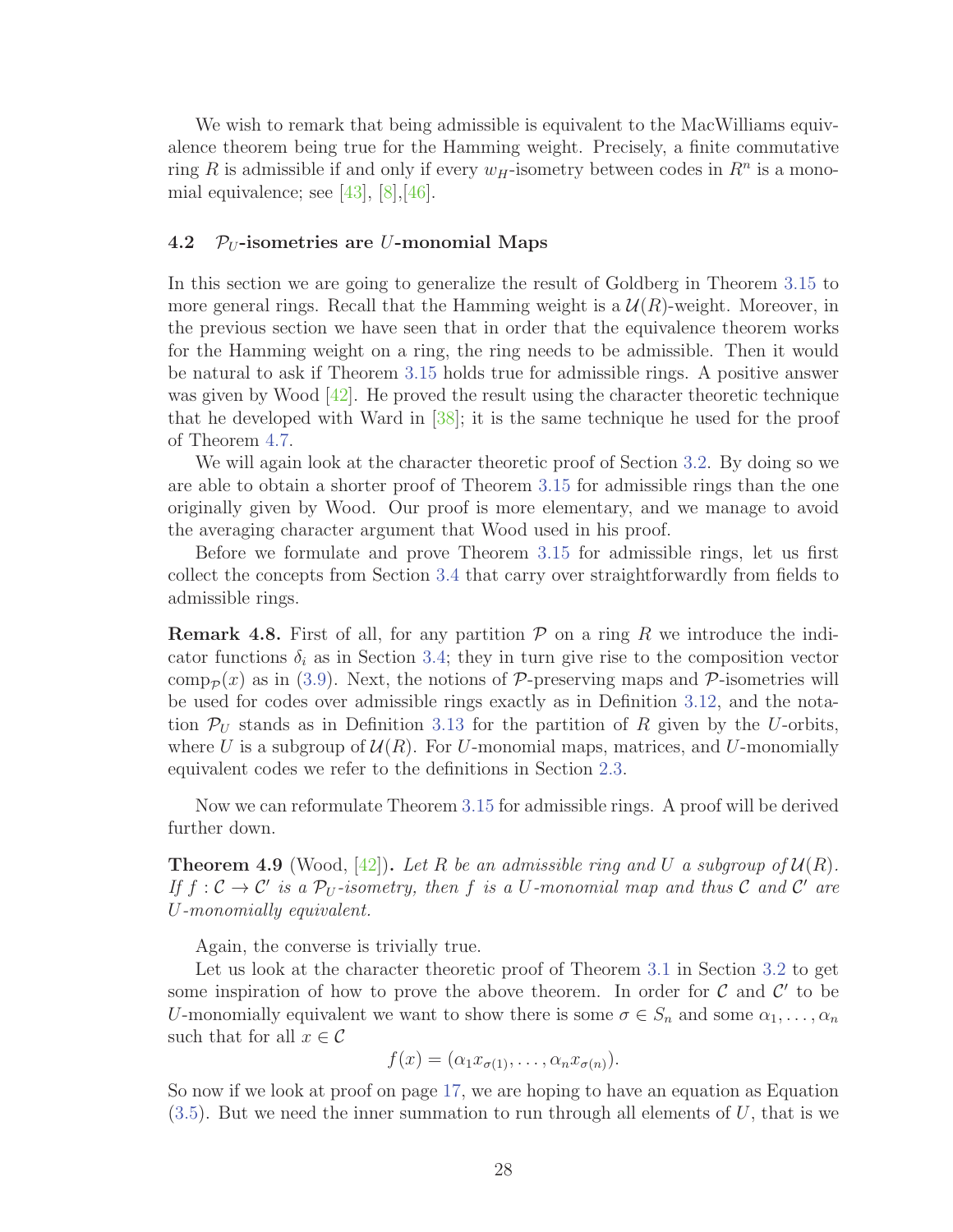want to have

$$
\sum_{i=1}^{n} \sum_{r \in U} \chi \circ \mu_r \circ \pi_i = \sum_{i=1}^{n} \sum_{r \in U} \chi \circ \mu_r \circ f_i.
$$
 (4.1)

Once we have this equation, all the arguments on page 17 carry over since Lemma 3.4 is replaced by Definition 4.2 if we choose  $\chi$  to be an admissible character. Then we have Equation (3.7)

$$
f(x)=(s_1x_{\sigma(1)},\ldots,s_nx_{\sigma(n)}),
$$

for some  $\sigma \in S_n$  and  $s_1, \ldots, s_n \in U$ .

Therefore the proof of Theorem 4.9 is complete if we can show that Equation (4.1) is true. We are going to establish that using the following argument.

*Proof of Theorem 4.9.* Recall that  $\mathcal{P}_U = P_0, P_1, \ldots, P_t$  is the partition induced by the (multiplication) action of U on R. We write  $x \sim_U y$  if  $x = \alpha y$  for some  $\alpha \in U$ . In this notation,  $x, y \in P_i$  for some i if and only if  $x \sim_U y$ . As before we use the notation  $\pi_i: R^n \to R$  for the projection map onto the *i*<sup>th</sup> component and  $f_i := \pi_i \circ f$ .

Now since f is a comp<sub>pu</sub>-isometry, for every x there is a  $\sigma$  (depending on x) such that  $x_i \sim_U f_{\sigma(i)}(x)$  for all  $i = 1, \ldots, n$ . It follows that

$$
\sum_{\alpha \in U} \chi(\alpha x_i) = \sum_{\alpha \in U} \chi(\alpha f_{\sigma(i)}(x))
$$

for all  $i = 1, \ldots, n$ . Adding the above identities for all  $i = 1, \ldots, n$ , we have

$$
\sum_{i=1}^{n} \sum_{\alpha \in U} \chi(\alpha x_i) = \sum_{i=1}^{n} \sum_{\alpha \in U} \chi(\alpha f_{\sigma(i)}(x))
$$

$$
= \sum_{i=1}^{n} \sum_{\alpha \in U} \chi(\alpha f_i(x)), \qquad (4.2)
$$

where the second identity is true since  $\{\sigma(1), \ldots, \sigma(n)\} = \{1, \ldots, n\}$ . Writing  $\alpha x_i$  as  $\mu_{\alpha} \circ \pi_i(x)$  and  $\alpha f_i(x)$  as  $\mu_{\alpha} \circ f_i(x)$ , we have

$$
\sum_{i=1}^{n} \sum_{\alpha \in U} \chi \circ \mu_{\alpha} \circ \pi_{i}(x) = \sum_{i=1}^{n} \sum_{\alpha \in U} \chi \circ \mu_{\alpha} \circ f_{i}(x).
$$

Since this identity is independent of  $\sigma$ , it holds true for all  $x \in \mathcal{C}$ . Therefore we have Equation (4.1) as we desired.  $\Box$ 

**Example 4.10.** Recall the Lee weight on  $\mathbb{Z}_N$  from Definition 2.4. Its symmetry group is given by  $U = \{1, -1\}$ . Moreover, two elements have the same Lee weight if and only if they are in the same U-orbit. Theorem 4.9 tells us that every isomorphism between codes over  $\mathbb{Z}_N$  that preserves the number of entries in each codeword with the same Lee weight is a U-monomial map. This fact is well-known as the MacWilliams equivalence theorem for the symmetrized Lee weight composition; see also [42].

Copyright<sup>©</sup> Aleams Barra, 2012.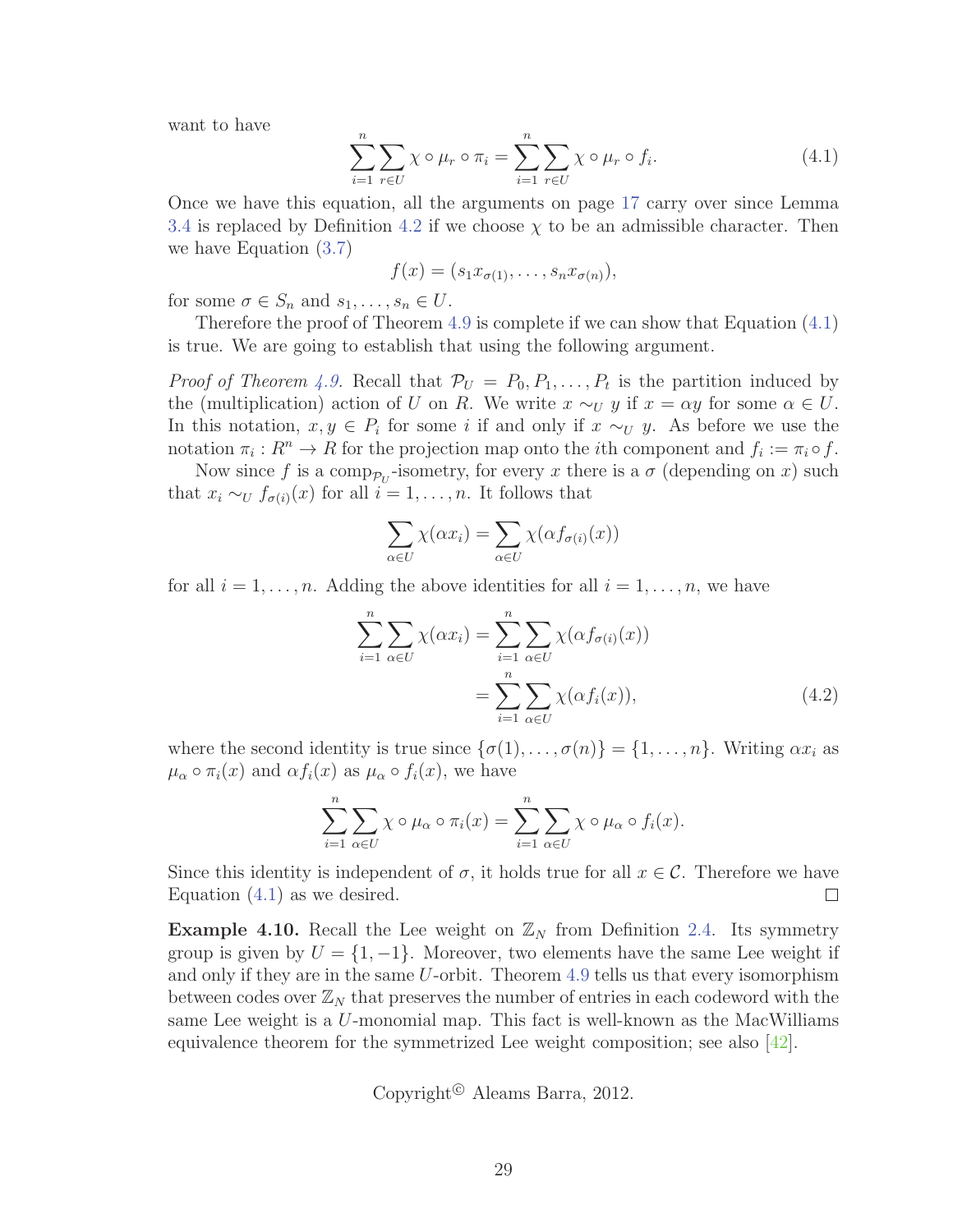#### Chapter 5 Equivalence Theorem for General Weights On Rings

In this chapter we will generalize the equivalence theorem for the Hamming weight in Chapter 4 to more general weight functions on admissible rings. By reducing to the case of cyclic modules we reprove a result of Wood [44] which gives a criterion for a weight function  $w$  to satisfy the equivalence theorem. This condition is an improvement of Proposition 3.10 because, firstly, the new condition involves a matrix A whose size is much smaller than in Proposition 3.10 and, secondly, the condition applies to isometries between codes of any size. Specializing the ring to a field, we observe that the  $A$  matrix is a circulant matrix – up to row and column reordering. This additional structure allows us to prove a new result: the Lee weight on any field  $\mathbb{Z}_N$ , where  $N = 4p + 1$  and N and p are both prime, satisfies the equivalence theorem. We will also recover a result of Wood's which shows that the Lee weight satisfies the equivalence theorem on fields  $\mathbb{Z}_N$ , when  $N = 2p + 1$  and N and p are both prime.

We will also show that the same reduction technique yields a more direct proof of the fact that the homogeneous weight satisfies the equivalence theorem which was originally proven by Greferath and Schmidt [13].

Throughout this chapter let  $R$  be a finite commutative admissible ring.

# 5.1 Reduction to Cyclic Modules

In Proposition 3.10 we gave a sufficient criterion for a w-isometry on a field R to be a  $Sym(w)$ -monomial map. In this section we will present a more powerful criterion by showing that we can reduce the situation to cyclic modules. Let us first reformulate Question 3.9 for admissible rings.

Question 5.1. Let R be admissible and let C and C' be two codes in  $R<sup>n</sup>$ . For which weights w is every w-isometry  $f : C \to C'$  a Sym $(w)$ -monomial equivalence?

In Section 4.2 we showed that if  $f : \mathcal{C} \to \mathcal{C}'$  is a  $\mathcal{P}_U$ -isometry, then f is a U-monomial equivalence. For a U-weight w, the two notions w-isometry and  $\mathcal{P}_U$ isometry both involve the subgroup  $U$ , yet we have not clarified the connection between these two maps.

Let  $f : C \to C'$  be a linear isomorphism and let  $U = \text{Sym}(w)$ . Consider the following types of isomorphisms between  $\mathcal C$  and  $\mathcal C'$ :

- (1)  $f$  is a  $U$ -monomial map.
- (2) f is a  $P_U$ -isometry.
- (3)  $f$  is a *w*-isometry.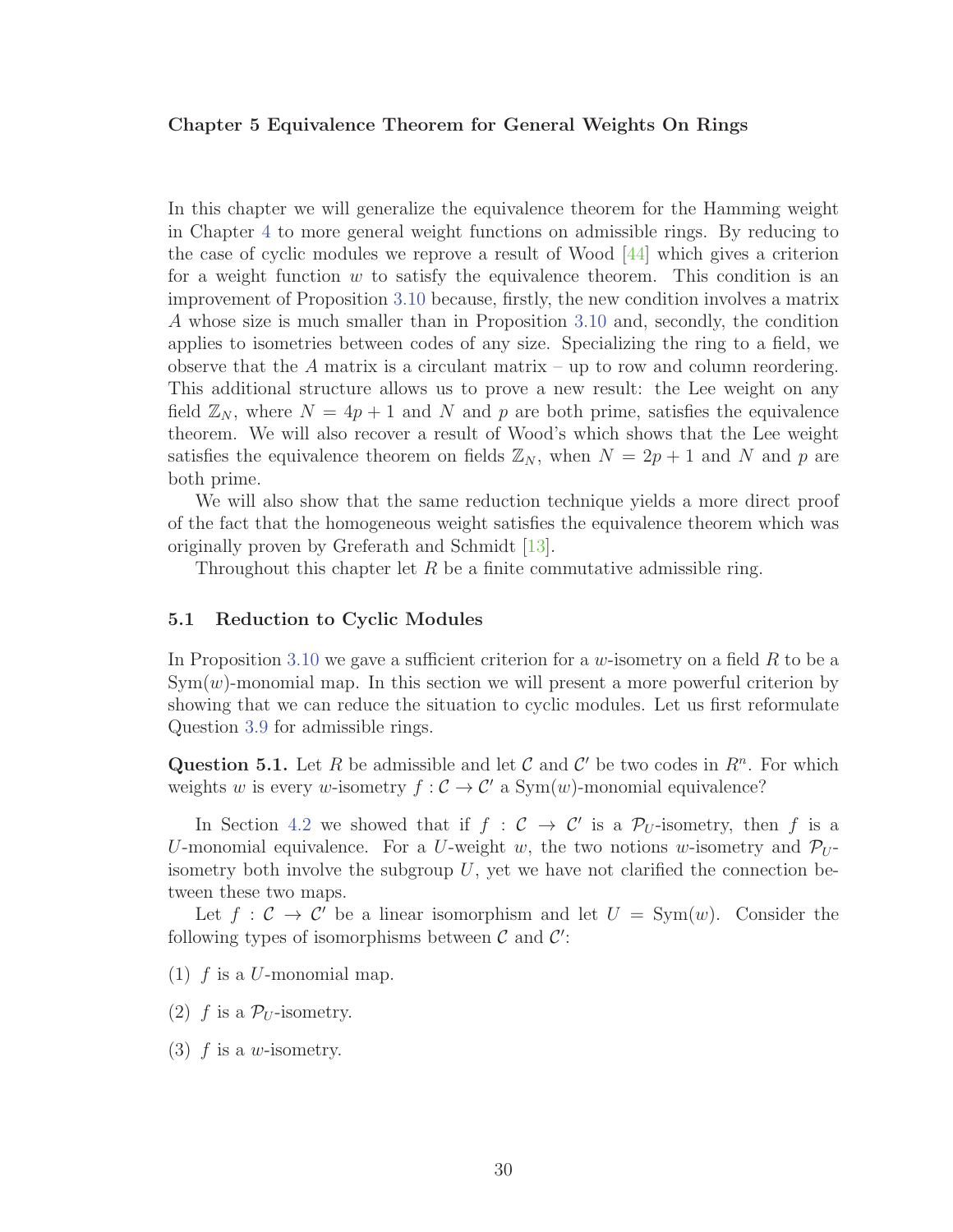By Theorem 4.9 property (1) is equivalent to (2). It is also clear that  $(1) \Rightarrow (3)$ . Answering Question 5.1 is the same as finding a sufficient condition for the implication  $(3) \Rightarrow (1)$ . Since  $(1) \Leftrightarrow (2)$ , it is enough to find a sufficient condition for the implication  $(3) \Rightarrow (2)$ . Before we do so we need to following related concept.

**Definition 5.2.** Let C be a code in  $\mathbb{R}^n$  and let U be a subgroup of  $\mathcal{U}(\mathbb{R})$ . A map  $f: \mathcal{C} \to \mathbb{R}^n$  is called a *local U-monomial* map if for every  $x \in \mathcal{C}$  there is a U-monomial matrix M (depending on x) such that  $f(x) = xM$ .

Notice that, even without using Theorem 4.9, it is easy to see that being a  $P_{U}$ isometry is equivalent to being a local U-monomial isomorphism. Now we claim that in order to have  $(3) \Rightarrow (1)$  it is enough to consider the case where f is an isometry between cyclic modules.

**Proposition 5.3.** If every w-isometry  $f' : D \to D'$  of cyclic modules D and D' is a U-monomial map, then every w-isometry  $f: \mathcal{C} \to \mathcal{C}'$  of any codes  $\mathcal{C}, \mathcal{C}'$  is a U-monomial map.

*Proof.* Let x be a fixed element in C. Notice that f is also a w-isometry from the cyclic module Rx to  $Rf(x)$ . By the hypothesis, f is a U-monomial map on Rx. Then  $f(x) = xM$  for some U-monomial matrix M that depends on x. But this means that f is a local U-monomial map, and hence a  $\mathcal{P}_U$ -isometry. Now by Theorem 4.9, f is a U-monomial map.  $\Box$ 

Notice that Proposition 3.10 remains valid for rings. In the ring case codes  $\mathcal C$  and  $\mathcal{C}'$  that have generator matrices of size  $k \times n$  replace the  $[n, k]$  codes  $\mathcal{C}$  and  $\mathcal{C}'$ . The size of the matrix  $A = (w(v_i \cdot v_j))$  depends on the number of non-zero of U-multiplication orbits in  $R^k$ . By Proposition 5.3 it is enough to consider the case where  $k = 1$ . Therefore we arrive at the following theorem which answers Question 5.1.

**Theorem 5.4** ([44]). Let w be a U-weight on R and let  $a_1, \ldots, a_r$  be representatives of the nonzero U-orbits in R. If  $A = (w(a_i \cdot a_j)) \in \mathbb{C}^{r \times r}$  is invertible, then every w-isometry  $f: \mathcal{C} \to \mathcal{C}'$  between two codes  $\mathcal C$  and  $\mathcal C'$  is a U-monomial equivalence.

The above criterion first appeared in the paper [44] of Wood ; however, he did not make the reduction to cyclic modules explicit. One should note that if  $U$  is not the symmetry group of  $w$ , then  $A$  is not invertible. Indeed, in this case we may pick the representatives  $a_1, \ldots, a_r$  of the nonzero U-orbits in such a way that  $a_1 = 1$  and  $a_2 \in \text{Sym}(w) \backslash U$ . But then the first two rows of A are identical. As a consequence, the criterion is interesting only for  $U = \text{Sym}(w)$ .

We remark that compared to the size of A in Proposition 3.10 the matrix A in the above theorem is significantly smaller. Even more, it does not depend on the size of generator matrices for  $\mathcal C$  and  $\mathcal C'$  and therefore provides a sufficient criterion for codes of all sizes.

We give the following example of how to apply the above theorem.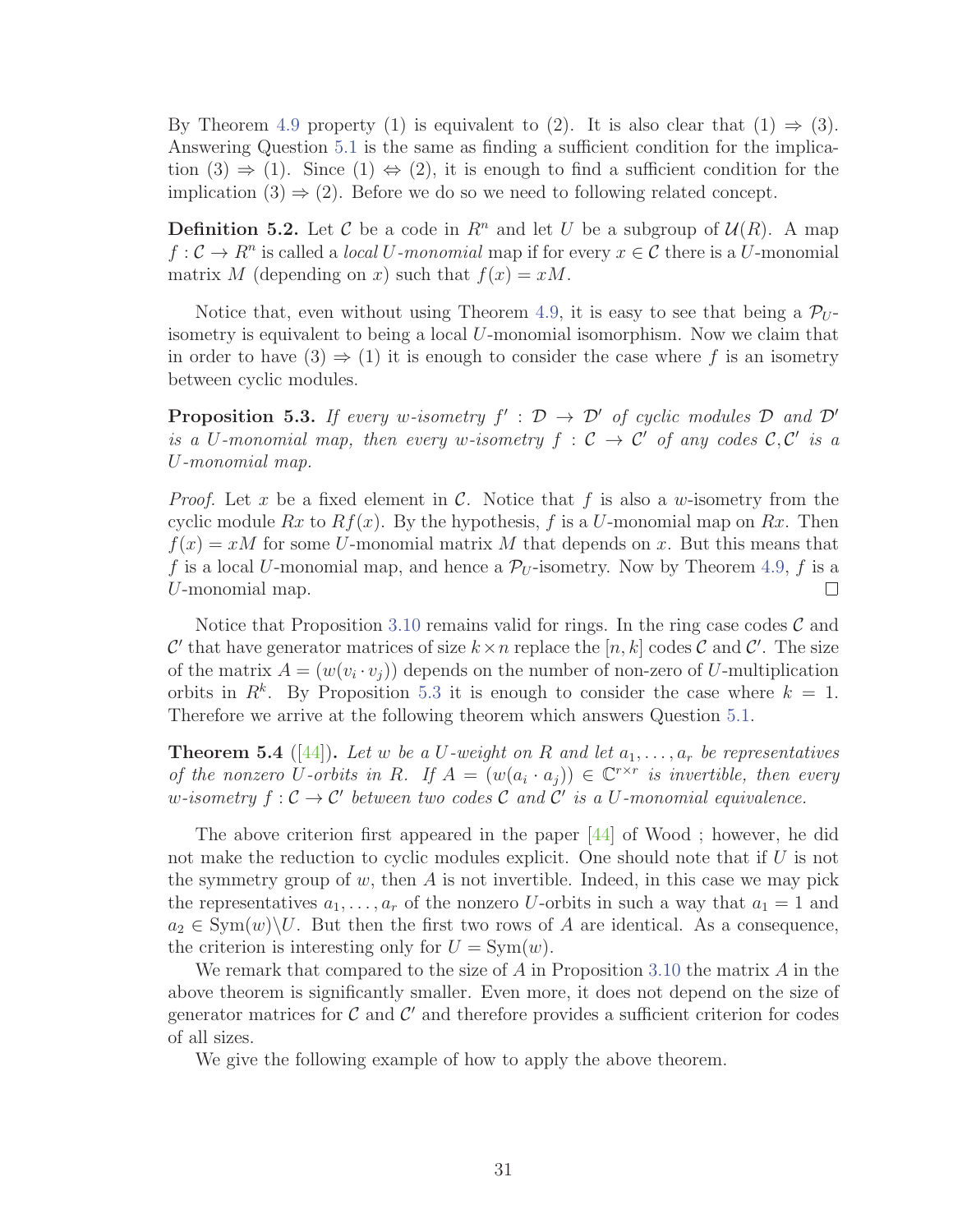- **Example 5.5.** (1) Let  $w_H$  be the Hamming weight on a finite field  $\mathbb{F}$ . Clearly  $w_H$  is a  $\mathcal{U}(\mathbb{F})$ -weight. There is only one non-zero  $\mathcal{U}(\mathbb{F})$ -orbit of  $\mathbb{F}$  namely  $\mathbb{F}\setminus\{0\}$ . Take 1 as the representative of this orbit. The  $1 \times 1$  matrix  $A = (1)$  is obviously invertible. Hence by Theorem 5.4, every  $w_H$ -isometry between codes in  $\mathbb{F}^n$  is a U-monomial map. One should notice the difference to the criterion via the matrix in Equation (3.1) used in Theorem 3.1. If  $\mathbb{F} = q$ , then there are  $\frac{q^{k}-1}{q-1}$  $\frac{q^{n}-1}{q-1}$  non-zero orbits in  $\mathbb{F}^k$ , and this is the size of the A matrix in (3.1).
- (2) Let  $w_L$  be the Lee weight on  $\mathbb{Z}_4$  (see Definition 2.4). Thus  $w_L(1) = w_L(3) = 1$ and  $w_L(2) = 2$ , and  $w_L$  is a  $\{\pm 1\}$ -weight. The non-zero  $\{\pm 1\}$ -orbits are  $\{1,3\}$ and {2}. Take 1 and 2 respectively as the representative of these orbits. Then we have

$$
A = \begin{pmatrix} w_L(1 \cdot 1) & w_L(1 \cdot 2) \\ w_L(2 \cdot 1) & w_L(2 \cdot 2) \end{pmatrix} = \begin{pmatrix} 1 & 2 \\ 2 & 0 \end{pmatrix}.
$$

Since  $\det(A) \neq 0$ , every  $w_L$ -isometry between codes in  $\mathbb{Z}_4^n$  is a  $\{\pm 1\}$ -monomial map.

We will see more applications of Theorem 5.4 in the next sections. At this point we want to deal with the natural question whether the converse of Theorem 5.4 also true: if the matrix A corresponding to a U-weight w on R is not invertible, is it then true that we do not have the equivalence theorem for the weight  $w$ ? We will show in the next theorem that if  $w$  takes only rational values, then this is indeed the case.

**Theorem 5.6.** Let w be a U-weight with rational values on a finite admissible ring R. Let  $A = w(a_i \cdot a_j)$  be the matrix as in Theorem 5.4. If A is not invertible, then there exist two one-dimensional codes C and C' and a w-isometry  $f: C \to C'$  which is not a U-monomial map.

*Proof.* Notice that  $A \in \mathbb{Q}^{r \times r}$  for some r. If A is not invertible, then there exists a non-zero column vector  $q = (q_1 q_2 \cdots q_r)^T \in \mathbb{Q}^r$  such that  $Aq = 0$ . By multiplying q with a suitable integer  $\alpha$  we can make all components of  $\alpha q$  to be integers. Hence without loss of generality we can assume that  $q$  is a column vector in  $\mathbb{Z}^r$ . Since  $Aq = 0$ , we have for every  $i = 1, \ldots, r$ 

$$
\sum_{j=1}^{r} w(a_i a_j) q_j = 0.
$$
\n(5.1)

For each  $i = 1, \ldots, r$  define two constant vectors  $x^{(i)} = (\alpha_i, \ldots, \alpha_i)$  $| q_i|$ ) and  $y^{(i)} =$ 

 $(\beta_i,\ldots,\beta_i)$  $| q_i|$ ) where  $\alpha_i$  and  $\beta_i$  are defined as follows

$$
\alpha_i = \begin{cases} a_i & \text{if } q_i > 0 \\ 0 & \text{if } q_i \le 0 \end{cases} \qquad \beta_i = \begin{cases} a_i & \text{if } q_i < 0 \\ 0 & \text{if } q_i \ge 0 \end{cases}.
$$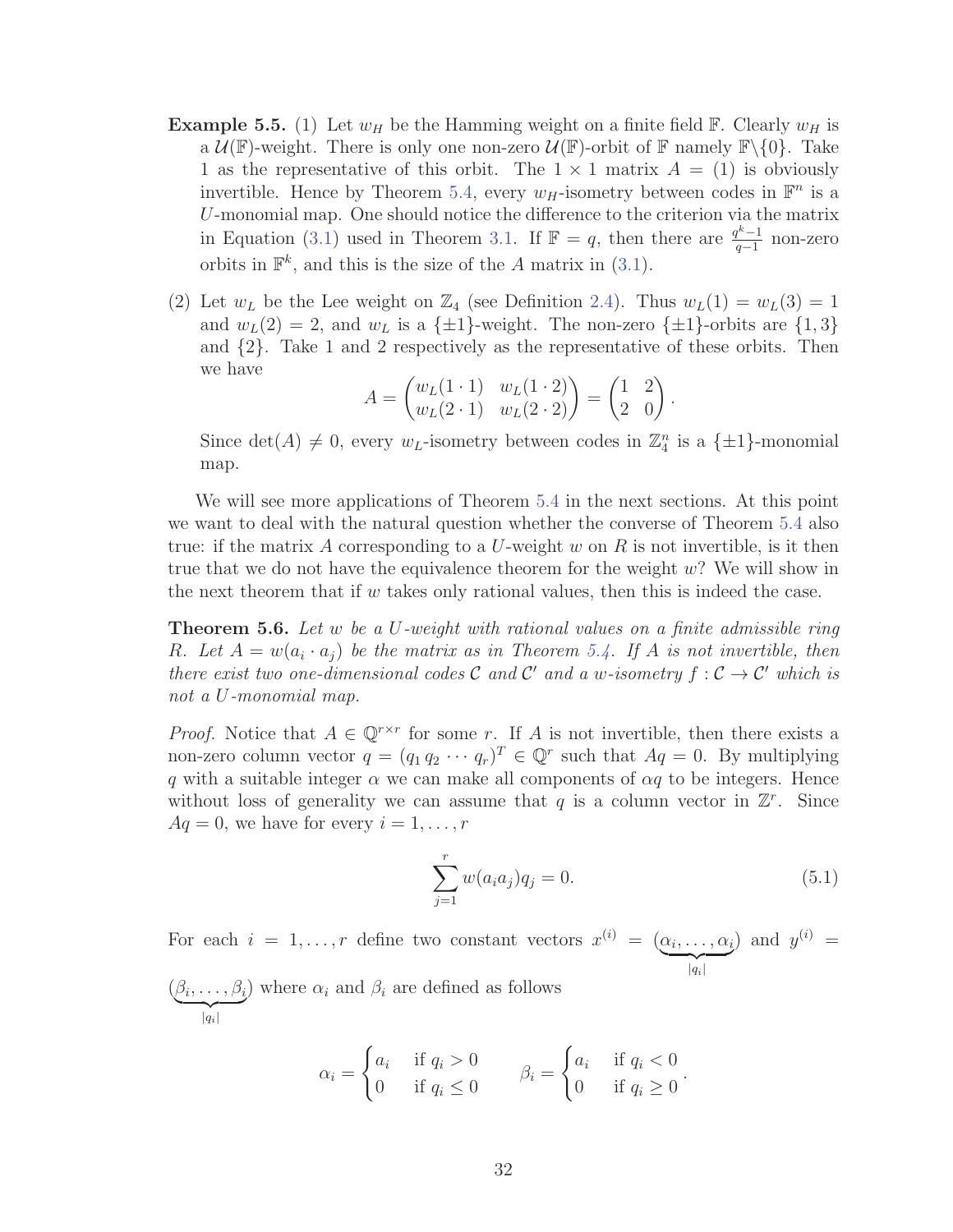Now let  $x = (1, x^{(1)}, \ldots, x^{(r)})$  (respectively  $y = (1, y^{(1)}, \ldots, y^{(r)})$ ) be the vector that is obtained by concatenating 1 and  $x^{(i)}$  (respectively 1 and  $y^{(i)}$ ) for  $i = 1, \ldots, r$ . Then  $x, y \in R^N$  where  $N = 1 + \sum_{i=1}^r |q_i|$ . Consider the cyclic modules  $Rx$  and  $Ry$  and define a map  $f: Rx \to Ry$  by  $f(\gamma x) = \gamma y$  for all  $\gamma \in R$ . The first entry, 1, of x and y ensures that both  $Rx$  and  $Ry$  are one-dimensional free submodules of  $R^N$  and, as a consequence, the map  $f$  is clearly a well-defined isomorphism.

We want to show that f is a w-isometry. Let  $\gamma \in R$ . Then  $\gamma \sim_U a_i$  for some i. It follows that  $w(\gamma x) = w(a_i x)$  and  $w(\gamma y) = w(a_i y)$ . By definition of  $x^{(j)}$  and  $y^{(j)}$  we have

$$
w(a_i x^{(j)}) - w(a_i y^{(j)}) = \begin{cases} w(a_i a_j) |q_j| - 0 & \text{if } q_j > 0\\ 0 & \text{if } q_j = 0\\ 0 - w(a_i a_j) |q_j| & \text{if } q_j < 0 \end{cases}
$$

$$
= w(a_i a_j) q_j
$$

It follows that

$$
w(\gamma x) - w(\gamma y) = w(a_i x) - w(a_i y)
$$
  
= 
$$
\sum_{j=1}^{r} w(a_i x^{(j)}) - w(a_i y^{(j)})
$$
  
= 
$$
\sum_{j=1}^{r} w(a_i a_j) q_j
$$
  
= 0 (by Equation (5.1)).

Therefore  $f$  is a w-preserving map.

We have  $f(x) = y$ . But, by definition of x and y, for any non-zero entry  $a_s$  in x and  $a_t$  in y the elements  $a_s$  and  $a_t$  belong to different U-orbits. Therefore f cannot be a  $U$ -monomial map.  $\Box$ 

Remark 5.7. One should notice that if one allows non-rational weights, then it is possible for A to be singular and yet have no nonzero rational vectors in its kernel (e.g., if the values of the weight are linearly independent over Q). In this situation, the condition characterizing when the MacWilliams equivalence theorem is true is not the invertibility of A, but simply ker  $A \cap \mathbb{Q}^r = \{0\}.$ 

We want to illustrate Theorem 5.6 with an example that we have encountered before. Before doing so, we coin the following notion.

**Definition 5.8.** Let w be a weight on R. We say that w satisfies the equivalence theorem if every w-isometry  $f : \mathcal{C} \to \mathcal{C}'$  is a  $Sym(w)$ -monomial map.

**Example 5.9.** Consider the weight w on  $\mathbb{Z}_5$  in Example 3.8, defined by  $w(i) = i$ for all  $i = 0, 1, \ldots, 4$ . We will use Theorem 5.6 to show that w does not satisfy the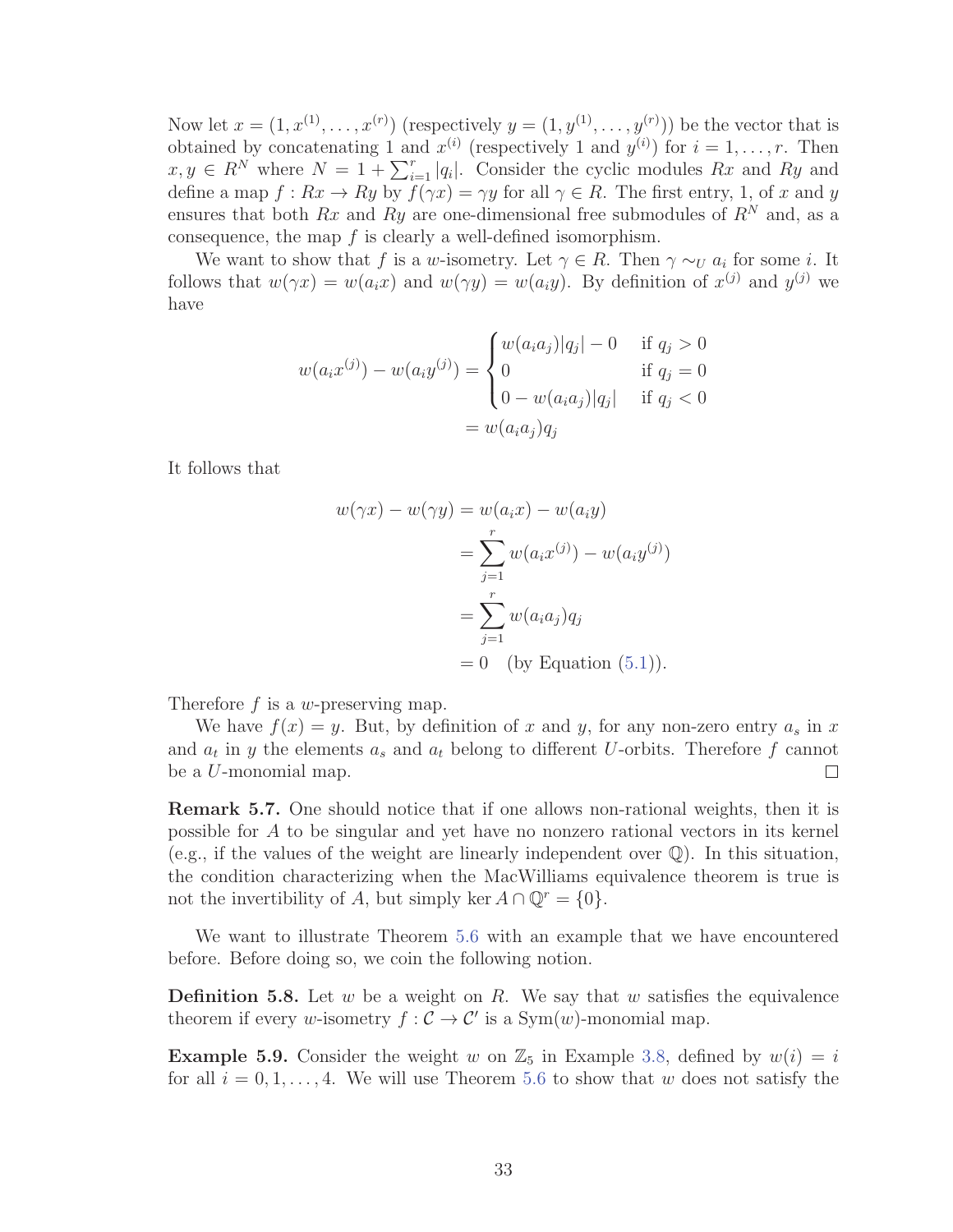equivalence theorem. The matrix A corresponds to this weight is

$$
A = \begin{pmatrix} w(1 \cdot 1) & w(1 \cdot 2) & w(1 \cdot 3) & w(1 \cdot 4) \\ w(2 \cdot 1) & w(2 \cdot 2) & w(2 \cdot 3) & w(2 \cdot 4) \\ w(3 \cdot 1) & w(3 \cdot 2) & w(3 \cdot 3) & w(3 \cdot 4) \\ w(4 \cdot 1) & w(4 \cdot 2) & w(4 \cdot 3) & w(4 \cdot 4) \end{pmatrix} = \begin{pmatrix} 1 & 2 & 3 & 4 \\ 2 & 4 & 1 & 3 \\ 3 & 1 & 4 & 2 \\ 4 & 3 & 2 & 1 \end{pmatrix}
$$

One can check that  $\det(A) = 0$ . Hence A is not invertible over Q and by Theorem 5.6 the weight  $w$  does not satisfy the equivalence theorem.

Let us apply the proof of Theorem 5.6 to construct two codes  $\mathcal C$  and  $\mathcal C'$  and an isometry  $f: \mathcal{C} \to \mathcal{C}'$  that violates the equivalence theorem. Notice that  $(1, -1, -1, 1)^T$ is in the kernel of A. According to the construction, we obtain  $x = (1, 1, 0, 0, 4)$  and  $y = (1, 0, 2, 3, 0)$ . To have shorter codes we may remove any common entry in x and y. By doing so we obtain the shorter codes generated by  $x' = (1, 4)$  and  $y' = (2, 3)$ , and by construction the w-isometry between  $\langle x' \rangle$  and  $\langle y' \rangle$  is the map f sending  $\gamma(1, 4)$ to  $\gamma(2,3)$  for every  $\gamma \in \mathbb{Z}_5$ . But this is exactly the example given by Wood that we have seen in Example 3.8.

Remark 5.10. The proof of Theorem 5.6 can be adapted to show that also the invertibility of the bigger matrix  $A = (w(v_i \cdot v_j))$  in Proposition 3.10 is necessary for the MacWilliams equivalence theorem to be true over admissible rings  $R$  (and whenever the weight has rational values). Remember that in this case the vectors  $v_i \in R^k$  are representatives of the nonzero U-orbits in  $R^k$ , where again  $U = \text{Sym}(w)$ . If A is not invertible then the above proof has to be modified by replacing  $a_i \in R$  by  $v_i \in R^k$ . This way, we obtain  $x^{(i)}$ ,  $y^{(i)} \in R^{k \times |q_i|}$ . Instead of appending an entry 1, we now have to add the  $k \times k$ -identity matrix. This way one can construct two generator matrices  $G, G' \in R^{k \times N}$ , where  $N = k + \sum_{i=1}^{r} |q_i|$ , in a similar fashion as we constructed x and y in the proof of Theorem 5.6. Then G and G' generate free modules of dimension  $k$ , and the map f defined by  $f(xG) = xG'$  is a w-isometry but not a U-monomial map.

Remark 5.10 has the following interesting consequence.

**Theorem 5.11.** Let  $w : R \to \mathbb{Q}$  be a weight function and  $U = \text{Sym}(w)$ . Let  $a_1, \ldots, a_s$ be representatives of the nonzero U-orbits in R and let  $v_1, \ldots, v_r$  be representatives of the nonzero U-orbits in  $R^k$ . Then  $A := (w(a_i \cdot a_j)) \in \mathbb{Q}^{s \times s}$  is invertible if and only if  $A' := (w(v_i \cdot v_j)) \in \mathbb{Q}^{r \times r}$  is invertible.

*Proof.* If A is invertible, then the invertibility of  $A'$  follows from Theorem 5.4 and Remark 5.10. If  $A'$  is invertible, then the equivalence theorem is true for maps between codes that can be generated with  $k$  generators; see Proposition 3.10, which remains true for admissible rings. But then it is certainly also true for cyclic modules (add  $k-1$  zero codewords as generators) and thus the invertibility of A follows from Theorem 5.6.  $\Box$ 

It is not clear at this point how one could derive this result by purely matrix theoretical arguments. The relationship between the matrices  $(w(a_i \cdot a_j)) \in \mathbb{Q}^{s \times s}$  and  $(w(v_i \cdot v_j)) \in \mathbb{Q}^{r \times r}$  is not trivial and cannot immediately be exploited.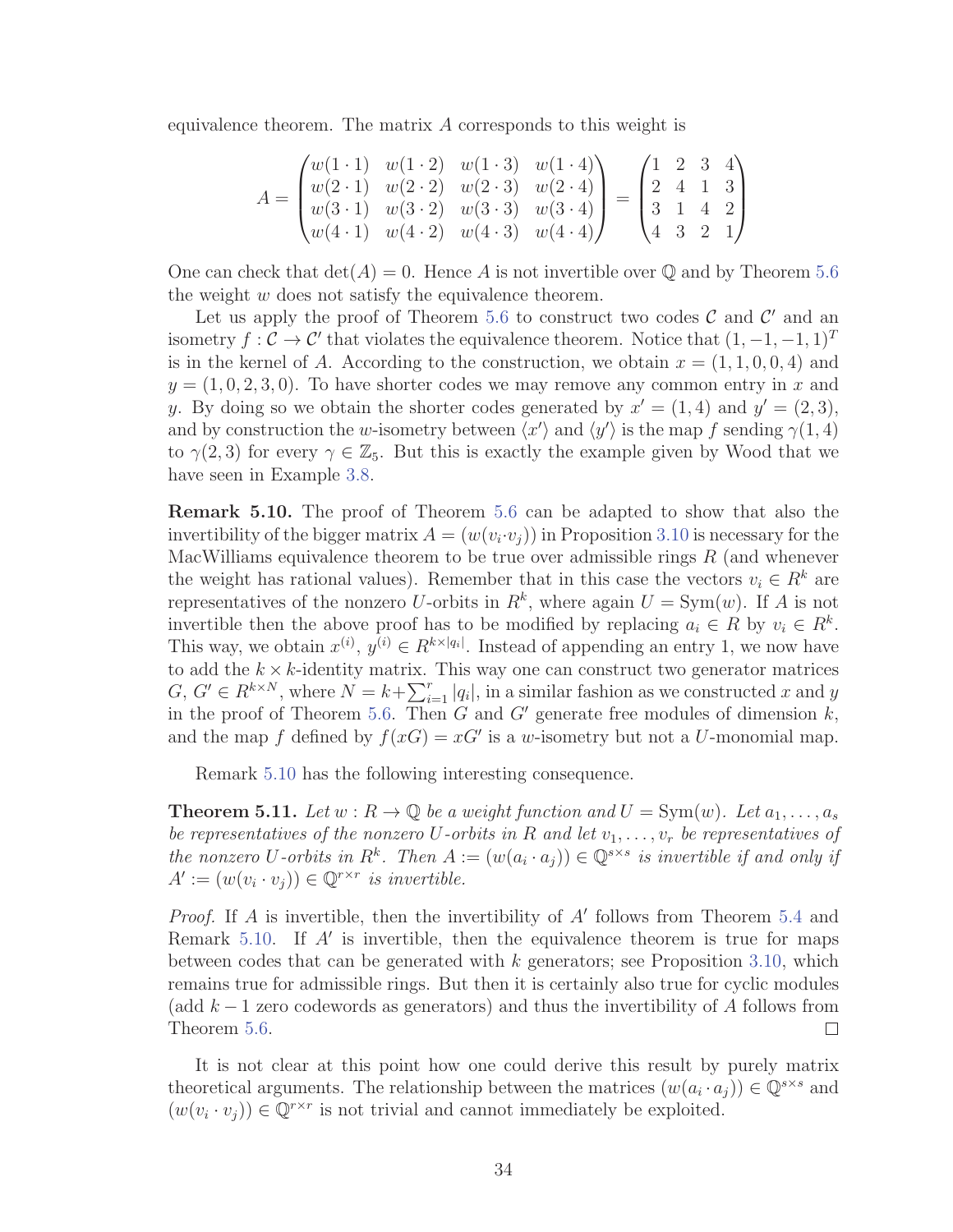# 5.2 Homogeneous Weights

In this section we will see another application of Proposition 5.3 and show that the homogeneous weight satisfies the equivalence theorem. Homogenous weights were first introduced by Constantinescu and Heise  $[6]$  on  $\mathbb{Z}_N$  as a generalization of Lee weight on  $\mathbb{Z}_4$  having a certain homogeneity properties. Thereafter, several others generalized this concept and defined homogenous weights on any finite ring and even on modules (see [13], [31]). This has led to the following definition. We recall that R is always a finite commutative admissible ring.

**Definition 5.12.** A weight w on R is called *homogeneous*, if  $w(0) = 0$  and the following is true:

- (H1) If  $Rx = Ry$  then  $w(x) = w(y)$  for all  $x, y \in R$ .
- (H2) There exist a real number  $\gamma \geq 0$  such that

$$
\sum_{y \in Rx} w(y) = \gamma |Rx| \quad \text{ for all } x \in R \setminus \{0\}.
$$

In [13, Theorem 1.3] the authors show the existence and the uniqueness (up to a constant factor) of homogeneous weights with the aid of the Möbius function on the poset of principal ideals. Notice that the symmetry group of any homogeneous weight is  $\mathcal{U}(R)$ .

If R is not a field, R contains a zero divisor. In this case the Hamming weight on R is not homogeneous. Indeed, if  $x \in R \setminus \{0\}$ , then  $\sum_{y \in Rx} w_H(x) = |Rx| - 1 = \frac{|Rx| - 1}{|Rx|} |Rx|$ . Thus the constant  $\gamma$  has to be  $\frac{|Rx|-1}{|Rx|}$ , but this is not independent of x if R is not a field (take x a unit and x a zero divisor). However, the Hamming weight is certainly homogeneous on a field R, and so is the Lee weight on  $\mathbb{Z}_4$ ; see Example 5.13 below. Therefore, the homogeneous weight arises as a generalization of both the Hamming weight on fields and the Lee weight on  $\mathbb{Z}_4$ .

**Example 5.13.** Let us consider the ring  $R := \mathbb{Z}_{p^r}$ , where p is a prime number. Define

$$
w(a) = \begin{cases} 0, & \text{if } a = 0, \\ p, & \text{if } a \in Rp^{r-1} \setminus \{0\}, \\ p-1, & \text{if } a \notin Rp^{r-1}. \end{cases}
$$

It is straightforward to check that w is a homogeneous weight with  $\gamma = p - 1$ . In particular, on  $\mathbb{Z}_4$  we obtain  $w(0) = 0, w(1) = w(3) = 1, w(2) = 2$ , which coincides with the Lee weight given in Definition 2.4. On the other hand, for any other residue ring  $\mathbb{Z}_N$ , where  $N > 4$ , the Lee weight differs from the homogeneous weight because for the latter all units have the same weight (see Definition 5.12(H1)), while this is not the case for the Lee weight if  $N > 4$ . One may also observe that on  $\mathbb{Z}_3$  the Hamming, Lee and the above homogeneous weight coincide, while on fields  $\mathbb{Z}_p$  the above homogeneous weight is exactly the Hamming weight.

The following two results are due to Greferath and Schmidt [13].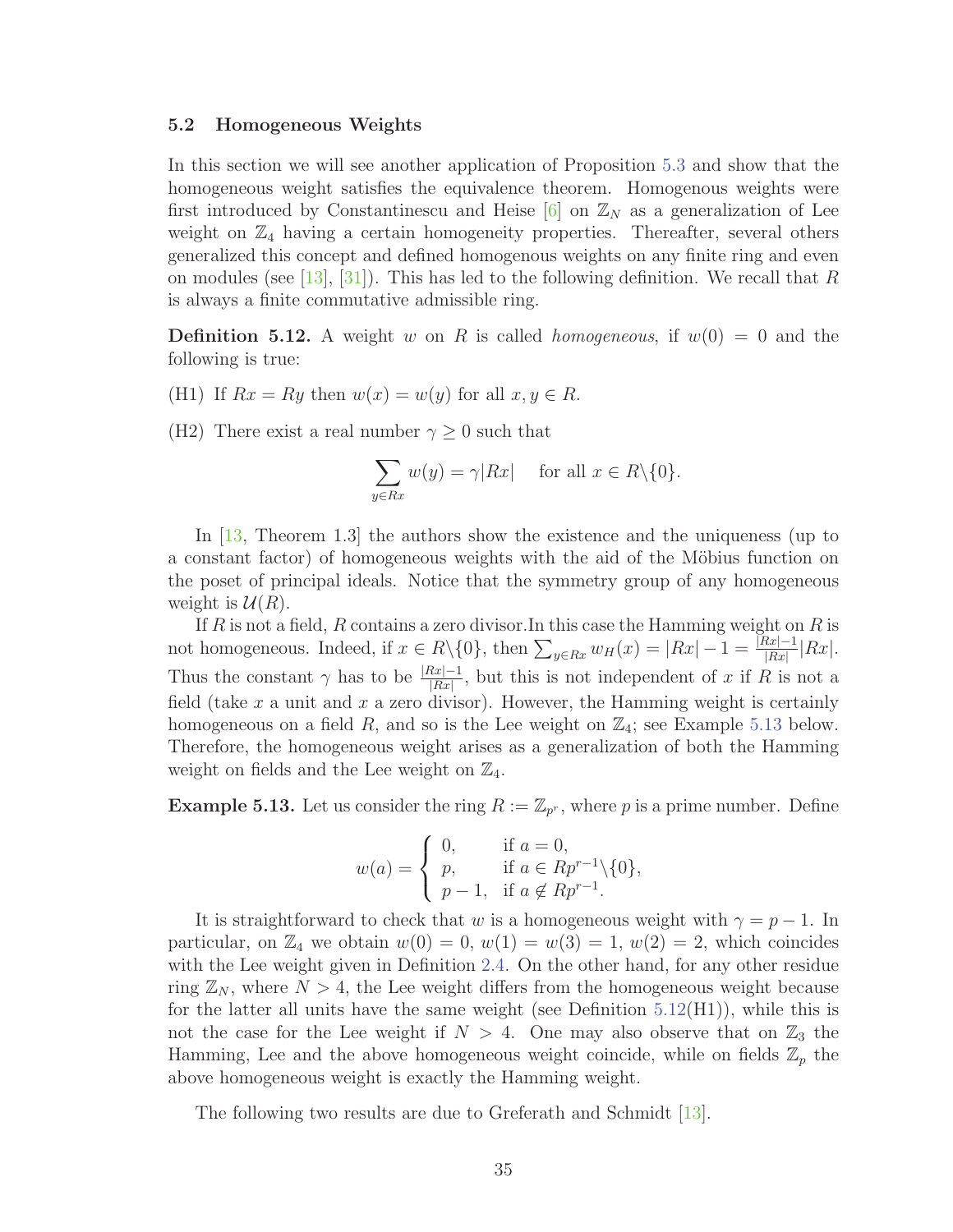**Proposition 5.14.** Let  $w_{\text{hom}}$  be a homogeneous weight on R with constant  $\gamma$  as in Definition 5.12( $H2$ ). Then we have

(H2') 
$$
\sum_{y \in I} w_{\text{hom}}(y) = \gamma |I|
$$
 for all nonzero ideals I in R.

*Proof.* See  $[13,$  Theorem 1.3, Corollary 1.6.

**Lemma 5.15.** Let  $w_{\text{hom}}$  be a homogeneous weight on R with constant  $\gamma$  and consider its extension to  $R^n$  as in (2.1). Let  $\pi_i$  denote the projection of  $R^n$  onto its ith coordinate. Then for every code  $\mathcal C$  we have

$$
\sum_{x \in \mathcal{C}} w_{\text{hom}}(x) = |\mathcal{C}| \cdot \gamma |\{i \mid \pi_i(\mathcal{C}) \neq 0\}|.
$$

*Proof.* The linear map  $\pi_i : C \to \pi_i(C)$  is onto, and by the isomorphism theorem we have  $|\mathcal{C}|/|\mathcal{C} \cap \ker \pi_i| = |\pi_i(C)|$ . Note that  $\pi_i(\mathcal{C})$  is an ideal in R. If  $\pi_i(C) \neq 0$ , then by Lemma 5.14 we have

$$
\gamma|\mathcal{C}| = |\mathcal{C} \cap \ker \pi_i| \cdot \gamma|\pi_i(C)| = |\mathcal{C} \cap \ker \pi_i| \cdot \sum_{r \in \pi_i(\mathcal{C})} w_{\text{hom}}(r). \tag{5.2}
$$

If  $\pi_i(x) = r$  for some  $x \in \mathcal{C}$ , then  $\pi_i(x + y) = r$  for every  $y \in \mathcal{C} \cap \ker \pi_i$ . Hence r has exactly  $|\mathcal{C} \cap \ker \pi_i|$  preimages in C. It follows that

$$
\sum_{x \in \mathcal{C}} w_{\text{hom}}(x) = \sum_{i=1}^{n} \sum_{x \in \mathcal{C}} w_{\text{hom}}(\pi_i(x))
$$

$$
= \sum_{i=1}^{n} |\mathcal{C} \cap \ker \pi_i| \sum_{r \in \pi_i(\mathcal{C})} w_{\text{hom}}(r)
$$

$$
= |\{i \mid \pi_i(C) \neq 0\}| \cdot \gamma |\mathcal{C}|.
$$

The last lemma in combination with Proposition 5.3 allows us to derive the MacWilliams equivalence theorem for the homogeneous weight. This result has been shown before in [13, Theorem 2.5], but with different arguments and not via the reduction to cyclic modules.

Fix  $x \neq 0 \in \mathcal{C}$ . Applying Lemma 5.15 to the code generated by x we obtain

$$
\sum_{y \in Rx} w_{\text{hom}}(y) = |\{i \mid \pi_i(Rx) \neq 0\}| \cdot \gamma |Rx|.
$$

But since  $\pi_i(Rx) = 0$  if and only if  $x_i = 0$ , the cardinality  $|\{i \mid \pi_i(Rx) \neq 0\}|$  is exactly the Hamming weight of x, i.e.,  $w_H(x)$ . Therefore we have a direct relationship between the homogeneous weight and the Hamming weight given by

$$
\gamma |Rx| \cdot w_H(x) = \sum_{y \in Rx} w_{\text{hom}}(y).
$$

 $\Box$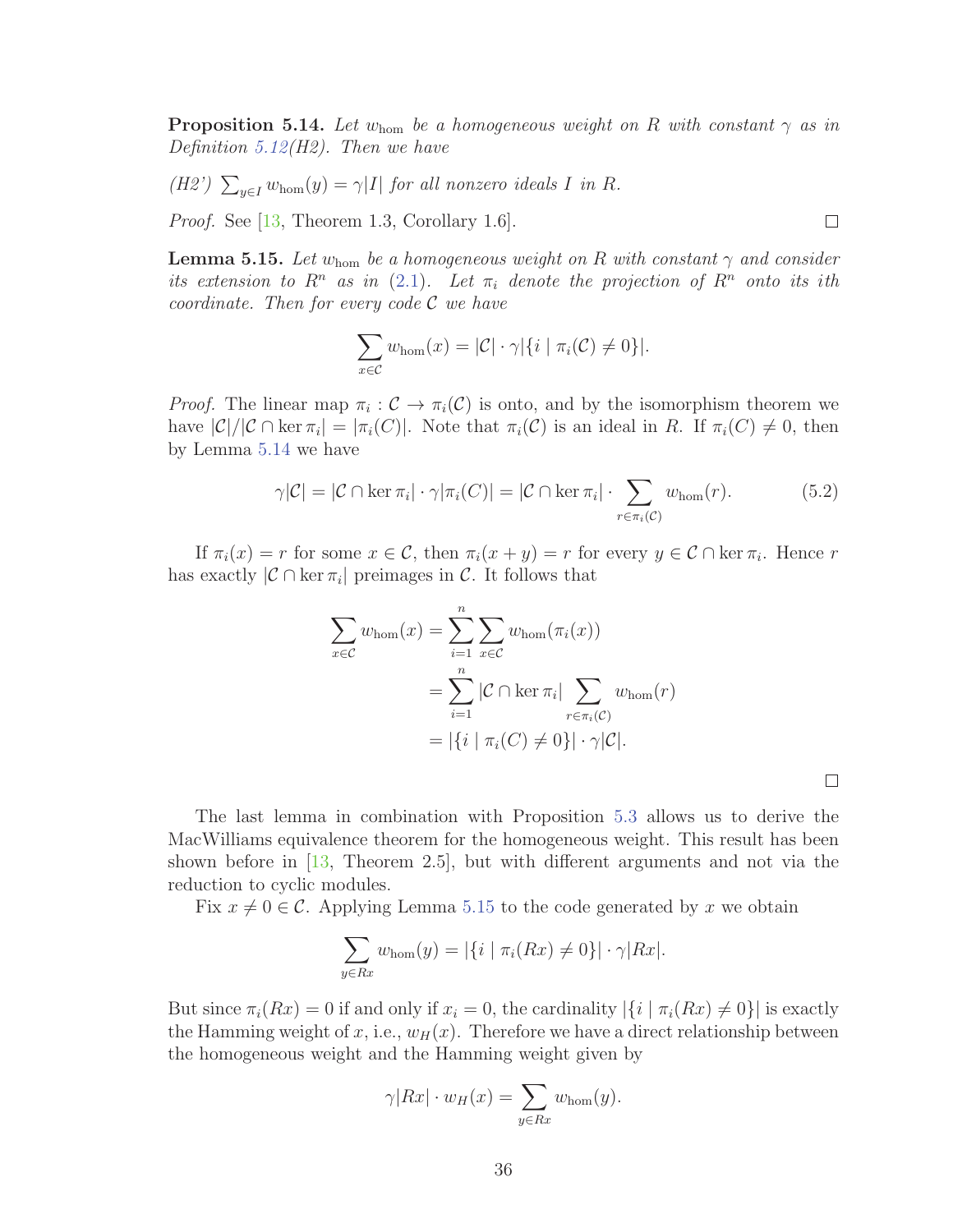If  $\gamma > 0$ , then

$$
w_H(x) = \frac{1}{\gamma |Rx|} \sum_{y \in Rx} w_{\text{hom}}(y).
$$

Now we are ready to provide an alternative proof of the equivalence theorem for homogenous weights.

**Theorem 5.16** ([13]). Let  $w_{\text{hom}}$  be a homogeneous weight on R with  $\gamma > 0$ . Then  $w<sub>hom</sub>$  satisfies the equivalence theorem. That is, every  $w<sub>hom</sub>$ -isometry between codes in  $R^n$  is a  $\mathcal{U}(R)$ -monomial map.

As a consequence, an isomorphism between codes is a  $w_{\text{hom}}$ -isometry if and only if it is a Hamming isometry.

*Proof.* Recall that  $Sym(w_{hom}) = U(R)$ . In view of Proposition 5.3, it is enough to show that if  $f: \mathcal{D} \to \mathcal{D}'$  is a  $w_{\text{hom}}$ -isometry between two cyclic modules, then f is a  $\mathcal{U}(R)$ -monomial map. We can write  $\mathcal{D} = Rx$  and  $\mathcal{D}' = Rf(x)$  for some nonzero  $x \in \mathcal{D}$ . Since the Hamming weight satisfies the equivalence theorem, it is enough to show that f is a  $w_H$ -isometry on D. For every  $z \neq 0 \in \mathcal{D}$  the restriction of f to Rz gives a  $w_{\text{hom}}$ -isometry between Rz and  $Rf(z)$ . Then clearly  $|Rz| = |Rf(z)|$  and  $w_{\text{hom}}(\alpha z) = w_{\text{hom}}(f(\alpha z)) = w_{\text{hom}}(\alpha f(z))$  for every  $\alpha \in R$ . It follows that

$$
w_H(z) = \frac{1}{\gamma |Rz|} \sum_{y \in Rz} w_{\text{hom}}(y) = \frac{1}{\gamma |Rf(z)|} \sum_{y \in Rf(z)} w_{\text{hom}}(y) = w_H(f(z)).
$$

Therefore f is a  $w_H$ -isometry and the conclusion follows from the MacWilliams equivalence theorem 4.7 for the Hamming weight on  $R<sup>n</sup>$ . This also shows the consequence.  $\Box$ 

# 5.3 The Structure of A and Circulant Matrices

In this section we will investigate the structure of the matrix A in Theorem 5.4 for the following two case: (1) w is a  $\mathcal{U}(R)$ -weight on a chain ring R and (2) w is a U-weight on a finite field, where U is any multiplicative group. We will start with the definition of chain rings and some properties.

**Definition 5.17.** Let R be a finite commutative ring. We say that R is a *finite chain* ring if its lattice of ideals forms a chain with respect to inclusion.

The following proposition gives several characterizations of finite chain rings. Let RadR denote the radical of R, that is, RadR is the intersection of the maximal ideals of R,

**Proposition 5.18.** Let R be a finite commutative ring and  $N = \text{Rad}R \neq 0$ . Then the following are equivalent.

- $(1)$  R is a chain ring;
- (2) the principal ideals of R form a chain;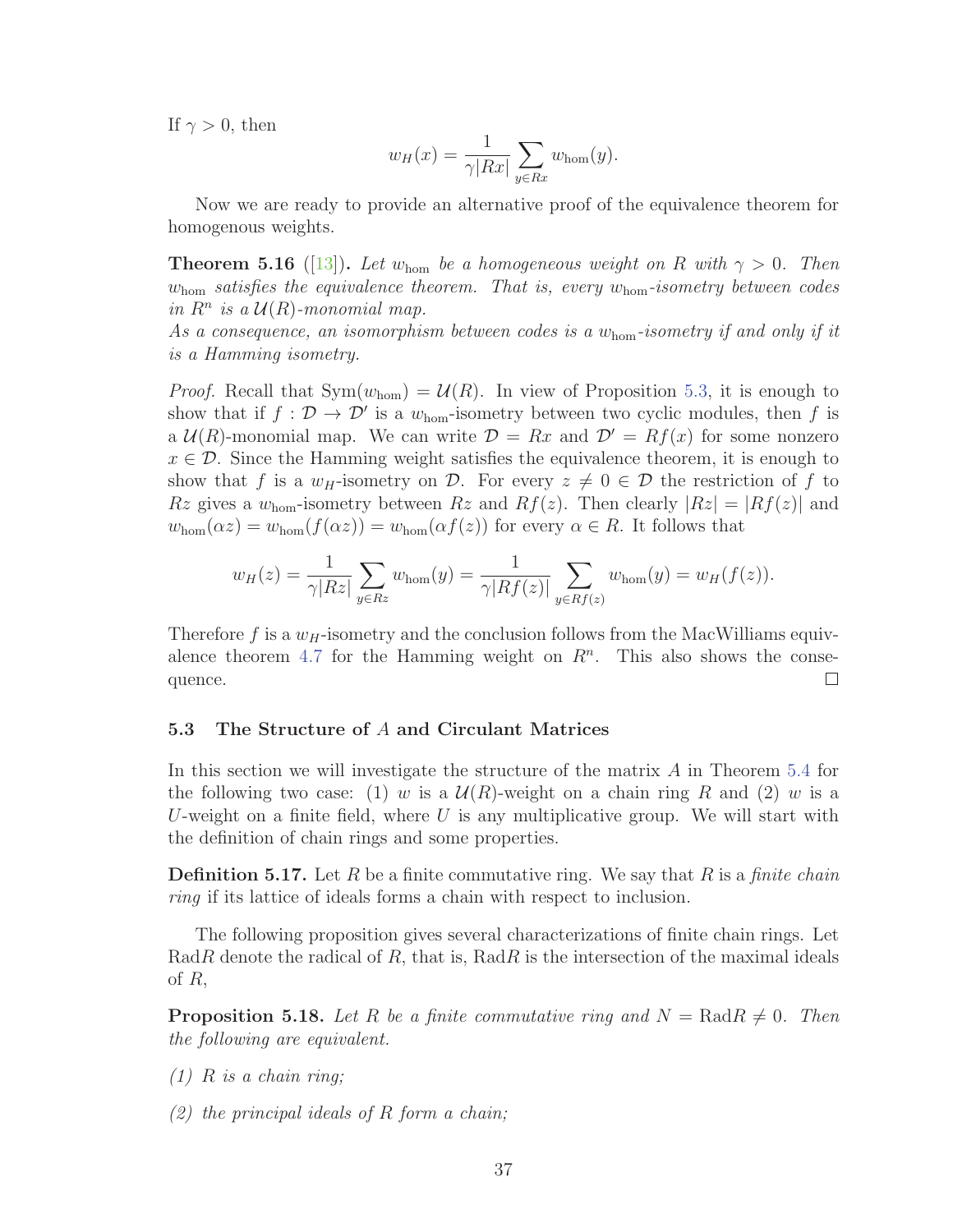(3) R is a local ring, and  $N = R\theta$  for some (any)  $\theta$  in N which is not in  $N^2$ .

Moreover, if  $R$  satisfies the above conditions, then every proper ideal has the form  $N^i = R\theta^i$  for some positive integer i.

 $\Box$ 

Proof. See [5, Lemma 1]

Examples of finite chain rings include finite fields, the rings  $\mathbb{Z}_{p^r}$  (where p is prime), and Galois rings.

Here are some basic properties of chain rings which are not hard to prove. The reader interested in the proof may consult [44].

**Proposition 5.19.** Let R be a chain ring with  $N = R\theta$  being the unique maximal ideal in R. Then we have the following:

- (1) There is a smallest positive integer s for which  $N^s = 0$ . In this case we call s the nilpotency index of R.
- (2) R is admissible.
- (3) The nonzero  $\mathcal{U}(R)$ -orbits in R are given by  $\mathcal{O}_{\theta^i} = {\alpha \theta^i \mid \alpha \in \mathcal{U}(R)}$  for  $i =$  $0, \ldots, s-1.$

Let now R be as in Proposition 5.19 and let w be a weight on R with  $Sym(w)$  $\mathcal{U}(R)$ . Choose the elements  $1, \theta, \theta^2, \ldots, \theta^{s-1}$  as the representatives of the  $\mathcal{U}(R)$ -orbits. Then the weight matrix A as in Theorem 5.4 corresponding to w is given by  $A =$  $w(\theta^{i-1} \cdot \theta^{j-1})$ . Using the fact that  $\theta^i = 0$  for all  $i \geq s$ , the entries of A are as in the inner part of the following table.

|            |                                                                                          |               | $\theta^2$                                                         | $\cdots$ | $\theta^{s-2}$                                       | $\theta^{s-1}$ |
|------------|------------------------------------------------------------------------------------------|---------------|--------------------------------------------------------------------|----------|------------------------------------------------------|----------------|
|            | w(1)                                                                                     | $w(\theta)$   | $w(\theta^2)$                                                      |          | $\cdots \quad w(\theta^{s-2}) \quad w(\theta^{s-1})$ |                |
| $\theta$   | $w(\theta)$                                                                              | $w(\theta^2)$ |                                                                    |          | $w(\theta^3) \quad \cdots \quad w(\theta^{s-1})$     |                |
| $\theta^2$ | $w(\theta^2)$                                                                            | $w(\theta^3)$ | $\mathbf{r} \cdot \mathbf{r} = \mathbf{r} \cdot \mathbf{r}$ . Then |          |                                                      |                |
|            |                                                                                          |               |                                                                    |          |                                                      |                |
|            | $\theta^{s-2}$ $w(\theta^{s-2})$ $w(\theta^{s-1})$<br>$\theta^{s-1}$ $w(\theta^{s-1})$ 0 |               |                                                                    |          |                                                      |                |
|            |                                                                                          |               |                                                                    |          |                                                      |                |

It is easy to see that if  $w(\theta^{s-1}) \neq 0$ , then  $\det A \neq 0$ . Thus with the aid of Theorem 5.4 we arrive at the following theorem.

**Theorem 5.20.** Let w be a weight on the finite commutative chain ring R with  $\text{Sym}(w) = \mathcal{U}(R)$  and such that  $w(\theta^{s-1}) \neq 0$ . Then w satisfies the equivalence theorem.

The above theorem is a special case of a result by Wood [44, Theorem 16]. For his more general result, Wood considered a weight with symmetry group  $U$  which is not necessarily equal to  $\mathcal{U}(R)$ . He showed if  $\sum_{a \in \mathcal{O}_{\theta^{s-1}}} w(a) \neq 0$ , then every w-isometry  $f: \mathcal{C} \to \mathcal{C}'$  extends to a  $\mathcal{U}(R)$ -monomial map. We need to emphasize here that his proof does not guarantee that  $f$  is a  $U$ -monomial map.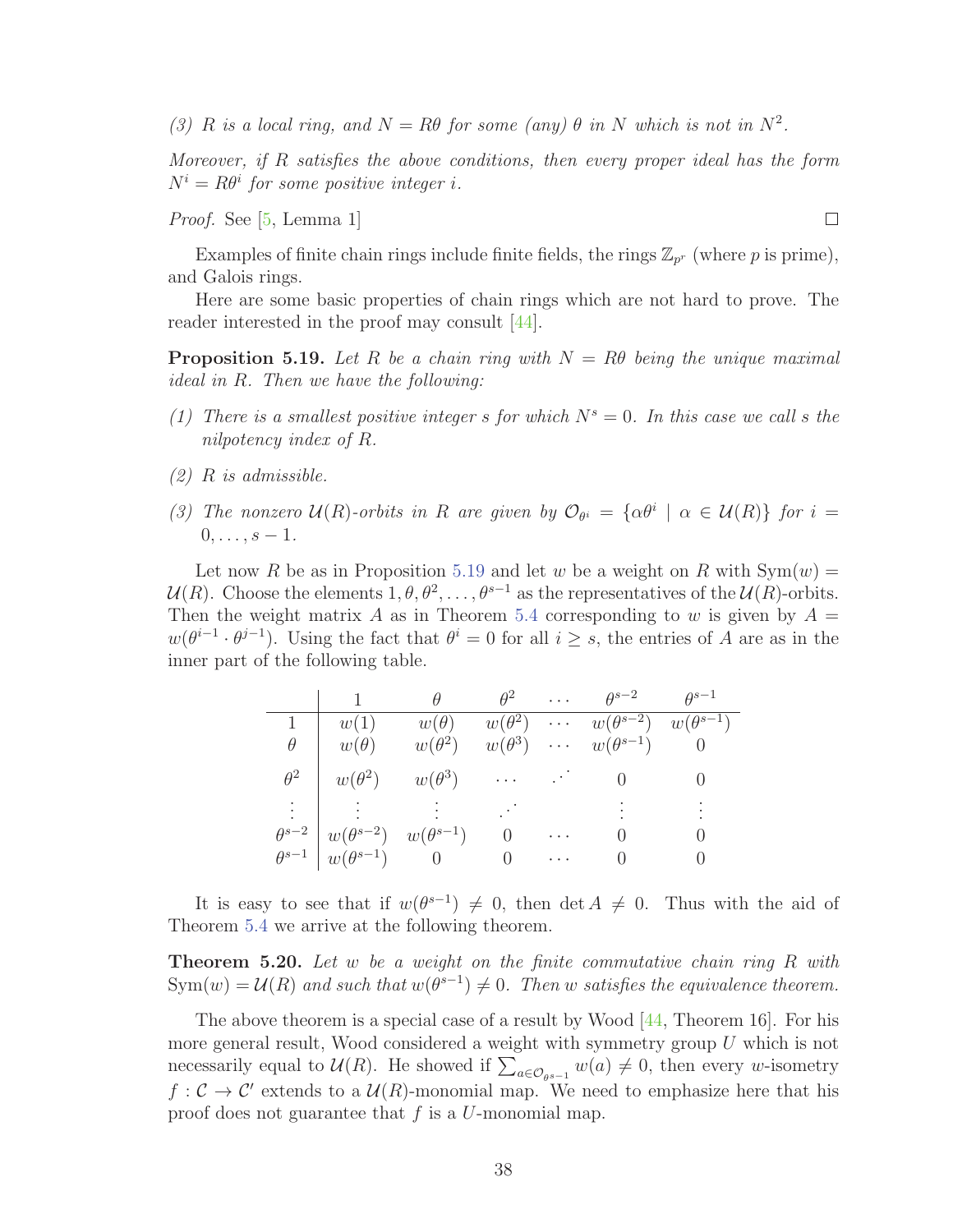Now, we turn our focus to finite fields  $\mathbb{F}_q$  and investigate the structure of the matrix A from Theorem 5.4. Recall that the non zero elements  $\mathbb{F}_q^*$ , the units in  $\mathbb{F}_q$ , form a cyclic group. Let w be a U-weight on  $\mathbb{F}_q$ , where U is any subgroup of  $\mathbb{F}_q^*$ . The U-orbits are the elements of the quotient group  $\mathbb{F}_q^*/U$ , which has order  $s := \frac{q-1}{|U|}$  $rac{1}{|U|}$ . Notice that the quotient group  $\mathbb{F}_q^*/U$  is also cyclic.

Let  $\beta$  be an element of  $\mathbb{F}_q$  such that  $\beta U$  is a generator of the cyclic group  $\mathbb{F}_q^*/U$ . Relabel the partition P formed by the U-orbits as follows:  $P_0 = \{0\}$  and  $P_j =$  $\beta^{j-1}U$  for  $j=1,\ldots,s$ . In particular, for every  $j=1,\ldots,s$  we can take  $\beta^{j-1}$  as a representative of  $P_j$ . It follows that the matrix A in Theorem 5.4 is given by  $A = (w(\beta^{i-1} \cdot \beta^{j-1})) = (w(\beta^{i+j-2}))$ . Since the invertibility of A is invariant under row operation, we may reorder the rows of  $A$  as follows:

$$
\begin{array}{c|ccccccccc}\n & 1 & \beta & \beta^2 & \cdots & \beta^{s-2} & \beta^{s-1} \\
\hline\n1 & w(1) & w(\beta) & w(\beta^2) & \cdots & w(\beta^{s-2}) & w(\beta^{s-1}) \\
\beta^{s-1} & w(\beta^{s-1}) & w(1) & w(\beta) & \cdots & w(\beta^{s-3}) & w(\beta^{s-2}) \\
\beta^{s-2} & w(\beta^{s-2}) & w(\beta^{s-1}) & w(1) & \cdots & w(\beta^{s-4}) & w(\beta^{s-3}) \\
\vdots & \vdots & \vdots & \vdots & \vdots & \vdots \\
\beta^2 & w(\beta^2) & w(\beta^3) & w(\beta^4) & \cdots & w(1) & w(\beta) \\
\beta & w(\beta) & w(\beta^2) & w(\beta^3) & \cdots & w(\beta^{s-1}) & w(1)\n\end{array} (5.3)
$$

Here the first column gives the new labels for the rows of A and the entries in the inner table are the entries of the reordered matrix A.

As one can see, the matrix A now has the special structure that each row is a cyclic shift of the row above it. This is called a circulant matrix. We give the precise definition and discuss some properties.

**Definition 5.21.** A complex *circulant* matrix is a matrix of the form

$$
C := \begin{pmatrix} c_0 & c_1 & \cdots & c_{s-1} \\ c_{s-1} & c_0 & \cdots & c_{s-2} \\ \vdots & \vdots & & \vdots \\ c_1 & c_2 & \cdots & c_0 \end{pmatrix} \in \mathbb{C}^{s \times s}.
$$

Thus each row is obtained from the previous row by a cyclic shift to the right. For abbreviation, we write the above circulant matrix as  $C := \text{Circ}(c_0, c_1, \ldots, c_{n-1})$ , where  $(c_0, c_1, \ldots, c_{n-1})$  is the first row of C.

In the following we give some properties of complex circulant matrices. All the results are taken from Kra and Simanca [22].

**Definition 5.22.** Let  $C = \text{Circ}(c_0, \ldots, c_{s-1})$ . The polynomial  $P_C$  (in the indeterminate z) defined by

$$
P_C(z) = c_0 + c_1 z + \cdots + c_{s-1} z^{s-1}
$$

is called the representer of C.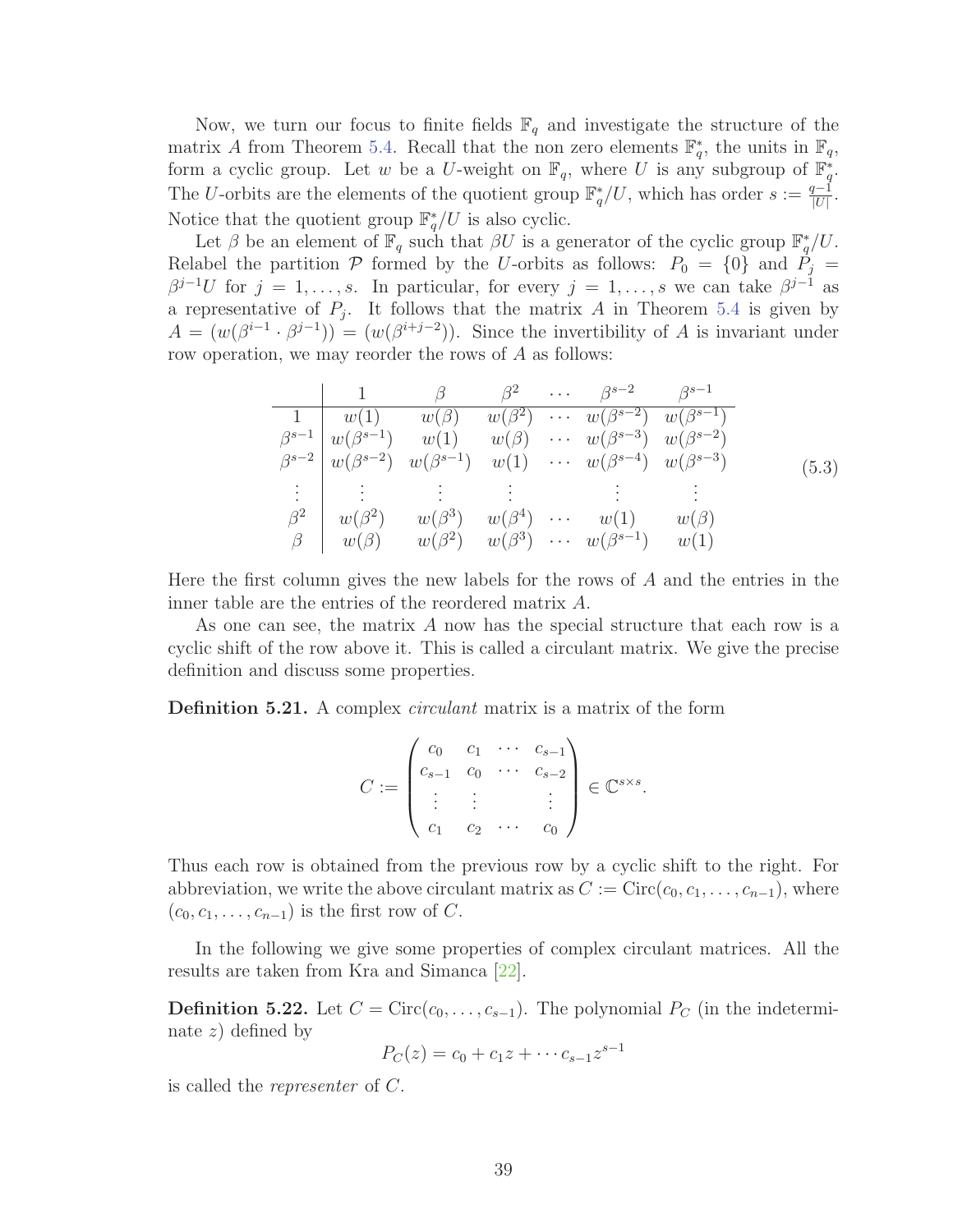Let  $\epsilon$  be an sth primitive root of unity in  $\mathbb{C}$ . For  $l = 0, 1, \ldots, s - 1$  define a column vector  $x_l := \frac{1}{\sqrt{l}}$  $\epsilon_s^{\epsilon}(1, \epsilon^l, \epsilon^{2l}, \dots, \epsilon^{(s-1)l})$ . One can show that  $x_l$  is an eigenvector of C with eigenvalue  $P_C(\epsilon^l)$  for every l. The set  $\{x_l\}_l$  is linearly independent since  $x_l^T$  are the rows of a Vandermonde matrix. It follows that  $C$  can be diagonalized and the determinant of  $C$  is given by the product of all eigenvalues of  $C$ . Therefore we have the following proposition.

**Proposition 5.23.** If  $C = \text{Circ}(c_0, \ldots, c_{s-1})$ , then

$$
\det C = \prod_{l=0}^{s-1} P_C(\epsilon^l),
$$

where  $\epsilon$  is any sth primitive root of unity in  $\mathbb{C}$ .

The following equivalent conditions characterizing the singularity of circulant matrices are obvious consequences of the determinant formula above. These conditions will be useful for us to determine the non-singularity of the circulant matrix as in  $(5.3)$ .

**Proposition 5.24.** Let  $C \in \mathbb{C}^{s \times s}$  be a circulant matrix with a representer  $P_C$ . The following are equivalent:

- (1) The matrix  $C$  is singular.
- (2)  $P_C(\eta) = 0$  for some sth root of unity  $\eta$  in  $\mathbb{C}$ .
- (3) The polynomials  $P_C(z)$  and  $z<sup>s</sup> 1$  are not relatively prime.

We also have several special cases where a circulant matrix is invertible.

**Theorem 5.25** ([22]). Let  $C = \text{Circ}(c_0, \ldots, c_{s-1})$ . Then C is non-singular in the following cases:

- (1) If s is prime,  $(c_0, \ldots, c_{s-1})$  is in  $\mathbb{Q}^s$  $\sum$ and not a multiple of  $(1, 1, \ldots, 1)$ , and  $_{i=0}^{s-1} c_i \neq 0.$
- (2) If  $(c_0, \ldots, c_{s-1}) \in \mathbb{C}^s$  and there is an index j such that  $|c_j| > \sum_{i \neq j} |c_i|$ .
- (3) If  $(c_0, \ldots, c_{s-1}) \in \mathbb{R}^s$  and  $c_0, c_1, \ldots, c_{s-1}$  is a strictly monotone sequence and either all entries are nonpositive or all entries are nonnegative.

*Proof.* See [22, Proposition 18, 23, 24].

Here is a first example of how we can apply the above results to our question about the equivalence theorem.

**Example 5.26.** Let  $\mathbb{F} := \{0, \alpha_1, \ldots, \alpha_s\}$  be a finite field. Define a weight function w on  $\mathbb F$  as follows:  $w(0) = 0$  and

$$
w(\alpha_i) = 2^{1-i} \quad \text{if } i = 1, \dots, s
$$

 $\Box$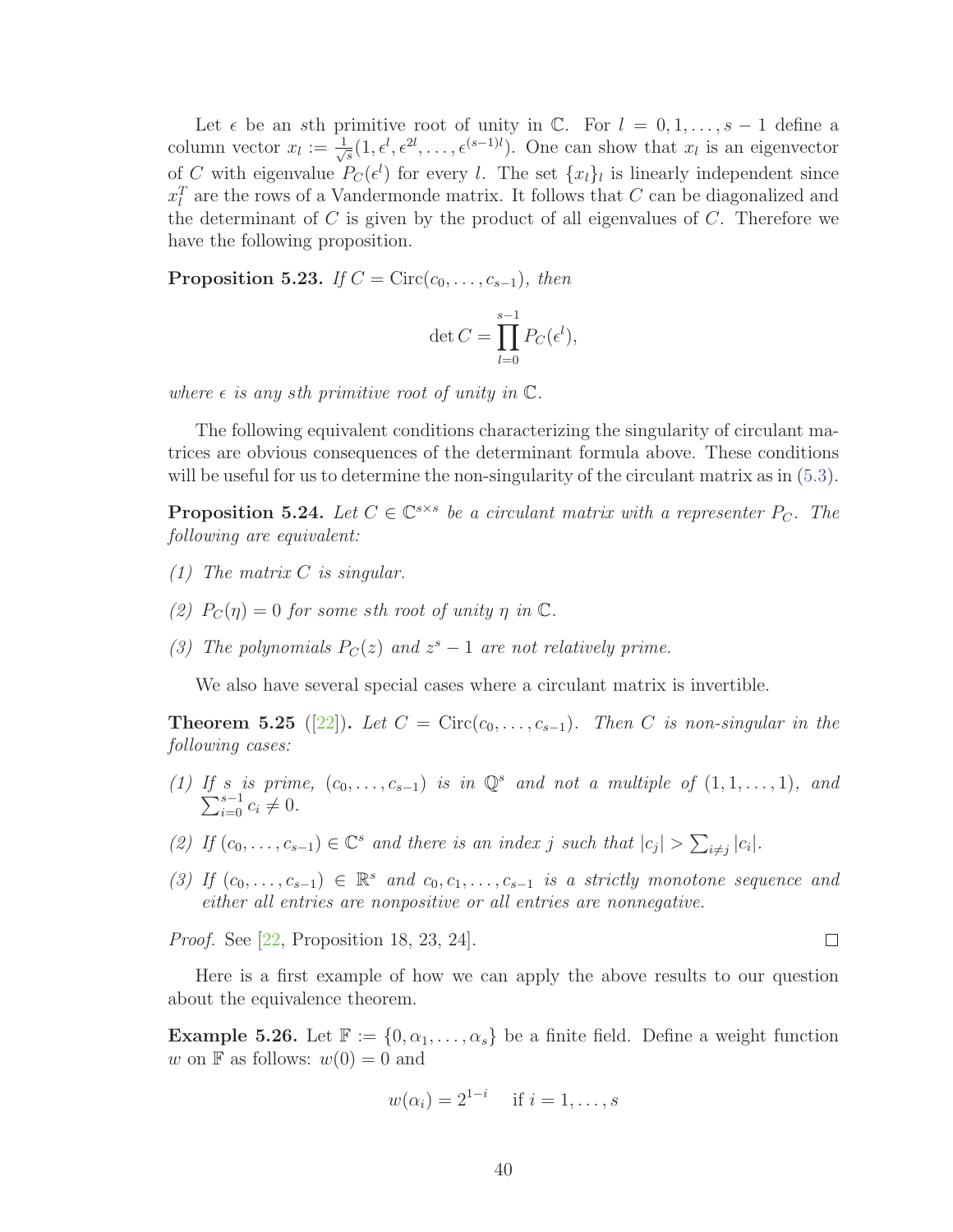Clearly  $Sym(w) = \{1\}$ . We will show that w satisfies the equivalence theorem. After some reordering, the matrix  $\tilde{A}$  corresponding to the weight  $w$  is a circulant matrix. More precisely,  $A = \text{Circ}(c_1, \ldots, c_s)$  where  $\{c_1, \ldots, c_s\}$  is a permutation of  $\{2^{1-i}\}_{1 \le i \le s}$ . Let j be the index such that  $c_j = 2^0 = 1$ . Notice that

$$
\sum_{i \neq j} c_i < \sum_{i=1}^{\infty} 2^{-i} = 1 = c_j.
$$

Therefore by Theorem 5.25 we conclude that A is non-singular and hence w satisfies the equivalence theorem due to Theorem 5.4. Since  $Sym(w) = \{1\}$ , this means that any w-isometry is a permutation equivalence.

## 5.4 Equivalence Theorem for the Lee Weight on Certain Fields

Recall the Lee weight  $w_L$  on  $\mathbb{Z}_N$  given in Definition 2.4. It is still an open problem whether the Lee weight satisfies the equivalence theorem for a general residue ring  $\mathbb{Z}_N$ . Wood claimed in [40] and proved in [41] that this is true for N of the form  $2^k$ ,  $3^k$ for any k, and for prime numbers N of the form  $N = 2p + 1$ , where p itself is prime. His proof for all these cases relies on the factorization of semigroup determinants that he developed in [45].

In this section we will reproduce the result of Wood for the case  $N = 2p + 1$ , where N and  $p$  are prime, by exploiting the structure of  $A$  that we have learned in the previous section. By realizing that A is a circulant matrix and using Proposition 5.23, our approach also gives a factorization of the determinant of A. The advantage of our approach to Wood's is that, modulo  $N$  we know explicitly the coefficients of the representer polynomial  $P_A$  that appear in the factorization of  $\det(A)$ . We will exploit this advantage to show that the equivalence theorem for the Lee weight is also true for the case  $N = 4p + 1$ , where N and p are prime.

First we reprove the result of Wood.

**Theorem 5.27** ([41]). The Lee weight  $w_L$  on  $\mathbb{Z}_N$  satisfies the equivalence theorem for  $N = 2p + 1$ , where N and p are prime.

Recall that a prime number p is called a *Sophie Germain prime* if  $2p + 1$  is also prime. In this case the prime number  $2p + 1$  is also known as a *safe prime*. It is not known but strongly believed that there are infinitely many such primes.

*Proof.* Notice that  $U = {\pm 1}$  is the symmetry group of the Lee weight. Let  $\beta$ be a generator of the cyclic group  $\mathbb{Z}_N^*$ . Then clearly  $\beta U$  is a generator of  $\mathbb{Z}_N^*/U$ and from (5.3) we have that  $A = \text{Circ}(v)$ , where  $v = (w_L(1), w_L(\beta), \dots, w_L(\beta^{p-1}))$ . Obviously, the vector v is in  $\mathbb{Q}^p$  where p is prime. The components of v are all possible distinct values of the Lee weight on  $\mathbb{Z}_{2p+1}$ , and these are the values  $1, 2, \ldots, p$ . Hence v is a permutation of  $(1, 2, \ldots, p)$ . It follows that v is not a multiple of  $(1, 1, \ldots, 1)$ and clearly

$$
\sum_{i=0}^{p-1} w_L(\beta^i) = \sum_{j=1}^p j = \frac{p(p+1)}{2} > 0.
$$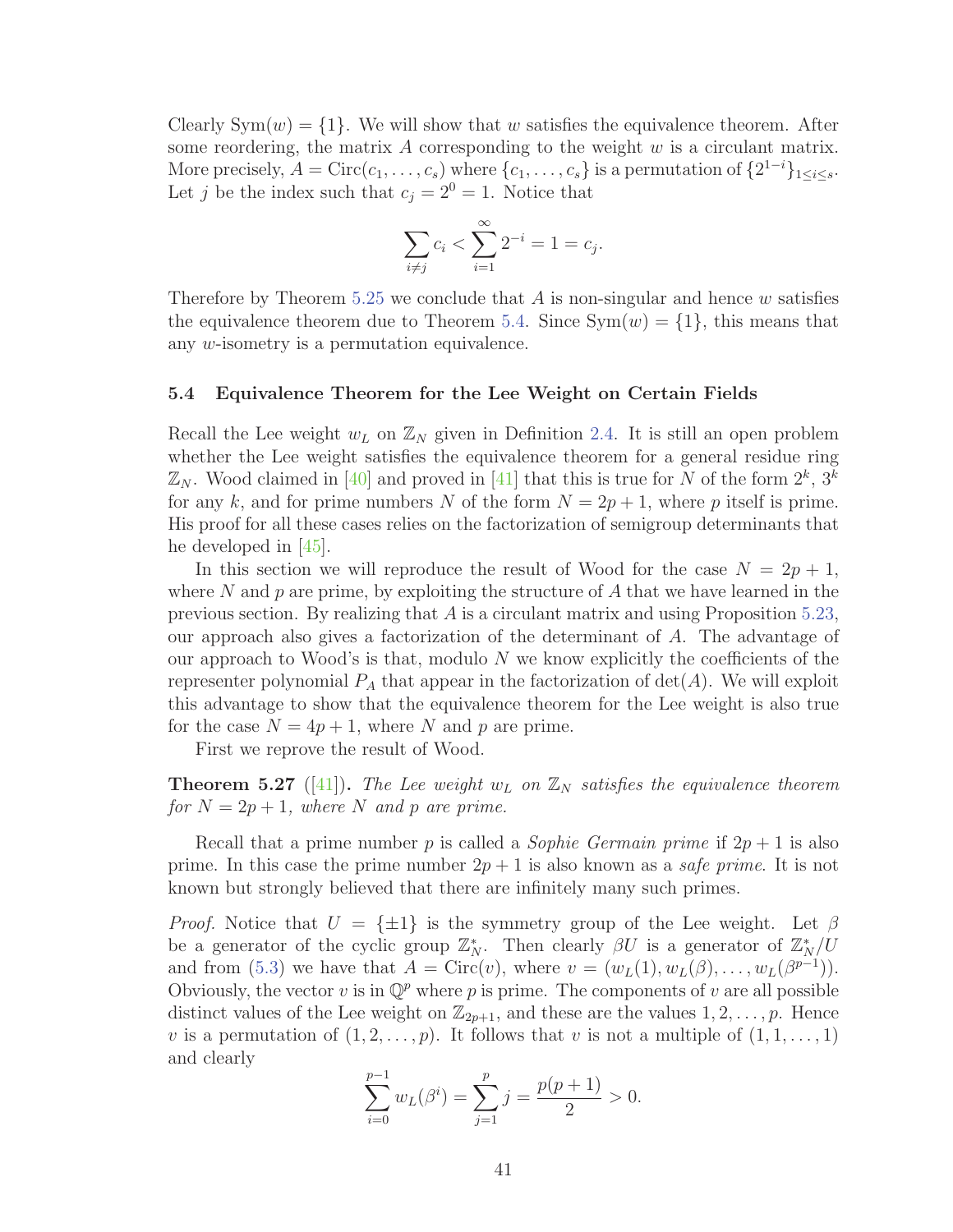Now Theorem 5.25 implies that A is non-singular and hence by Theorem 5.4, the Lee weight satisfies the equivalence theorem.  $\Box$ 

Now we can generalize this result to the following case.

**Theorem 5.28.** The Lee weight  $w_L$  on  $\mathbb{Z}_N$  satisfies the equivalence theorem for  $N =$  $4p+1$ , where N and p are prime.

The infinitude of Sophie Germain primes and prime numbers  $p$  such that  $4p + 1$ is also prime are special cases of a well known conjecture in number theory called Dickson's Conjecture (see [7] and [20, Problem 16.5]). A link to the first 5000 prime numbers p where  $4p + 1$  is also prime can be found in [39].

*Proof.* It is well-known (see for example  $[21, pp. 514]$ ) that 2 is a generator of the cyclic group  $\mathbb{Z}_N^*$ . Then as in the proof of Theorem 5.27, we have

$$
A = \text{Circ}(w_L(1), w_L(2), \dots, w_L(2^{2p-1})).
$$

The representer  $P(x)$  of A is given by

$$
P(x) = \sum_{k=0}^{2p-1} w_L(2^k) x^k.
$$

By Proposition 5.24 we have to show that  $P(\eta) \neq 0$  for each 2pth root of unity  $\eta$ . Thus, fix such an  $\eta$ . Then  $\text{ord}(\eta) \in \{1, 2, p, 2p\}$ . Now we will consider each case separately to show that  $P(\eta) \neq 0$ . For the rest of the proof we will simply write w for the Lee weight  $w_L$ . Notice also that  $w(1), w(2), \ldots, w(2^{2p-1})$  are, up to ordering, the numbers  $1, 2, \ldots, 2p$ .

**Case 1.** ord $(\eta) = 1$ .

Then  $\eta = 1$  and we have

$$
P(1) = \sum_{k=0}^{2p-1} w(2^k) > 0 \qquad \text{(since } w(2^k) \in \mathbb{N}\text{)}
$$

**Case 2.** ord $(\eta) = 2$ .

Then  $\eta = -1$ . Suppose  $P(\eta) = 0$ . Then

$$
0 = P(-1) = \sum_{k=0}^{p-1} w(2^{2k}) - \sum_{k=0}^{p-1} w(2^{2k+1}).
$$

It follows that

$$
2\sum_{k=0}^{p-1} w(2^{2k}) = \sum_{k=0}^{2p-1} w(2^k) = \sum_{k=1}^{2p} k = p(2p+1).
$$
 (5.4)

Hence the left hand side is even but the right hand side is odd. Thus  $P(\eta) \neq 0$ .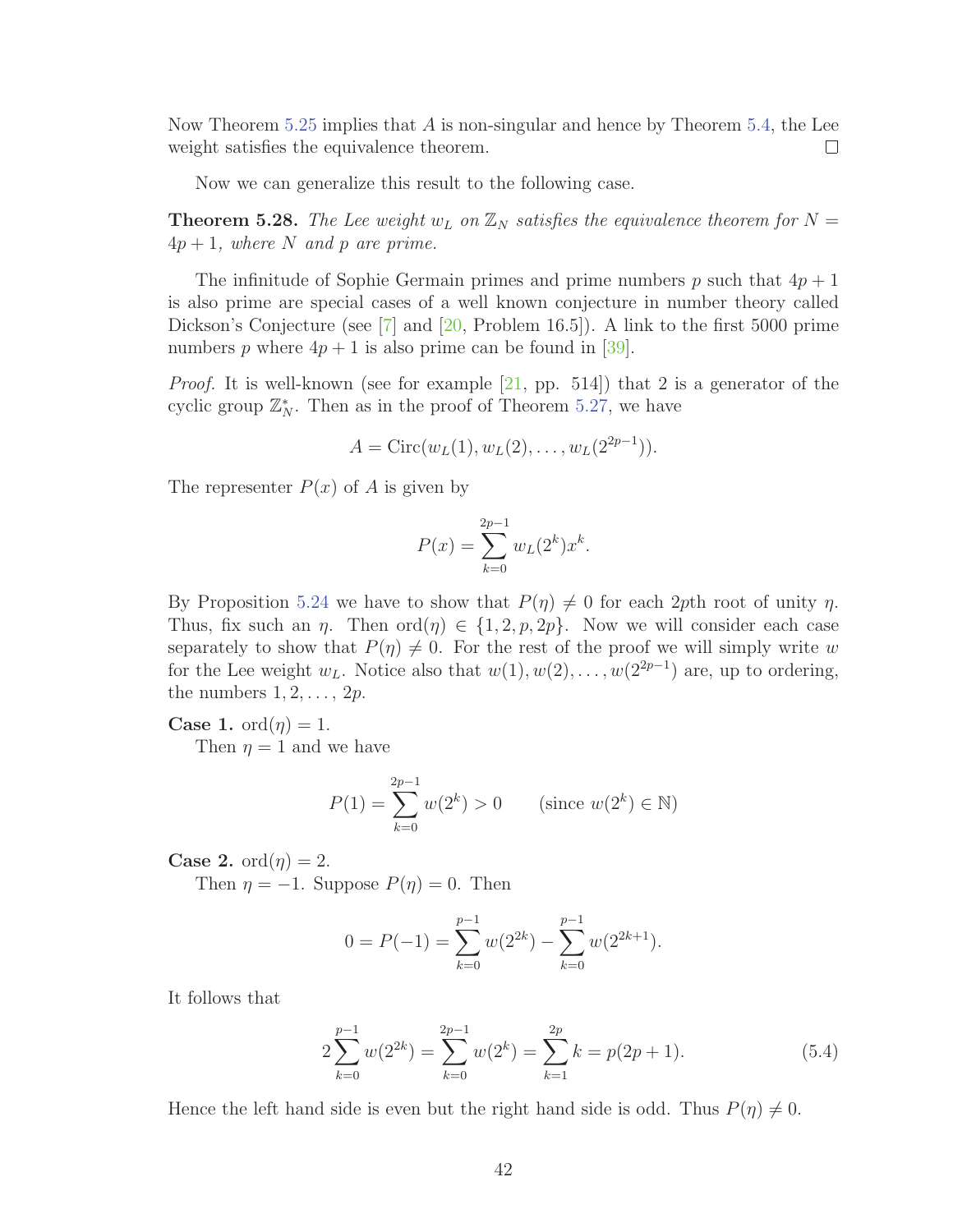**Case 3.** ord $(\eta) = p$ . Then  $\eta^{p+k} = \eta^k$  for  $k = 0, 1, \dots, p-1$ . Suppose  $P(\eta) = 0$ . Then

$$
0 = P(\eta) = \sum_{k=0}^{p-1} (w(2^k) + w(2^{p+k})) \eta^k.
$$

Recall that  $1+x+\cdots+x^{p-1}$  is the minimal polynomial of  $\eta$  over  $\mathbb Q$ . Thus we conclude that  $1 + x + \cdots + x^{p-1}$  divides  $q(x) = \sum_{k=0}^{p-1} (w(2^k) + w(2^{p+k})) x^k$ . Since  $q(x)$  has degree  $p-1$ , this implies that the coefficients of  $q(x)$  are all equal, and thus equal to  $w(1) + w(2<sup>p</sup>)$ . By adding all these coefficients we obtain

$$
p(w(1) + w(2p)) = \sum_{k=0}^{p-1} (w(2k) + w(2p+k)) = \sum_{k=0}^{2p-1} w(2k).
$$

Thus

$$
p(1 + w(2p)) = \sum_{k=1}^{2p} k = p(2p + 1).
$$

It follows that

$$
w(2^p) = 2p.\tag{5.5}
$$

Recall that  $w(\alpha) \equiv \pm \alpha \pmod{N}$  for  $\alpha \in \mathbb{Z}_N$ , where one of the two identities must be true. Reducing  $(5.5)$  modulo N and multiplying both sides by 2, we arrive at

$$
2(\pm 2^p) = 4p \equiv -1 \pmod{4p+1}
$$
.

Squaring both sides we have

$$
2^{2p+2} \equiv 1 \pmod{4p+1}.
$$

But 2 has order 4p. So  $4p \leq 2p+2$ , which implies  $p \leq 1$ , a contradiction.

**Case 4.** ord $(\eta) = 2p$ 

Then  $\eta^p = -1$  and we have  $\eta^{p+k} = -\eta^k$  for  $k = 0, 1, ..., p-1$ . Suppose  $P(\eta) = 0$ . Then

$$
0 = P(\eta) = \sum_{k=0}^{p-1} (w(2^k) - w(2^{p+k})) \eta^k
$$

Denote by  $\Phi_m(x)$  the mth cyclotomic polynomial. It is known that  $\Phi_m(x)$  is the minimal polynomial over  $\mathbb Q$  of every mth primitive root in  $\mathbb C$ . This implies that for odd primes p we have  $\Phi_{2p}(x) = \Phi_p(-x)$  (see also [11, pp. 555]). Observe  $\sum_{k=0}^{p-1} (w(2^k) - w(2^{p+k})) x^k$  is a scalar multiple of  $\Phi_p(-x) = 1 - x + x^2 - x^3 + \cdots + x^{p-1}$ . also that since  $N = 4p + 1$  is prime, our prime p is certainly odd. It follows that Considering the constant coefficient and the coefficient of  $x$ , we conclude

$$
w(1) - w(2p) = w(2p+1) - w(2)
$$

It follows that

$$
w(2^p) + w(2^{p+1}) = 3
$$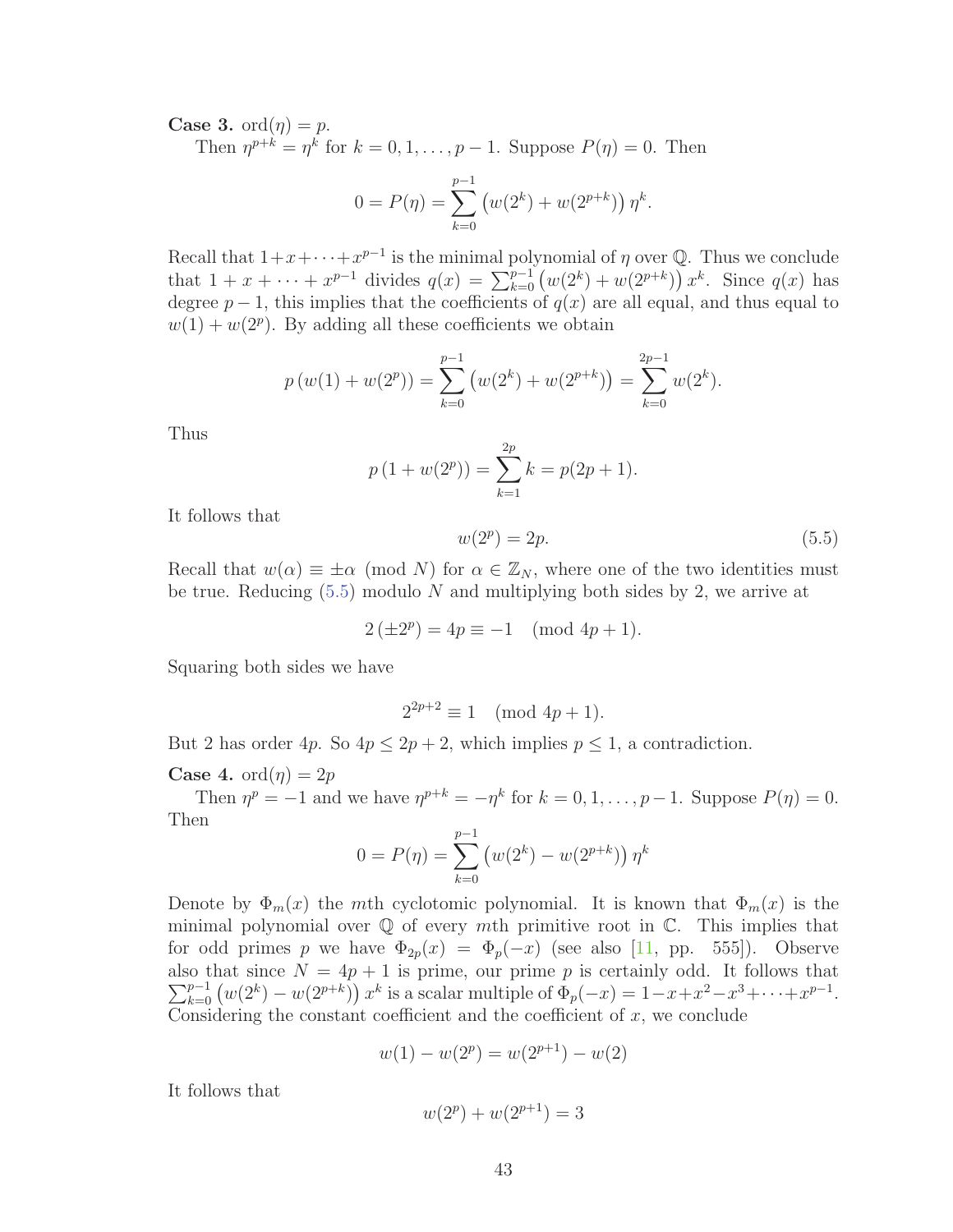Reducing the equation modulo N we have

$$
\pm 2^p \pm 2^{p+1} \equiv 3 \pmod{4p+1}.
$$

Squaring both sides we obtain

$$
2^{2p} + 2^{2p+2} \pm 2 \cdot 2^{2p+1} \equiv 9 \pmod{4p+1}.
$$

Recalling that  $2^{2p} = -1$  we have

$$
-1 - 4 \pm 4 \equiv 9 \pmod{4p+1}
$$
  

$$
\pm 4 \equiv 14 \pmod{4p+1}.
$$

Then  $N = 4p + 1$  divides 18 or N | 10. Since N is prime, then  $N = 2, N = 3$ , or  $N = 5$ . But then N is not of the form  $4p + 1$ , where p is prime. Thus  $P(\eta) \neq 0$ .

All of this shows that we may apply Proposition 5.24 and conclude that A is nonsingular. Again, by Theorem 5.4 this means that the Lee weight on  $\mathbb{Z}_N$  for this choice of N satisfies the equivalence theorem.  $\Box$ 

It is known that for primes N of the form  $N = 8p + 1$ , where p is prime (except  $N = 41$ ), the element 3 is a primitive root modulo N (see [32, Theorem 1.6]. Thus, one may try to apply the above method to establish the equivalence theorem for the Lee weight in this particular case. Unfortunately the method fails, even in the case  $\text{ord}(\eta) = 2$ . Assuming  $P(\eta) = 0$ , one derives a similar equation as in Equation (5.4), namely

$$
2\sum_{k=0}^{2p-1} w(3^{2k}) = \sum_{k=0}^{4p-1} k = 2p(4p - 1).
$$

But now we can not easily derive a contradiction from this identity as we did earlier.

Nevertheless, realizing the A matrix as a circulant matrix helps us to check the validity of the equivalence theorem for the Lee weight for many cases. Wood  $|40\rangle$ p. 1012 checked that the equivalence theorem holds true for all numbers  $N \le 256$ . Meanwhile, we have checked the validity of the equivalence theorem for the Lee weight for all prime numbers  $N$  up to the 2012th prime, simply by verifying that the representer  $P_A(z)$  of A is relatively prime to  $z^s - 1$  (see 5.24). With this abundance of evidence, we strongly believe that the equivalence theorem holds true for the Lee weight on  $\mathbb{Z}_N$  for any prime N.

Although we did not succeed in proving the general equivalence theorem for the Lee weight, we offer another perspective to solve the general situation. Recall that in Section 2.2 we define the Lee weight on  $\mathbb{Z}_N$  via arc lengths on a circle. In that situation, we assume that we place the elements of  $\mathbb{Z}_N$  on the circle using the order  $0, 1, 2, \ldots, N-1$ . In the following example, we will show that for N prime, a different choice of the ordering on the circle leads to a new circular weight that satisfies the equivalence theorem.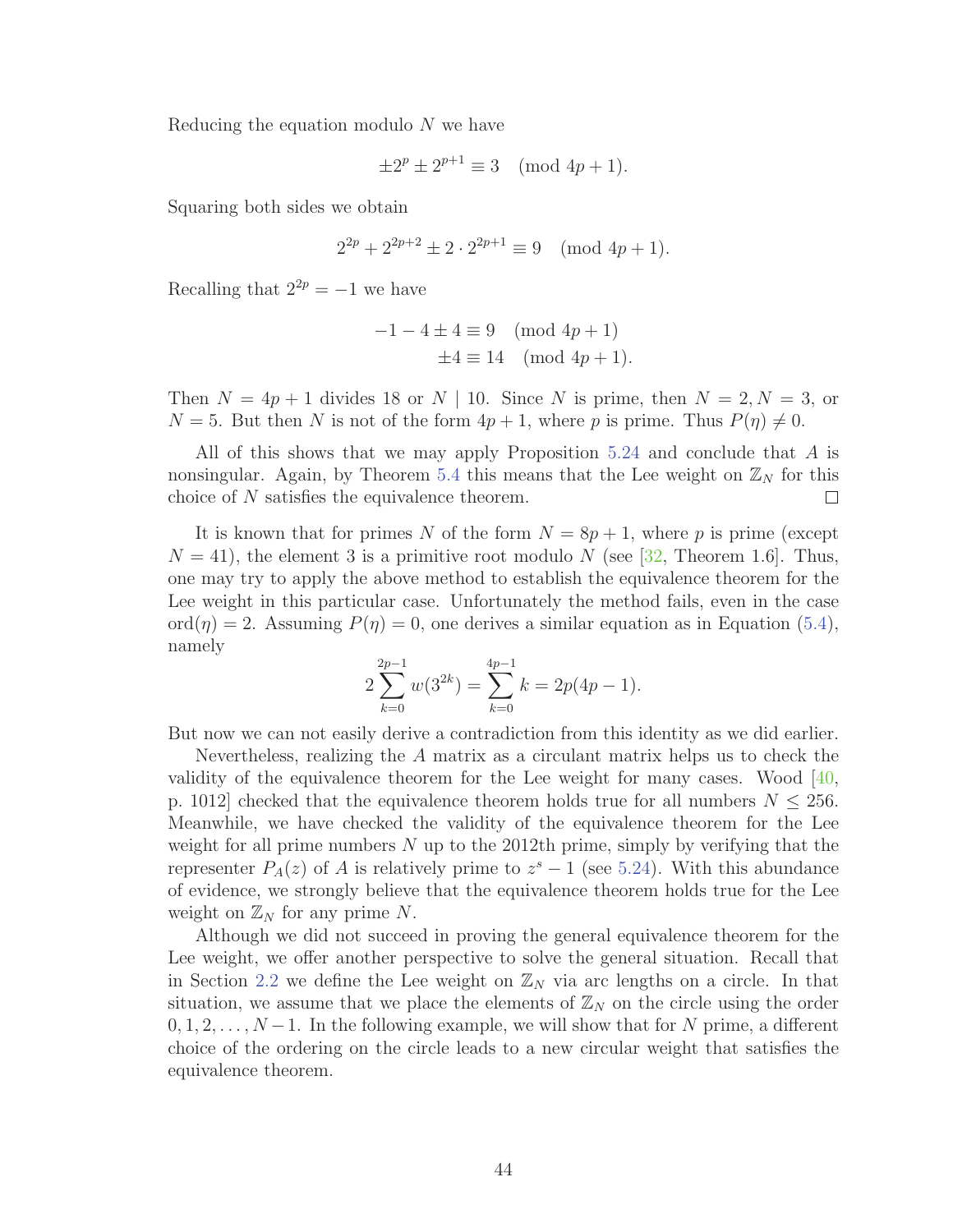

Figure 5.1: Reordering the points on the circle

**Example 5.29.** Let N be prime. The set of units  $\mathbb{Z}_N^*$  is a cyclic group, say generated by some  $\alpha$ . For  $N = 2$  there is a unique ordering on the circle so we will not consider this case and assume that N is odd. Write  $N = 2m + 1$ . Then  $\alpha^m = -1$ . Now label the points on the circle in the ordering  $0, 1, \alpha, \ldots, \alpha^{m-1}, -\alpha^{m-1}, \ldots, -\alpha, -1$ .

Define the  $\alpha$ -Lee weight  $w_L^{\alpha}$  similar to the Lee weight but by using the above new ordering. So we have

$$
w_L^{\alpha}(x) = \begin{cases} 0 & \text{if } x = 0\\ i+1 & \text{if } x = \pm \alpha^i \text{ for } i = 0, \dots, m-1 \end{cases}
$$

Notice that the  $\alpha$ -Lee weight preserves many properties of the Lee weight. Among them we observe that the  $\alpha$ -Lee weight partitions  $\mathbb{Z}_N$  the same way as the Lee weight,  $\text{Sym}(w_L^{\alpha}) = \{\pm 1\}$ , and the values of the  $\alpha$ -Lee weight are still  $0, 1, \ldots, m$ .

Now we will show that the  $\alpha$ -Lee weight satisfies the equivalence theorem.

**Theorem 5.30.** Let  $N = 2m + 1$  be a prime number and let  $\alpha$  be a generator of the cyclic group  $\mathbb{Z}_N^*$ . Then the  $\alpha$ -Lee weight on  $\mathbb{Z}_N$  satisfies the equivalence theorem.

*Proof.* As in  $(5.3)$ , the matrix A can be written as

$$
A = \operatorname{Circ}(w(1), w(\alpha), \dots, w(\alpha^{m-1})).
$$

But now notice that the sequence  $w(1), w(\alpha), \ldots, w(\alpha^{m-1}) = 1, 2, \ldots, m$  is strictly monotone. By Theorem 5.25, A is non-singular and this finishes the proof.  $\Box$ 

Copyright<sup>©</sup> Aleams Barra, 2012.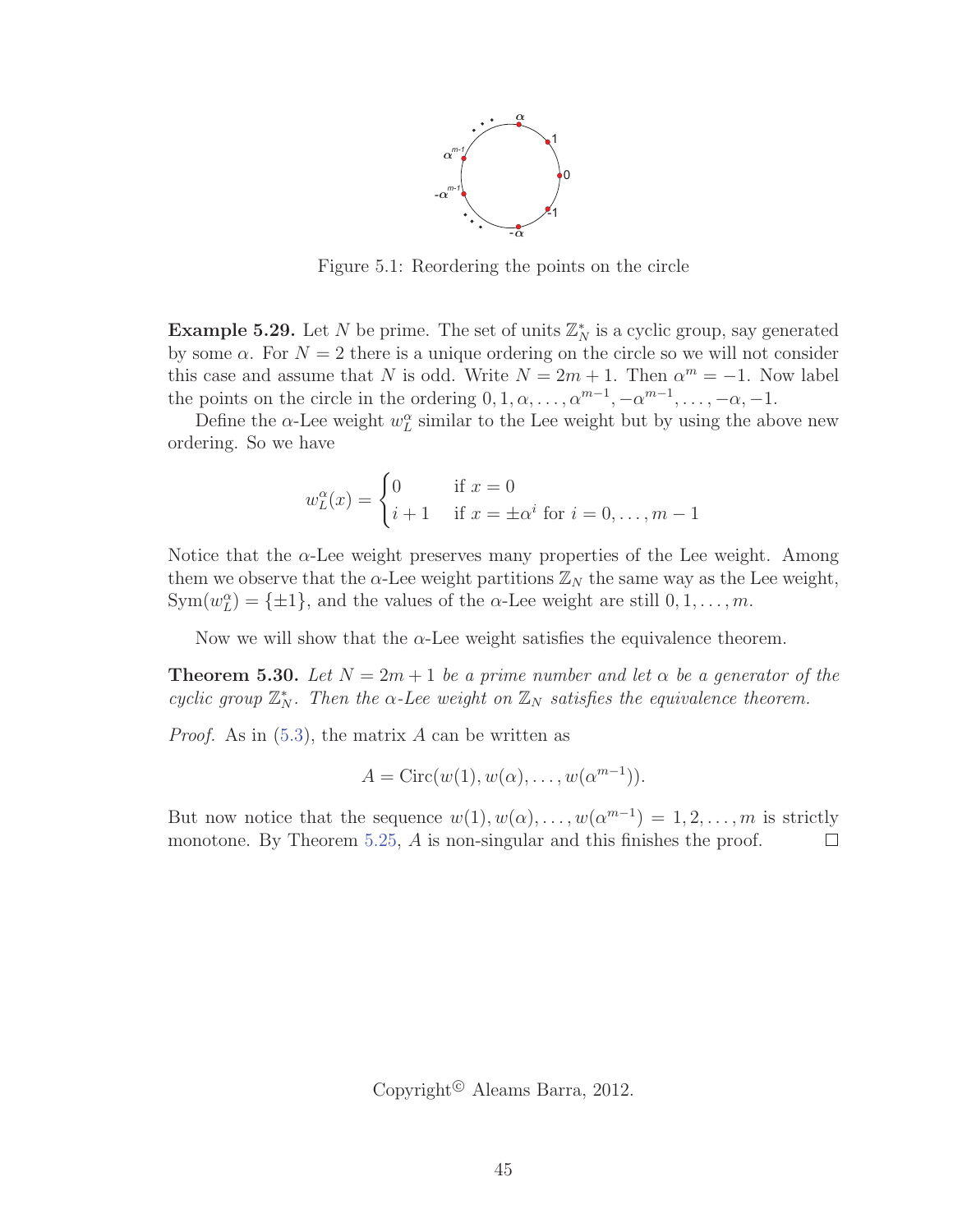# Chapter 6 Local Global Properties

In this chapter we will give some answers to a question originally raised by Goldberg [12] and which we formulated in Question 3.19. We will again use character theoretic methods in our approach. We will use the character equations that arise naturally from the concept of F-partitions and proceed in a similar fashion as we did in Chapter 4.

In the first section we reformulate Goldberg's question in terms of a local-global property of a subgroup G of  $GL(n, R)$ . As a motivation we show that Witt's extension theorem and the equivalence theorem for compositions fit into this new framework. Since F-partitions play a central role in our methods, we will devote a full section to discussing this concept. Among other things we will show how to create  $F$ -partitions on  $R<sup>n</sup>$  from the orbits of the multiplication action of certain subgroups G of  $GL(n, R)$ on  $R<sup>n</sup>$ . Then we present our main results which show that the local-global property holds true for various subgroups of  $GL(n, R)$ , and we show their connection to certain weight functions that have been studied in the literature.

Throughout this chapter let  $R$  be a finite commutative admissible ring with admissible character  $\chi$ .

## 6.1 Motivation

In Definition 5.2 we defined, for a subgroup U of  $\mathcal{U}(R)$ , a local U-monomial map  $f: \mathcal{C} \to R$  as a map that acts like a monomial map on each  $x \in \mathcal{C}$ , that is for every  $x \in \mathcal{C}$  there is an  $M_x \in \mathcal{M}_U(n, R)$  such that  $f(x) = xM_x$ . Let  $\mathcal{P}_U$  be the partition formed by the U-orbits in  $R<sup>n</sup>$  (Definition 3.13). Being able to recognize a  $\mathcal{P}_U$ -isometry as a  $\mathcal{M}_{U}(n, R)$ -map has led us to some interesting results in the previous chapter. So first we generalize the concept of a local map to any subgroup G of  $GL(n, R)$ .

**Definition 6.1.** Let C be a submodule of  $R<sup>n</sup>$ . Let G be a subgroup of  $GL(n, R)$ . A linear map  $f: \mathcal{C} \to \mathbb{R}^n$  is called a *local* G-map if for every  $x \in \mathcal{C}$  there is an  $M_x \in \mathbb{G}$ such that  $f(x) = xM_x$ . We say that such f is a global G-map if there is an  $M \in G$ such that  $f(x) = xM$  for all  $x \in \mathcal{C}$ . As a consequence, a global G-map extends to a G-automorphism on  $R^n$ .

We need to emphasize that from the definition above, local G-maps are always linear. Let  $f: \mathcal{C} \to \mathbb{R}^n$  be a local G-map. Suppose  $f(x) = 0$ . Then  $0 = f(x) = xM_x$ for some  $M_x \in G$ . Since  $M_x$  is invertible,  $x = 0$ . Therefore all local G-maps are injective.

Since a map is a  $\mathcal{P}_U$ -isometry if and only if it is a local  $\mathcal{M}_U(n, R)$ -map, Theorem 4.9 can be reformulated as follows.

**Theorem 6.2** (Wood, [42]). Every local  $\mathcal{M}_U(n, R)$ -map  $f : C \to C'$  is a global  $\mathcal{M}_{U}(n, R)$ -map.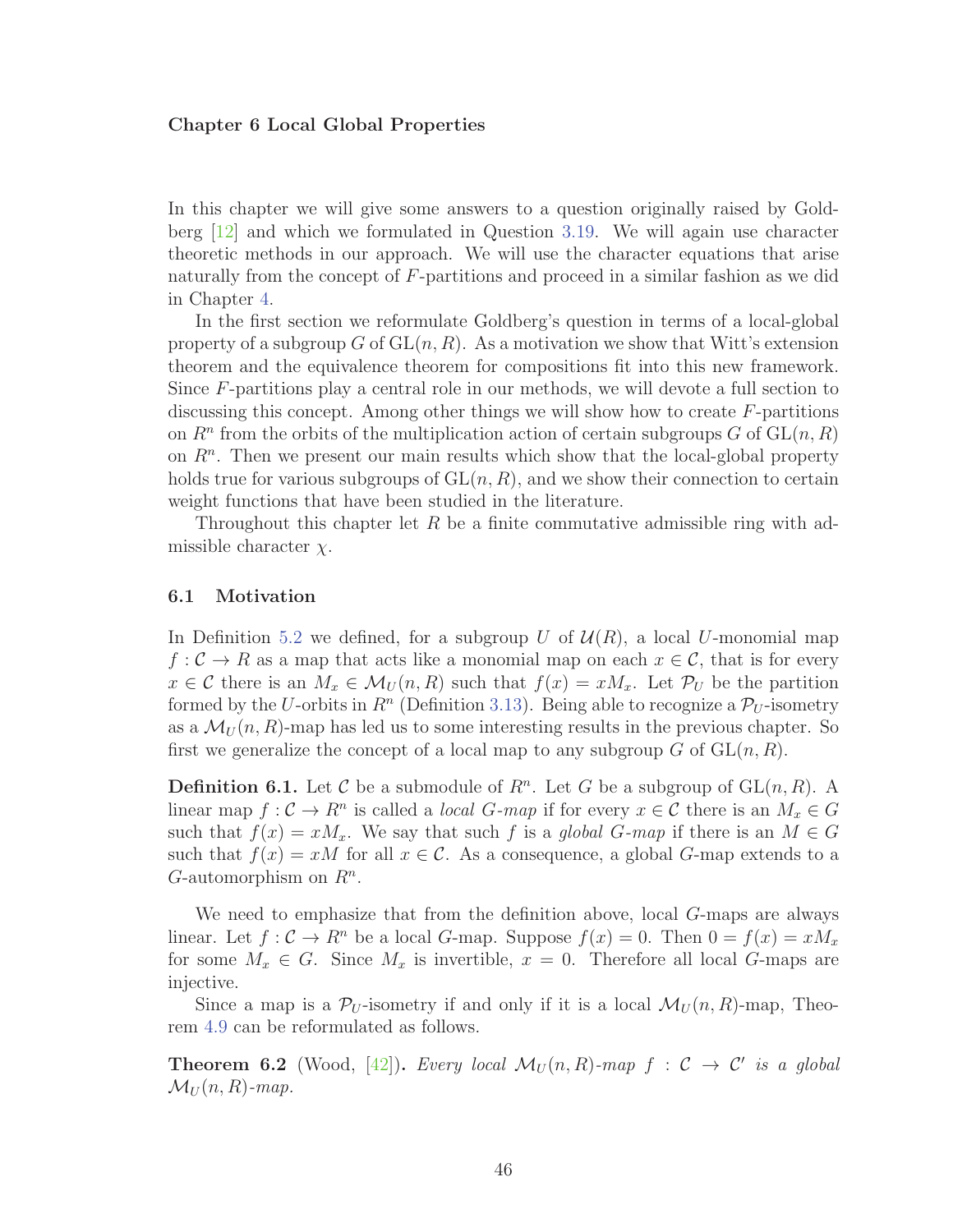Let us also reformulate Witt's extension theorem (Theorem 3.17) in terms of this local-global property. Let Q be a nonsingular quadratic form on a finite-dimensional vector space V over a field (not necessarily finite) of characteristic  $\neq 2$ . Let  $\Omega = \{M \in$  $Aut(V, V) : Q(xM) = Q(x)$  for all  $x \in V$  be the *Q*-orthogonal group. Suppose  $f: W_1 \to W_2$  is a local  $\Omega$ -map of subspaces  $W_1, W_2$  of V. More precisely, for all  $x \in W_1$  there exists an automorphism  $M_x \in \Omega$  such that  $f(x) = xM_x$ . Then

$$
Q(f(x)) = Q(xM_x) = Q(x).
$$

Therefore f is a Q-isometry on  $W_1$ , and by Witt's extension theorem (Theorem 3.17) the following is true.

# **Theorem 6.3.** Every local  $\Omega$ -map  $f : W_1 \to W_2$  is a global  $\Omega$ -map.

For anisotropic spaces the converse is true as well: Witt's extension theorem follows from Theorem 6.3. This can be seen as follows. A quadratic space  $(V, Q)$  is called *anisotropic* if there is no  $x \neq 0 \in V$  such that  $Q(x) = 0$ . If  $(V, Q)$  is anisotropic and  $Q(x) = Q(y)$ , then there exist  $M \in \Omega$  such that  $y = xM$  (see [25, Proposition 4.7. Let  $(V, Q)$  be an anisotropic quadratic space. Let  $W_1, W_2$  be subspaces of V and let  $f: W_1 \to W_2$  be a Q-isometry. Note that for  $x \in W_1$  we have  $Q(x) = Q(f(x))$ . It follows from the above that  $f(x) = xM_x$  for some  $M_x \in \Omega$ . Thus f is a local  $\Omega$ -map. Therefore for anisotropic space  $(V, Q)$ , Theorem 6.3 is equivalent to Witt's extension theorem (Theorem 3.17). It is worth noting that no quadratic space of dimension at least 3 over a finite field is anisotropic, see [35, Section 1.7]

All of this gives rise to the following terminology.

**Definition 6.4.** Let G be a subgroup of  $GL(n, R)$ . We say that G satisfies the local-global property if every local G-map  $f: \mathcal{C} \to \mathbb{R}^n$  is a global G-map.

From the above theorems it is natural to ask if we also have the local-global property for other subgroups  $G$  of  $GL(n, R)$ .

#### **Question 6.5.** Which subgroups G of  $GL(n, R)$  satisfy the local-global property?

To show that the local-global property is not trivial, we give an example of a subgroup G of  $GL(n, R)$  which does not satisfy the local-global property.

**Example 6.6.** Let  $\mathbb{F}_3$  be the field with three elements. Consider the following subgroup G of  $GL(n, \mathbb{F}_3)$ 

$$
G = \left\{ \begin{pmatrix} a & b \\ 0 & c \end{pmatrix} \mid a, b, c \in \mathbb{F}_3 \text{ and } ac = 1 \right\}.
$$

Let  $f: \mathbb{F}_3^2 \to \mathbb{F}_3^2$  be defined by  $f(\alpha(1,0) + \beta(0,1)) = \alpha(2,1) + \beta(0,1)$  for any  $\alpha, \beta \in \mathbb{F}^3$ . Obviously, f is linear. There are four one-dimensional subspaces of  $\mathbb{F}_3^2$ . The following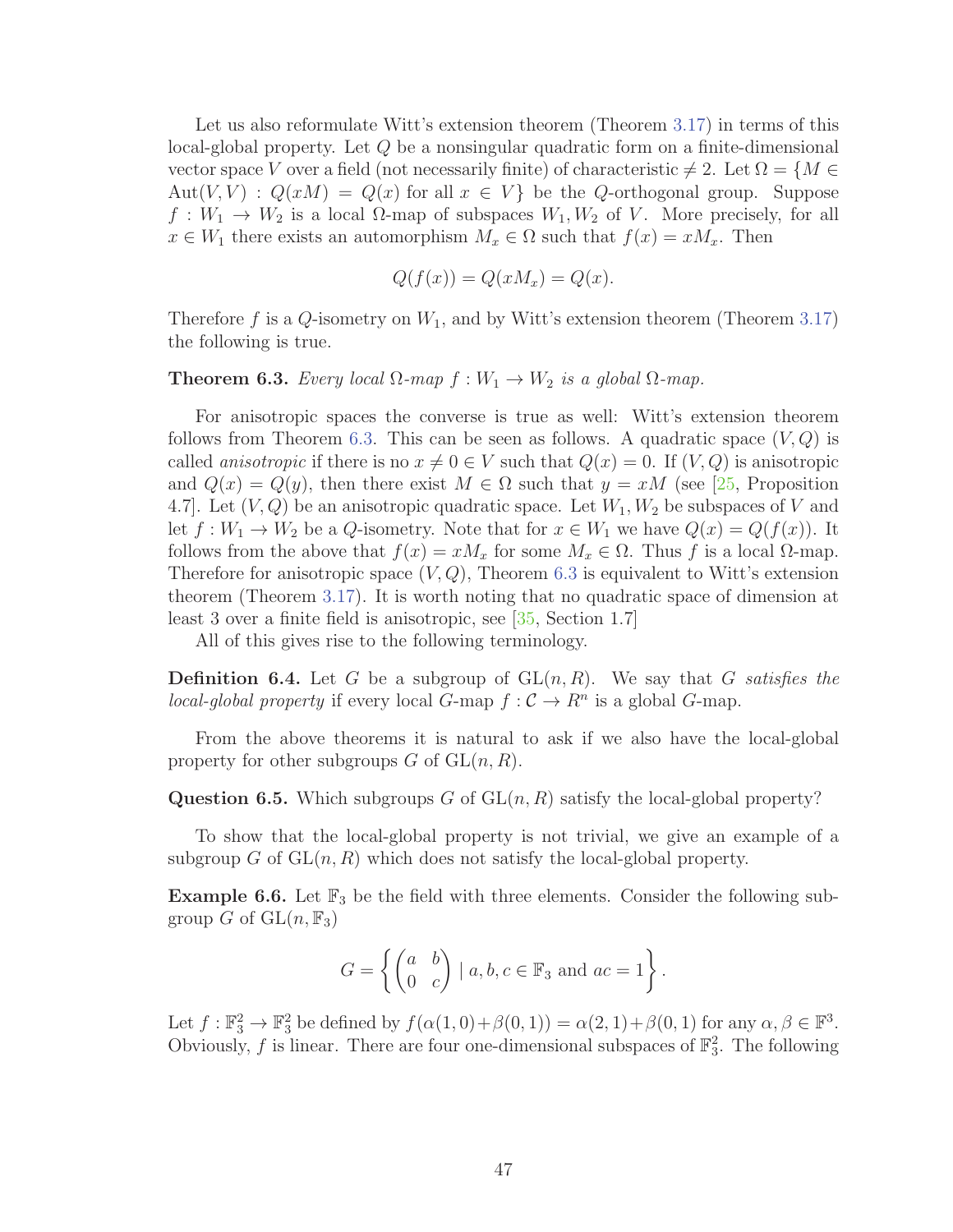are bases for those subspaces:  $(1,0), (0,1), (1,1), (1,2)$ . Notice that

$$
f(1,0) = (2, 1) = (1, 0) \begin{pmatrix} 2 & 1 \\ 0 & 2 \end{pmatrix}
$$

$$
f(0,1) = (0,1) = (0,1) \begin{pmatrix} 1 & * \\ 0 & 1 \end{pmatrix}
$$

$$
f(1,1) = (2,2) = (1,1) \begin{pmatrix} 2 & 0 \\ 0 & 2 \end{pmatrix}
$$

$$
f(1,2) = (2,0) = (1,2) \begin{pmatrix} 2 & 2 \\ 0 & 2 \end{pmatrix},
$$

where the matrices on the very right are the unique matrices in  $G$  satisfying the identities, and where  $*$  may be any element of  $\mathbb{F}_3$ . Hence f is a local G-map. But f is not a global G-map because  $f(1,0)$  and  $f(0, 1)$  cannot be expressed with a common matrix  $M \in G$ . Even more, f is uniquely given by  $x \mapsto x$  $\begin{pmatrix} 2 & 1 \\ 0 & 1 \end{pmatrix}$ . This is also shows that f is a local  $SL(2, \mathbb{F}_3)$ -map, but not a global one. Thus,  $SL(n, R)$  does not satisfy the local-global property in general.

Before we explore the local-global property further we need to develop some tools in the next section.

#### 6.2 F-Partitions

The notion of an F-partition was first introduced by Zinoviev and Ericson  $[47]$  to study the existence of some types of MacWilliams identities between abelian group codes and their duals.

**Definition 6.7.** Let  $A$  be a finite (additive) abelian group with character group  $\overline{A}$ . Fix an isomorphism  $\varphi : A \to \widehat{A}$  given by  $a \mapsto \varphi_a$ . Let  $\mathcal{P} = P_0, P_1, \ldots, P_s$  be a partition of A. For  $x, y \in A$  we write  $x \sim_{\mathcal{P}} z$  to indicate that x and y belong to the same partition set  $P_i$ . We say that  $P$  is an F-partition with respect to the isomorphism  $a \mapsto \varphi_a$ , if for every  $j = 0, \ldots, s$  the sum  $\sum_{y \in P_j} \varphi_y(x)$  does not depend on the choice of  $x$  in its partition set  $P_i$ , that is

$$
\sum_{y \in P_j} \varphi_y(x) = \sum_{y \in P_j} \varphi_y(z) \text{ for } j = 0, \dots, s
$$

whenever  $x \sim_{\mathcal{P}} z$ .

The notion of an  $F$ -partition of an abelian group  $A$  with respect to a certain isomorphism  $\varphi: A \to A$  was originally defined via a Fourier transform with respect to that isomorphism. This explains the  $F$  in the terminology. We refer the interested reader to [47].

The property of being an F-partition depends on the choice of the isomorphism between  $A$  and  $A$ ; an example will be given in Example 6.24. We will always make the underlying isomorphism explicit.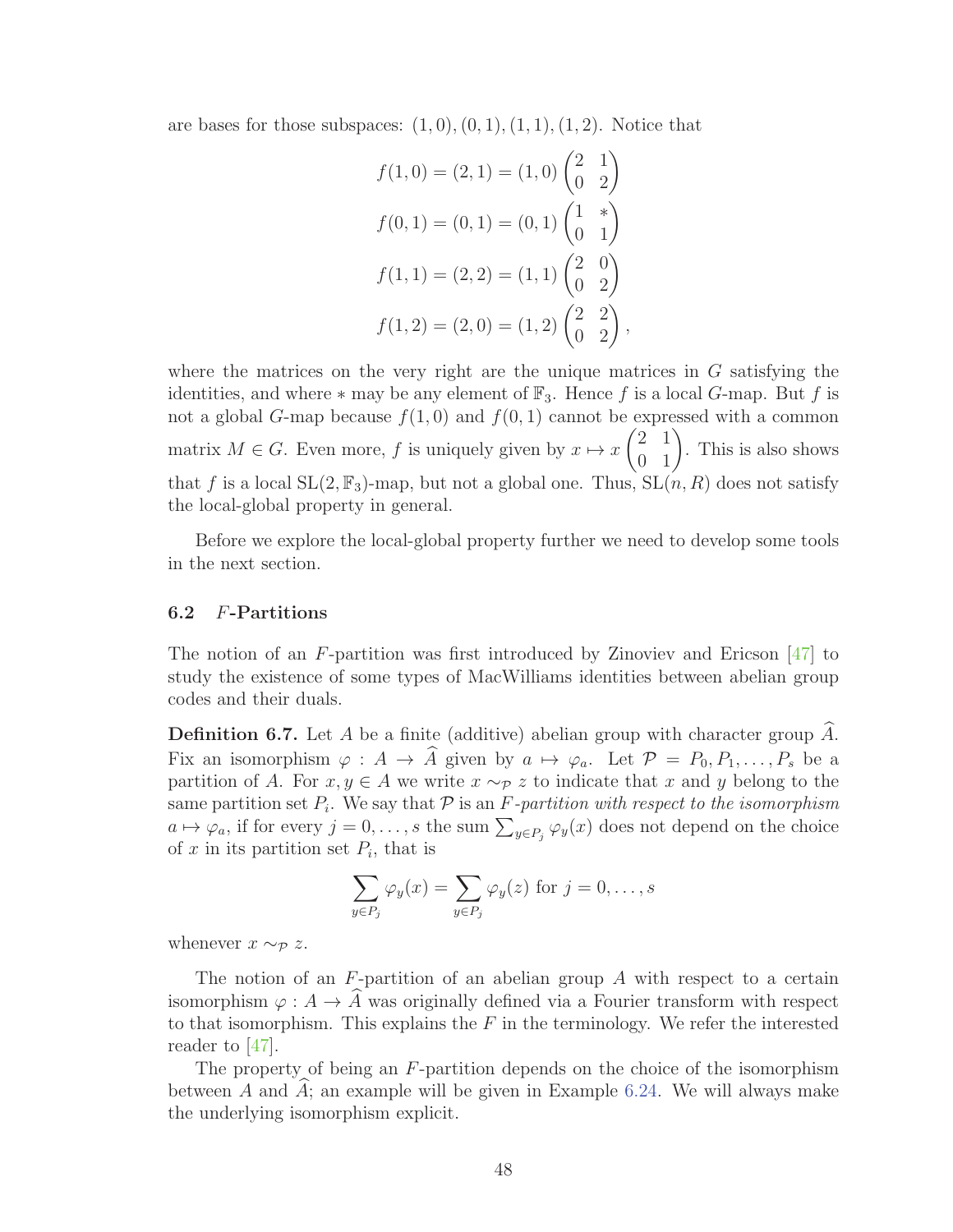Most of the time the abelian group A that we are dealing with is  $(R^n, +)$  where R is our admissible ring with admissible character  $\chi$ . Recall that every character  $\psi$ on R can be written as  $\chi \circ \mu_r$  (Definition 4.2). For short, we will write  $\chi_r$  for  $\chi \circ \mu_r$ . One can easily check that the map  $r \mapsto \chi_r$  gives a group isomorphism from  $(R, +)$  to  $(R, \cdot)$ . Now we are ready to give several examples of F-partitions on R.

**Example 6.8.** Partition R into  $P_0 = \{0\}$  and  $P_1 = R\{0\}$ . We call this partition the Hamming partition. Since  $\chi_0 = \chi \circ \mu_0$  is the principal character, it is clear that  $\chi_0(x) = \chi_0(y)$  for every  $x, y \in P_1$ . By the fact that  $\chi$  is an admissible character and by Proposition 2.18, we have for any  $x \in P_1$ 

$$
\sum_{z \in P_1} \chi_z(x) = -1 + \sum_{z \in R} \chi_z(x) = -1 + \sum_{\psi \in \widehat{R}} \psi(x) = |R| - 1.
$$

Therefore the Hamming partition is an  $F$ -partition with respect to the isomorphism  $r \mapsto \chi_r$ .

**Example 6.9.** Let U be a subgroup of  $\mathcal{U}(R)$ . Denote by  $\mathcal{P}_U = P_0, P_1, \ldots, P_s$  the U-orbits in R. In this context we always use the convention that  $P_0 = \{0\}$  and  $P_1 = U$ . It is known that  $\mathcal{P}_U$  is an F-partition. This is a special case of a more general situation that we will prove later in Theorem 6.18.  $F$ -partitions on R that arise in this way are called multiplicative.

Before we discuss  $F$ -partitions on  $\mathbb{R}^n$  we need to set several conventions.

**Definition 6.10.** Let  $\odot$  be the component-wise multiplication on  $R^n$  defined by

$$
x \odot y = (x_1y_1, \ldots, x_ny_n).
$$

With respect to the usual addition and  $\odot$  multiplication,  $R^n$  is a ring. If we want to emphasize the ring structure of  $R^n$ , we will denote  $R^n$  by  $R^n_{\odot}$ .

n

Consider again the admissible character  $\chi$  on R and let  $\Phi := \overbrace{\chi \oplus \cdots \oplus \chi}$  be the character on  $R^n$  defined by  $\Phi(x) = \prod_{i=1}^n \chi(x_i)$  (see Lemma 2.10). Let  $x \in R^n$ . Denote by  $\mu_x^{\odot} : R^n \to R^n$  the  $\odot$ -multiplication map by x on  $R^n_{\odot}$ . Due to Lemma 2.10, every character on  $R^n$  is of the form  $\chi_{x_1} \oplus \cdots \oplus \chi_{x_n}$ , and this in turn can be written as  $\Phi \circ \mu_x^{\odot}$ where  $x = (x_1, \ldots, x_n)$ . Hence  $R^n_{\odot}$  is an admissible ring with admissible character  $\Phi$ . Let  $\Phi_x := \Phi \circ \mu_x^{\odot}$ . Then  $x \mapsto \Phi_x$  is an isomorphism of the additive groups of  $R^n$  and  $\widehat{R}^n$ .

Denote the usual dot product between two vectors  $x, y \in \mathbb{R}^n$  by  $\langle x, y \rangle = x_1y_1 +$  $\dots + x_n y_n$ . By using the multiplicative structure of R we can express  $\Phi_x(y)$  nicely as follows.

$$
\Phi_x(y)=(\chi_{x_1}\oplus\ldots\oplus\chi_{x_n})(y_1,\ldots,y_n)=\prod_{i=1}^n\chi(x_iy_i)=\chi(\langle x,y\rangle).
$$

Using the isomorphism  $x \mapsto \Phi_x$ , Definition 6.7 now amounts to the following for partitions in  $R^n$ .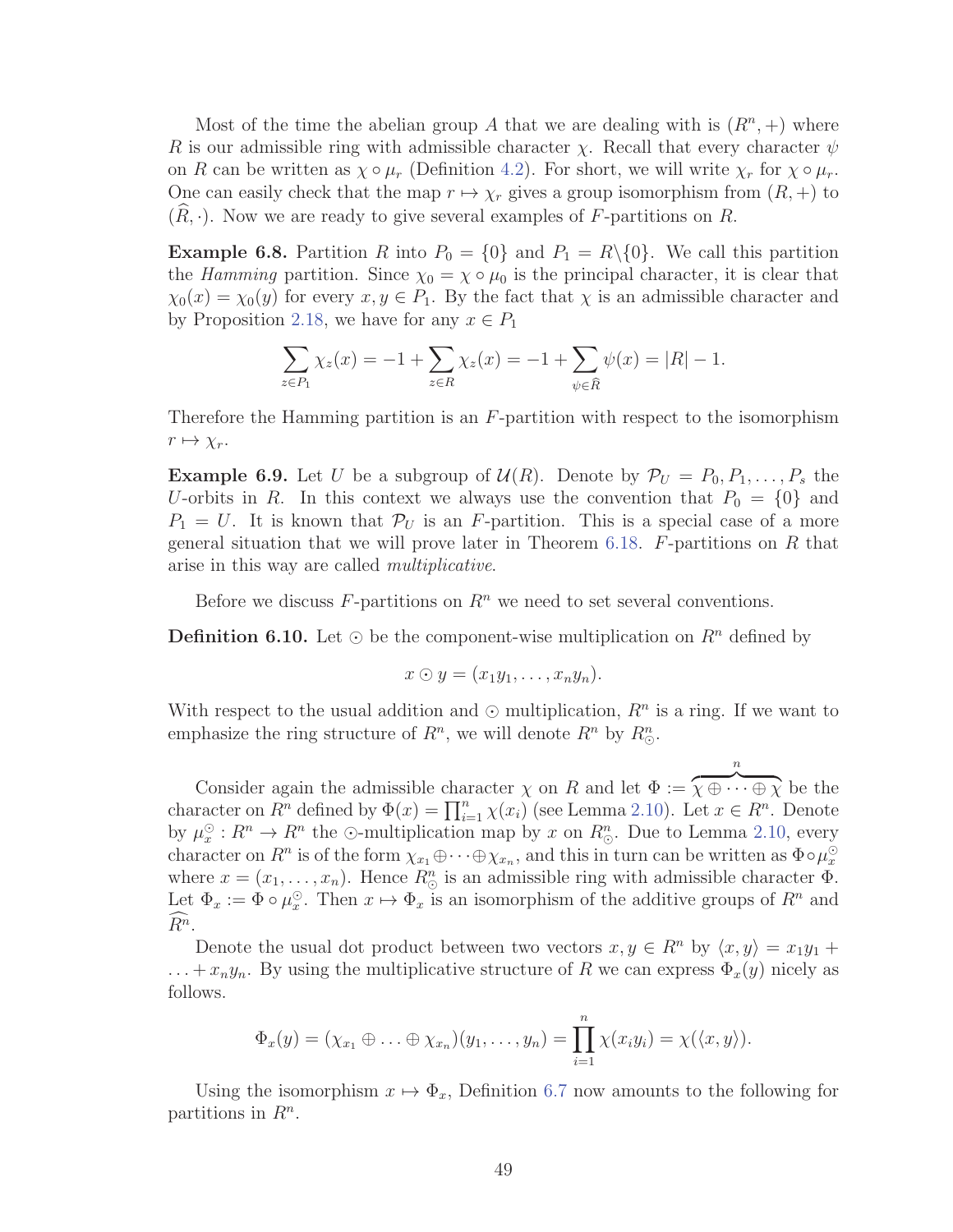**Proposition 6.11.** A partition  $P = P_0, P_1, \ldots, P_s$  on  $R^n$  is an F-partition with respect to the isomorphism  $x \mapsto \Phi_x$  if for any  $j = 0, 1, \ldots, s$  the quantity

$$
\sum_{y\in P_j}\chi(\langle y,x\rangle)
$$

only depends on the set  $P_i$  where x belongs to.

Zinoviev and Ericson gave the following construction.

**Proposition 6.12** (Zinoviev and Ericson [47]). Let P and Q be F-partitions of abelian groups A and B with respect to the isomorphisms  $a \mapsto \chi_a$  and  $b \mapsto \psi_b$ , respectively.. Then the partition  $P \times Q$  consisting of all  $P \times Q$ , where P and Q are sets in  $P$  and  $Q$ , respectively, is an F-partition of  $A \times B$  with respect to the isomorphism  $(a, b) \mapsto \chi_a \oplus \psi_b$ . In particular  $\mathcal{P}^n := \underbrace{\mathcal{P} \times \cdots \times \mathcal{P}}_n$ is an F-partition of

 $A^n$  with respect to the isomorphism  $x \mapsto \Phi_x$ .

Another natural construction of F-partitions is as follows. For any permutation  $\sigma \in S_n$  and any  $x \in R^n$  define  $x\sigma := (x_{\sigma(1)}, \ldots, x_{\sigma(n)})$ . For any subset  $S \subset R^n$ let  $S_{\sigma} := \{x\sigma \mid x \in S\}$ . Let  $\mathcal{P} = P_0, P_1, \ldots, P_s$  be a partition on R. Note that  $(P_{i_1} \times \cdots \times P_{i_n})\sigma = P_{i_{\sigma(1)}} \times \cdots \times P_{i_{\sigma(n)}}.$ 

**Definition 6.13.** Define an equivalence relation  $\sim_{\mathcal{P}_{sym}^n}$  on  $R^n$  by declaring that  $x \sim_{\mathcal{P}_{sym}^{n}} y$  if there is a permutation  $\sigma \in S_n$  such that  $x \sim_{\mathcal{P}^{n}} y\sigma$ . We call the partition formed by this equivalence relation  $\mathcal{P}_{sym}^n$ . Elements of  $\mathcal{P}_{sym}^n$  are sets of the form  $Q := \bigcup_{\sigma \in S_n} P\sigma$  for some  $P \in \mathcal{P}^n$ .

For instance, the Hamming partition on  $R^n$  is  $\mathcal{P}_{sym}^n$ , where  $\mathcal P$  is as in Example 6.8. From the following proposition it follows that it is an  $F$ -partition on  $\mathbb{R}^n$ .

Observe that  $\mathcal{P}_{sym}^n$  may be regarded as a symmetrization of  $\mathcal{P}^n$ . From the above definition it is clear that  $Q\tau = Q$  for every  $\tau \in S_n$ . Also for each  $Q \in \mathcal{P}_{sym}^n$  one can find a subset  $S_Q \subset S_n$  such that  $Q = \biguplus_{\sigma \in S_Q} P\sigma$ . For example for  $P := P_0 \times P_0 \times P_0 \in$  $\mathcal{P}^3$  we have  $Q = \bigcup_{\sigma \in S_3} P\sigma = P = \biguplus_{\sigma \in \{\text{id}\}} P\sigma$ . Now we will show that  $\mathcal{P}_{sym}^n$  is an F-partition.

**Proposition 6.14.** If  $P$  is an F-partition on R with respect to the isomorphism  $a \mapsto \chi_a$ , then  $\mathcal{P}_{sym}^n$  is an F-partition with respect to  $x \mapsto \Phi_x$ .

*Proof.* Let  $x \sim_{\mathcal{P}_{sym}^n} z$ . Then there is a  $\tau \in S_n$  such that  $x \sim_{\mathcal{P}^n} z\tau$ . For any  $Q = |+\rangle_{\tau \in S_n} P \sigma \in \mathcal{P}_{sym}^n$  we have sym  $\sigma \in S_Q$   $P\sigma \in \mathcal{P}_{sym}^n$  we have

$$
\sum_{y \in Q} \Phi_y(x) = \sum_{y \in Q} \chi(\langle y, x \rangle) = \sum_{\sigma \in S_Q} \sum_{y \in P\sigma} \chi(\langle y, x \rangle) = \sum_{\sigma \in S_Q} \sum_{y \in P\sigma} \chi(\langle y, z\tau \rangle),
$$

where the last identity is true since  $P\sigma$  is a set of the F-partition  $\mathcal{P}^n$ ; see Proposition 6.12. Now the above is equal to

$$
\sum_{y \in Q} \chi(\langle y, z\tau \rangle) = \sum_{y \in Q\tau^{-1}} \chi(\langle y\tau, z\tau \rangle) = \sum_{y \in Q} \chi(\langle y, z \rangle) = \sum_{y \in Q} \Phi_y(z),
$$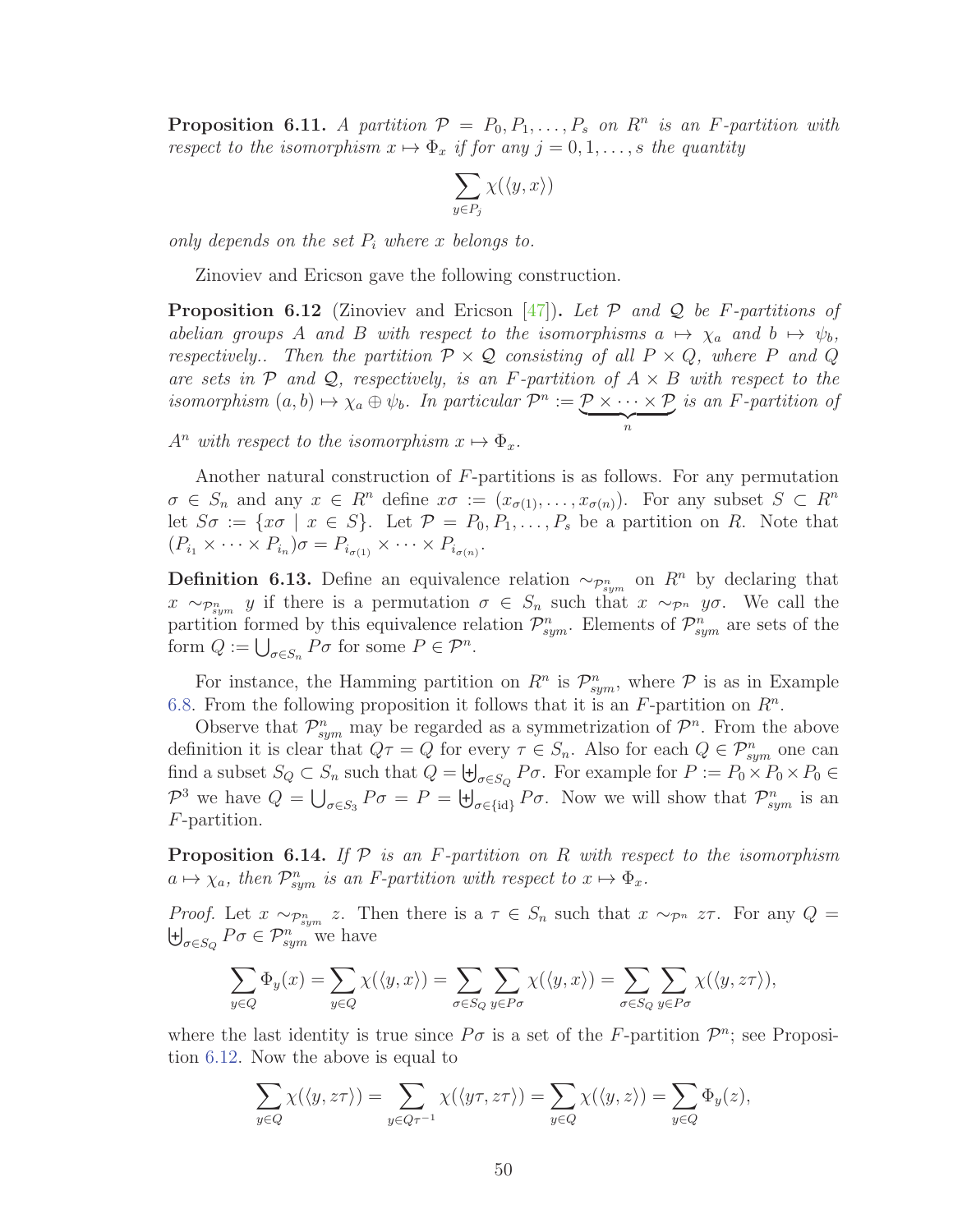since  $Q\tau^{-1} = Q$  and  $\langle y\tau, z\tau \rangle = \langle y, z \rangle$ .

Now we introduce partitions on  $R<sup>n</sup>$  that arise as orbits of the multiplication action of some subgroup G of  $GL(n, R)$ .

 $\Box$ 

**Definition 6.15.** A partition  $P$  on  $R<sup>n</sup>$  is called a *multiplicative partition* if the sets of  $P$  are the G-right multiplication orbits for some subgroup G of  $GL(n, R)$ .

This definition generalizes the concept of a multiplicative partition that we introduced in Example 6.9.

We will recall some notation and introduce some new ones.

**Definition 6.16.** Let U be a subgroup of  $\mathcal{U}(R)$ . The set of all permutation, monomial and U-monomial  $n \times n$  matrices are denoted by  $\mathcal{P}(n, R)$ ,  $\mathcal{M}(n, R)$ , and  $\mathcal{M}_U(n, R)$ . We define some more standard subgroups of  $GL(n, R)$  as follows

 $\Delta(n, R) := \{$ diagonal matrices with the diagonal entries being units},

 $\Delta_U(n, R) := \{$ diagonal matrices where the diagonal entries are in  $U\},$ 

 $LT(n, R) := \{$  lower triangular matrices where the diagonal entries are units},

 $LT<sub>U</sub>(n, R) :=$  {lower triangular matrices where the diagonal entries are in U}.

We will also use  $\text{Mat}(n, R)$  for the ring of  $n \times n$ -matrices with entries in R.

We have seen in Proposition 6.12 and Proposition 6.14 that for any F-partition P, the two partitions  $\mathcal{P}^n$  and  $\mathcal{P}^n_{sym}$  are F-partitions on  $R^n$ . If  $\mathcal{P} = \mathcal{P}_U$  is the partition consisting of the U-orbits for some subgroup U of  $\mathcal{U}(R)$ , then the partitions  $\mathcal{P}^n$  and  $\mathcal{P}_{sym}^{n}$  are in fact multiplicative partitions as well.

**Proposition 6.17.** Let U be a subgroup of  $\mathcal{U}(R)$  and let  $\mathcal{P}_U$  be the associated multiplicative partition on R. Then  $\mathcal{P}^n$  and  $\mathcal{P}^n_{sym}$  are the multiplicative partitions with respect to  $\Delta_U(n, R)$  and  $\mathcal{M}_U(n, R)$ , respectively.

*Proof.* If  $x \sim_{\mathcal{P}^n} y$ , then  $x$  and  $y$  belong to the same partition set  $P_{i_1} \times \cdots \times P_{i_n} \in \mathcal{P}^n$ . Since  $P = P_U$ , for each  $j = 1, ..., n$  there is an  $\alpha_j \in U$  such that  $y_j = \alpha_j x_j$ . Therefore  $x = y \cdot diag(\alpha_1, \ldots, \alpha_n)$ . Similarly if  $x \sim_{\mathcal{P}_{sym}^n} y$ , then there is a  $\sigma \in S_n$ such that  $x\sigma, y$  belong to the same set P in  $\mathcal{P}^n$ . It follows that there are  $\alpha_1, \ldots, \alpha_n$ such that  $x\sigma = y \cdot diag(\alpha_1, \ldots, \alpha_n)$ . Thus  $x = y \cdot diag(\alpha_1, \ldots, \alpha_n)P_{\sigma^{-1}}$  where  $P_{\sigma}$  is the permutation matrix that is obtained by permuting the identity matrix  $I_n$  under σ. Since diag( $α_1, ..., α_n$ ) $P_{σ^{-1}}$  ∈  $\mathcal{M}_U(n, R)$ , then x, y belong to the same  $\mathcal{M}_U(n, R)$ orbit. The converse is obvious by simply reversing the arguments.  $\Box$ 

Next we will show that under a certain condition on the subgroup  $G$  of  $GL(n, R)$ , the multiplicative partition on  $R<sup>n</sup>$  induced by G is an F-partition with respect to a suitable isomorphism between  $R^n$  and  $\widehat{R^n}$ . Recall that the map from  $R^n$  to  $\widehat{R^n}$ , defined by  $x \mapsto \Phi_x$  where  $\Phi_x(y) = \chi(\langle x, y \rangle)$ , is a group isomorphism. Since rightmultiplication by a matrix  $M \in GL(n, R)$  gives an isomorphism on  $R<sup>n</sup>$ , it is easy to see that the map  $x \mapsto \Phi_{xM}$  is also a group isomorphism from  $R^n$  to  $\overline{R^n}$ .

For a subgroup G of  $GL(n, R)$  define  $G^T := \{A^T \mid A \in G\}.$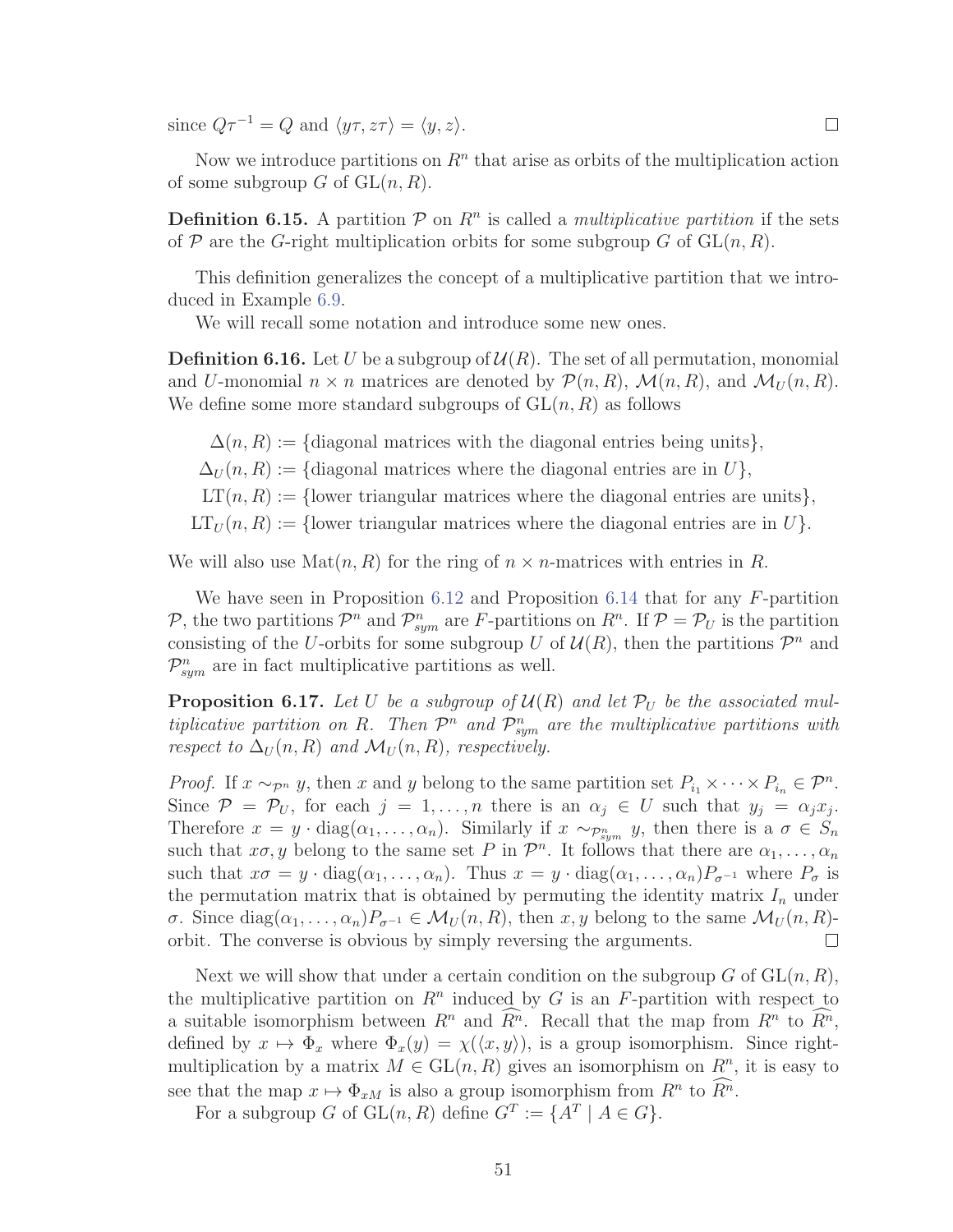**Proposition 6.18.** Let G be a subgroup of  $GL(n, R)$  and let  $M \in GL(n, R)$  be such that  $MG<sup>T</sup>M<sup>-1</sup> \subseteq G$ . Then the multiplicative partition on  $R<sup>n</sup>$  given by the G-orbits is an F-partition with respect to the isomorphism  $x \mapsto \Phi_{xM}$ .

*Proof.* Let x, z belong to the same G-orbit. Hence  $z = xA$  for some  $A \in G$ . Then  $B := MA^T M^{-1} \in G$ . Let  $\mathcal O$  be a G-orbit. We have

$$
\sum_{y \in \mathcal{O}} \Phi_{yM}(z) = \sum_{y \in \mathcal{O}} \chi(\langle yM, z \rangle)
$$
  
= 
$$
\sum_{y \in \mathcal{O}} \chi(\langle yM, xA \rangle)
$$
 (since  $z = xA$ )  
= 
$$
\sum_{y \in \mathcal{O}} \chi(\langle yMA^T, x \rangle)
$$
  
= 
$$
\sum_{y \in \mathcal{O}} \chi(\langle yMA^T M^{-1} \rangle M, x \rangle)
$$
  
= 
$$
\sum_{y \in \mathcal{O}} \Phi_{yBM}(x)
$$
 (since  $B = MA^T M^{-1}$ )  
= 
$$
\sum_{y \in \mathcal{O}} \Phi_{yM}(x)
$$
 (since  $y \mapsto yB$  is bijective on  $\mathcal{O}$ ).

**Remark 6.19.** Since  $A \mapsto A^T$  is a bijection from G to  $G^T$ , the condition  $MG^T M^{-1} \subseteq$ G is equivalent to  $MG^T M^{-1} = G$ . It follows that  $M^{-1}GM = G^T$ . If  $M = I_n$  is the identity matrix, the hypothesis that  $MG^T M^{-1} \subseteq G$  is equivalent to G being closed under matrix transposition.

 $\Box$ 

 $\Box$ 

Corollary 6.20. For each of the groups

GL(n, R), 
$$
\mathcal{P}(n, R)
$$
,  $\Delta(n, R)$ ,  $\Delta_U(n, R)$ ,  $\mathcal{M}(n, R)$ ,  $\mathcal{M}_U(n, R)$ 

the multiplicative orbits form an F-partition with respect to the isomorphism  $x \mapsto \Phi_x$ .

Proof. All the subgroups above are closed under matrix transposition.

We also have the following interesting result.

**Corollary 6.21.** Let G be a Sylow subgroup of  $GL(n, R)$ . Then there exists a matrix  $M \in GL(n, R)$  such that the G-orbits form an F-partition with respect to the isomorphism  $x \mapsto \Phi_{xM}$ .

*Proof.* Since  $G<sup>T</sup>$  is a subgroup of the same order, it is a Sylow subgroup as well (with respect to the same prime factor). But then  $G<sup>T</sup>$  and G are conjugate, and thus  $MG<sup>T</sup>M<sup>-1</sup> = G$  for some  $M \in GL(n, R)$ . Now Proposition 6.18 applies.  $\Box$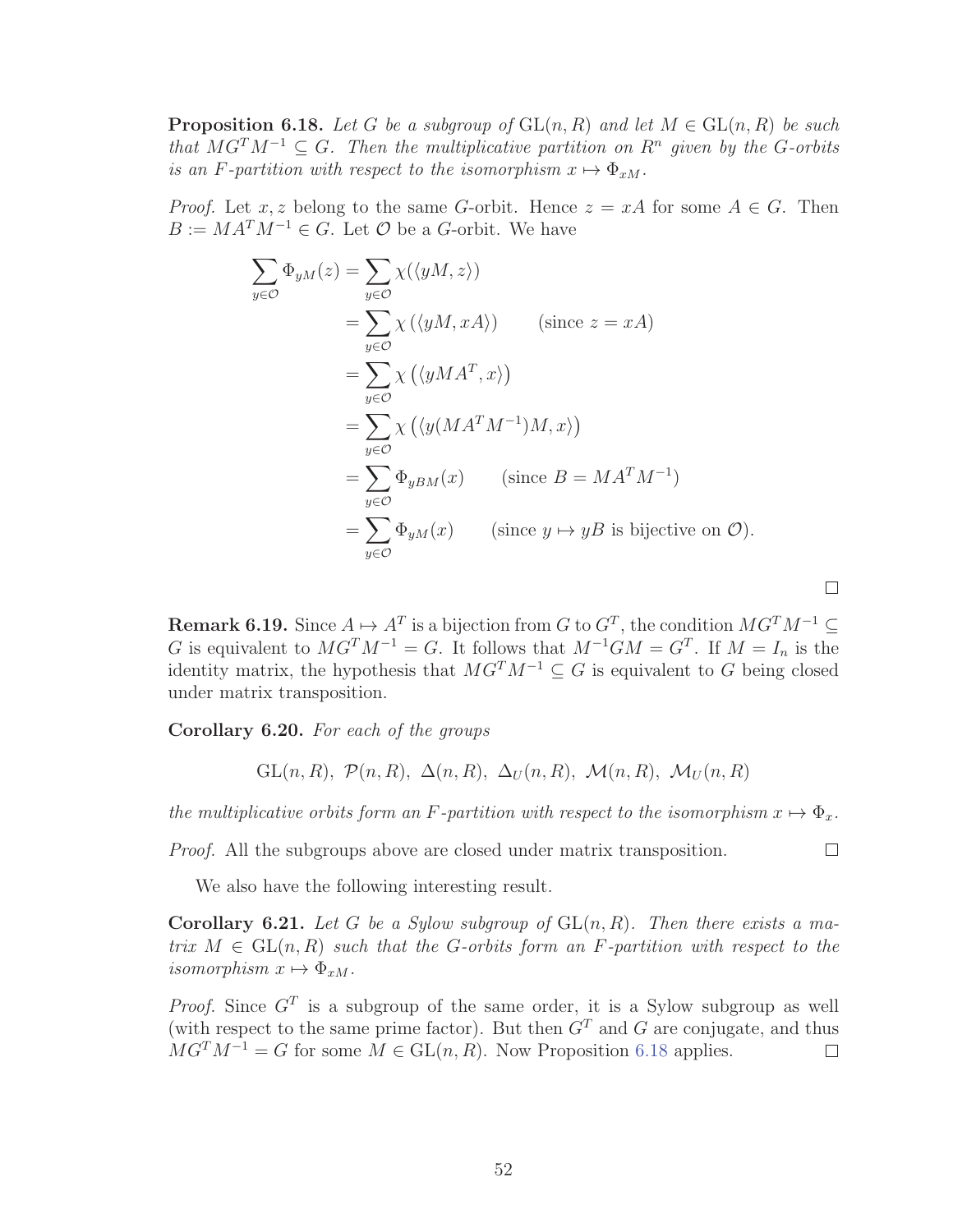**Definition 6.22.** For a permutation  $\sigma \in S_n$  and  $A \in \text{Mat}(n, R)$  we will denote by  $A\sigma$  the matrix that is obtained by permuting the columns of A according to  $\sigma$ , that is if  $(A)_i$  is the *i*th column of A then  $(A)_{\sigma(i)}$  is the *i*th column of  $A\sigma$ . Similarly, we define  $\sigma A$  the matrix that is obtained by permuting the rows of A according to  $\sigma$ . Let  $\sigma := \begin{pmatrix} 1 & 2 & \cdots & n \\ n & n & 1 & 1 \end{pmatrix}$  $n \quad n-1 \quad \cdots \quad 1$  $\setminus$ . The matrix  $J := I_n \sigma$  is called the *exchange matrix*. It is easy to see that  $J = J^{-1} = J^T$ .

Now we show that the orbits under the action of the group of all invertible  $n \times n$ lower triangular matrices  $LT(n, R)$  is an F-partition with respect to a suitably chosen isomorphism between  $R^n$  and  $\widehat{R}^n$ .

**Proposition 6.23.** Let U be any subgroup of  $\mathcal{U}(R)$ . Then the  $\mathrm{LT}_U(n, R)$ -orbits form an F-partition with respect to isomorphism  $x \mapsto \Phi_{x,J}$ . Thus in particular, the  $LT(n, R)$ -orbits form an F-partition.

*Proof.* In view of Proposition 6.18 we need to show that for every  $A \in \mathop{\rm LT}\nolimits_{U}(n, R)$  we have  $JA^TJ^{-1} \in LT_U(n, R)$ . Notice that  $\det(JA^TJ^{-1}) = \det(A)$ . So, to show that  $JA<sup>T</sup>J<sup>-1</sup> = JA<sup>T</sup>J \in LT<sub>U</sub>(n, R)$  it is enough to show that  $JA<sup>T</sup>J$  is lower triangular with the diagonal elements being mapped to the diagonal. The following picture shows that  $JA^TJ$  is obtained by reflecting the entries of A about the anti-diagonal.



Therefore  $JA^TJ$  is in  $LT_U(n, R)$ , as we desired.

One may notice that if R is a field then  $LT_{\{1\}}(n, R)$  is a Sylow subgroup of  $GL(n, R)$ so that in this case the last result is already covered by Corollary 6.21.

 $\Box$ 

Now one can easily give an example showing that the notion of an F-partition depends on the isomorphism between  $R^n$  and  $\overline{R^n}$ .

**Example 6.24.** On  $\mathbb{F}_2$  the map  $\chi(a) := (-1)^a$  is an admissible character. For the subgroup LT(2,  $\mathbb{F}_2$ ), the orbits containing  $e_1 = (1,0)$  and  $e_2 = (0,1)$  are given by  $\mathcal{O}_1 := \{(1,0)\}\$ and  $\mathcal{O}_2 := \{(0,1), (1,1)\}\$ , respectively. Consider  $\sum_{y \in \mathcal{O}_1} \Phi_y(z)$  for  $z \in \mathcal{O}_2$ . Then  $\Phi_{(1,0)}((0,1)) = \chi(0) = 1$  while  $\Phi_{(1,0)}((1,1)) = \chi(1) = -1$ . Therefore the LT(2,  $\mathbb{F}_2$ )-orbits do not form an F-partition with respect to the isomorphism  $x \mapsto \Phi_x$ . But according to Proposition 6.23 they form an F-partition with respect to isomorphism  $x \mapsto \Phi_{xJ}$ .

# 6.3 Subgroups with the Local-Global Property

In this section we will show that the local-global property is satisfied by several subgroups G of  $GL(n, R)$ .

We start with some technical lemma that we will use several times in the future.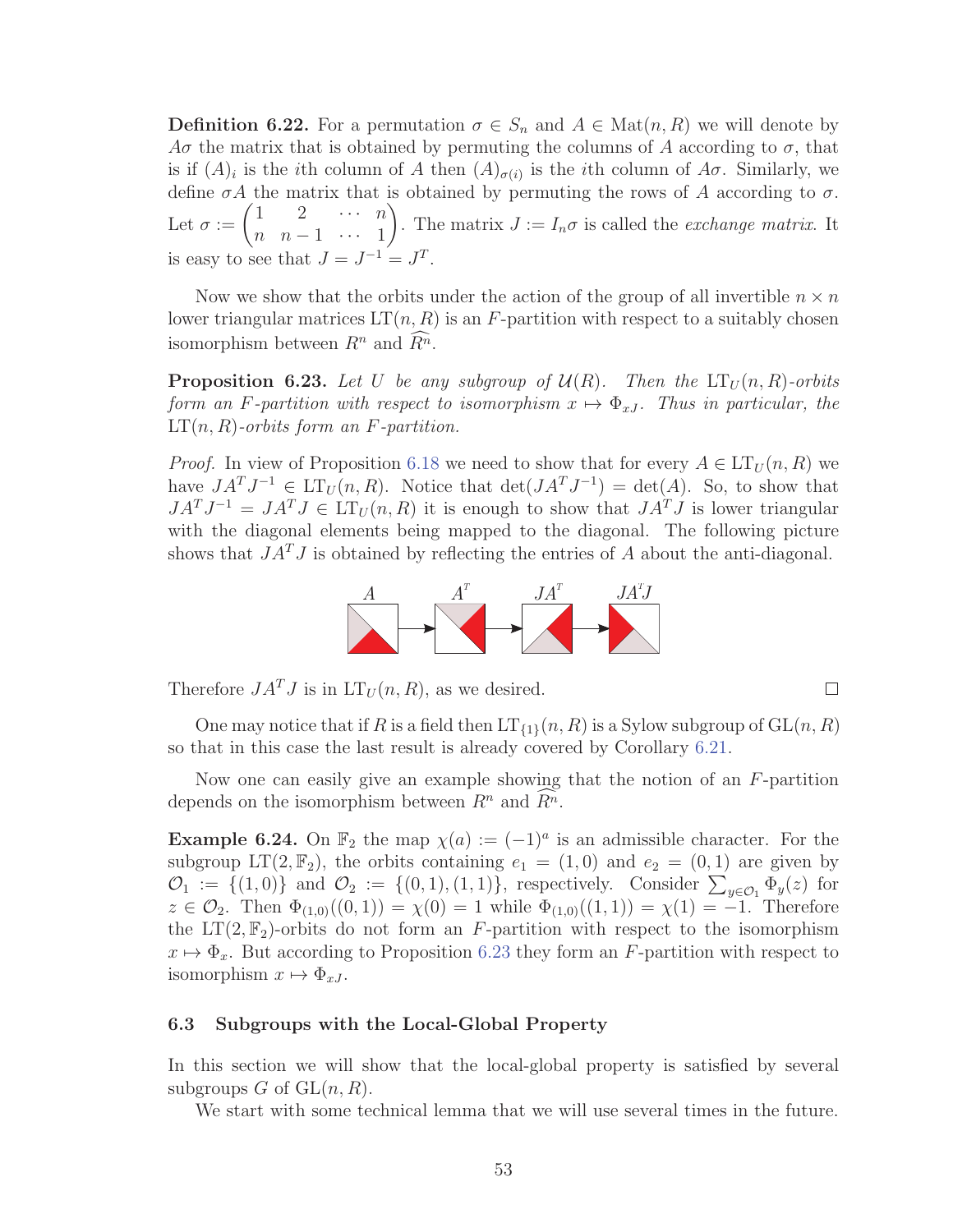**Lemma 6.25.** Let G be a subgroup of  $GL(n, R)$  such that the G-orbits form an Fpartition, say Q, on  $R^n$  with respect to the isomorphism  $x \mapsto \Phi_x$ . Let  $f : C \to C'$  be a local G-map between two codes C and C' in  $\mathbb{R}^n$ . Then for any  $Q \in \mathcal{Q}$  and any  $x \in \mathcal{C}$ 

$$
\sum_{y \in Q} \chi(\langle y, f(x) \rangle) = \sum_{y \in Q} \chi(\langle y, x \rangle).
$$

Moreover, for every  $z \in R^n$  there is a matrix  $A_z \in G$  such that

$$
\langle z, f(x) \rangle = \langle x, zA_z \rangle
$$

for all  $x \in \mathcal{C}$ .

*Proof.* Since f is a local G-map, clearly  $x \sim_{\mathcal{Q}} f(x)$  for every  $x \in \mathcal{C}$ . It follows that for any  $Q \in \mathcal{Q}$ 

$$
\sum_{y \in Q} \chi(\langle y, f(x) \rangle) = \sum_{y \in Q} \chi(\langle y, x \rangle) \tag{6.1}
$$

for all  $x \in \mathcal{C}$ . This proves the first part.

For a fixed  $y \in \mathcal{C}$ , the assignments  $x \mapsto \langle y, x \rangle$  and  $x \mapsto \langle y, f(x) \rangle$  are linear maps from C to R. It follows that  $\chi(\langle y, -\rangle)$  and  $\chi(\langle y, f(-)\rangle)$  are characters on C. From (6.1) we have the identity

$$
\sum_{y \in Q} \chi(\langle y, f(-) \rangle) = \sum_{y \in Q} \chi(\langle y, - \rangle)
$$

of characters on C.

Let  $z \in \mathbb{R}^n$ . Then z is contained in some partition set Q in Q. By choosing  $y = z$ on the left hand side, Corollary 2.17 implies that there is a  $zA_z \in Q$  for some  $A_z \in G$ , such that

$$
\chi(\langle z, f(-)\rangle) = \chi(\langle zA_z, -\rangle) \in \mathcal{C}.
$$

Since  $\chi$  is an admissible character, we obtain from by Proposition 4.1(2)

$$
\langle z, f(-) \rangle = \langle zA_z, - \rangle = \langle -, zA_z \rangle
$$

as maps from  $\mathcal C$  to  $R$ . Now the conclusion follows.

**Remark 6.26.** If in the previous lemma, the  $G$ -multiplicative partition is an  $F$ partition with respect to the isomorphism  $x \mapsto \Phi_{xM}$  for some  $M \in GL(n, R)$ , it is not difficult to adapt the proof to show that for every  $z \in \mathbb{R}^n$  there is an  $A_z \in \mathbb{G}$ such that  $\left( \begin{array}{ccc} \lambda & \lambda & \lambda \\ \lambda & \lambda & \lambda \end{array} \right)$ 

$$
\langle zM, f(x) \rangle = \langle zA_z M, x \rangle
$$

for all  $x \in \mathcal{C}$ .

Now we can show that  $\mathcal{M}_U(n, R)$  has the local-global property, as we stated already in Theorem 6.2. This gives us a new proof of Theorem 4.9.

 $\Box$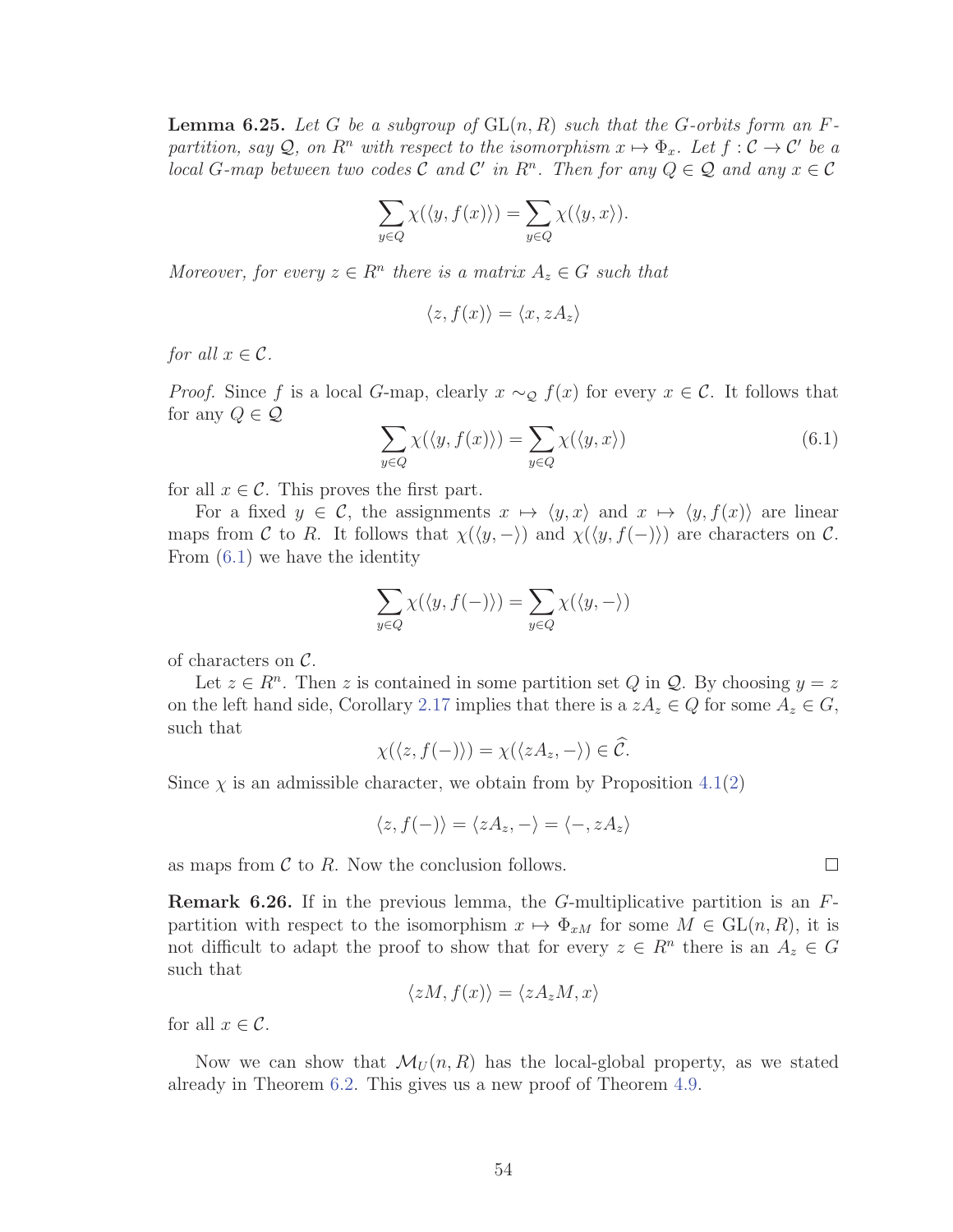*Proof of Theorem 6.2.* Let  $f : C \to C'$  be a local  $\mathcal{M}_U(n, R)$  map. By Corollary 6.20 the partition Q induced by the  $\mathcal{M}_U(n, R)$ -multiplicative orbits is an F-partition with respect to the isomorphism  $x \mapsto \Phi_x$ . Let  $Q \in \mathcal{Q}$  be the partition set that contains  $e_1$ . Hence all the standard basis vectors  $e_1, \ldots, e_n$  are in Q. By Lemma 6.25 we have

$$
\sum_{y \in Q} \chi(\langle y, f(x) \rangle) = \sum_{y \in Q} \chi(\langle y, x \rangle)
$$
\n(6.2)

for all  $x \in \mathcal{C}$ . Denote the coordinate functions of f by  $f_1, \ldots, f_n$ . Using again Lemma 6.25 for  $z = e_1$  we see that there exists an  $A_1 \in \mathcal{M}_U(n, R)$  such that for all  $x \in \mathcal{C}$ 

$$
f_1(x) = \langle e_1, f(x) \rangle = \langle x, e_1 A_1 \rangle = \langle x, \alpha_1 e_{\tau(1)} \rangle = \alpha_1 x_{\tau(1)}
$$

where  $\alpha_1 \in U$  and  $\tau(1)$  is some index in  $\{1, 2, \ldots, n\}$ . Notice that

$$
\sum_{\alpha \in U} \chi(\langle \alpha e_1, f(x) \rangle) = \sum_{\alpha \in U} \chi(\alpha f_1(x)) = \sum_{\alpha \in U} \chi(\langle \alpha \alpha_1 e_{\tau(1)}, x \rangle) = \sum_{\beta \in U} \chi(\langle \beta e_{\tau(1)}, x \rangle).
$$

Notice that Q contains all vectors  $\alpha e_i$  for all  $\alpha \in U$  and  $i = 1, \ldots, n$ . Let  $Q_i := \{ \alpha e_i \mid$  $\alpha \in U$ . By the above the equation, then (6.2) can be reduced into

$$
\sum_{y \in Q \setminus Q_1} \chi(\langle y, f(x) \rangle) = \sum_{y \in Q \setminus Q_{\tau(1)}} \chi(\langle y, x \rangle). \tag{6.3}
$$

By repeating the argument for  $z = e_2 \in Q \backslash Q_1$ , there is  $\alpha_2 \in U$  and an index  $\tau(2)$ such that  $\alpha_2e_{\tau(2)} \in Q \backslash Q_{\tau(1)}$  and  $f_2(x) = \langle \alpha_2e_{\tau(2)}, x \rangle = \alpha_2x_{\tau(2)}$ . Since  $e_{\tau(1)} \notin Q \backslash Q_{\tau(1)}$ ,  $\alpha_2 e_{\tau(2)}$  is not a multiple of  $e_{\tau(1)}$ . Thus  $\tau(2) \neq \tau(1)$ .

By continuing in this fashion, we obtain for all  $i = 1, \ldots, n$  a unit  $\alpha_i \in U$  such that  $f_i(x) = \alpha_i x_{\tau(i)}$  where  $\tau(1), \tau(2), \ldots, \tau(n)$  are distinct elements of  $\{1, 2, \ldots, n\}.$ But this shows that f is a global  $\mathcal{M}_U(n, R)$ -map.  $\Box$ 

To see the connection between this proof and the proof of Theorem 4.9, notice that when Q is the partition set that contains  $e_1, \ldots, e_n$ , (6.2) is equivalent to (4.2), which was a major milestone in that proof. As we can see now, we arrive at  $(6.2)$  more naturally as a consequence of the fact that the  $\mathcal{M}_U(n, R)$ -orbits form an F-partition.

Without difficulty we can carry over the above argument and establish the localglobal property for the group  $\Delta_U(n, R)$ .

**Theorem 6.27.** For any subgroup U of  $\mathcal{U}(R)$  the group  $\Delta_U(n, R)$  satisfies the localglobal property on  $R^n$ .

With this result we can now give a characterization of support-preserving maps. For  $x \in \mathbb{R}^n$  we define the support of x to be the set of all indices i for which the ith component of x is nonzero, that is  $\text{Supp}(x) := \{i \mid x_i \neq 0\}$ . Notice that if R is a field, then  $\text{Supp}(x) = \text{Supp}(y)$  if and only if  $y = xD$  for some nonsingular diagonal matrix D over R. So a map  $f : C \to C'$  preserves the support if and only if f is a local  $\Delta(n, R)$ -map. Hence Theorem 6.27 immediately leads to the the following result.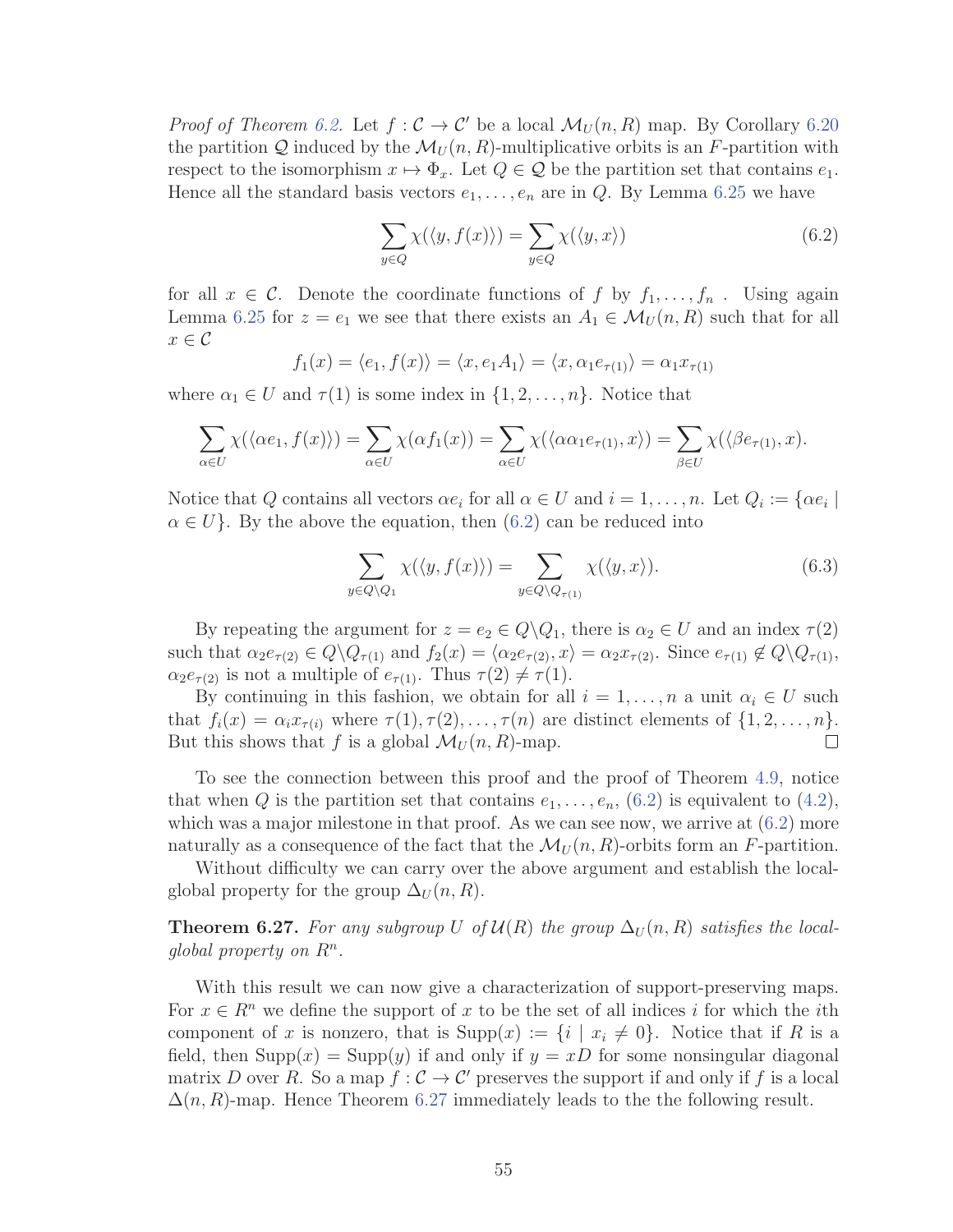**Proposition 6.28.** Let R be a field. Let  $f : C \to C'$  be a linear isomorphism preserving the support. Then f is a global  $\Delta(n, R)$ -map.

If R is not a field, there exist  $x, y \in \mathbb{R}^n$  such that  $\text{Supp}(x) = \text{Supp}(y)$  but  $y \neq xD$ for all  $D \in \Delta(n, R)$ . For example, let  $R = \mathbb{Z}_6$ . Clearly Supp $(0, 2) = \text{Supp}(0, 3)$ . But since  $2\alpha = 3$  has no solution  $\alpha \in \mathbb{Z}_6$ , there is no invertible diagonal  $2 \times 2$  matrix D such that  $(0, 2)D = (0, 3)$ . But we also see that any linear map f that satisfies  $f((0, 2)) = (0, 3)$  is not support-preserving since  $\text{Supp}(3(0, 2)) \neq \text{Supp}(3(0, 3))$ . So even in the case that  $R$  is not a field, Proposition 6.28 may still hold and in fact it does for general finite admissible rings.

**Theorem 6.29.** Let R be a finite commutative admissible ring. Let  $f : C \to C'$  be a support-preserving linear isomorphism. Then f is a global  $\Delta(n, R)$ -map.

*Proof.* Recall that a finite commutative admissible ring is self-injective (see [43, Remark 3.11). Hence by Lam  $[23,$  Theorem 15.1 R satisfies the double annihilator property, that is for any ideal I in R,  $ann(ann(I)) = I$ . Fix an  $x \in C$ . Since f is linear and preserves the support, for any  $j = 1, ..., n$  we have  $\alpha x_j = 0$  if and only if  $\alpha f_i(x) = 0$  for any  $\alpha \in R$ . It follows that for all  $j = 1, \ldots, n$ 

$$
\operatorname{ann}(Rx_j) = \operatorname{ann}(x_j) = \operatorname{ann}(f_j(x)) = \operatorname{ann}(Rf_j(x)).
$$

By the double annihilator property we have

$$
Rx_j = \operatorname{ann}(\operatorname{ann}(Rx_j)) = \operatorname{ann}(\operatorname{ann}(Rf_j(x)) = Rf_j(x).
$$

Now by Lemma 4.6, there is an  $\alpha_j \in \mathcal{U}(R)$  such that  $f_j(x) = \alpha_j x_j$ . Hence  $f(x) =$  $x \cdot diag(\alpha_1, \ldots, \alpha_n)$  and we conclude that f is a local  $\Delta(n, R)$ -map. By the local-global property of  $\Delta(n, R)$  (Theorem 6.27), we conclude that f is a global  $\Delta(n, R)$ -map.  $\Box$ 

One should observe that the support may be regarded as the desymmetrized version of the Hamming weight: while the latter counts the number of nonzero entries, the support keeps track of the position of the nonzero entries. As we have just seen it is not too difficult to show that a support-preserving linear map is a local, and hence global,  $\Delta(n, R)$ -map. In contrast, proving that a Hamming-weight preserving map is a local  $\mathcal{M}(n, R)$ -map, is much more difficult (unless R is a field). Attempting this leads essentially to the same proof as Theorem 4.7 which then shows right away that the map is globally monomial.

Next we will show that  $LT(n, R)$ , the group of all invertible lower triangular matrices, satisfies the local-global property. This group is closely related to the Rosenbloom-Tsfasman metric, which has been introduced by Rosenbloom and Tsfasman in [34] and is defined as follows. Let  $\mathbb F$  be a finite field. For  $x = (x_1, \ldots, x_n) \in \mathbb F^n$ the Rosenbloom-Tsfasman weight (RT-weight) is given by

$$
\rho(x) := \begin{cases} 0, & x = 0 \\ \max\{i \mid x_i \neq 0\}, & \text{otherwise.} \end{cases}
$$
(6.4)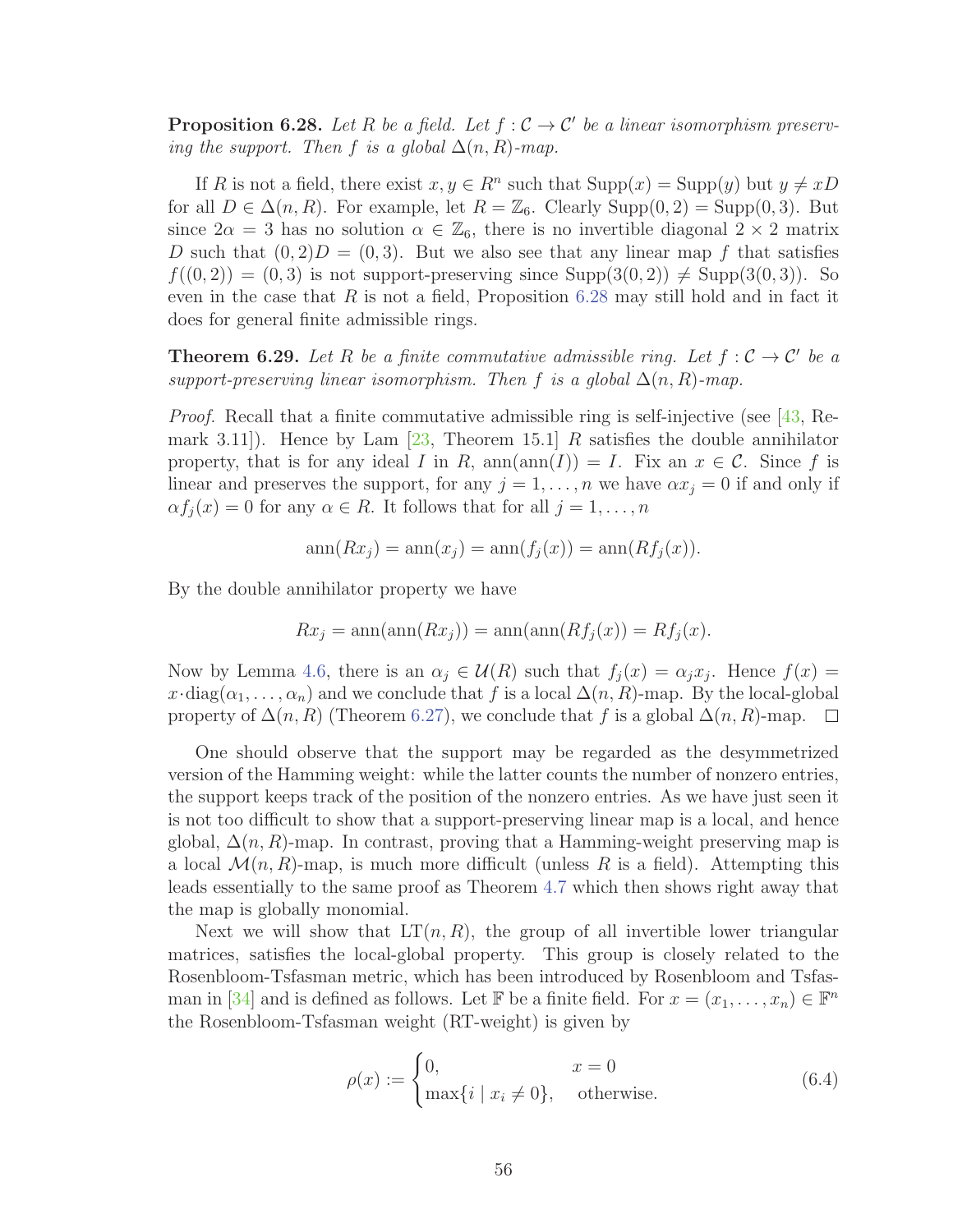One can check that the distance between two vectors x, y defined by  $d(x, y) := \rho(x-y)$ is a metric on  $\mathbb{F}^n$ . This metric becomes most powerful for matrices, to which it generalizes straightforwardly by simply taking the sum of  $\rho(x)$  over all rows x of the matrix (see also  $[10]$ ). In the interesting paper [37], Skriganov showed that for a given matrix code C (that is, a subspace in  $\mathbb{F}^{s \times n}$  for some fixed n, s), the orbit of  $\mathcal C$  under the action of the RT-weight-preserving group contains codes with large Hamming distance; under certain conditions on  $\mathcal C$  it even contains codes meeting the Gilbert Varshamov bound. This way, the Rosenbloom-Tsfasman-metric is helpful for detecting codes with large Hamming distance. Lee [28] proved that the RT-weightpreserving automorphisms of the entire space  $\mathbb{F}^n$  (and even on the matrix space  $\mathbb{F}^{s \times n}$ ) are exactly given by the invertible lower triangular matrices. This can be regarded as a special case of our Theorem 6.31 below, where we show that every RT-weightpreserving isomorphism between codes in  $\mathbb{F}^n$  is given by an invertible lower triangular matrix. In Theorem 6.34 we also extend this result to codes over admissible rings.

In order to see the connection between the RT-weight and  $LT(n, R)$  we first prove the following lemma. This lemma is known to Dougherty  $([10])$ .

**Lemma 6.30.** Let  $x, y \in \mathbb{F}^n$ . Then  $\rho(x) = \rho(y)$  if and only if there exists a matrix  $A \in \mathrm{LT}(n, \mathbb{F})$  such that  $y = xA$ .

*Proof.* ( $\Leftarrow$ ) Let  $A = (a_{ij}) \in LT(n, \mathbb{F})$ . We are going to show that  $\rho(x) = \rho(xA)$ . Note that  $a_{ij} = 0$  for all  $i < j$  and  $x_i = 0$  for all  $i > \rho(x)$ . It follows that the jth entry of  $xA$  is given by

$$
\sum_{i=1}^{n} x_i a_{ij} = \sum_{i=j}^{n} x_i a_{ij} = \sum_{i=j}^{\rho(x)} x_i a_{ij}.
$$
 (6.5)

So for  $j > \rho(x)$  we have  $(xA)_j = 0$  and for  $j = \rho(x)$  the jth entry of  $xA$  is  $x_j a_{jj} \neq 0$ (since  $a_{jj} \neq 0$  and  $x_j \neq 0$ ). It follows that  $\rho(xA) = \rho(x)$ .

 $(\Rightarrow)$  Suppose  $x, y \in \mathbb{F}^n$  such that  $\rho(x) = \rho(y) = l$ . We will construct a matrix  $A = (a_{ij}) \in LT(n, \mathbb{F})$  such that  $xA = y$ . To make A lower triangular, first set  $a_{ij} = 0$ for  $i < j$ . We see from (6.5) that in order to have  $xA = y$  for every  $j = 1, \ldots l$  we need to solve the equation

$$
y_j = \sum_{i=j}^{l} x_i a_{ij} = \sum_{i=j}^{l-1} x_i a_{ij} + x_l a_{lj}
$$
 (6.6)

for  $a_{ij}$ . Set arbitrary nonzero values to all  $a_{ij}$  where  $i \geq j$  and  $i \neq l$ . By doing this we ensure in particular that all main diagonal entries of A are nonzero. For the rest,  $(y_j - \sum_{i=j}^{l-1} x_i a_{ij}),$  the  $a_{ij}$  entries satisfy the equation (6.6). by setting  $a_{lj} = x_l^{-1}$  $\Box$ 

Below we will show that  $LT(n, \mathbb{F})$  satisfies the local-global property. Thus, we obtain the following result.

**Theorem 6.31.** If  $f : C \to C'$  is an isometry between two codes in  $\mathbb{F}^n$  with respect to the Rosenbloom-Tsfasman metric, then f is a global  $LT(n, \mathbb{F})$ -map.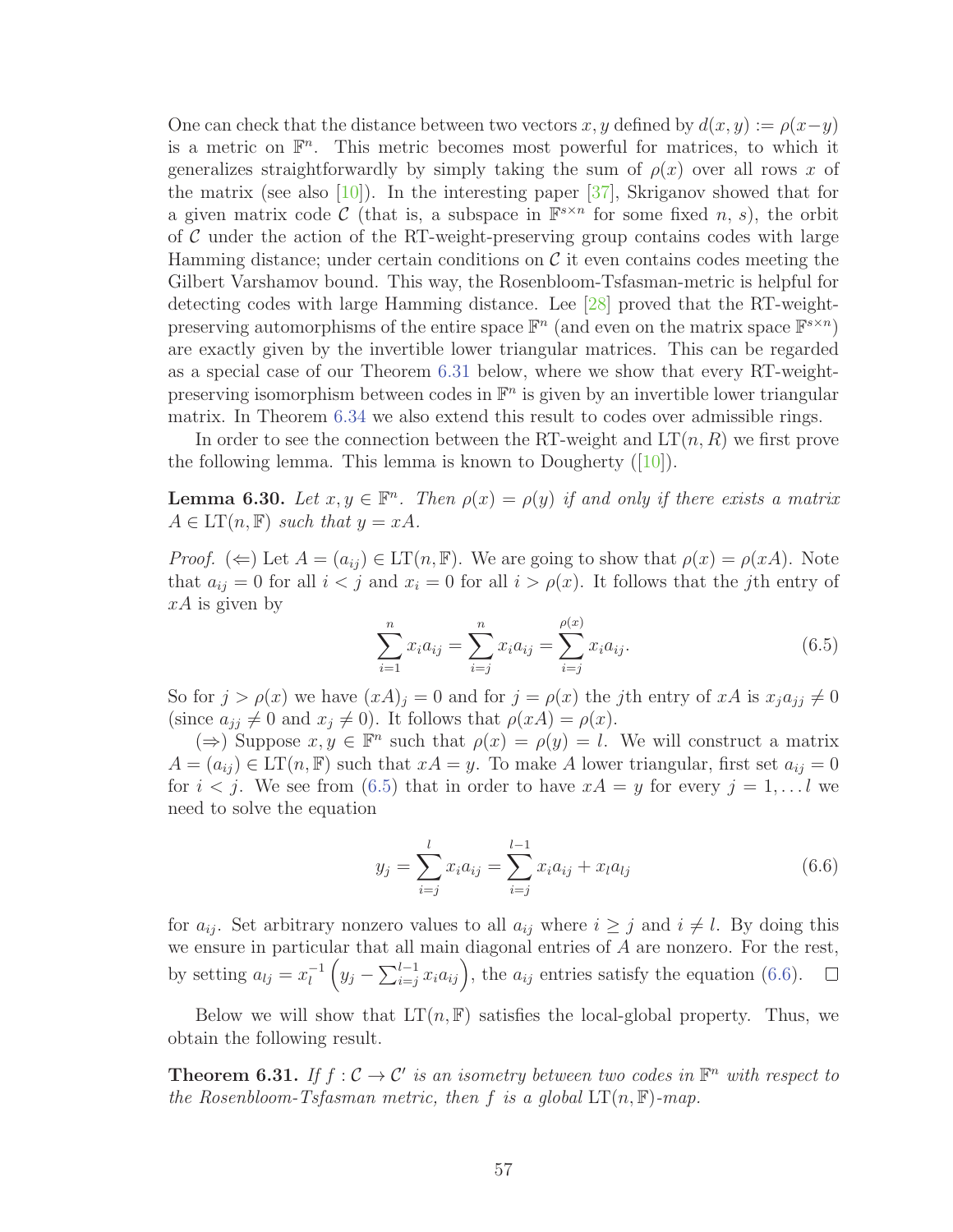*Proof.* By Lemma 6.30, f is a local  $LT(n, \mathbb{F})$ -map. Therefore, this is a special case of Theorem 6.32 below.  $\Box$ 

In order to prove the local-global property for the group  $LT(n, R)$ , where R is any admissible ring, we will make use of the ring of all  $n \times n$  lower triangular matrices over R, which will be denoted by  $RLT(n, R)$ . Clearly  $RLT(n, R)$  is a subring of  $\text{Mat}(n, R)$  and the group of units of  $\text{RLT}(n, R)$  is  $\text{LT}(n, R)$ . Now we are ready to prove the local-global property of  $LT(n, R)$ .

**Theorem 6.32.** The group  $LT(n, R)$  satisfies the local-global property.

*Proof.* Let  $f : C \to C'$  be a local  $LT(n, R)$ -map. By Proposition 6.23 the  $LT(n, R)$ orbits form an F-partition with respect to the isomorphism  $x \mapsto \Phi_{xJ}$ . By Lemma 6.25 and Remark 6.26 for every  $z \in R^n$  there exists a matrix  $A_z \in \mathrm{LT}(n, R)$  such that

$$
\langle zJ, f(x) \rangle = \langle x, zA_z J \rangle \tag{6.7}
$$

for every  $x \in \mathcal{C}$ . For each  $i = 1, ..., n$  let  $z_i = e_i J^{-1}$ . Then by (6.7) there exists a matrix  $A_i \in \mathrm{LT}(n, R)$  such that

$$
f_i(x) = \langle (e_i J^{-1})J, f(x) \rangle = \langle x, e_i J^{-1} A_i J \rangle = x (J^{-1} A_i J)^T e_i^T.
$$
 (6.8)

By Proposition 6.23,  $B_i := (J^{-1}A_iJ)^T \in \mathop{\rm LT}\nolimits(n, R)$ . Let  $B \in \mathop{\rm RLT}\nolimits(n, R)$  be the matrix whose *i*th column is the column vector  $B_i e_i^T$ , that is, the *i*th column of  $B_i$ . Then we obtain from (6.8)

$$
f(x) = (f_1(x), \dots, f_n(x)) = (xB_1e_1^T, \dots, xB_ne_n^T) = xB.
$$
 (6.9)

for all  $x \in \mathcal{C}$ , and it remains to show that B is invertible, that is  $B \in \mathrm{LT}(n, R)$ . In this particular case, this can be seen directly from the diagonal of B. However, we will give the following argument which then will be further exploited after the proof for other subgroups.

Let G and G' be generator matrices for C and C' such that  $row_i(G') = f(row_i(G))$ . From (6.9) we conclude that  $GB = G'$ . Applying the same argument to the inverse map  $g: \mathcal{C}' \to \mathcal{C}$  of f, we get a matrix C such that  $G = G'C$ . Since  $GB = G'$ and  $G = G'C$ , the two cyclic right RLT $(n, R)$ -modules  $\langle G \rangle$  and  $\langle G' \rangle$  are equal. By Lemma 4.6 there is a unit M in RLT(n, R) such that  $G' = GM$ . But this means that M is in  $LT(n, R)$ , and therefore f is a global  $LT(n, R)$ -map.  $\Box$ 

Before we will extend the ideas of the last paragraph to further groups let us first present the following generalization of the first part of the proof.

**Remark 6.33.** Let U be any subgroup of  $\mathcal{U}(R)$ . Then the group  $LT_{U}(n, R)$  satisfies the local-global property. This follows from the same line of arguments as in the previous proof by noticing that the diagonal elements of the matrix  $B$  are now in  $U$ .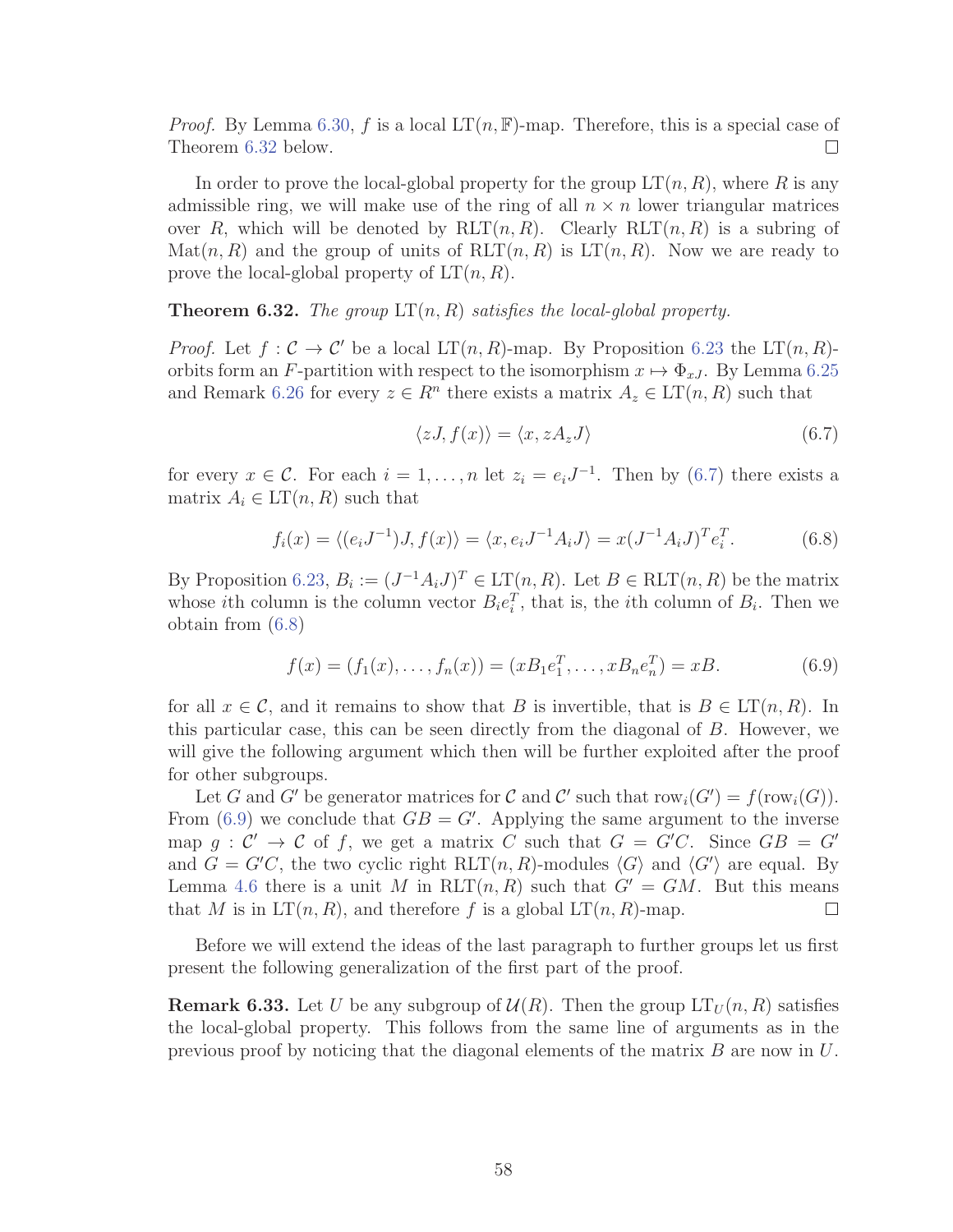We will use the idea of the above proof in two instances. First, we will use the argument of the last paragraph in the proof of Theorem 6.32 to generalize Theorem 6.31 to admissible rings. Thereafter, we will analyze the above proof to study for which subrings S of Mat $(n, R)$  the set of all units in S (which is a subgroup of  $GL(n, R)$ ) satisfies the local-global property.

First we prove the following. We define the Rosenbloom-Tsfasman-metric as in (6.4) for vectors over an admissible ring.

**Theorem 6.34.** Let R be an admissible ring. If  $f : C \to C'$  is an isometry between two codes in  $R<sup>n</sup>$  with respect to the Rosenbloom-Tsfasman metric, then f is a global  $LT(n, R)$ -map.

*Proof.* Due to Theorem 6.32 it suffices to show that f is a local  $LT(n, R)$ -map. Fix any  $x \in \mathcal{C}$ . Consider the cyclic right RLT(n, R)-modules generated by x and  $f(x)$ . If we can show that there exists a matrix  $A = (a_{ij}) \in RLT(n, R)$  such that  $f(x) = xA$ , then the last paragraph of the proof of Theorem  $6.32$  establishes that f is a local  $LT(n, R)$ -map.

Let  $y := f(x)$  and  $l := \rho(x) = \rho(y)$ . To make A lower triangular, set  $a_{ij} = 0$  for  $i < j$ . By (6.6), in order to have  $y = xA$  for every  $j = 1, ..., l$ , we need  $a_{jj}, ..., a_{lj} \in R$ such that  $y_j = \sum_{i=j}^{l} x_i a_{ij}$ . The existence of such  $a_{jj}, \ldots, a_{lj} \in R$  is guaranteed if we can show that  $y_j \in Rx_j + \ldots + Rx_l$ .

Take  $\alpha \in \text{ann}(Rx_j + \ldots + Rx_l)$ . Then  $\alpha x_i = 0$  for  $i \geq j$ . It follows that  $\rho(\alpha x) < j$ . Since f is RT weight-preserving, we have  $\rho(\alpha f(x)) = \rho(\alpha y) < j$  as well. In particular  $\alpha y_i = 0$ . It follows that  $\text{ann}(Rx_i + \ldots + Rx_l) \subset \text{ann}(Ry_i)$ . Now by the double annihilator property of ideals in R, we have

$$
Ry_j = \operatorname{ann}(\operatorname{ann}(Ry_j)) \subset \operatorname{ann}(\operatorname{ann}(Rx_j + \ldots + Rx_l)) = Rx_j + \ldots + Rx_l.
$$

Therefore  $y_j \in Rx_j + \ldots + Rx_l$  and we conclude that f is a local  $LT(n, R)$ -map. By the local-global property of  $LT(n, R)$  (Theorem 6.32), f is a global  $LT(n, R)$ -map.  $\Box$ 

Now we return to the general question of which subgroups satisfy the local-global property. The proof of Theorem 6.32 works due to two particular properties of the subring  $RLT(n, R)$ :

- (1) The group of units of  $RLT(n, R)$ , which is  $LT(n, R)$ , satisfies the hypothesis of Proposition 6.18, that is, there is an  $M \in GL(n, R)$  such that  $MA^T M^{-1} \in$  $LT(n, R)$  for every  $A \in LT(n, R)$ . This property makes sure that the  $LT(n, R)$ orbits form an  $F$ -partition, which in turn implies the identities  $(6.7)$  and  $(6.8)$ .
- (2) If  $A_1, \ldots, A_n \in RLT(n, R)$  and A is defined as the matrix whose *i*th column is the *i*th column of  $A_i$ , then  $A \in \text{RLT}(n, R)$ . This property results in the matrix B in (6.9).

We coin the following terminology for subrings satisfying the two conditions above.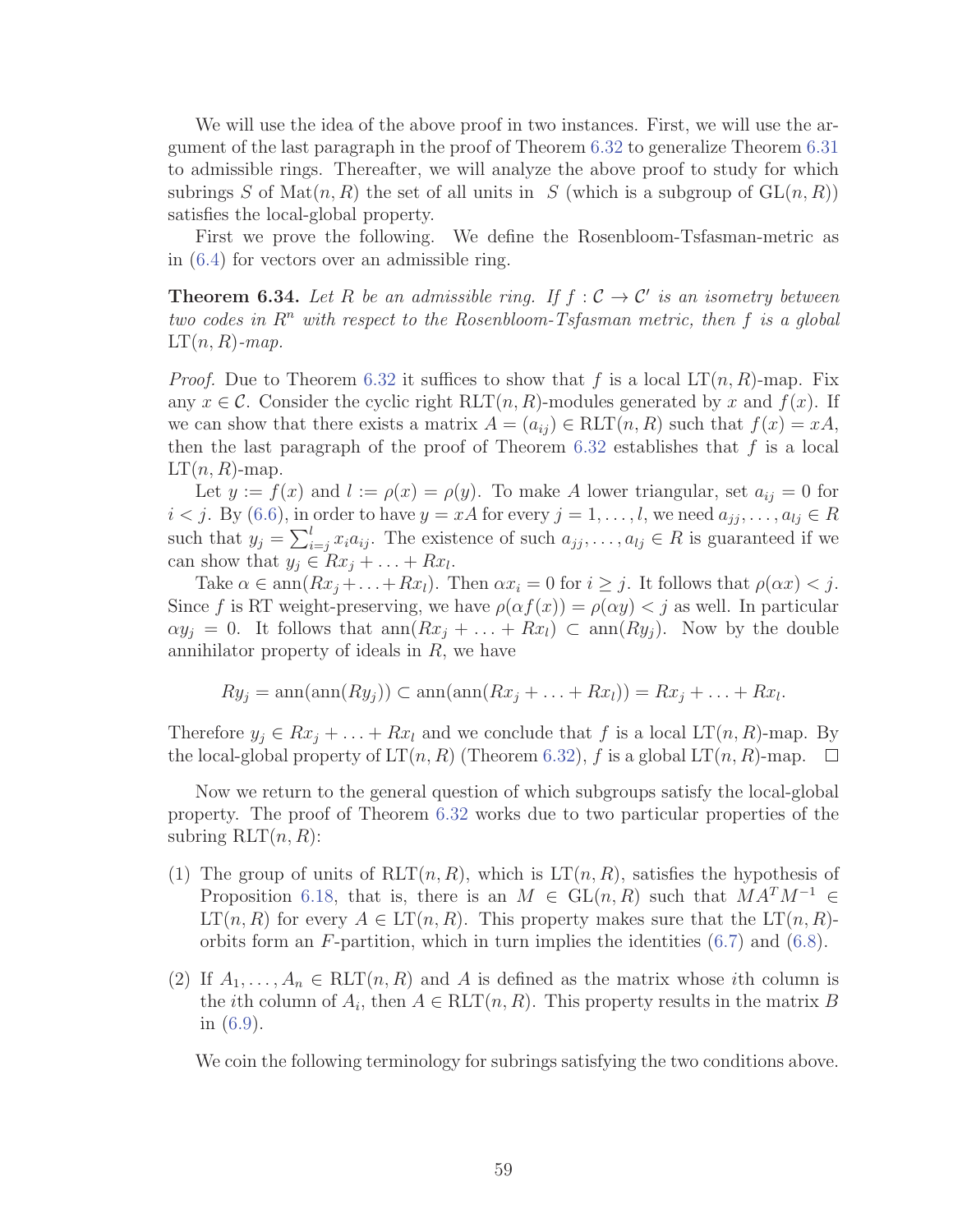**Definition 6.35.** Let S be a subring of  $\text{Mat}(n, R)$  and let  $\mathcal{U}(S)$  be the units of S. Let  $M \in GL(n, R)$ . The subring S is called M-constructible if  $M\mathcal{U}(S)^{T}M^{-1} \subseteq \mathcal{U}(S)$ and if for any  $A_1, \ldots, A_n \in S$ , the matrix A that is obtained by choosing the *i*th column of  $A$  to be the *i*th column of  $A_i$  is an element of  $S$ .

Now one observes that the proof of Theorem 6.32 generalizes straightforwardly to M-constructible rings and their groups of units. Thus we arrive at the following.

**Theorem 6.36.** Let S be an M-constructible subring of  $Mat(n, R)$ . Then  $\mathcal{U}(S)$ satisfies the local-global property.

It is easy to see that  $\text{Mat}(n, R)$  is M-constructible for any  $M \in \text{GL}(n, R)$ . Moreover, the ring of all diagonal matrices  $R\Delta(n, R)$  is both I and J-constructible, and the ring of all upper triangular matrices  $\text{RUT}(n, R)$  is J-constructible. Denote the set of all units of  $\text{RUT}(n, R)$  by  $\text{UT}(n, R)$ .

By Theorem 6.36 we recover our results from Proposition 6.27 (for  $U = \mathcal{U}(R)$ ) and Theorem 6.32 and also we obtain the following.

**Corollary 6.37.** GL $(n, R)$  satisfies the local-global property.

Two vectors  $x, y \in \mathbb{R}^n$  belong to the same  $GL(n, R)$ -orbit if and only if the ideals  $\langle x_1, \ldots, x_n \rangle, \langle y_1, \ldots, y_n \rangle$  are the same. For  $x \in R^n$  let  $I(x) := \langle x_1, \ldots, x_n \rangle$  be the ideal in R generated by the components of x. Hence any global  $GL(n, R)$ -map f preserves this ideal, i.e.,  $I(x) = I(f(x))$  for all  $x \in R^n$ .

Let us briefly relate the last result to properties of admissible rings. Recall that the finite commutative admissible ring R is self-injective. Thus  $R^n$  is an injective module, and this means that any injective map  $g: \mathcal{C} \to \mathbb{R}^n$ , where  $\mathcal{C}$  is a code in  $\mathbb{R}^n$ , can be extended to a map  $\tilde{g}: R^n \to R^n$ . However, it is not guaranteed that  $\tilde{g}$  is an isomorphism. According to the above corollary if we even have a local  $GL(n, R)$ -map  $f: \mathcal{C} \to \mathbb{R}^n$  (note that f is in particular injective), then f can be extended to an isomorphism  $\tilde{f}: R^n \to R^n$ .

Here are more examples of M-constructible rings.

**Example 6.38.** Let RCH $(n, R)$  be the set of all  $n \times n$  checkerboard matrices  $A = (a_{ij})$ where  $a_{ij} = 0$  if  $i + j$  is odd. It is easy to see that  $\text{RCH}(n, R)$  is an I (and also J)-constructible ring. By Theorem  $6.36$ , the group of all invertible checkerboard

Figure 6.1:  $6 \times 6$  checkerboard matrix

matrices, denoted by  $CH(n, R)$ , satisfies the local-global property.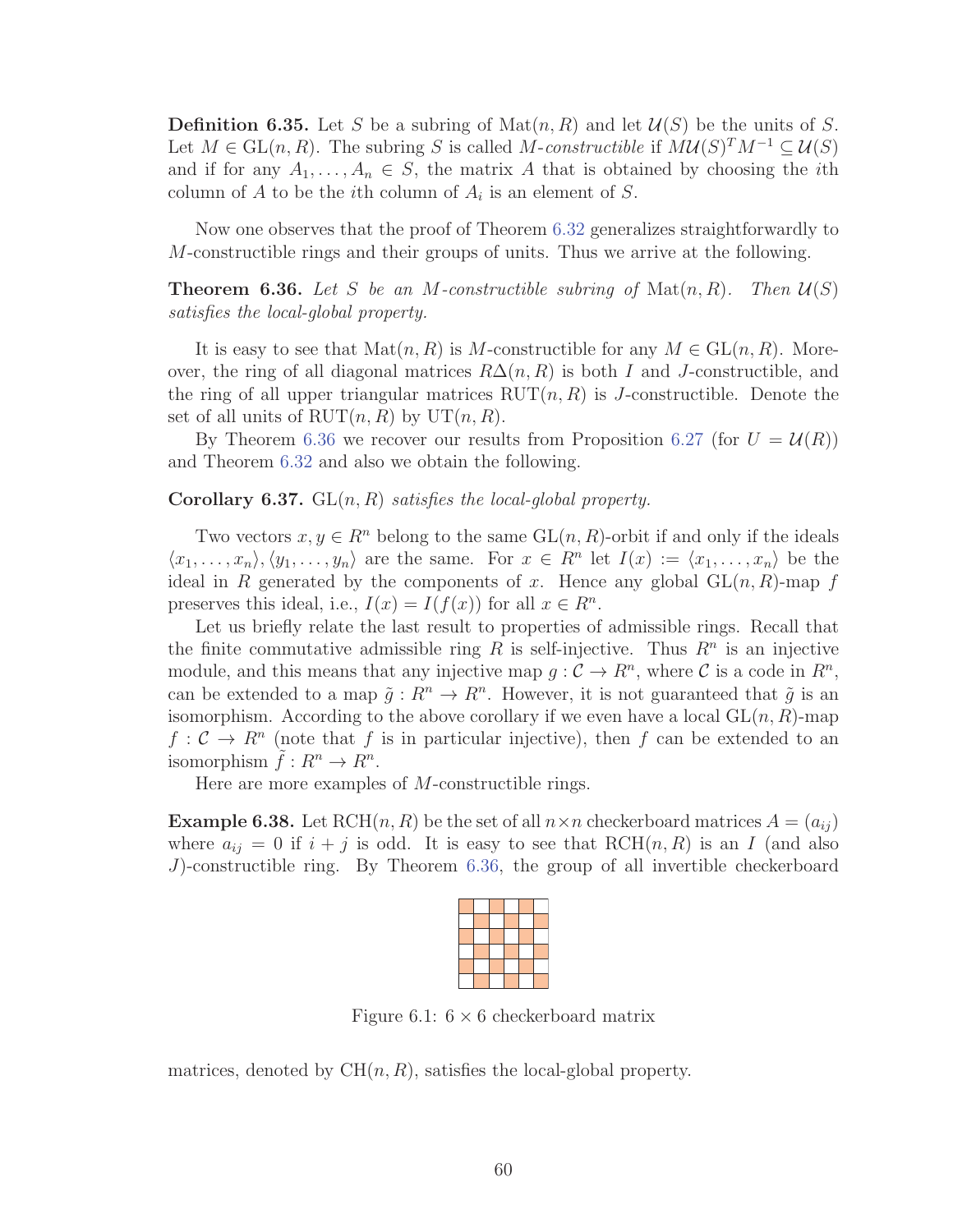**Example 6.39.** Let  $RX(n, R)$  be the set of all  $n \times n$  X-shaped matrices, that is for any  $A \in RX(n, R)$  all entries of A that are not on the diagonal or anti-diagonal are zero. One can verify that  $RX(n, R)$  is an I and J-constructible ring. Therefore the group  $X(n, R)$  of all invertible matrices in  $RX(n, R)$  satisfies the local-global property.



Figure 6.2:  $6 \times 6$  and  $7 \times 7$  X-shaped matrix

The following is a more general construction of  $M$ -constructible rings. Given  $n_1, n_2 \in \mathbb{N}$ . Consider the group  $H := \text{diag}(\text{GL}(n_1, R), \text{LT}(n_2, R))$  consisting of all block diagonal matrices of the form diag( $A_1, A_2$ ) where  $A_1 \in GL(n_1, R)$ ,  $A_2 \in$  $LT(n<sub>2</sub>, R)$ . Notice that H is the group of units of the ring

$$
S := diag(\text{Mat}(n_1, R), \text{RLT}(n_2, R)),
$$

which is a subring of  $\text{Mat}(n, R)$ , where  $n = n_1 + n_2$ . It is not difficult to see that S is diag( $I, J$ )-constructible. Hence H satisfies the local-global property. Generalizing this observation we arrive at the following result.

- **Theorem 6.40.** (1) Let  $S_i$  be an  $M_i$ -constructible subring of  $\text{Mat}(n_i, R)$  for  $i =$  $1, \ldots, t.$  Put  $N := n_1 + \ldots + n_t$ . Then  $diag(S_1, \ldots, S_t)$  is a  $diag(M_1, \ldots, M_t)$ constructible subring of  $\text{Mat}(N, R)$ . As a consequence, the subgroup of  $\text{Mat}(N, R)$ consisting of all block diagonal matrices of the form  $diag(A_1, \ldots, A_t)$  where  $A_i \in$  $\mathcal{U}(S_i)$ , satisfies the local-global property.
- (2) Let S be an M-constructible subring of  $\text{Mat}(n, R)$  and let  $t \in \mathbb{N}$ . The subring of  $\mathrm{Mat}(tn, R)$  consisting of all matrices of the form

$$
A := \begin{pmatrix} A_{11} & A_{12} & \cdots & A_{1t} \\ & A_{22} & \cdots & A_{2t} \\ & & \ddots & \vdots \\ & & & A_{tt} \end{pmatrix}, \tag{6.10}
$$

where  $A_{ii} \in S$  for  $i = 1, \ldots, t$  and  $A_{ij}$  is any matrix in  $Mat(n, R)$ , is an Mconstructible subring of  $\text{Mat}(tn, R)$ , where  $M \in GL(tn, R)$  is the block-antidiagonal matrix with M along the anti-diagonal. As a consequence, the subgroup of  $\text{Mat}(tn, R)$  consisting of all upper block triangular matrices as in (6.10) and where  $A_{ii} \in \mathcal{U}(S)$ , satisfies the local-global property.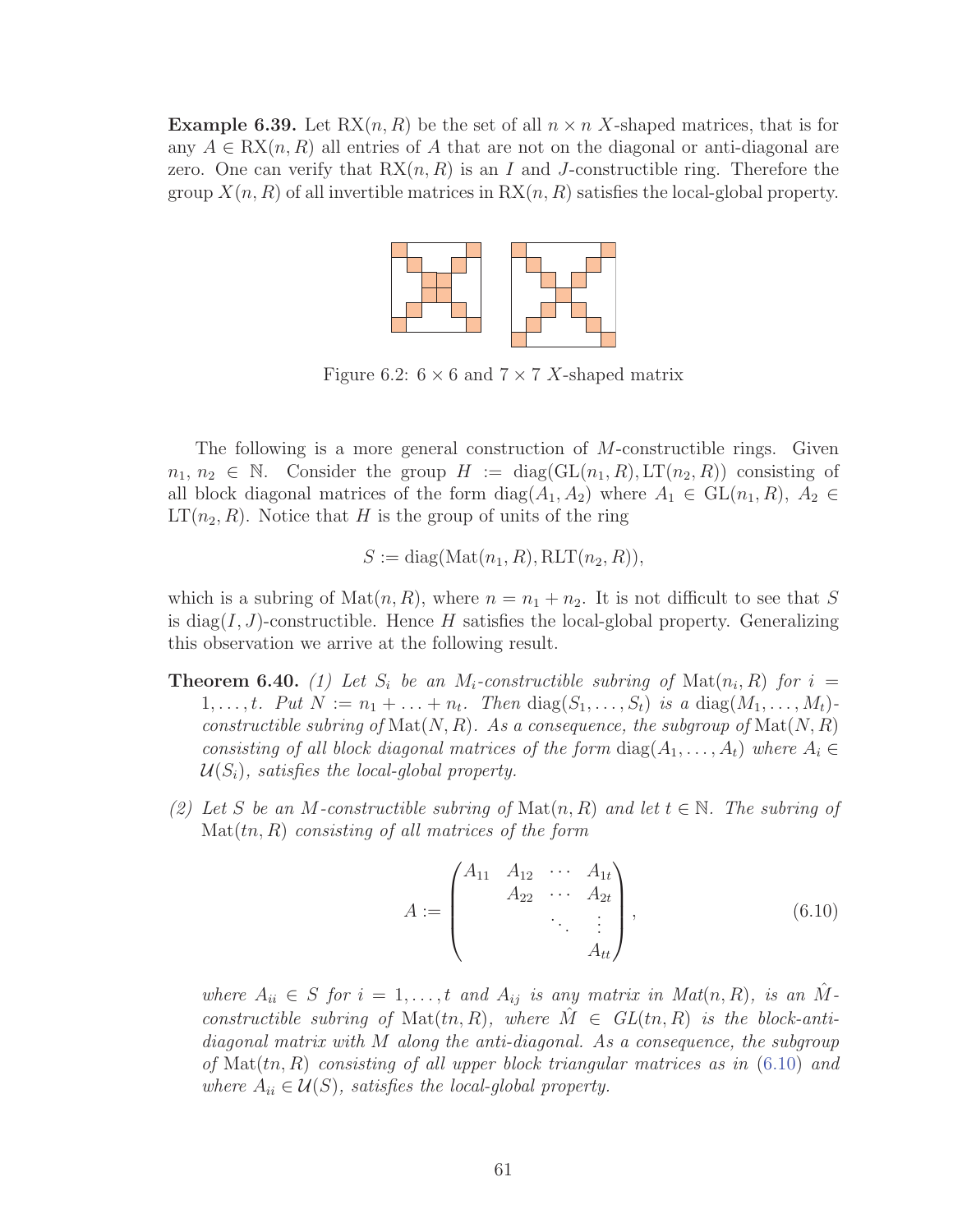*Proof.* Part (1) is obvious. As for (2), notice that  $\hat{M} = \text{diag}(M, \ldots, M)\hat{J}$ , where  $\hat{J}$ is the block-anti-diagonal matrix with  $I_n$  along the anti-diagonal. As in the proof of Theorem 6.23, one observes that conjugation of  $A<sup>T</sup>$ , where A is as in (6.10), is a reflection about the anti-diagonal (along with a block-wise transposition). Thus, conjugation with  $diag(M, \ldots, M)$  leads to the desired result.  $\Box$ 

Example 6.38 and Example 6.39 are in a certain sense special cases of Theorem 6.40. To see this we need the following result.

**Proposition 6.41.** Let G be a subgroup of  $GL(n, R)$  that satisfies the local-global property. Then each conjugate  $G^P := PGP^{-1}$ , where  $P \in GL(n, R)$ , also satisfies the local-global property.

*Proof.* Let  $f : C \to C'$  be a local  $G^P$ -map. Then for any  $x \in C$  there is an  $A_x \in G$  such that  $f(x) = x(P A_x P^{-1})$ . It follows that  $f(x)P = xP A_x$  for all  $x \in C$ . Now define a map  $g: CP \to \mathcal{C}'P$  by  $g(xP) := f(x)P$ . Notice that g is linear and  $g(xP) = xPA_x$ . Hence  $g$  is a local  $G$ -map. By the local-global property of  $G$ , there exists a matrix  $A \in G$  such that  $g(xP) = xPA$  for all  $x \in C$ . It follows that

$$
f(x) = g(xP)P^{-1} = xPAP^{-1}
$$
 for all  $x \in \mathcal{C}$ ,

 $\Box$ 

and thus f is a global  $G^P$ -map.

Consider again Examples 6.38 and 6.39. A matrix  $A \in \text{RX}(6, R)$  has the form as on the left hand side of Figure 6.2. Now for  $P^{-1} := (e_1 \quad e_6 \quad e_2 \quad e_5 \quad e_3 \quad e_4)$  we obtain that  $PAP^{-1}$  is a block diagonal matrix and an element of

$$
diag(Mat(2, R), Mat(2, R), Mat(2, R)).
$$

Similarly for all  $6 \times 6$  checkerboard matrices B as in Figure 6.1, one can find a permutation matrix  $Q \in GL(6, R)$  such that  $QAQ^{-1}$  is a block diagonal matrix of the form diag $(B_1, B_2)$  where  $B_1, B_2 \in \text{Mat}(3, R)$ .

62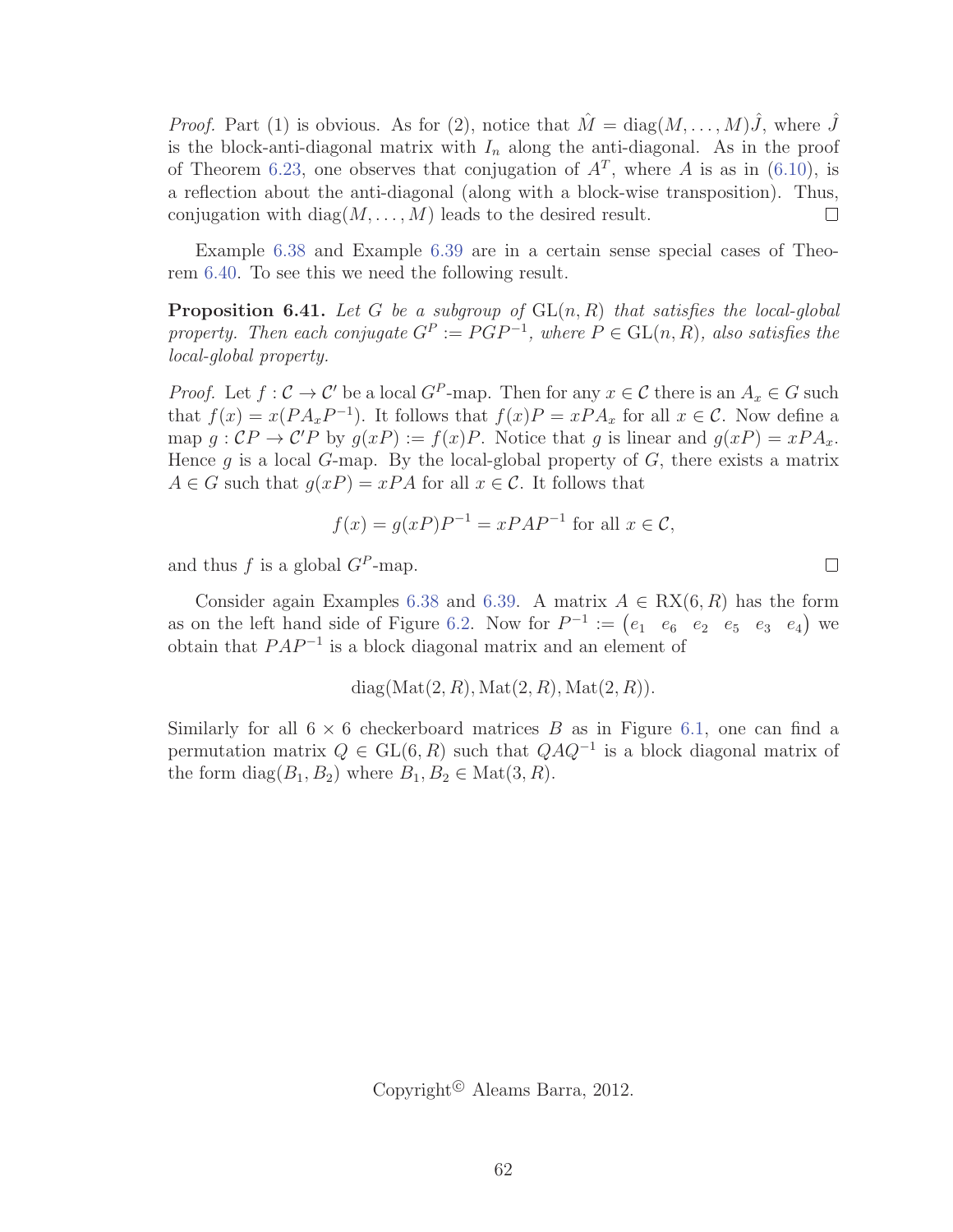# Chapter 7 Summary and Further Research

In this chapter we summarize our work of the previous two chapters, address some problems that remain still open, and propose some directions for further research.

Chapter 5 and Chapter 6 mainly contain generalizations of two important theorems due to Wood in Chapter 4. In Chapter 5, we generalize the MacWilliams equivalence theorem over admissible rings (Theorem 4.7) to general weight functions. While the result does not hold true in general (see Example 3.8), we obtained a necessary and sufficient condition for rational valued weight functions to satisfy the equivalence theorem (see Theorem 5.4 and 5.6). Using this condition and exploiting the structure of circulant matrices, we recover the result of Wood (Theorem 5.27) which shows that the Lee weight satisfies the equivalence theorem for residue fields  $\mathbb{Z}_N$ , where N is a prime of the form  $N = 2p + 1$  and where p is also prime. Furthermore, we proved the new result that the Lee weight also satisfies the equivalence theorem for residue fields  $\mathbb{Z}_N$ , where  $N = 4p+1$  and again N and p are both prime (Theorem 5.28). While we are not able to show that the Lee weight satisfies the condition in Theorem 5.4 in general (which would guarantee that it satisfies the equivalence theorem in all cases), this condition together with Proposition 5.24 allows us to check empirically that the Lee weight satisfies the equivalence theorem on all residue fields  $\mathbb{Z}_N$  for the first 2010 prime numbers  $N$ . This leads us to believe that the equivalence theorem holds true for the Lee weight on all fields  $\mathbb{Z}_N$  where N is prime. Yet, it is still open for  $\mathbb{Z}_N$  even when  $N$  is prime.

In Chapter 6, we generalize the result in Theorem 4.9 by first realizing that a  $P_{U}$ isometry is exactly a local  $\mathcal{M}_U(n, R)$ -map. Then we can reformulate Theorem 4.9 in terms of a local-global property (Theorem 6.2). At that point it is natural to ask if the local-global property holds true for other subgroups  $G$  of  $GL(n, R)$  as well. As a motivation that this is a generalization in the right direction, we show that the famous Witt extension theorem can be rephrase in terms of the local-global property (Theorem 6.3).

We prove, among other things, that the groups  $\Delta_U(n, R)$ ,  $LT_U(n, R)$  and  $GL(n, R)$ satisfy the local-global property (see Theorem 6.27, Theorem 6.32 and Corollary 6.37). We also show that the units of an M-constructible subring of  $\text{Mat}(n, R)$  satisfy the local-global property (Theorem 6.36). By reducing to the local case we are able to see that any linear isomorphism  $f: \mathcal{C} \to \mathcal{C}'$  that preserves the support can be extended to a  $\Delta(n, R)$ -map (Theorem 6.28). Similarly, by reducing to the local case, we show that any linear isomorphism  $f: \mathcal{C} \to \mathcal{C}'$  that preserves the Rosenbloom-Tsfasman weight can be extended to a  $LT(n, R)$ -map (Theorem 6.34).

Let us now turn to some open problems. Recall that we gave another proof for Theorem 4.9 in Chapter 6, and the proof is independent from Theorem 4.7. Learning from the situation for support-preserving or RT-preserving isomorphisms, one may try to give another proof of the MacWilliams equivalence theorem for the Hamming weight by showing that any  $w_H$ -isometry  $f : C \to C'$  is a local  $\mathcal{M}(n, R)$ -map. While this is obvious if R is a field, this is not clear for general admissible rings. Indeed, we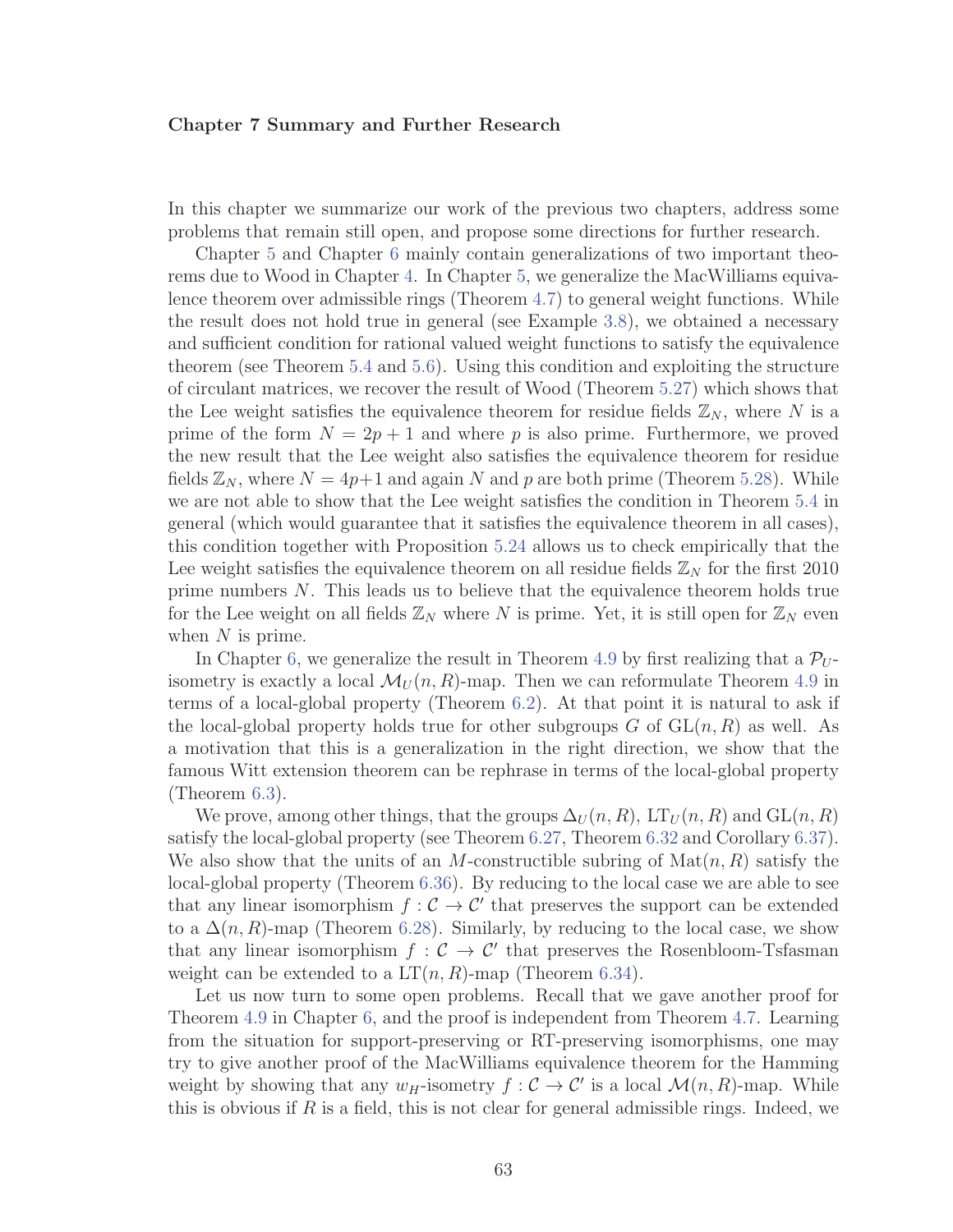are able to show this only for principal ideal rings (so that in this case Theorem 6.2 implies that  $f$  is a monomial map and we have yet another proof of the MacWilliams equivalence theorem for the Hamming weight on principal ideal rings).

For a general weight function w on R with symmetry group  $U = \text{Sym}(w)$ , we see similar connections. We know that  $\mathcal{M}_U(n, R)$  satisfies the local-global property. If we are able to show that any w-isometry  $f: \mathcal{C} \to \mathcal{C}'$  is a local  $\mathcal{M}_U(n, R)$ -map, then  $w$  satisfies the equivalence theorem. In fact, the condition in Theorem  $5.4$  tells us precisely which weights w make f a local  $\mathcal{M}_U(n, R)$ -map.

Let us now focus on a different aspect of our investigation. Notice that the support and the RT-weight, different from the Hamming weight on  $R<sup>n</sup>$ , do not arise as an extension of a weight function on R. They are just functions from  $R<sup>n</sup>$  to some set T. For a function  $\varphi : R^n \to T$  we can consider the isomorphisms  $f : C \to C'$  that preserves  $\varphi$ , i.e.,  $\varphi(x) = \varphi(f(x))$  for all  $x \in \mathcal{C}$ . Can one describe these maps explicitly in a similar way as  $w_H$ -preserving maps can be described as monomial maps? For this goal we do not want our  $\varphi$  to be too general and certainly need additional conditions on  $\varphi$  to stand a chance of deriving some interesting result and recover our previous results.

Note that all the functions  $w_H$ , support, and the RT-weight  $\rho$  (see (6.4)) have something in common. They are all closely related to the G-orbits of some subgroup G of GL(n, R) that has the local-global property. For  $x, y \in \mathbb{R}^n$  write  $x \sim_G y$  if x and  $y$  belong to the same  $G$ -orbit. Using this notation, we can see the following: if  $x \sim_{\mathcal{M}(n,R)} y$ , then  $w_H(x) = w_H(y)$ ; if  $x \sim_{\Delta(n,R)} y$ , then Supp $(x) = \text{Supp}(y)$ ; if  $x \sim_{LT(n,R)} y$ , then  $\rho(x) = \rho(y)$ . It is known that the converse is not true in general (unless R is a field); see for instance the example right before Theorem 6.29. This leads to the following definition.

**Definition 7.1.** Let G be a subgroup of  $GL(n, R)$  that satisfies the local-global property and let T be a set. We say that  $\varphi: R^n \to T$  is a generalized weight on  $R^n$ with respect to G if  $\varphi(x) = \varphi(y)$  for all  $x, y \in \mathbb{R}^n$  that belong to the same G-orbit.

From this definition we clearly have that  $w_H$ , Supp and the RT-weight  $\rho$  are generalized weights on  $R^n$  with respect to  $\mathcal{M}(n, R)$ ,  $\Delta(n, R)$  and  $LT(n, R)$ , respectively. Notice also that the Lee weight  $w<sub>L</sub>$  studied in Section 5.4 is a generalized weight with respect to  $\mathcal{M}_{\{\pm 1\}}(n, R)$ .

We propose the following question to generalize the equivalence theorem.

**Question 7.2.** Let G be subgroup of  $GL(n, R)$  that satisfies the local-global property. Which generalized weight functions  $\varphi$  with respect to G have the property that every  $\varphi$ -preserving isomorphism  $f : \mathcal{C} \to \mathcal{C}'$  extends to a  $G$ -map?

At this point it should be clear from our earlier work that the given linearity of f is essential.

We conjecture that the correct way to approach generalized weight functions  $\varphi$  is by considering the following equivalence relation. We say that two generalized weight functions with respect to G, say  $\varphi_1$  and  $\varphi_2$ , belong to the same class if for all  $x, y \in \mathbb{R}^n$ we have  $\varphi_1(x) = \varphi_1(y)$  if and only if  $\varphi_2(x) = \varphi_2(y)$ . That is,  $\varphi_1$  and  $\varphi_2$  induce the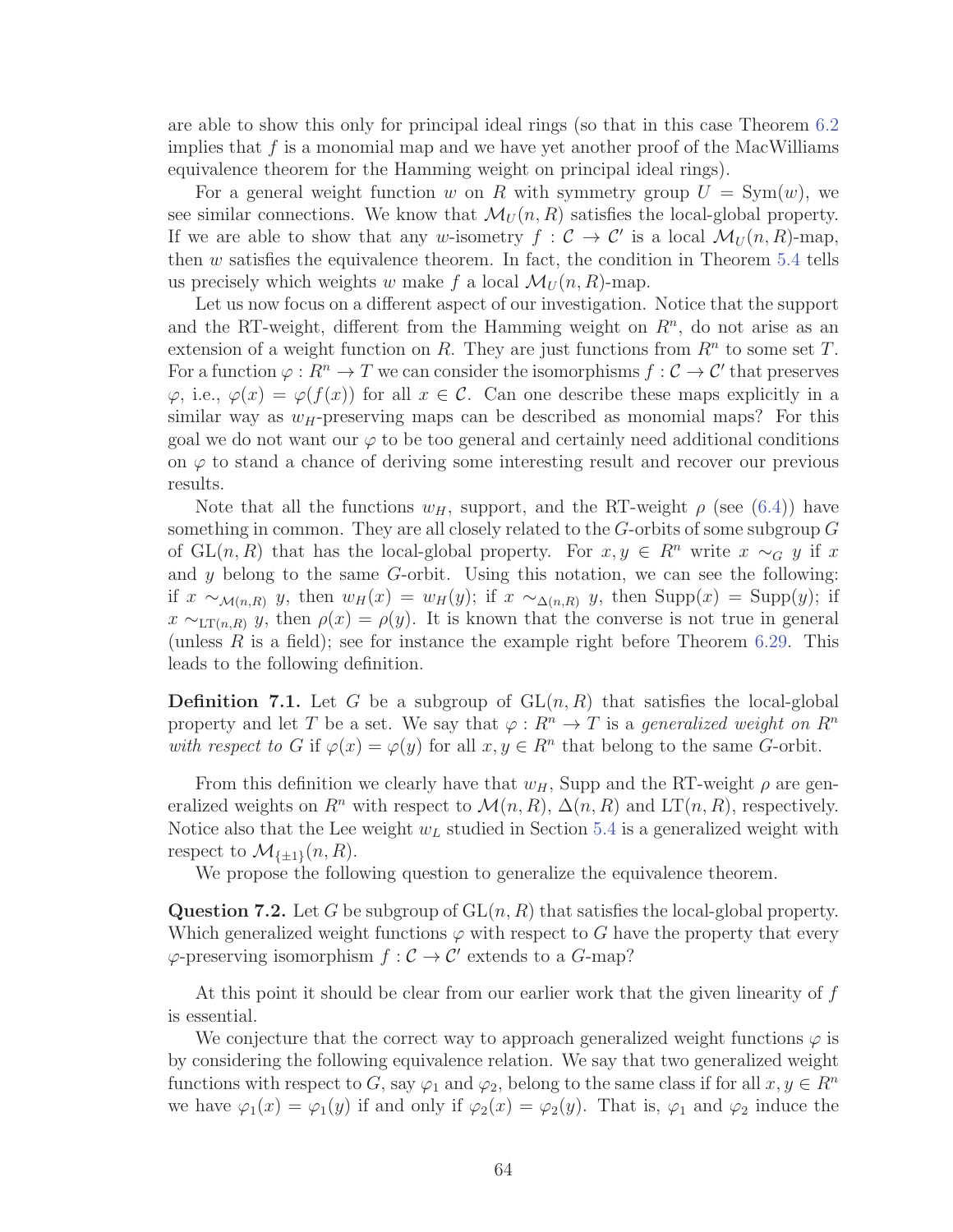same partition on  $R^n$ . Using this notion, the map  $f: \mathcal{C} \to \mathcal{C}'$  is  $\varphi_1$ -preserving if and only if it is  $\varphi_2$ -preserving. Therefore  $\varphi_1$  is a solution to Question 7.2 if and only if  $\varphi_2$ is a solution as well.

Question 7.2 above is closely related and can be thought of as the natural continuation of Question 3.19. The generalized weight takes now the place of the map  $v$  in Question 3.19. We believe that the local-global property is helpful to approach this question.

Copyright<sup>©</sup> Aleams Barra, 2012.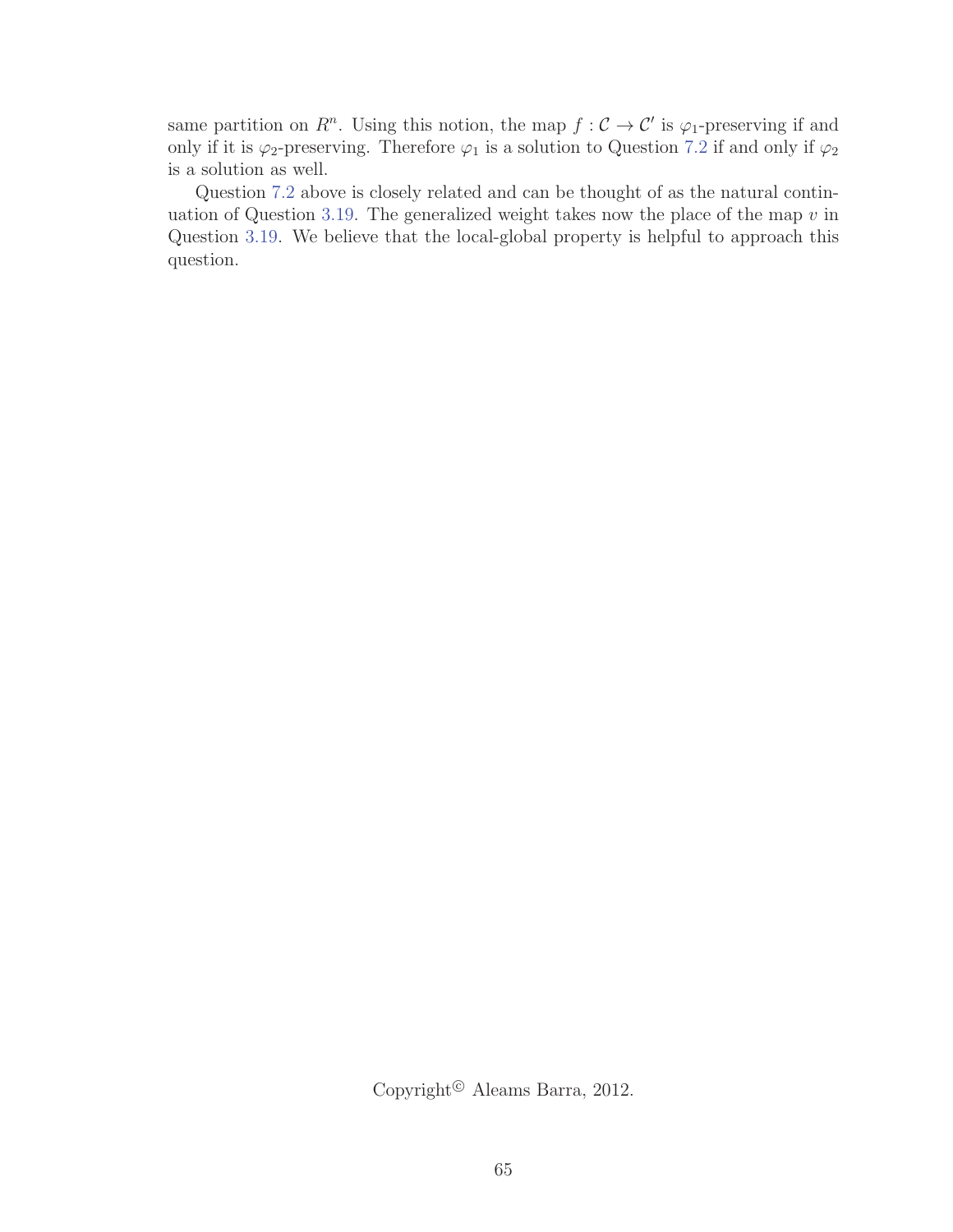#### Bibliography

- [1] E. Artin. Geometric algebra. Mir, Moscow, 1969.
- [2] H. Bass. K-theory and stable algebra. Publications Mathématiques de l'IHES, 22(1):5–60, 1964.
- [3] E. Byrne, M. Greferath, and M.E. O´ Sullivan. The linear programming bound for codes over finite Frobenius rings. Designs, Codes and Cryptography, 42(3):289–301, 2007.
- [4] H.L. Claasen and R.W. Goldbach. A field-like property of finite rings. Indagationes Mathematicae, 3(1):11–26, 1992.
- [5] W.E. Clark and D.A. Drake. Finite chain rings. In Abhandlungen aus dem mathematischen Seminar der Universität Hamburg, volume 39, pages 147–153. Springer, 1973.
- [6] I. Constantinescu and W. Heise. A metric for codes over residue class rings. Problemy Peredachi Informatsii, 33(3):22–28, 1997.
- [7] L.E. Dickson. A new extension of dirichlets theorem on prime numbers. Messenger of Math, 33:155–161, 1904.
- [8] H. Quang Dinh and S.R. López-Permouth. On the equivalence of codes over finite rings. Appl. Algebra Engrg. Comm. Comput., 15:37–50, 2004.
- [9] H.Q. Dinh and S.R. L´opez-Permouth. On the equivalence of codes over rings and modules. Finite Fields and Their Applications, 10(4):615–625, 2004.
- [10] S.T. Dougherty and M.M. Skriganov. Macwilliams duality and the Rosenbloom-Tsfasman metric. Moscow Mathematical Journal, 2(1):81–97, 2002.
- [11] D.S. Dummit and R.M. Foote. Abstract algebra. Wiley, 2004.
- [12] D.Y. Goldberg. A generalized weight for linear codes and a Witt-MacWilliams theorem. Journal of Combinatorial Theory, Series A, 29(3):363–367, 1980.
- [13] M. Greferath and S.E. Schmidt. Finite-ring combinatorics and MacWilliams equivalence theorem. Journal of Combinatorial Theory, Series A, 92(1):17–28, 2000.
- [14] R W Hamming. Error detecting and error correcting codes. Bell System Technical Journal, 29(2):147–160, 1950.
- [15] A. R. Hammons, P. V. Kumar, A. R. Calderbank, N. J. A. Sloane, and P. Solé. The  $\mathbb{Z}_4$ -linearity of Kerdock, Preparata, Goethals, and related codes. IEEE Trans. Inform. Theory, IT-40:301–319, 1994.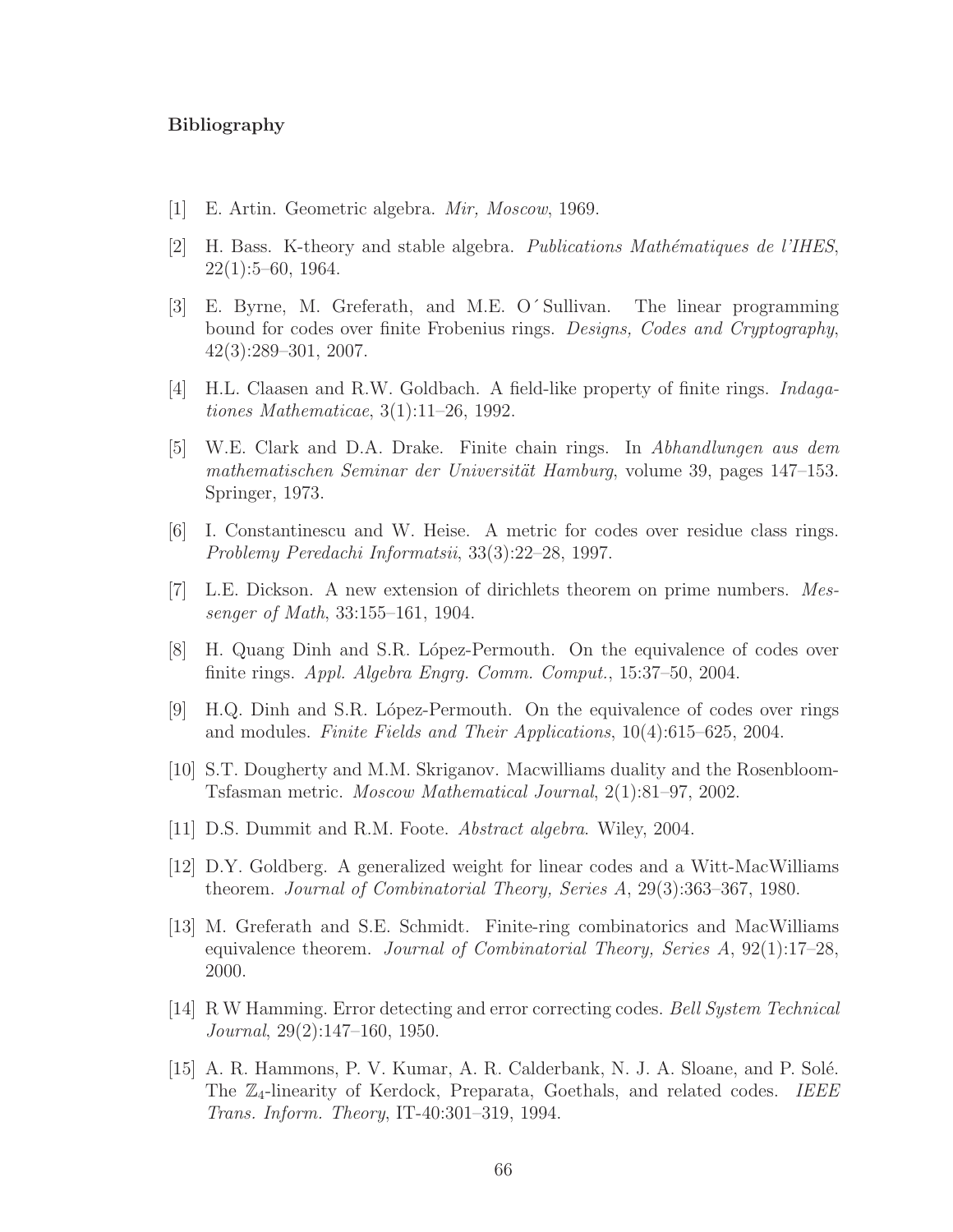- [16] Y. Hirano. On admissible rings. *Indagationes Mathematicae*,  $8(1):55-59$ , 1997.
- [17] T. Honold. Characterization of finite Frobenius rings. Archiv der Mathematik, 76(6):406–415, 2001.
- [18] W.C. Huffman and V. Pless. Fundamentals of Error-Correcting Codes. Cambridge University Press, Cambridge, 2003.
- [19] I.M. Isaacs. Character theory of finite groups. Dover publications, 1994.
- [20] V. Klee and S. Wagon. Old and new unsolved problems in plane geometry and number theory. Mathematical Association of America, 1991.
- [21] T. Koshy. Elementary number theory with applications. Academic Press, 2002.
- [22] I. Kra and S.R. Simanca. On circulant matrices. Notices of the AMS, 59(3), 2012.
- [23] T.Y. Lam. Lectures on modules and rings, volume 189. Springer Verlag, 1999.
- [24] T.Y. Lam. A first course in noncommutative rings. Graduate Text in Mathematics, Vol. 131. Springer, 2001.
- [25] T.Y. Lam. Introduction to quadratic forms over fields, volume 67. Amer. Math. Society, 2005.
- [26] S. Lang. Algebra. Graduate Text in Mathematics, Vol. 211. Springer-Verlag, 2002.
- [27] C. Lee. Some properties of nonbinary error-correcting codes. Information Theory, IRE Transactions on, 4(2):77–82, 1958.
- [28] K. Lee. The automorphism group of a linear space with the Rosenbloom-Tsfasman netric. Europ. J. Combinatorics, 24:607–612, 2003.
- [29] F.J. MacWilliams. Combinatorial problems of elementary abelian groups. PhD thesis, Radcliffe College, 1962.
- [30] F.J. MacWilliams and N.J.A. Sloane. The Theory of Error-Correcting Codes. North-Holland, 1977.
- [31] A.A. Nechaev and T. Khonol'd. Weighted modules and representations of codes. Problemy Peredachi Informatsii, 35(3):18–39, 1999.
- [32] H. Park, J. Park, and D. Kim. A criterion on primitive roots modulo p. Journal-Korea Society For Industrial And Applied Mathematics, 4(1):29–38, 2000.
- [33] S. Roman. Advanced linear algebra, volume 135. Springer, 1992.
- [34] M.Y. Rosenbloom and M.A. Tsfasman. Codes for the m-metric. Problemy Peredachi Informatsii, 33(1):55–63, 1997.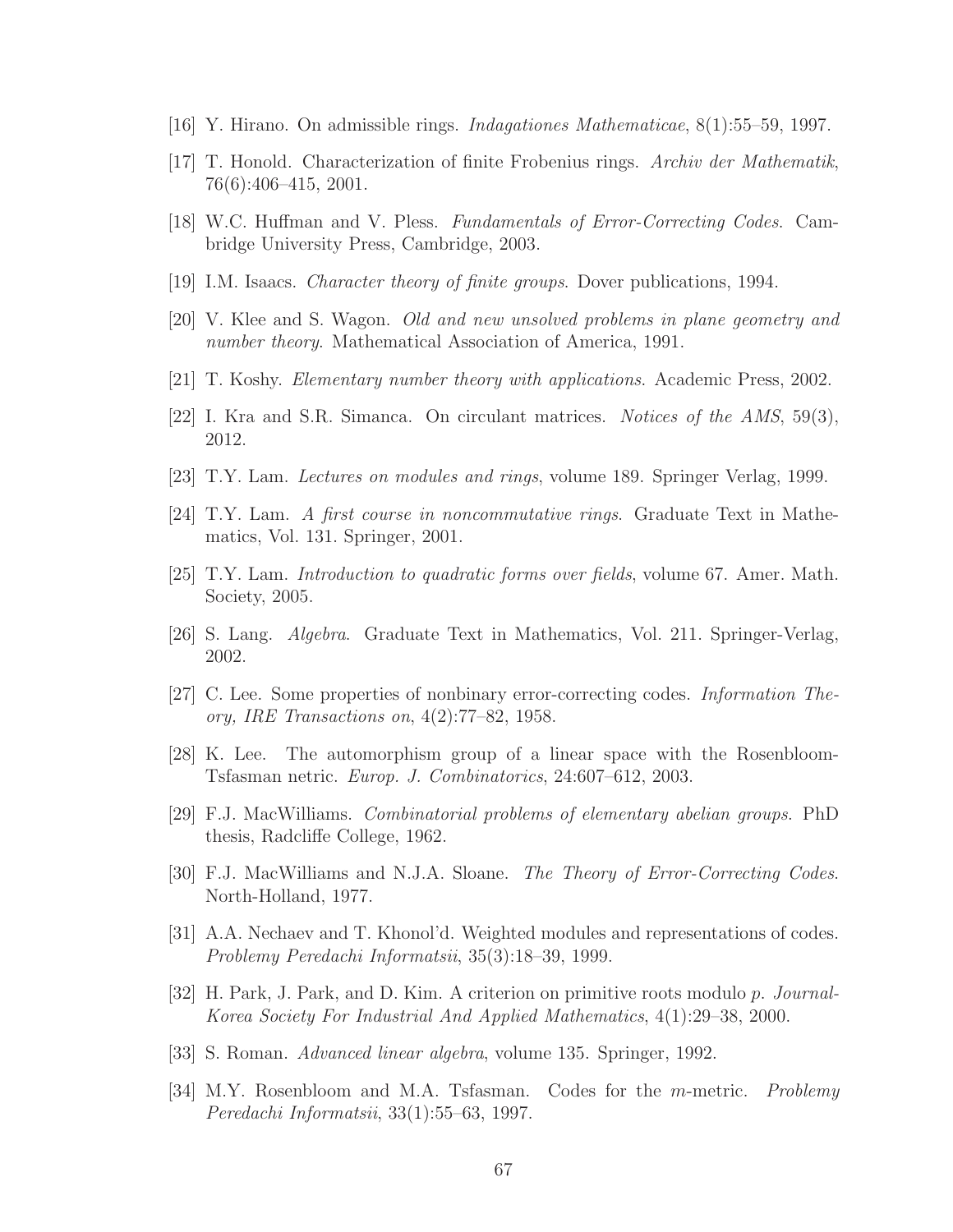- [35] J.P. Serre. A course in arithmetic, volume 7. Springer Verlag, 1973.
- [36] J.P. Serre. Linear representations of finite groups, volume 42. Springer Verlag, 1977.
- [37] M.M. Skriganov. On linear codes with large weights simultaneously for the Rosenbloom-Tsfasman and Hamming metrics. J. Complexity, 23:926–936, 2007.
- [38] H.N. Ward and J.A. Wood. Characters and the equivalence of codes. Journal of Combinatorial Theory, Series A, 73(2):348–352, 1996.
- [39] David W. Wilson. The On-Line Encyclopedia of Integer Sequences. http://oeis.org/A023212. Numbers n such that n and  $4n + 1$  are both prime.
- [40] J. A. Wood. The structure of linear codes of constant weight. Trans. Americ. Math. Society, 354:1007–1026, 2001.
- [41] J. A. Wood. The extension theorem for the Lee and Euclidian weight. Preprint, 2009.
- [42] J.A. Wood. Extension theorems for linear codes over finite rings. Applied Algebra, Algebraic Algorithms and Error-Correcting Codes, pages 329–340, 1997.
- [43] J.A. Wood. Duality for modules over finite rings and applications to coding theory. American J. of Math.,  $121(3):555-575$ , 1999.
- [44] J.A. Wood. Weight functions and the extension theorem for linear codes over finite rings. Contemporary Mathematics, 225:231–243, 1999.
- [45] J.A. Wood. Factoring the semigroup determinant of a finite commutative chain ring. In Coding theory, cryptography, and related areas: proceedings of an International Conference on Coding Theory, Cryptography, and Related Areas, held in Guanajuato, Mexico, in April 1998, page 249. Springer Verlag, 2000.
- [46] J.A. Wood. Code equivalence characterizes finite Frobenius rings. Proc. Am. Math. Soc., 136(2):699, 2008.
- [47] V. A. Zinoviev and T. Ericson. On Fourier-invariant partitions of finite abelian groups and the MacWilliams identity for group codes. Problems Inform. Transmission, 32:117–122, 1996.